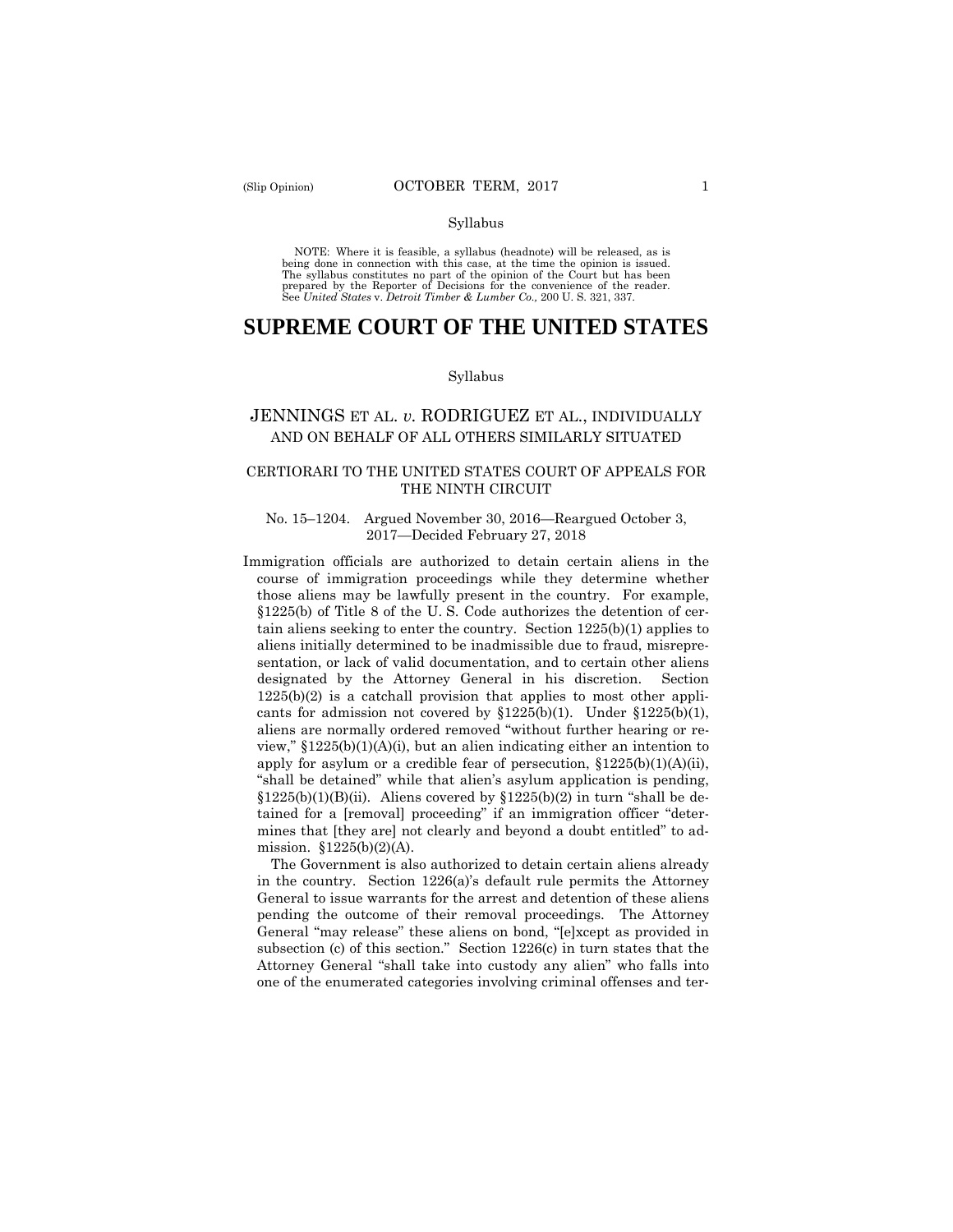rorist activities,  $$1226(c)(1)$ , and specifies that the Attorney General "may release" one of those aliens "only if the Attorney General decides" both that doing so is necessary for witness-protection purposes and that the alien will not pose a danger or flight risk, §1226(c)(2).

After a 2004 conviction, respondent Alejandro Rodriguez, a Mexican citizen and a lawful permanent resident of the United States, was detained pursuant to §1226 while the Government sought to remove him. In May 2007, while still litigating his removal, Rodriguez filed a habeas petition, claiming that he was entitled to a bond hearing to determine whether his continued detention was justified. As relevant here, he and the class of aliens he represents allege that §§1225(b), 1226(a), and 1226(c) do not authorize "prolonged" detention in the absence of an individualized bond hearing at which the Government proves by clear and convincing evidence that detention remains justified. The District Court entered a permanent injunction, and the Ninth Circuit affirmed. Relying on the canon of constitutional avoidance, the Ninth Circuit construed §§1225(b) and 1226(c) as imposing an implicit 6-month time limit on an alien's detention under those sections. After that point, the court held, the Government may continue to detain the alien only under the authority of §1226(a). The court then construed §1226(a) to mean that an alien must be given a bond hearing every six months and that detention beyond the initial 6-month period is permitted only if the Government proves by clear and convincing evidence that further detention is justified.

*Held*: The judgment is reversed, and the case is remanded.

804 F. 3d 1060, reversed and remanded.

JUSTICE ALITO delivered the opinion of the Court, except as to Part II, concluding that §§1225(b), 1226(a), and 1226(c) do not give detained aliens the right to periodic bond hearings during the course of their detention. The Ninth Circuit misapplied the canon of constitutional avoidance in holding otherwise. Pp. 12–31.

(a) The canon of constitutional avoidance "comes into play only when, after the application of ordinary textual analysis, the statute is found to be susceptible of more than one [plausible] construction." *Clark* v. *Martinez*, 543 U. S. 371, 385. The Ninth Circuit's interpretations of the provisions at issue, however, are implausible. Pp. 12– 13.

(b) Read most naturally,  $\S$  $1225(b)(1)$  and  $(b)(2)$  mandate detention of applicants for admission until certain proceedings have concluded. Until that point, nothing in the statutory text imposes a limit on the length of detention, and neither provision says anything about bond hearings. Pp. 13–19.

(1) Nothing in the text of  $$1225(b)(1)$  or  $$1225(b)(2)$  hints that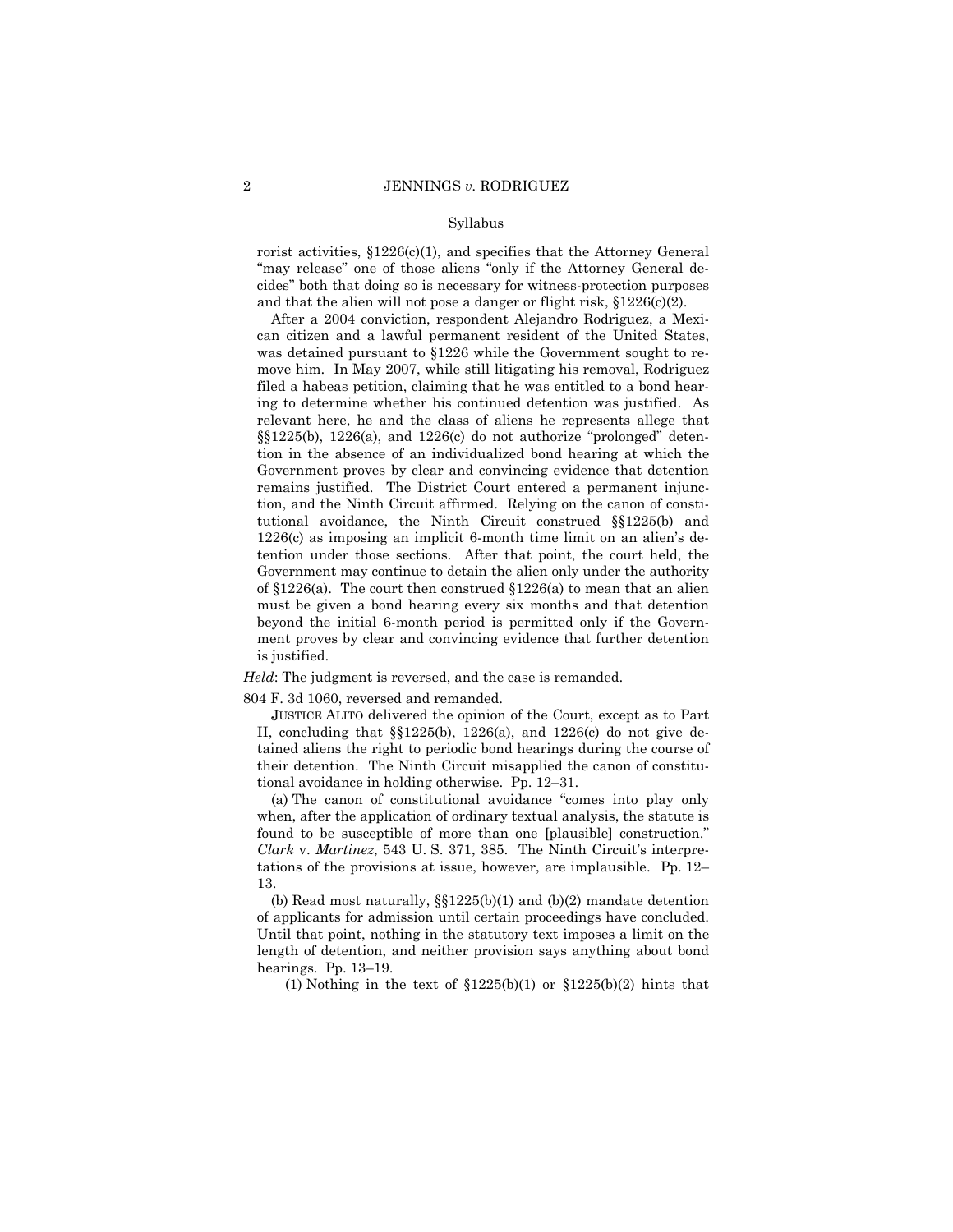those provisions have an implicit 6-month time limit on the length of detention. Respondents must show that this is a plausible reading in order to prevail under the canon of constitutional avoidance, but they simply invoke the canon without making any attempt to defend their reading.

a time limit onto §1225(b)'s text. There, this Court invoked the The Ninth Circuit also all but ignored the statutory text, relying instead on *Zadvydas* v. *Davis*, 533 U. S. 678, as authority for grafting constitutional-avoidance canon, construing  $$1231(a)(6)$ —which provides than an alien subject to a removal order "may be detained" beyond the section's 90-day removal period—to mean that the alien may not be detained beyond "a period reasonably necessary to secure removal," *id.,* at 699, presumptively six months, *id.,* at 701. The Court detected ambiguity in the statutory phrase "may be detained" and noted the absence of any explicit statutory limit on the length of permissible detention following the entry of an order of removal.

Several material differences distinguish the provisions at issue in this case from *Zadvydas*'s interpretation of §1231(a)(6). To start, the provisions here, unlike  $$1231(a)(6)$ , mandate detention for a specified period of time: until immigration officers have finished "consider[ing]" the asylum application, §1225(b)(1)(B)(ii), or until removal proceedings have concluded, §1225(b)(2)(A). Section 1231(a)(6) also uses the ambiguous "may," while  $\S$ [1225(b)(1) and (b)(2) use the unequivocal mandate "shall be detained." There is also a specific provision authorizing temporary parole from §1225(b) detention "for urgent humanitarian reasons or significant public benefit,"  $§1182(d)(5)(A)$ , but no similar release provision applies to  $§1231(a)(6)$ . That express exception implies that there are no other circumstances under which aliens detained under §1225(b) may be released. Pp. 14–17.

(2) Respondents also claim that the term "for" in  $\S$  $1225(b)(1)$ and (b)(2) mandates detention only until the *start* of applicable proceedings. That is inconsistent with the meanings of "for"—"[d]uring [or] throughout," 6 Oxford English Dictionary 26, and "with the object or purpose of," *id.,* at 23—that make sense in the context of the statutory scheme as a whole. Nor does respondents' reading align with the historical use of "for" in §1225. Pp. 17–19.

(c) Section 1226(c)'s language is even clearer. By allowing aliens to be released "only if " the Attorney General decides that certain conditions are met, that provision reinforces the conclusion that aliens detained under its authority are not entitled to be released under any circumstances other than those expressly recognized by the statute. Together with §1226(a), §1226(c) makes clear that detention of aliens within its scope *must* continue "pending a decision" on removal. Sec-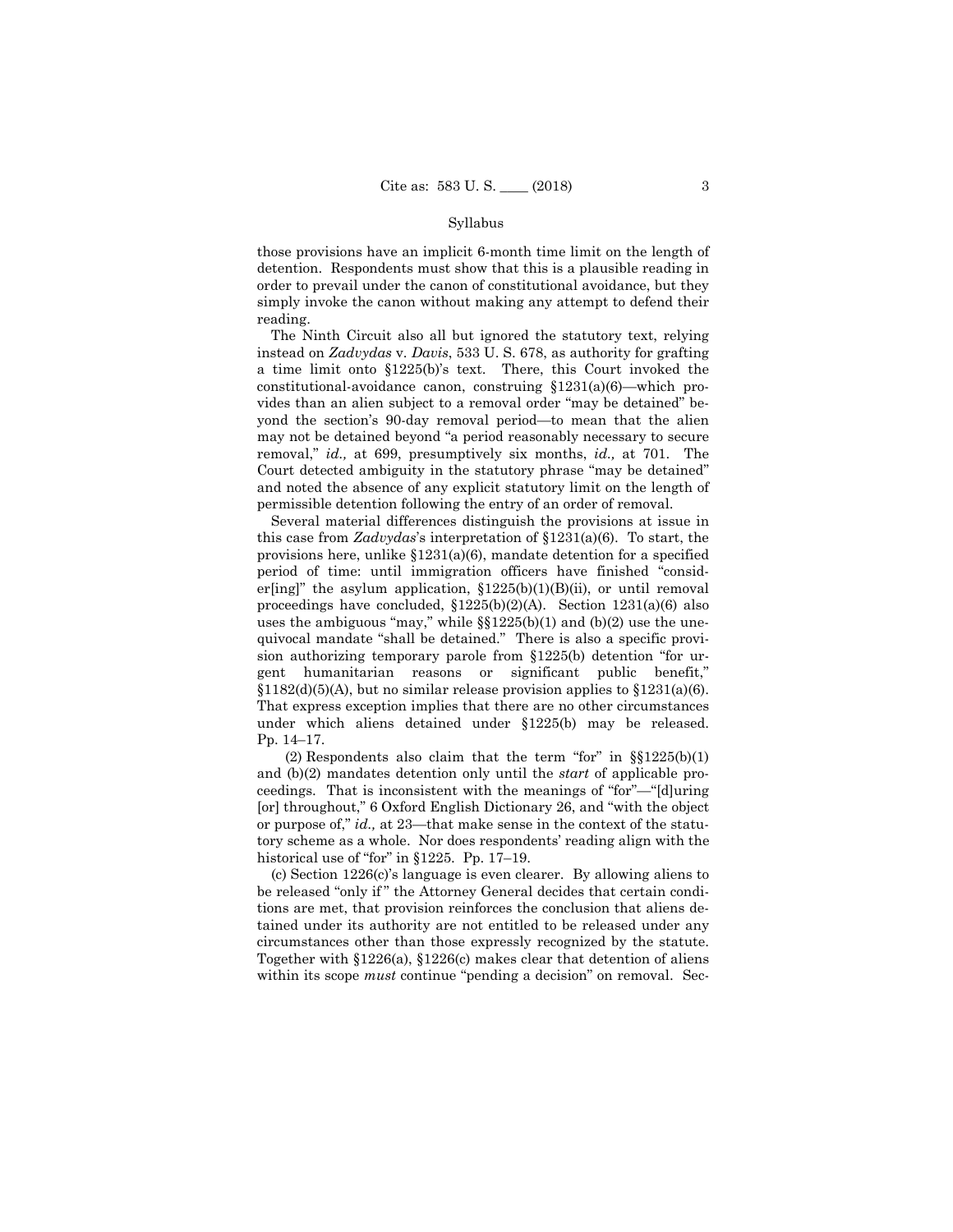tion 1226(c) is thus not silent as to the length of detention. See *Demore* v. *Kim*, 538 U. S. 510, 529. The provision, by expressly stating that covered aliens may be released "only if " certain conditions are met, also unequivocally imposes an affirmative *prohibition* on releasing them under any other conditions. Finally, because §1226(c) and the PATRIOT Act apply to different categories of aliens in different ways, adopting §1226(c)'s plain meaning will not make any part of the PATRIOT Act, see §1226a(a)(3), superfluous. Pp. 19–22.

(d) Nothing in §1226(a), which authorizes the Attorney General to arrest and detain an alien "pending a decision" on removal and which permits the Attorney General to release the alien on bond, supports the imposition of periodic bond hearings every six months in which the Attorney General must prove by clear and convincing evidence that continued detention is necessary. Nor does it hint that the length of detention prior to the bond hearing must be considered in determining whether an alien should be released. Pp. 22–23.

(e) The Ninth Circuit should consider the merits of respondents' constitutional arguments in the first instance. But before doing so, it should also reexamine whether respondents can continue litigating their claims as a class. Pp. 29–31.

ALITO, J., delivered the opinion of the Court, except as to Part II. ROBERTS, C. J., and KENNEDY, J., joined that opinion in full; THOMAS and GORSUCH, JJ., joined as to all but Part II; and SOTOMAYOR, J., joined as to Part III–C. THOMAS, J., filed an opinion concurring in part and concurring in the judgment, in which GORSUCH, J., joined except for footnote 6. BREYER, J., filed a dissenting opinion, in which GINSBURG and SOTOMAYOR, JJ., joined. KAGAN, J., took no part in the decision of the case.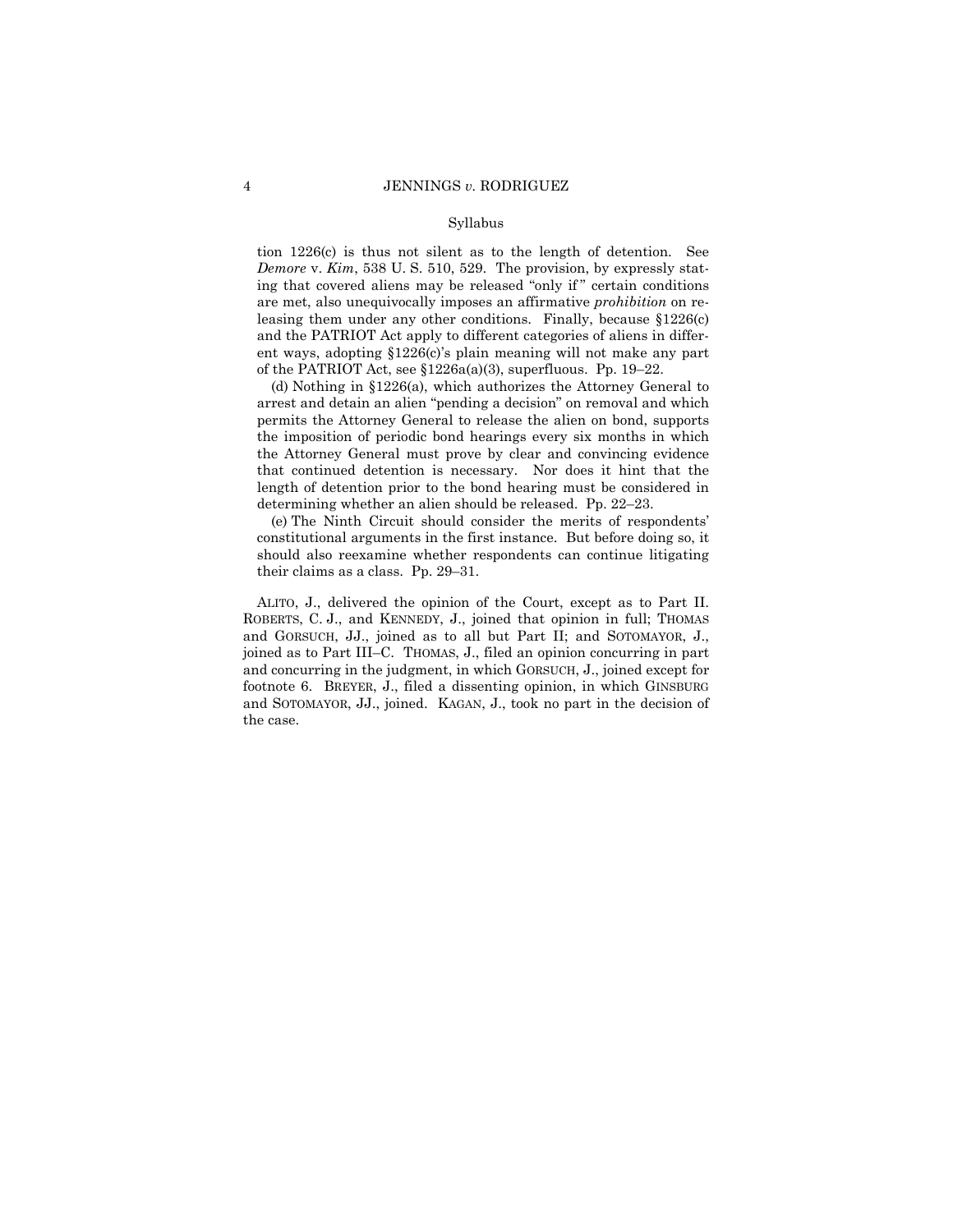NOTICE: This opinion is subject to formal revision before publication in the preliminary print of the United States Reports. Readers are requested to notify the Reporter of Decisions, Supreme Court of the United States, Washington, D. C. 20543, of any typographical or other formal errors, in order that corrections may be made before the preliminary print goes to press.

# **SUPREME COURT OF THE UNITED STATES**  $\frac{1}{2}$  ,  $\frac{1}{2}$  ,  $\frac{1}{2}$  ,  $\frac{1}{2}$  ,  $\frac{1}{2}$  ,  $\frac{1}{2}$  ,  $\frac{1}{2}$

# No. 15–1204  $\frac{1}{2}$  ,  $\frac{1}{2}$  ,  $\frac{1}{2}$  ,  $\frac{1}{2}$  ,  $\frac{1}{2}$  ,  $\frac{1}{2}$

# DAVID JENNINGS, ET AL., PETITIONERS *v.* ALEJANDRO RODRIGUEZ, ET AL., INDIVID-UALLY AND ON BEHALF OF ALL OTHERS SIMILARLY SITUATED

# ON WRIT OF CERTIORARI TO THE UNITED STATES COURT OF APPEALS FOR THE NINTH CIRCUIT

# [February 27, 2018]

 JUSTICE ALITO delivered the opinion of the Court, except as to Part II.\*

 Every day, immigration officials must determine whether to admit or remove the many aliens who have arrived at an official "port of entry" (*e.g.,* an international airport or border crossing) or who have been apprehended trying to enter the country at an unauthorized location. Immigration officials must also determine on a daily basis whether there are grounds for removing any of the aliens who are already present inside the country. The vast majority of these determinations are quickly made, but in some cases deciding whether an alien should be admitted or removed is not as easy. As a result, Congress has authorized immigration officials to detain some classes of aliens during the course of certain immigration proceedings. Detention during those proceedings gives immigration officials time to determine an alien's status without running the risk of the alien's either absconding or engaging in criminal

<sup>\*</sup>JUSTICE SOTOMAYOR joins only Part III–C of this opinion.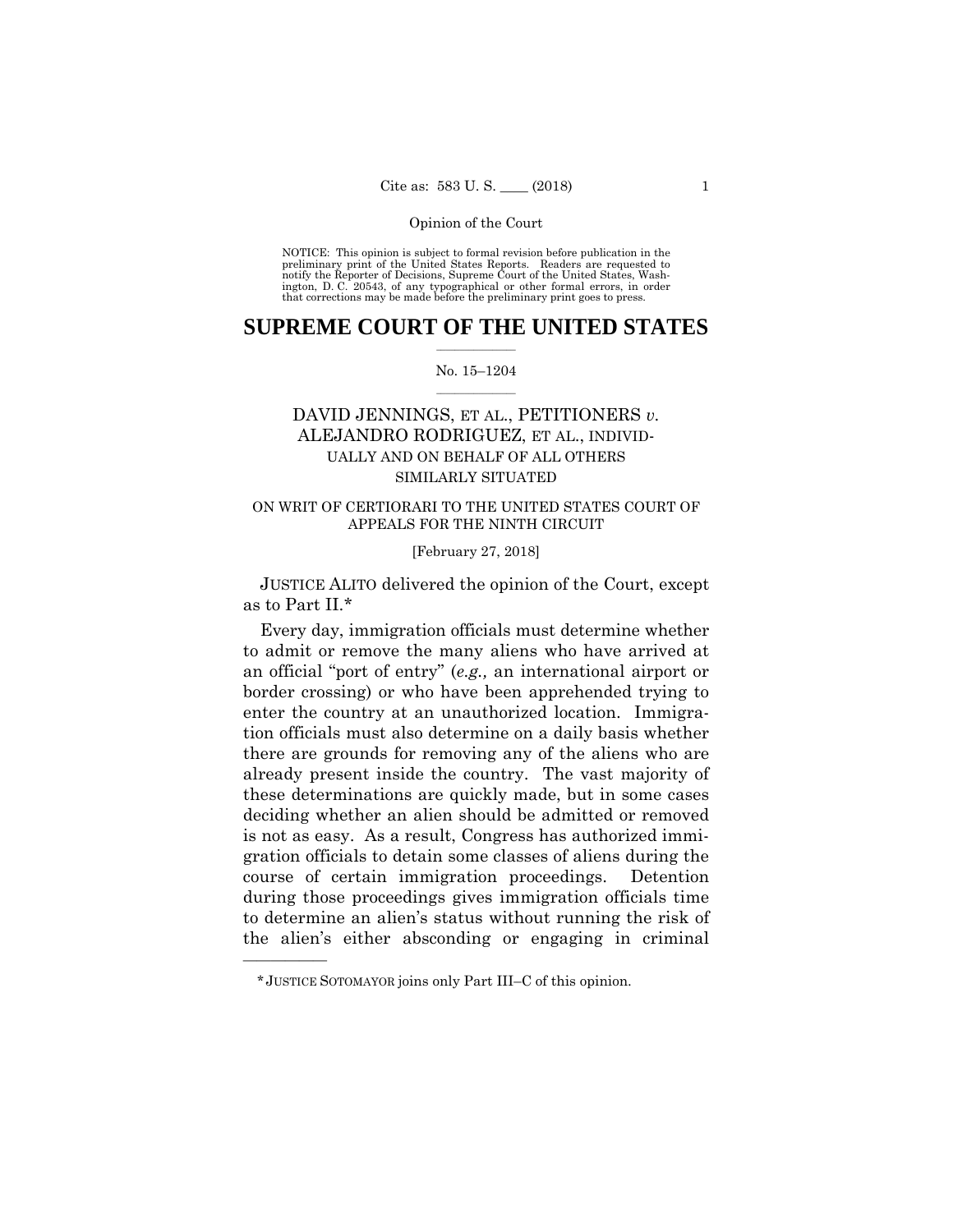# 2 JENNINGS *v.* RODRIGUEZ

# Opinion of the Court

activity before a final decision can be made.

In this case we are asked to interpret three provisions of U. S. immigration law that authorize the Government to detain aliens in the course of immigration proceedings. All parties appear to agree that the text of these provisions, when read most naturally, does not give detained aliens the right to periodic bond hearings during the course of their detention. But by relying on the constitutionalavoidance canon of statutory interpretation, the Court of Appeals for the Ninth Circuit held that detained aliens have a statutory right to periodic bond hearings under the provisions at issue.

Under the constitutional-avoidance canon, when statutory language is susceptible of multiple interpretations, a court may shun an interpretation that raises serious constitutional doubts and instead may adopt an alternative that avoids those problems. But a court relying on that canon still must *interpret* the statute, not rewrite it. Because the Court of Appeals in this case adopted implausible constructions of the three immigration provisions at issue, we reverse its judgment and remand for further proceedings.

> I A

To implement its immigration policy, the Government must be able to decide (1) who may enter the country and (2) who may stay here after entering.

1

That process of decision generally begins at the Nation's borders and ports of entry, where the Government must determine whether an alien seeking to enter the country is admissible. Under 122 Stat. 867, 8 U. S. C. §1225, an alien who "arrives in the United States," or "is present" in this country but "has not been admitted," is treated as "an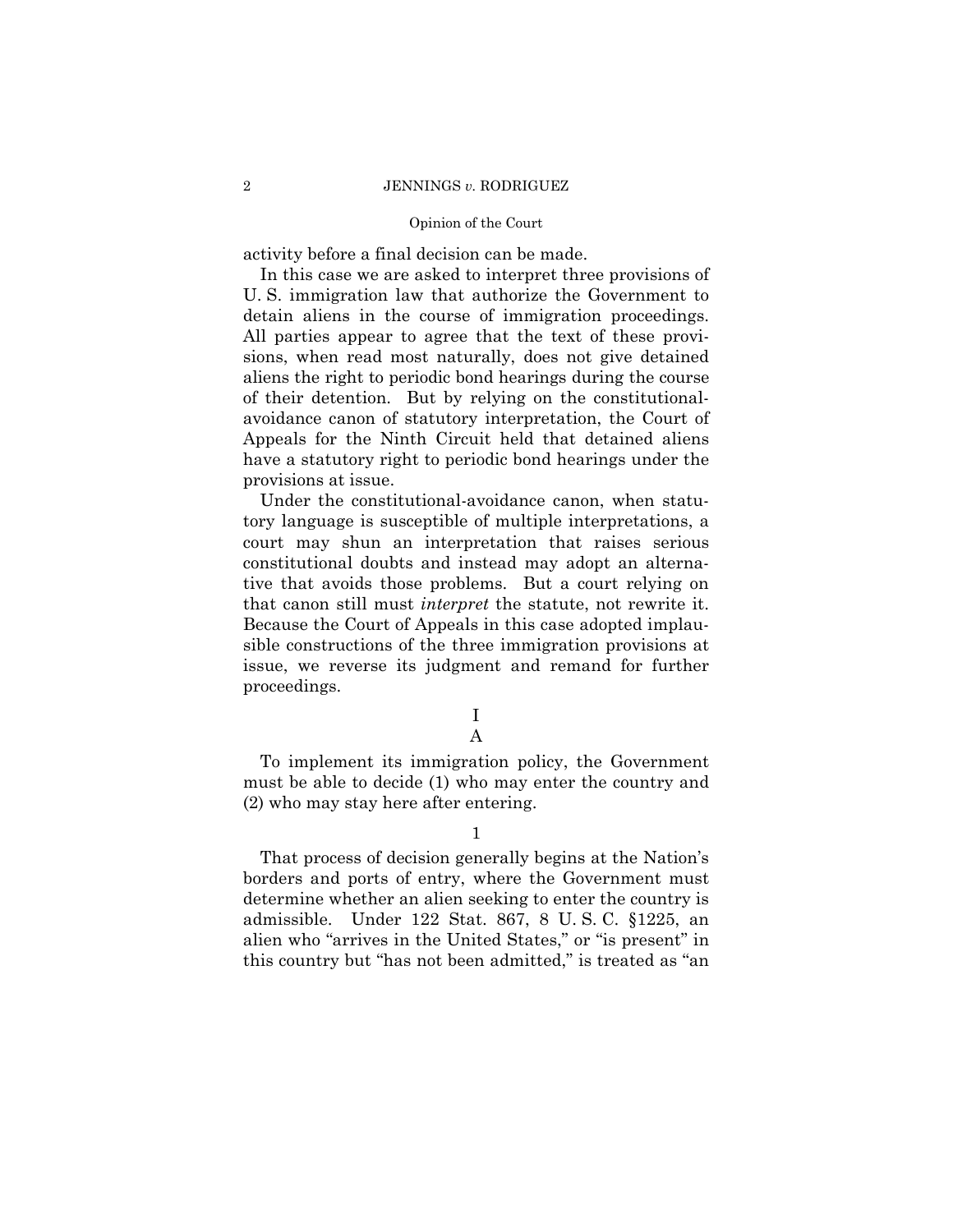applicant for admission."  $\S 1225(a)(1)$ . Applicants for admission must "be inspected by immigration officers" to ensure that they may be admitted into the country consistent with U.S. immigration law.  $§1225(a)(3)$ .

aliens initially determined to be inadmissible due to aliens initially determined to be inadmissible due to fraud, misrepresentation, or lack of valid documentation. As relevant here, applicants for admission fall into one of two categories, those covered by  $$1225(b)(1)$  and those covered by  $$1225(b)(2)$ . Section  $1225(b)(1)$  applies to See  $$1225(b)(1)(A)(i)$  (citing  $$1182(a)(6)(C), (a)(7)$ ). Section 1225(b)(1) also applies to certain other aliens designated by the Attorney General in his discretion. See  $$1225(b)(1)(A)(iii)$ . Section  $1225(b)(2)$  is broader. It serves as a catchall provision that applies to all applicants for admission not covered by §1225(b)(1) (with specific exceptions not relevant here). See  $\S$  $1225(b)(2)(A)$ , (B).

 review" pursuant to an expedited removal process. §1225(b)(1)(A)(i). But if a §1225(b)(1) alien "indicates Both  $$1225(b)(1)$  and  $$1225(b)(2)$  authorize the detention of certain aliens. Aliens covered by §1225(b)(1) are normally ordered removed "without further hearing or either an intention to apply for asylum . . . or a fear of persecution," then that alien is referred for an asylum interview.  $$1225(b)(1)(A)(ii)$ . If an immigration officer determines after that interview that the alien has a credible fear of persecution, "the alien shall be detained for further consideration of the application for asylum."  $$1225(b)(1)(B)(ii)$ . Aliens who are instead covered by §1225(b)(2) are detained pursuant to a different process. Those aliens "shall be detained for a [removal] proceeding" if an immigration officer "determines that [they are] not clearly and beyond a doubt entitled to be admitted" into the country.  $\S 1225(b)(2)(A)$ .

Regardless of which of those two sections authorizes their detention, applicants for admission may be temporarily released on parole "for urgent humanitarian reasons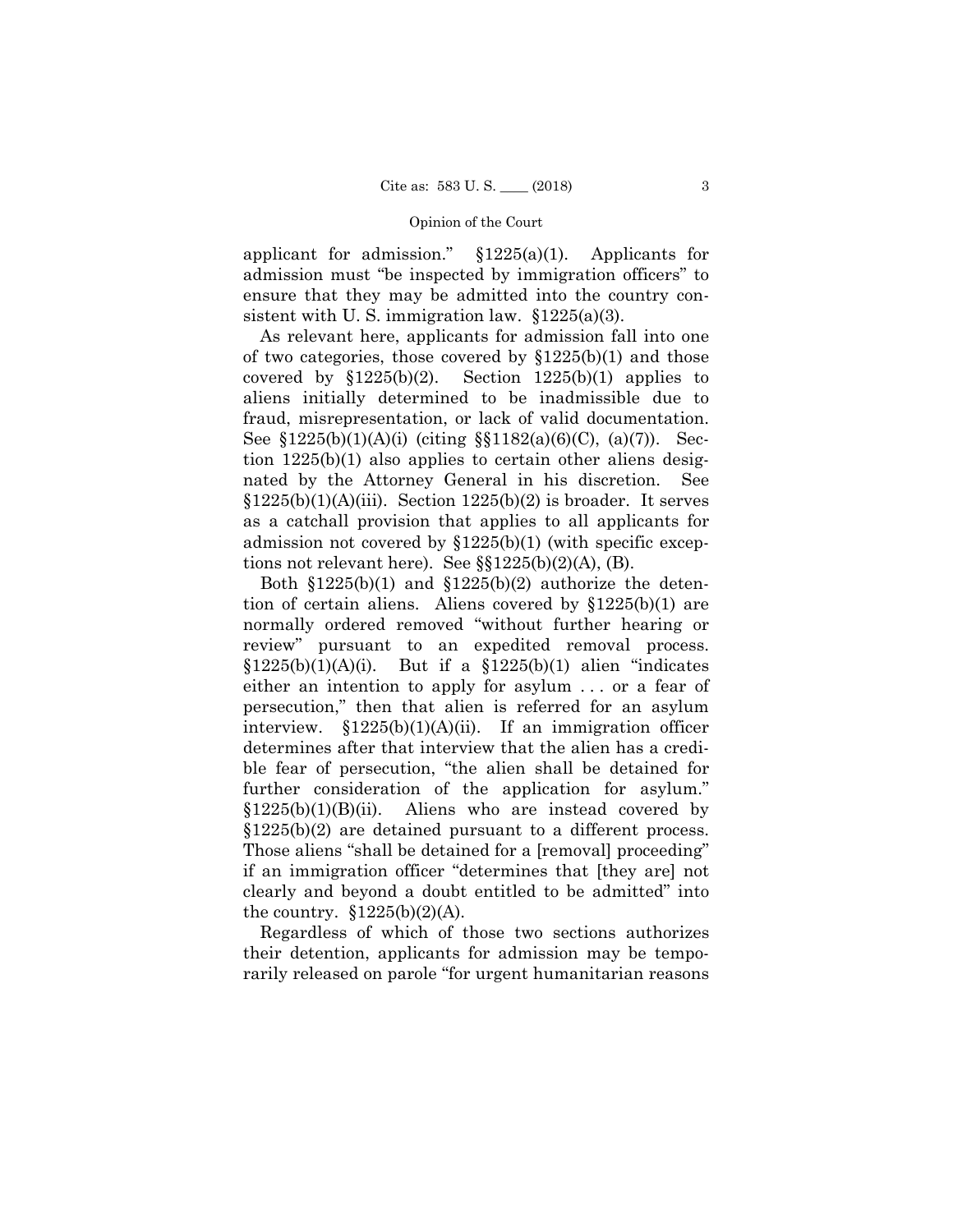or significant public benefit." §1182(d)(5)(A); see also 8 CFR §§212.5(b), 235.3 (2017). Such parole, however, "shall not be regarded as an admission of the alien." 8 U. S. C. §1182(d)(5)(A). Instead, when the purpose of the parole has been served, "the alien shall forthwith return or be returned to the custody from which he was paroled and thereafter his case shall continue to be dealt with in the same manner as that of any other applicant for admission to the United States." *Ibid.* 

Even once inside the United States, aliens do not have an absolute right to remain here. For example, an alien present in the country may still be removed if he or she falls "within one or more . . . classes of deportable aliens." §1227(a). That includes aliens who were inadmissible at the time of entry or who have been convicted of certain criminal offenses since admission. See §§1227(a)(1), (2).

Section 1226 generally governs the process of arresting and detaining that group of aliens pending their removal. As relevant here, §1226 distinguishes between two different categories of aliens. Section 1226(a) sets out the default rule: The Attorney General may issue a warrant for the arrest and detention of an alien "pending a decision on whether the alien is to be removed from the United States." §1226(a). "Except as provided in subsection (c) of this section," the Attorney General "may release" an alien detained under §1226(a) "on bond . . . or conditional parole." *Ibid.* 

Section 1226(c), however, carves out a statutory category of aliens who may *not* be released under §1226(a). Under §1226(c), the "Attorney General shall take into custody any alien" who falls into one of several enumerated categories involving criminal offenses and terrorist activities. §1226(c)(1). The Attorney General may release aliens in those categories "only if the Attorney General decides . . .

<sup>2</sup>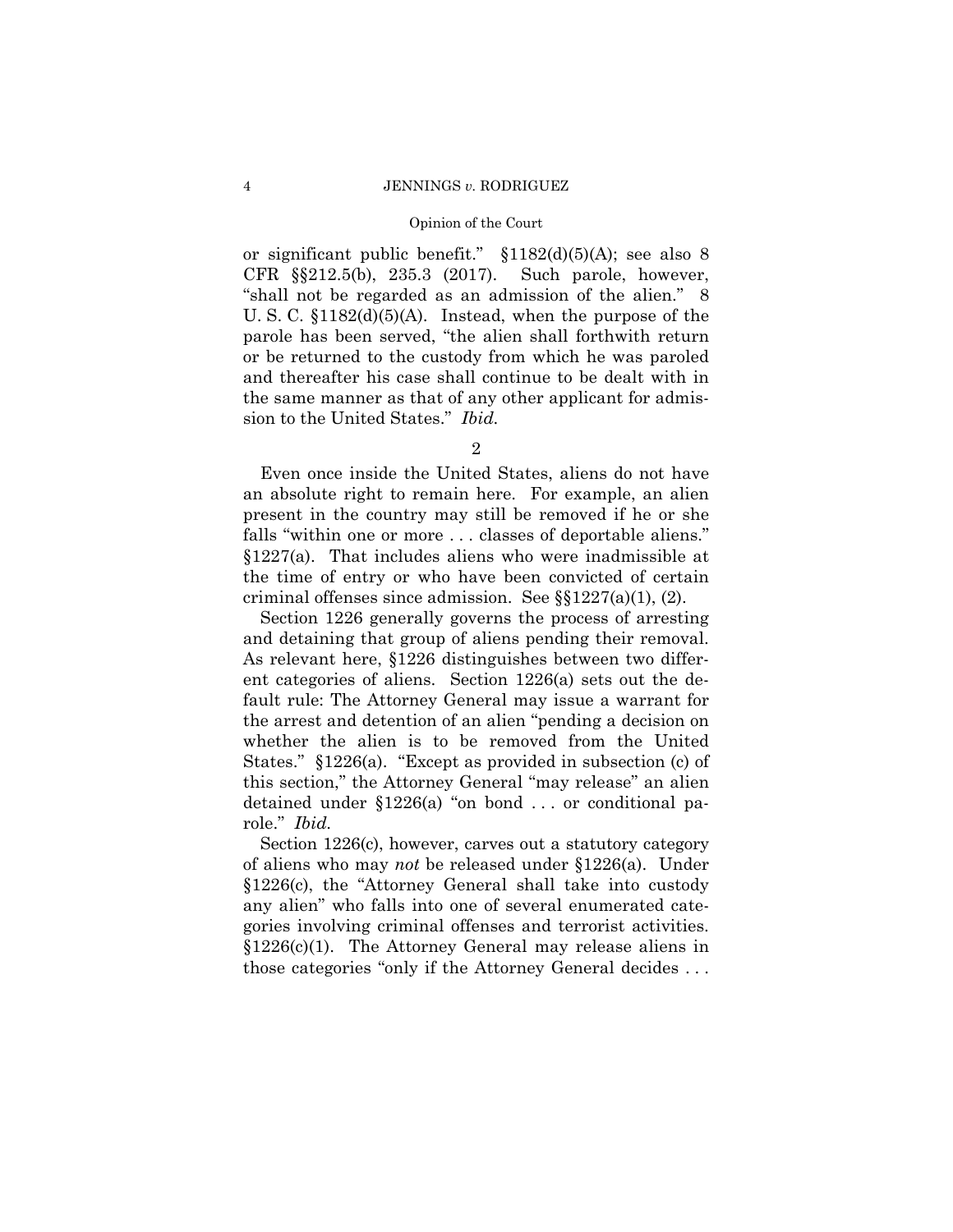that release of the alien from custody is necessary" for witness-protection purposes and "the alien satisfies the Attorney General that the alien will not pose a danger to the safety of other persons or of property and is likely to appear for any scheduled proceeding."  $$1226(c)(2)$ . Any release under those narrow conditions "shall take place in accordance with a procedure that considers the severity of the offense committed by the alien." *Ibid.*<sup>1</sup>

In sum, U. S. immigration law authorizes the Government to detain certain aliens seeking admission into the country under  $\S(1225(b)(1)$  and (b)(2). It also authorizes the Government to detain certain aliens already in the country pending the outcome of removal proceedings under §§1226(a) and (c). The primary issue is the proper interpretation of §§1225(b), 1226(a), and 1226(c).

B

 the alternative, that he was eligible for relief from removal. Respondent Alejandro Rodriguez is a Mexican citizen. Since 1987, he has also been a lawful permanent resident of the United States. In April 2004, after Rodriguez was convicted of a drug offense and theft of a vehicle, the Government detained him under §1226 and sought to remove him from the country. At his removal hearing, Rodriguez argued both that he was not removable and, in In July 2004, an Immigration Judge ordered Rodriguez deported to Mexico. Rodriguez chose to appeal that decision to the Board of Immigration Appeals, but five months

 mandatory detention." *Demore* v. *Kim*, 538 U. S. 510, 514, n. 3 (2003). <sup>1</sup>Anyone who believes that he is not covered by  $$1226(c)$  may also ask for what is known as a "*Joseph* hearing." See *Matter of Joseph*, 22 I. & N. Dec. 799 (BIA 1999). At a *Joseph* hearing, that person "may avoid mandatory detention by demonstrating that he is not an alien, was not convicted of the predicate crime, or that the [Government] is otherwise substantially unlikely to establish that he is in fact subject to Whether respondents are entitled to *Joseph* hearings is not before this Court.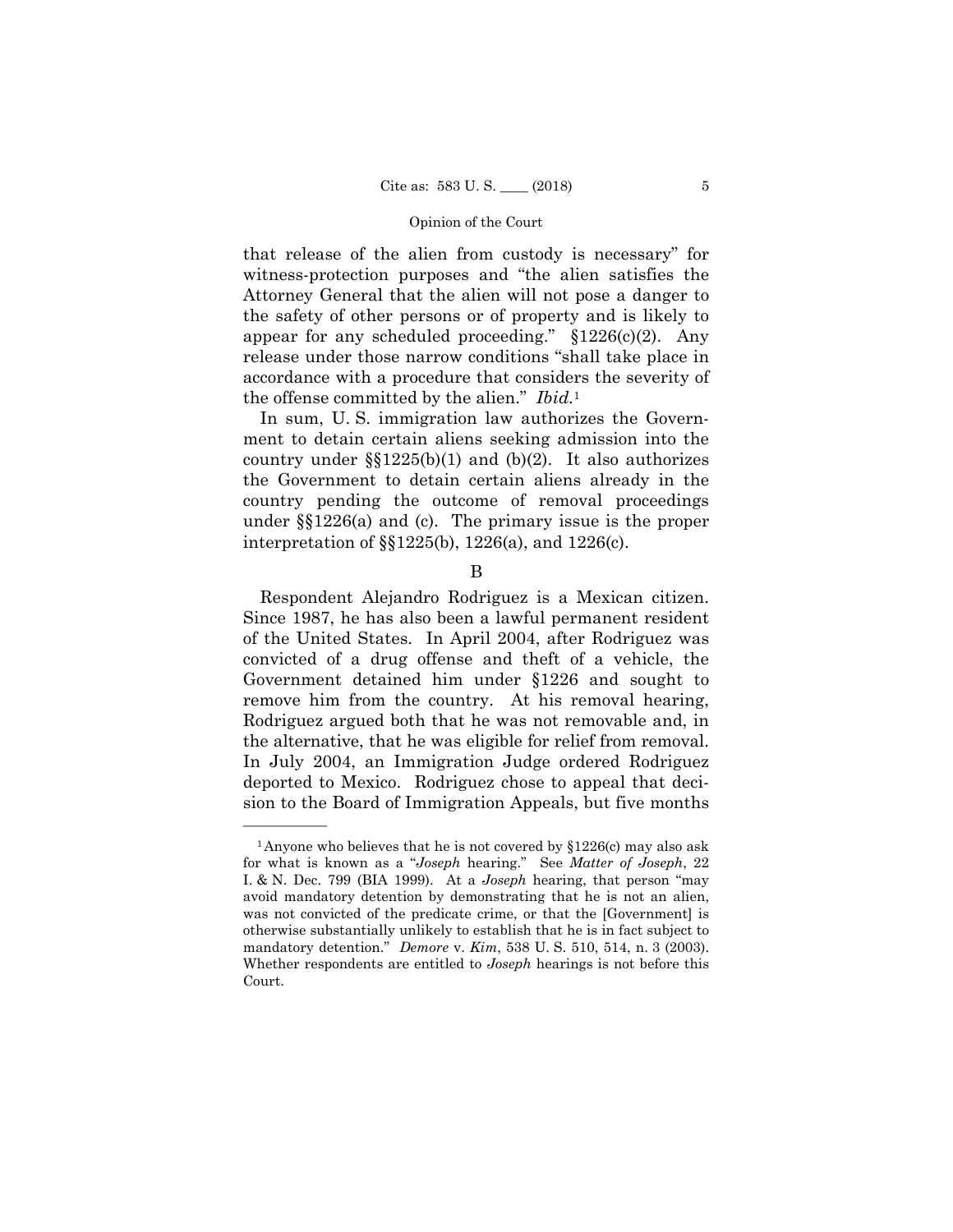# 6 JENNINGS *v.* RODRIGUEZ

# Opinion of the Court

later the Board agreed that Rodriguez was subject to mandatory removal. Once again, Rodriguez chose to seek further review, this time petitioning the Court of Appeals for the Ninth Circuit for review of the Board's decision.

In May 2007, while Rodriguez was still litigating his removal in the Court of Appeals, he filed a habeas petition in the District Court for the Central District of California, alleging that he was entitled to a bond hearing to determine whether his continued detention was justified. Rodriguez's case was consolidated with another, similar case brought by Alejandro Garcia, and together they moved for class certification. The District Court denied their motion, but the Court of Appeals for the Ninth Circuit reversed. See *Rodriguez* v. *Hayes*, 591 F. 3d 1105, 1111 (2010). It concluded that the proposed class met the certification requirements of Rule 23 of the Federal Rules of Civil Procedure, and it remanded the case to the District Court. *Id.,* at 1111, 1126.

On remand, the District Court certified the following class:

"[A]ll non-citizens within the Central District of California who: (1) are or were detained for longer than six months pursuant to one of the general immigration detention statutes pending completion of removal proceedings, including judicial review, (2) are not and have not been detained pursuant to a national security detention statute, and (3) have not been afforded a hearing to determine whether their detention is justified." Class Certification Order in *Rodriguez* v. *Hayes*, CV 07–03239 (CD Cal., Apr. 5, 2010).

The District Court named Rodriguez as class representative of the newly certified class, *ibid.*, and then organized the class into four subclasses based on the four "general immigration detention statutes" under which it understood the class members to be detained: Sections 1225(b),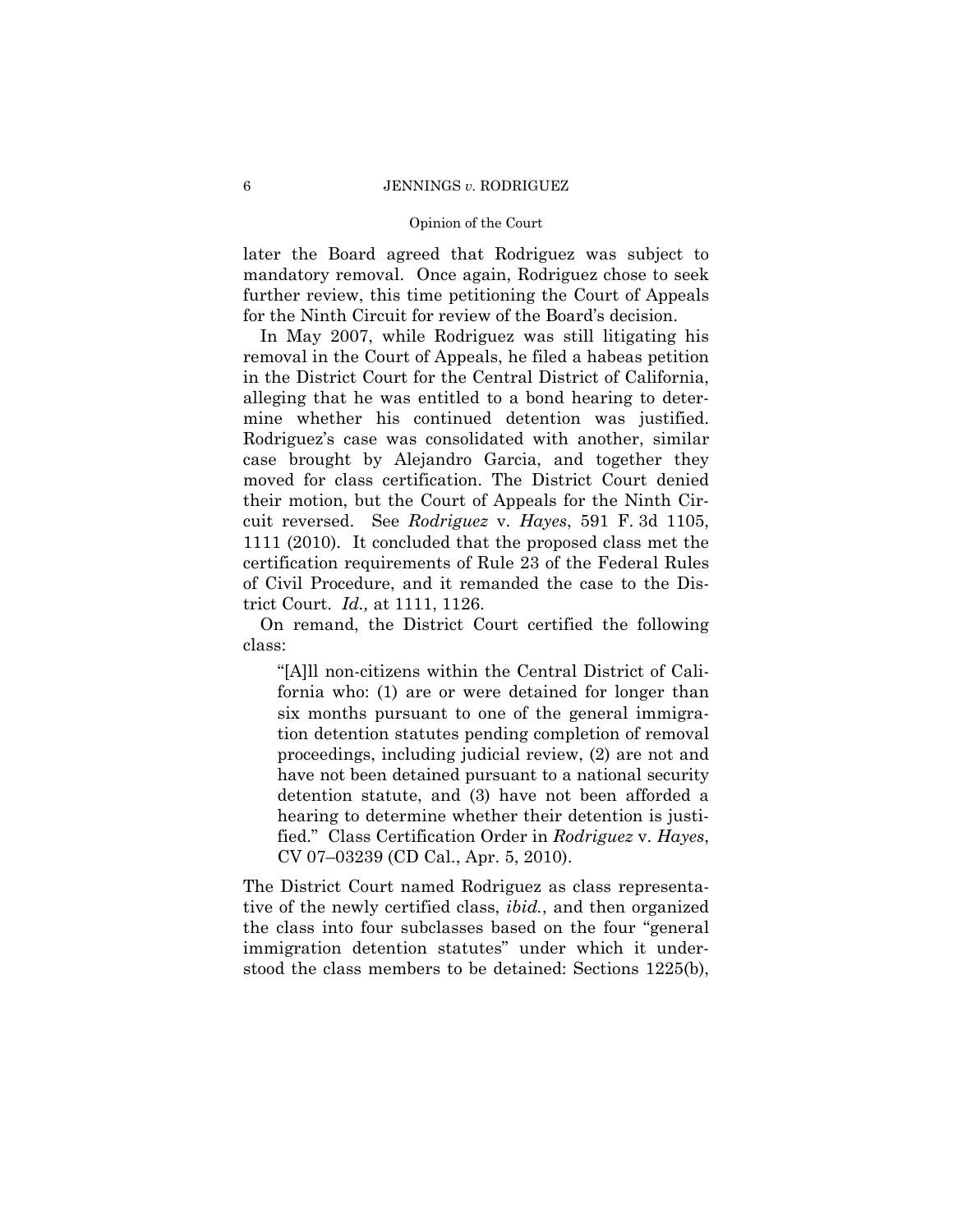1226(a), 1226(c), and 1231(a). See Order Granting Plaintiff 's Motion for Class Certification in *Rodriguez* v. *Holder*, CV 07–03239 (CD Cal., Mar. 8, 2011) (2011 Order); *Rodriguez* v. *Robbins*, 715 F. 3d 1127, 1130–1131 (CA9 2013). Each of the four subclasses was certified to pursue declaratory and injunctive relief. 2011 Order. On appeal, the Court of Appeals held that the §1231(a) subclass had been improperly certified, but it affirmed the certification of the other three subclasses. See *Rodriguez* v. *Robbins*, 804 F. 3d 1060, 1074, 1085–1086 (CA9 2015).

In their complaint, Rodriguez and the other respondents argued that the relevant statutory provisions—§§1225(b), 1226(a), and 1226(c)—do not authorize "prolonged" detention in the absence of an individualized bond hearing at which the Government proves by clear and convincing evidence that the class member's detention remains justified. Absent such a bond-hearing requirement, respondents continued, those three provisions would violate the Due Process Clause of the Fifth Amendment. In their prayer for relief, respondents thus asked the District Court to require the Government "to provide, after giving notice, individual hearings before an immigration judge for . . . each member of the class, at which [the Government] will bear the burden to prove by clear and convincing evidence that no reasonable conditions will ensure the detainee's presence in the event of removal and protect the community from serious danger, despite the prolonged length of detention at issue." Third Amended Complaint in *Rodriguez* v. *Holder*, CV 07–03239, p. 31 (CD Cal., Oct. 20, 2010). Respondents also sought declaratory relief. *Ibid.* 

As relevant here, the District Court entered a permanent injunction in line with the relief sought by respondents, and the Court of Appeals affirmed. See 804 F. 3d*,* at 1065. Relying heavily on the canon of constitutional avoidance, the Court of Appeals construed §§1225(b) and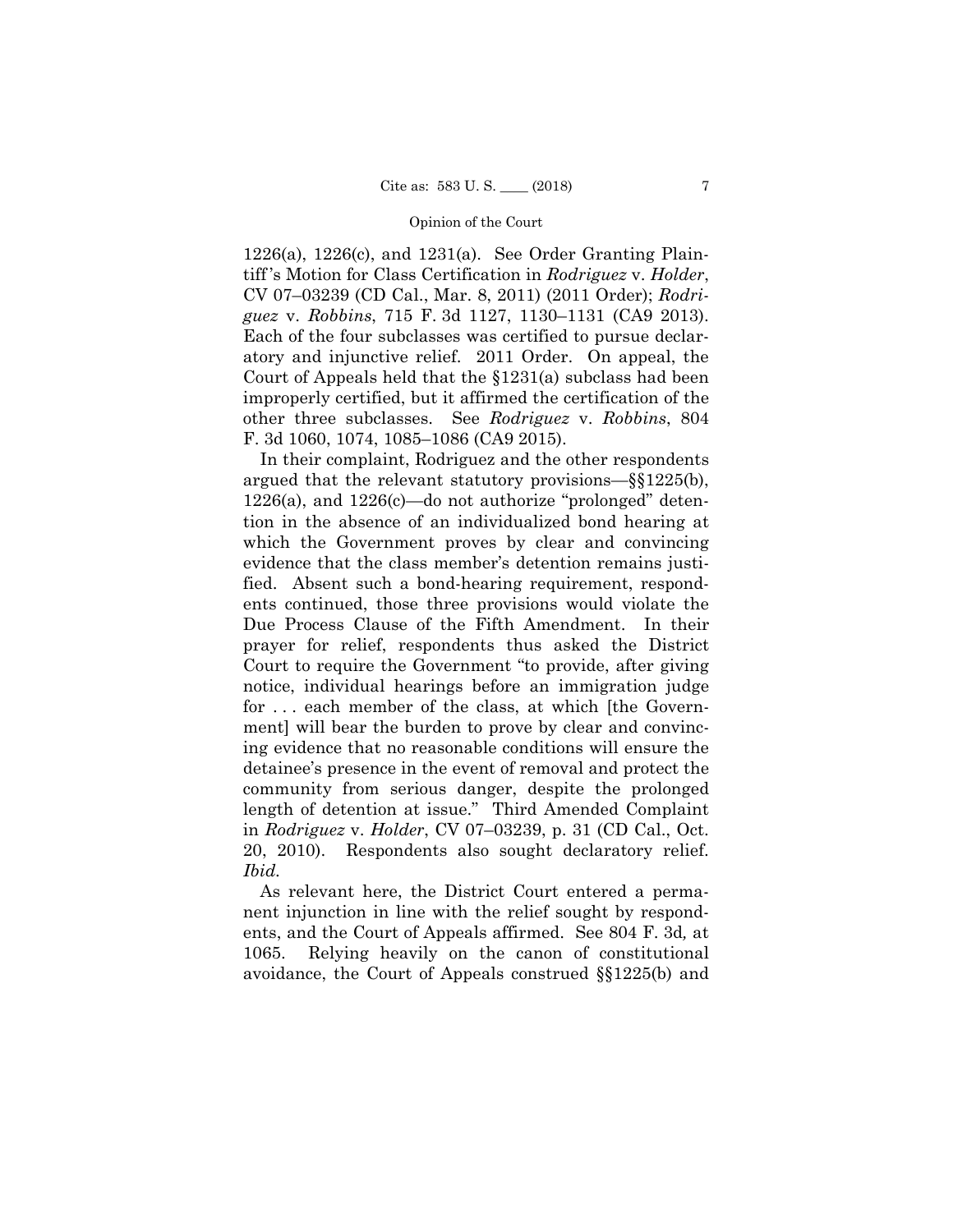## 8 JENNINGS *v.* RODRIGUEZ

# Opinion of ALITO, J.

1226(c) as imposing an implicit 6-month time limit on an alien's detention under these sections. *Id.,* at 1079, 1082. After that point, the Court of Appeals held, the Government may continue to detain the alien only under the authority of §1226(a). *Ibid.* The Court of Appeals then construed §1226(a) to mean that an alien must be given a bond hearing every six months and that detention beyond the initial 6-month period is permitted only if the Government proves by clear and convincing evidence that further detention is justified. *Id.,* at 1085, 1087.

The Government petitioned this Court for review of that decision, and we granted certiorari. 579 U. S. \_\_\_ (2016).

II

Before reaching the merits of the lower court's interpretation, we briefly address whether we have jurisdiction to entertain respondents' claims. We discuss two potential obstacles, 8 U. S. C. §§1252(b)(9) and 1226(e).

# A

Under §1252(b)(9):

"Judicial review of all questions of law and fact, including interpretation and application of constitutional and statutory provisions, arising from any action taken or proceeding brought to remove an alien from the United States under this subchapter [including §§1225 and 1226] shall be available only in judicial review of a final order under this section."

This provision does not deprive us of jurisdiction. We are required in this case to decide "questions of law," specifically, whether, contrary to the decision of the Court of Appeals, certain statutory provisions require detention without a bond hearing. We assume for the sake of argument that the actions taken with respect to all the aliens in the certified class constitute "action[s] taken . . . to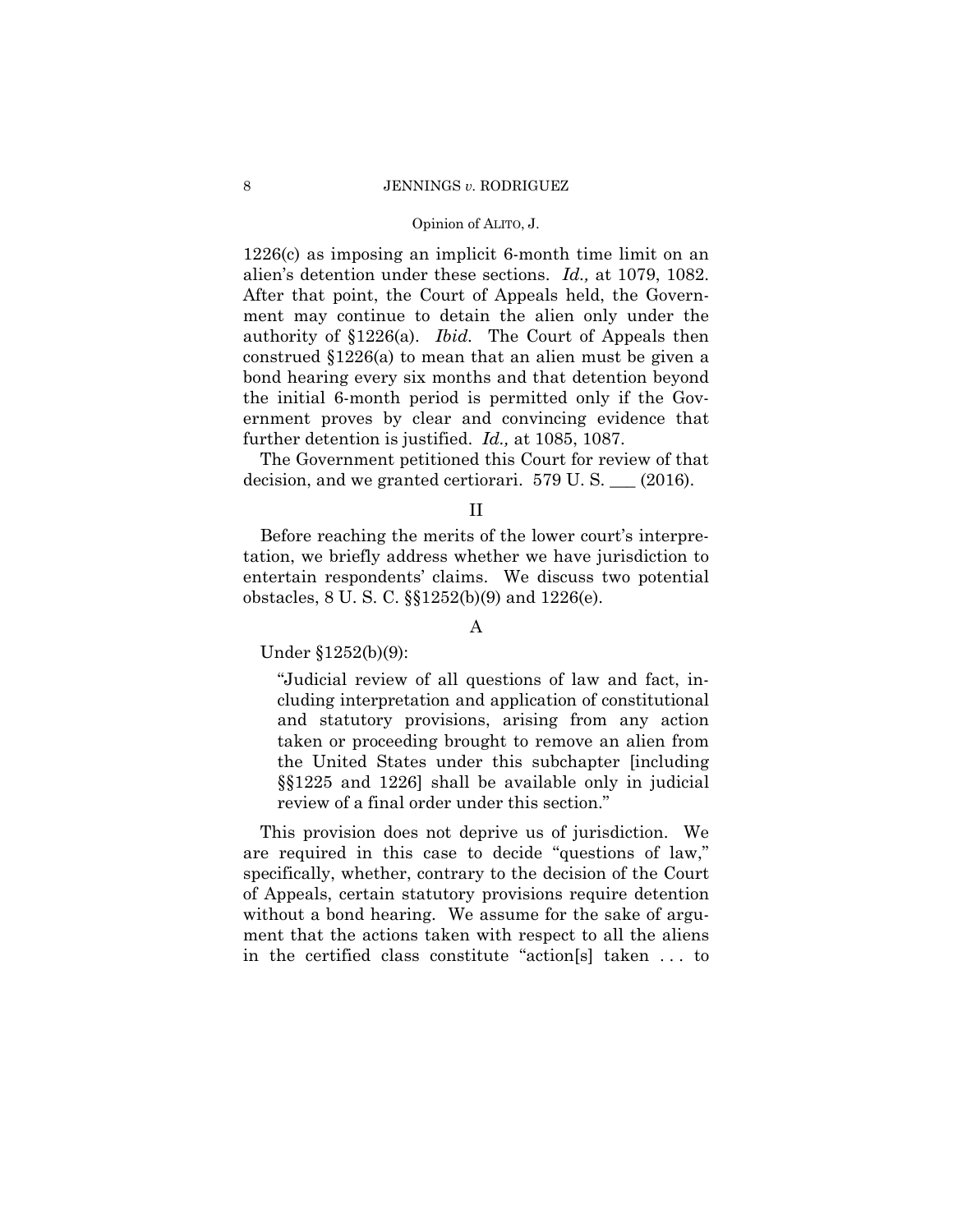# Opinion of ALITO, J.

remove [them] from the United States."2 On that assumption, the applicability of §1252(b)(9) turns on whether the legal questions that we must decide "aris[e] from" the actions taken to remove these aliens.

It may be argued that this is so in the sense that if those actions had never been taken, the aliens would not be in custody at all. But this expansive interpretation of §1252(b)(9) would lead to staggering results. Suppose, for example, that a detained alien wishes to assert a claim under *Bivens* v. *Six Unknown Fed. Narcotics Agents*, 403 U. S. 388 (1971), based on allegedly inhumane conditions of confinement. See, *e.g., Ziglar* v. *Abbasi*, 582 U. S. \_\_\_,  $\frac{1}{2}$  (2017) (slip op., at 23–29). Or suppose that a detained alien brings a state-law claim for assault against a guard or fellow detainee. Or suppose that an alien is injured when a truck hits the bus transporting aliens to a detention facility, and the alien sues the driver or owner of the truck. The "questions of law and fact" in all those cases could be said to "aris[e] from" actions taken to remove the aliens in the sense that the aliens' injuries would never have occurred if they had not been placed in detention. But cramming judicial review of those questions into the review of final removal orders would be absurd.

Interpreting "arising from" in this extreme way would also make claims of prolonged detention effectively unreviewable. By the time a final order of removal was eventually entered, the allegedly excessive detention would have already taken place. And of course, it is possible that no such order would ever be entered in a particular case, depriving that detainee of any meaningful chance for judicial review.

In past cases, when confronted with capacious phrases

<sup>2</sup> It is questionable whether this is true for aliens who are detained under 8 U. S. C. §1225(b)(1)(B)(ii) for consideration of their asylum applications.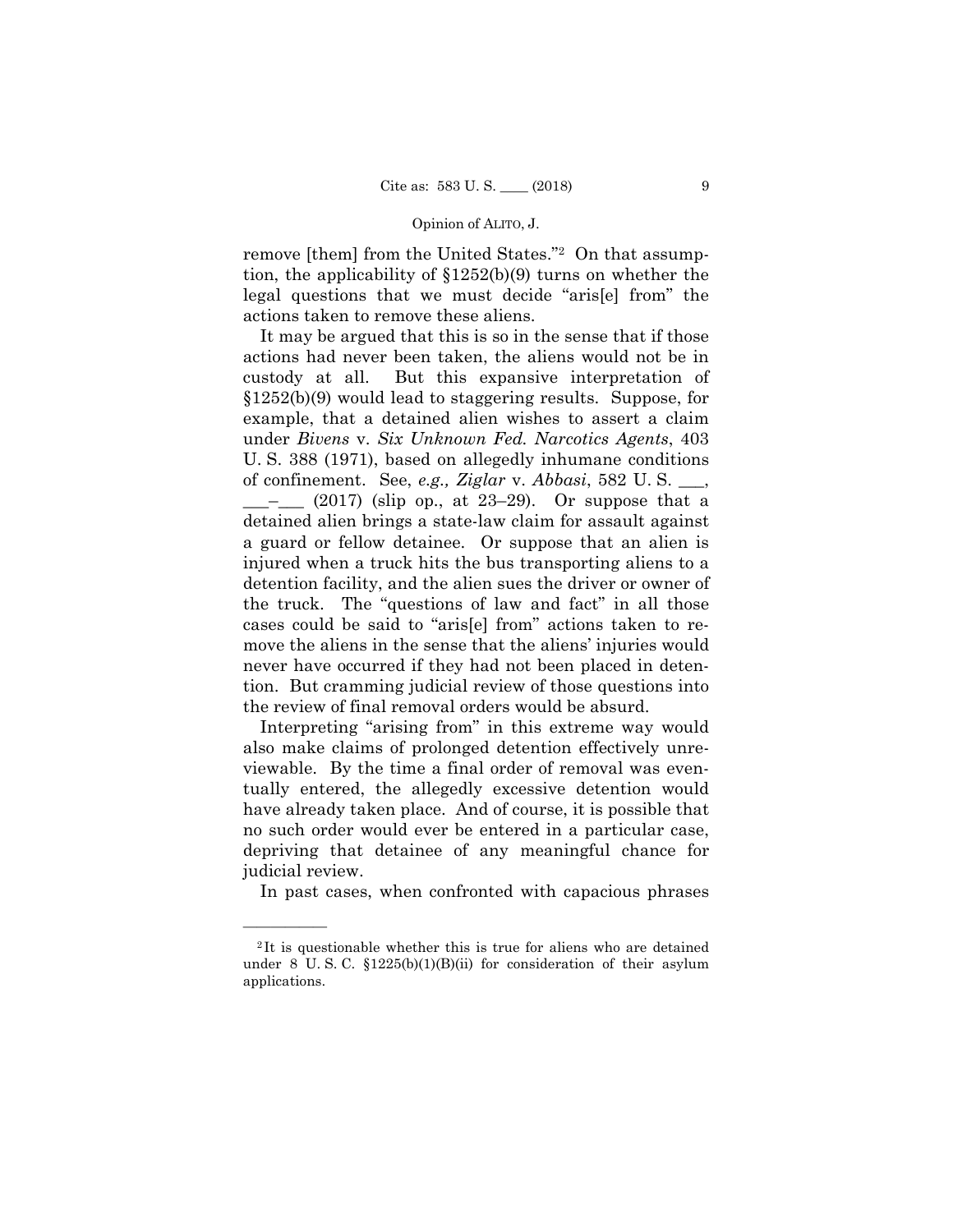## Opinion of ALITO, J.

 Act of 1974's pre-emption provision). See also, *e.g., FERC*  300, 308 (1995) (interpreting phrase "related to" in like "'arising from,'" we have eschewed "'uncritical literalism'" leading to results that "'no sensible person could have intended.'" *Gobeille* v. *Liberty Mut. Ins. Co.*, 577 U. S.  $\_\_\_\_\_\_\_\_\_\$  (2016) (slip op., at 6) (interpreting phrase "relate to" in the Employee Retirement Income Security v. *Electric Power Supply Assn.*, 577 U.S. \_\_, \_\_\_ (2016) (slip op., at 15–16) (interpreting term "affecting" in Federal Power Act); *Maracich* v. *Spears*, 570 U. S. 48, 59– 61 (2013) (interpreting phrase "in connection with" in Driver's Privacy Protection Act); *Dan's City Used Cars, Inc.* v. *Pelkey*, 569 U. S. 251, 260–261 (2013) (interpreting phrase "related to" in Federal Aviation Administration Authorization Act); *Celotex Corp.* v. *Edwards*, 514 U. S. Bankruptcy Act). In *Reno* v. *American-Arab Anti-Discrimination Comm.*, 525 U. S. 471, 482 (1999), we took this approach in construing the very phrase that appears in §1252(b)(9). A neighboring provision of the Immigration and Nationality Act refers to "any cause or claim by or on behalf of any alien *arising from* the decision or action by the Attorney General to commence proceedings, adjudicate cases, or execute removal orders against any alien under this chapter." 8 U. S. C. §1252(g) (emphasis added). We did not interpret this language to sweep in any claim that can technically be said to "arise from" the three listed actions of the Attorney General. Instead, we read the language to refer to just those three specific actions themselves. *American-Arab Anti-Discrimination Comm.*, *supra*, at 482–483.

The parties in this case have not addressed the scope of  $$1252(b)(9)$ , and it is not necessary for us to attempt to provide a comprehensive interpretation. For present purposes, it is enough to note that respondents are not asking for review of an order of removal; they are not challenging the decision to detain them in the first place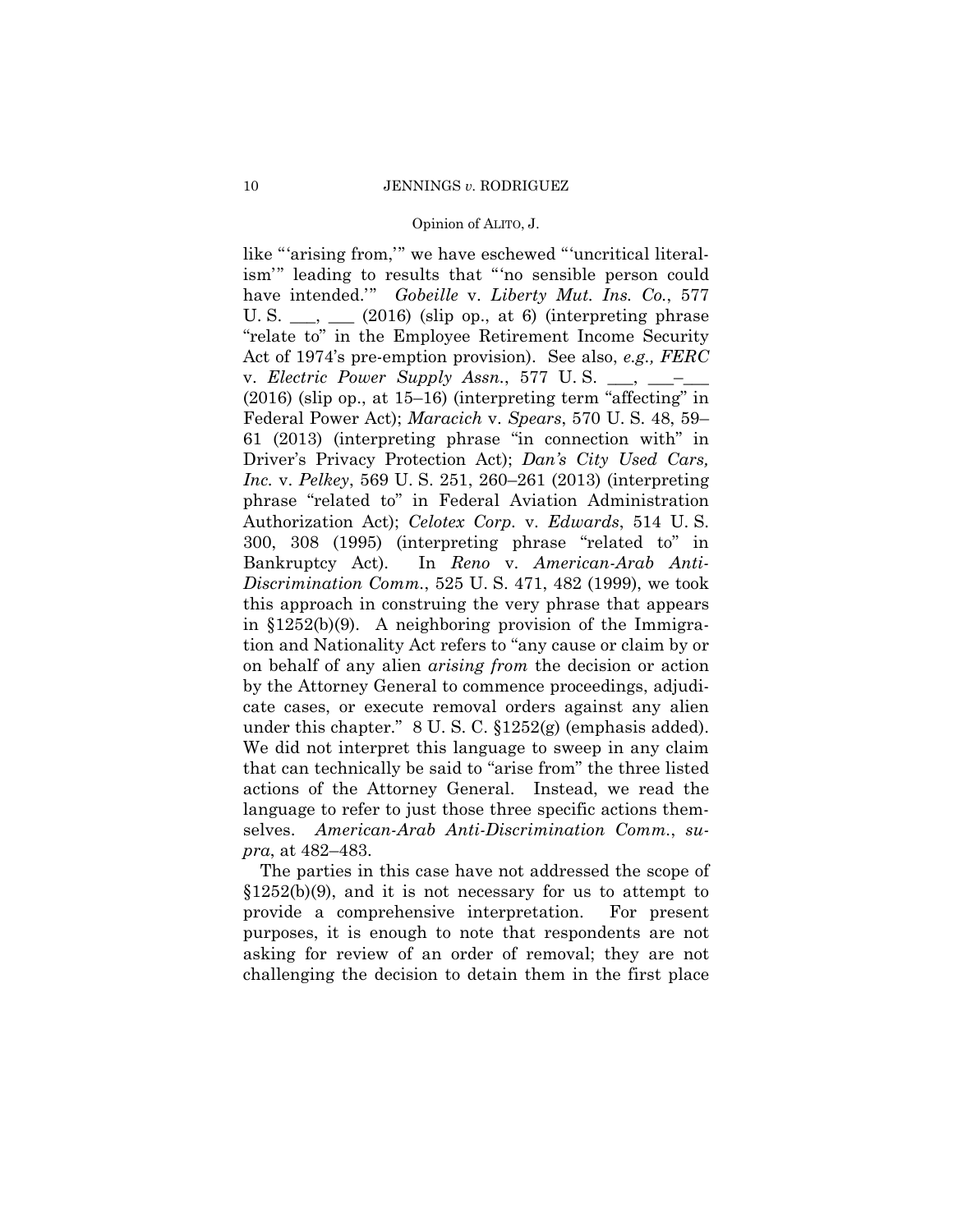# Opinion of ALITO, J.

or to seek removal; and they are not even challenging any part of the process by which their removability will be determined. Under these circumstances, §1252(b)(9) does not present a jurisdictional bar.3

# B

We likewise hold that §1226(e) does not bar us from considering respondents' claims.

That provision states:

"The Attorney General's discretionary judgment regarding the application of [§1226] shall not be subject to review. No court may set aside any action or decision by the Attorney General under this section regarding the detention or release of any alien or the grant, revocation, or denial of bond or parole." §1226(e).

As we have previously explained, §1226(e) precludes an alien from "challeng[ing] a 'discretionary judgment' by the Attorney General or a 'decision' that the Attorney General has made regarding his detention or release." *Demore* v. *Kim*, 538 U. S. 510, 516 (2003). But §1226(e) does not preclude "challenges [to] the statutory framework that permits [the alien's] detention without bail." *Id.,* at 517.

Respondents mount that second type of challenge here.

 'arising from' must cover" the claims raised by respondents. *Post,* at 6. 3The concurrence contends that "detention *is* an 'action taken . . . to remove' an alien" and that therefore "even the narrowest reading of We do not follow this logic. We will assume for the sake of argument that detention is an action taken "to remove an alien," *i.e.*, for the purpose of removing an alien, rather than simply an action aimed at ensuring that the alien does not flee or commit a crime while his proceedings are pending. But even if we proceed on the basis of that assumption, we do not see what it proves. The question is not whether *detention* is an action taken to remove an alien but whether *the legal questions* in this case arise from such an action. And for the reasons explained above, those legal questions are too remote from the actions taken to fall within the scope of §1252(b)(9).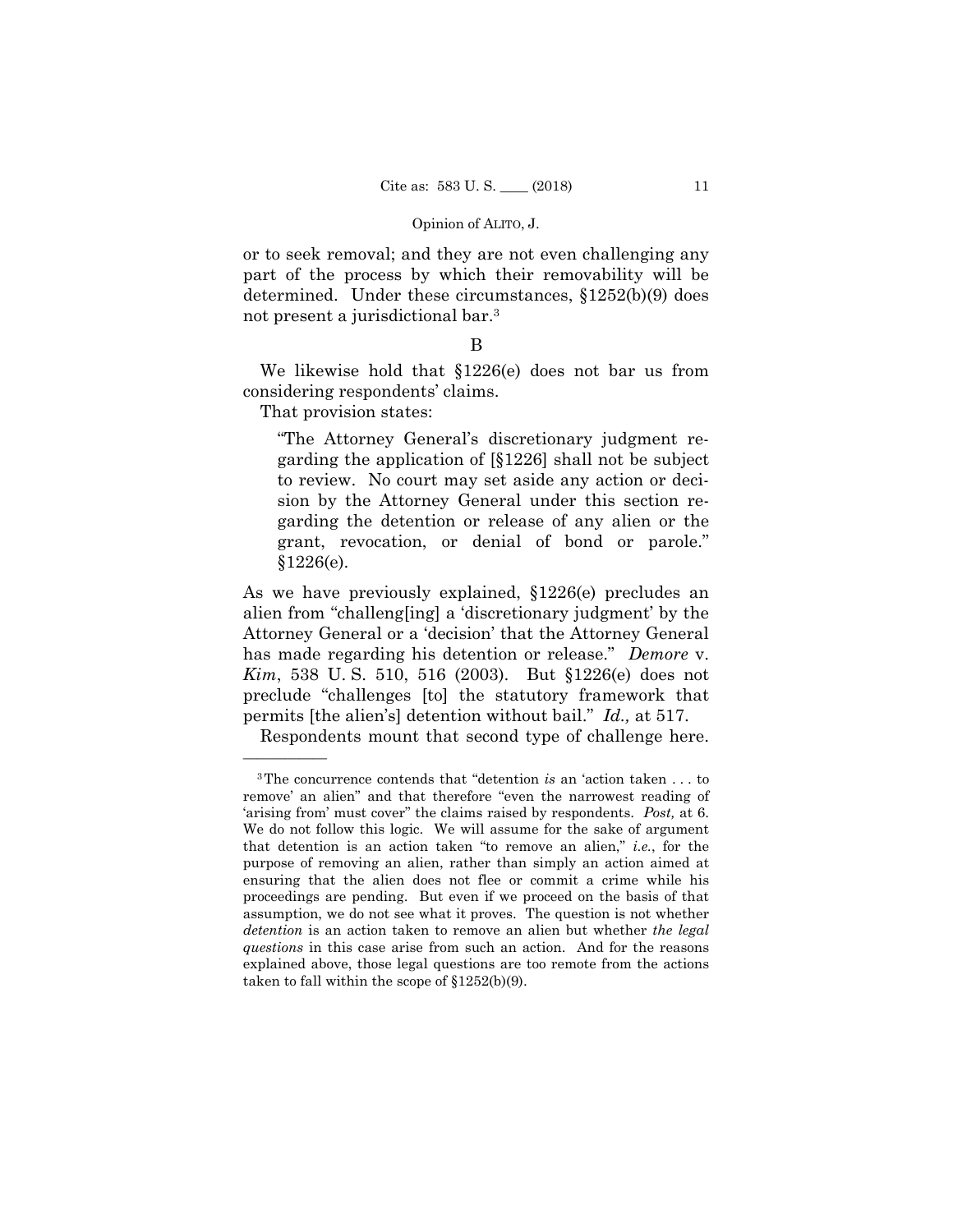# 12 JENNINGS *v.* RODRIGUEZ

# Opinion of the Court

First and foremost, they are challenging the extent of the Government's detention authority under the "statutory framework" as a whole. If that challenge fails, they are then contesting the constitutionality of the entire statutory scheme under the Fifth Amendment. Because the extent of the Government's detention authority is not a matter of "discretionary judgment," "action," or "decision," respondents' challenge to "the statutory framework that permits [their] detention without bail," *ibid.*, falls outside of the scope of §1226(e). We may therefore consider the merits of their claims.

III

When "a serious doubt" is raised about the constitutionality of an act of Congress, "it is a cardinal principle that this Court will first ascertain whether a construction of the statute is fairly possible by which the question may be avoided." *Crowell* v. *Benson*, 285 U. S. 22, 62 (1932). Relying on this canon of constitutional avoidance, the Court of Appeals construed §§1225(b), 1226(a), and 1226(c) to limit the permissible length of an alien's detention without a bond hearing. Without such a construction, the Court of Appeals believed, the "'prolonged detention without adequate procedural protections'" authorized by the provisions "'would raise serious constitutional concerns.'" 804 F. 3d, at 1077 (quoting *Casas-Castrillon* v. *DHS*, 535 F. 3d 942, 950 (CA9 2008)).

The canon of constitutional avoidance "comes into play only when, after the application of ordinary textual analysis, the statute is found to be susceptible of more than one construction." *Clark* v. *Martinez*, 543 U. S. 371, 385 (2005). In the absence of more than one plausible construction, the canon simply "'has no application.'" *Warger*  v. *Shauers*, 574 U. S. \_\_\_, \_\_\_ (2014) (slip op., at 10) (quoting *United States* v. *Oakland Cannabis Buyers' Cooperative*, 532 U. S. 483, 494 (2001)).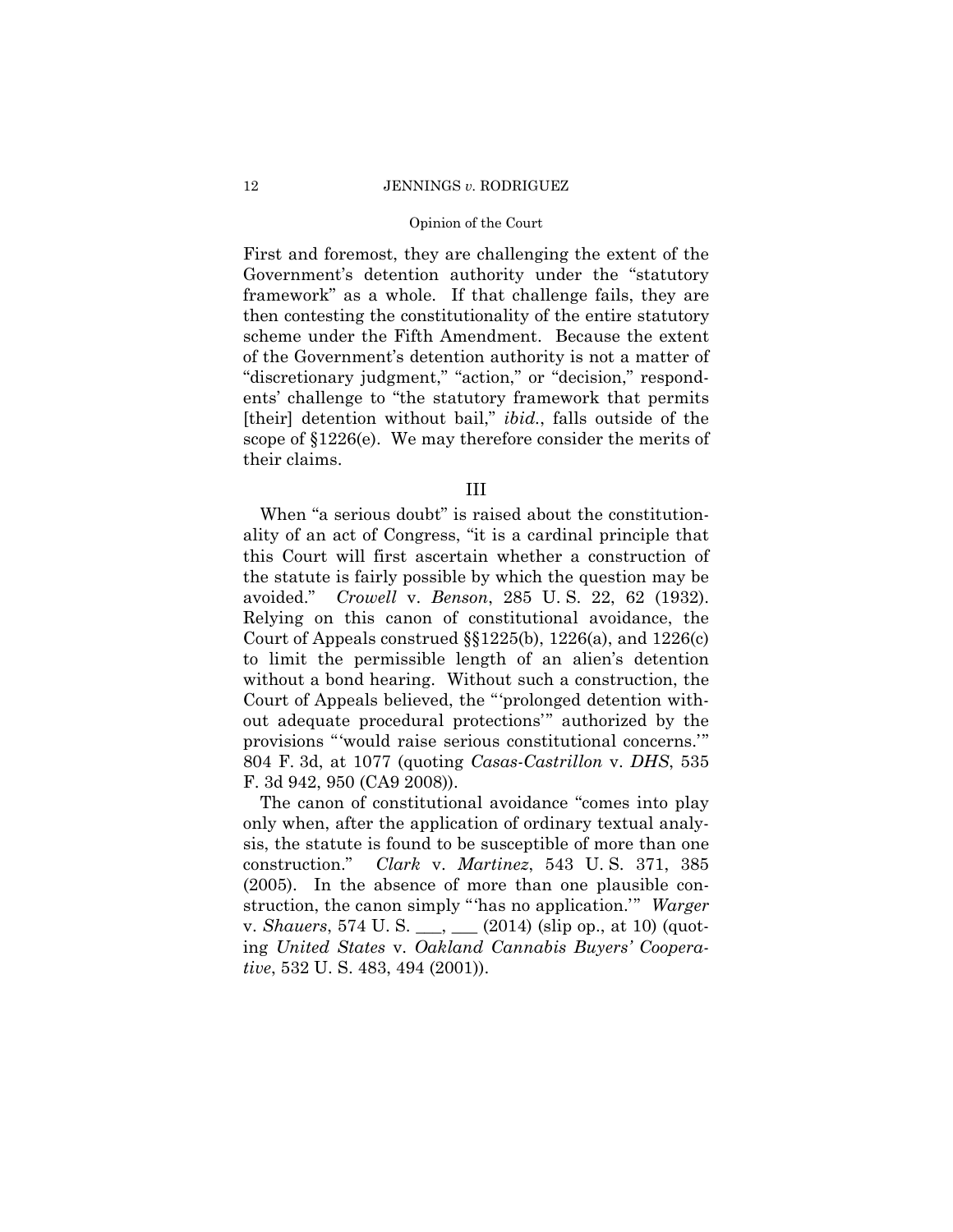The Court of Appeals misapplied the canon in this case because its interpretations of the three provisions at issue here are implausible. In Parts III–A and III–B, we hold that, subject only to express exceptions, §§1225(b) and 1226(c) authorize detention until the end of applicable proceedings. And in Part III–C, we hold that there is no justification for any of the procedural requirements that the Court of Appeals layered onto §1226(a) without any arguable statutory foundation.

As noted, §1225(b) applies primarily to aliens seeking entry into the United States ("applicants for admission" in the language of the statute). Section 1225(b) divides these applicants into two categories. First, certain aliens claiming a credible fear of persecution under §1225(b)(1) "shall be detained for further consideration of the application for asylum."  $$1225(b)(1)(B)(ii)$ . Second, aliens falling within the scope of  $$1225(b)(2)$  "shall be detained for a [removal] proceeding."  $$1225(b)(2)(A)$ .

Read most naturally,  $\S(1225(b)(1)$  and  $(b)(2)$  thus mandate detention of applicants for admission until certain proceedings have concluded. Section 1225(b)(1) aliens are detained for "further consideration of the application for asylum," and  $$1225(b)(2)$  aliens are in turn detained for "[removal] proceeding[s]." Once those proceedings end, detention under §1225(b) must end as well. Until that point, however, nothing in the statutory text imposes any limit on the length of detention. And neither §1225(b)(1) nor §1225(b)(2) says anything whatsoever about bond hearings.

Despite the clear language of  $\S(1225(b)(1)$  and  $(b)(2)$ , respondents argue—and the Court of Appeals held—that those provisions nevertheless can be construed to contain implicit limitations on the length of detention. But neither of the two limiting interpretations offered by re-

A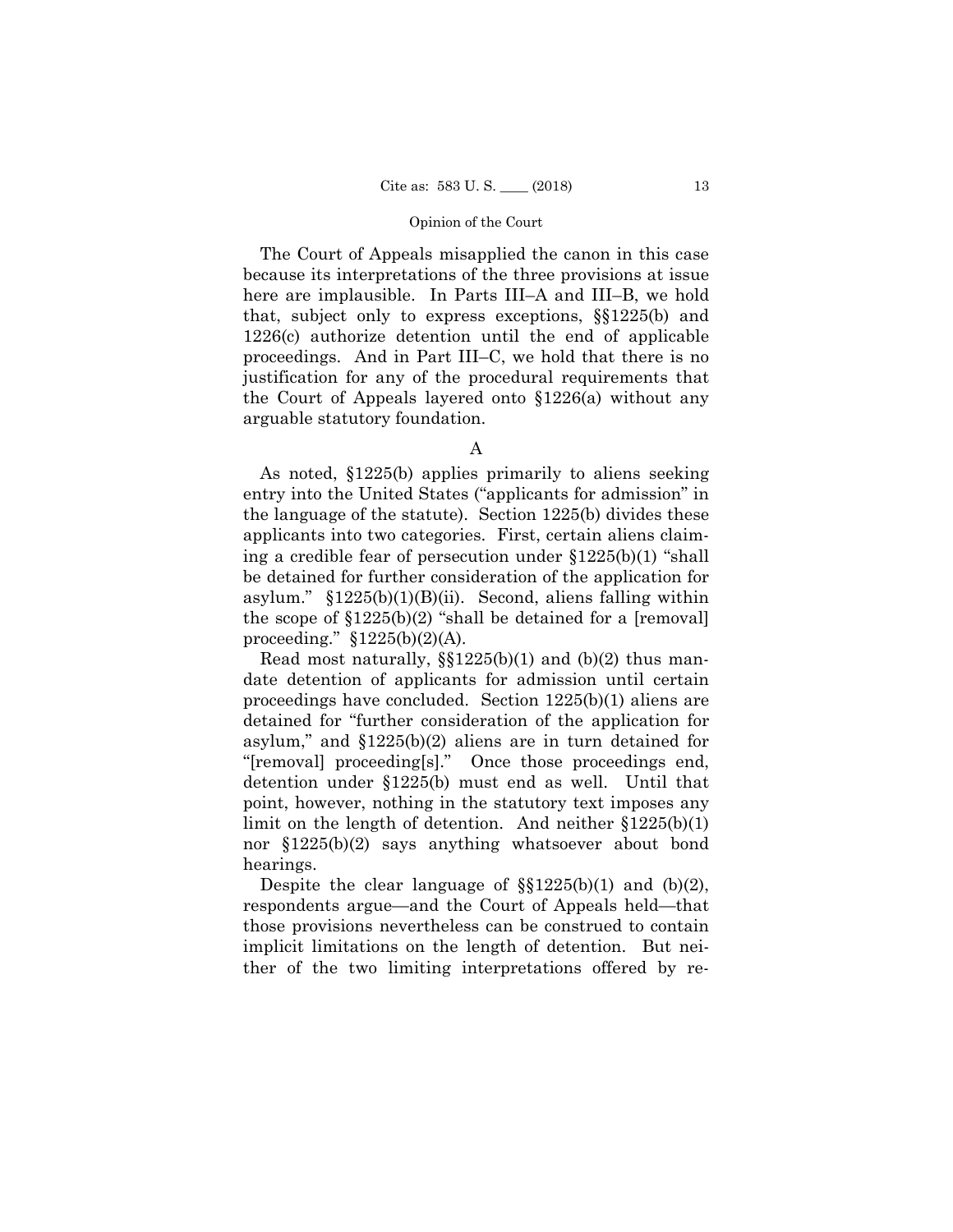spondents is plausible.

1

First, respondents argue that  $\S(1225(b)(1)$  and  $(b)(2)$ contain an implicit 6-month limit on the length of detention. Once that 6-month period elapses, respondents contend, aliens previously detained under those provisions must instead be detained under the authority of §1226(a), which allows for bond hearings in certain circumstances.

 There are many problems with this interpretation. Nothing in the text of §1225(b)(1) or §1225(b)(2) even hints that those provisions restrict detention after six months, but respondents do not engage in any analysis of the text. Instead, they simply cite the canon of constitutional avoidance and urge this Court to use that canon to read a "six-month reasonableness limitation" into §1225(b). Brief for Respondents 48.

 court the authority to rewrite a statute as it pleases. That is not how the canon of constitutional avoidance works. Spotting a constitutional issue does not give a Instead, the canon permits a court to "choos[e] between competing *plausible* interpretations of a statutory text." *Clark*, *supra*, at 381 (emphasis added). To prevail, respondents must thus show that §1225(b)'s detention provisions may plausibly be read to contain an implicit 6-month limit. And they do not even attempt to defend that reading of the text.

In much the same manner, the Court of Appeals all but ignored the statutory text. Instead, it read *Zadvydas* v. *Davis*, 533 U. S. 678 (2001), as essentially granting a license to graft a time limit onto the text of §1225(b). *Zadvydas,* however, provides no such authority.

*Zadvydas* concerned §1231(a)(6), which authorizes the detention of aliens who have already been ordered removed from the country. Under this section, when an alien is ordered removed, the Attorney General is directed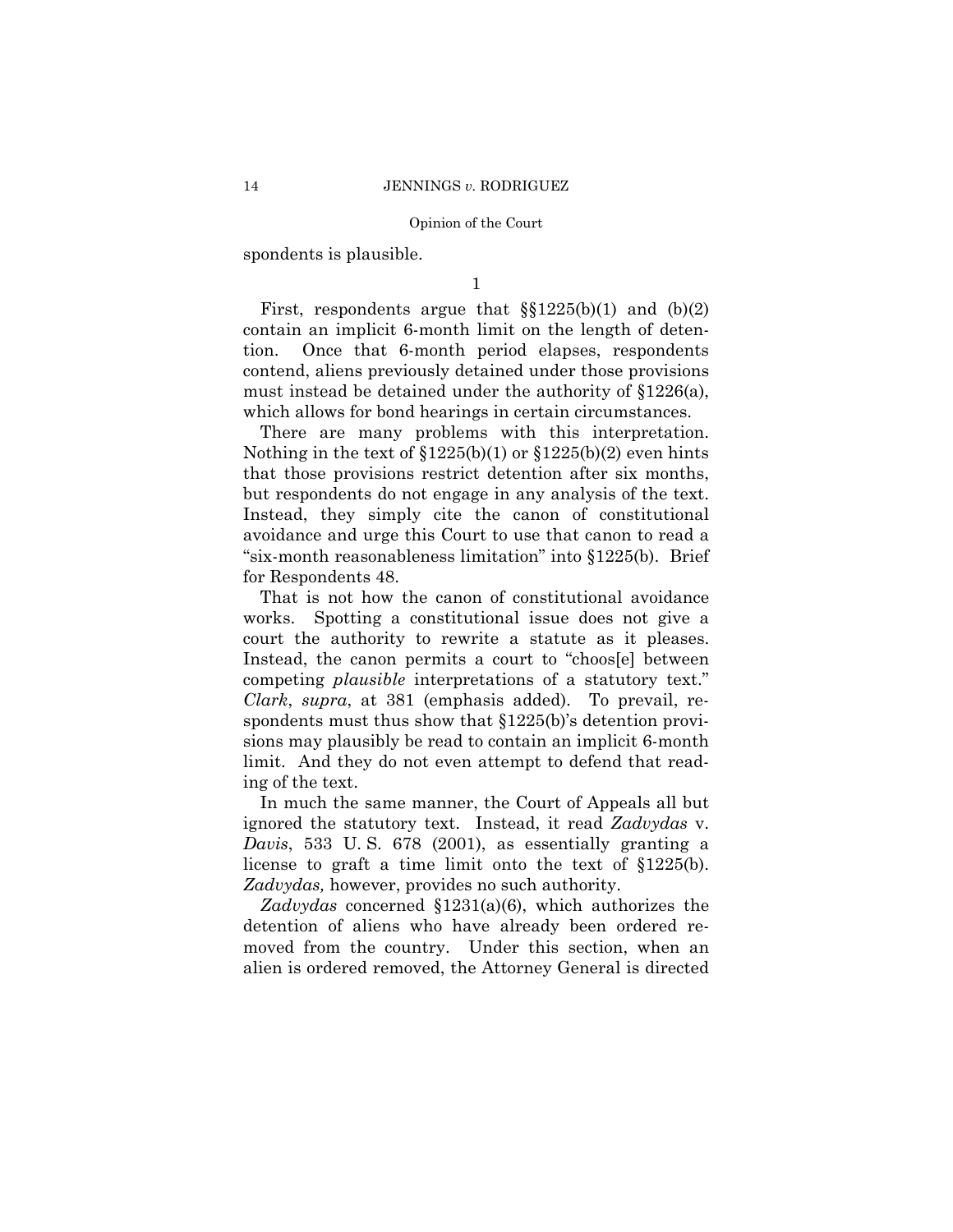to complete removal within a period of 90 days, 8 U. S. C.  $$1231(a)(1)(A)$ , and the alien must be detained during that period, §1231(a)(2). After that time elapses, however, §1231(a)(6) provides only that certain aliens "*may* be detained" while efforts to complete removal continue. (Emphasis added.)

In *Zadvydas*, the Court construed §1231(a)(6) to mean that an alien who has been ordered removed may not be detained beyond "a period reasonably necessary to secure removal," 533 U. S., at 699, and it further held that six months is a presumptively reasonable period, *id.,* at 701. After that, the Court concluded, if the alien "provides good reason to believe that there is no significant likelihood of removal in the reasonably foreseeable future," the Government must either rebut that showing or release the alien. *Ibid.*

 The *Zadvydas* Court justified this interpretation by invoking the constitutional-avoidance canon, and the Court defended its resort to that canon on the ground that §1231(a)(6) is ambiguous. Specifically, the Court detected ambiguity in the statutory phrase "*may* be detained." "'[M]ay,'" the Court said, "suggests discretion" but not necessarily "unlimited discretion. In that respect the word 'may' is ambiguous." *Id.,* at 697. The Court also pointed to the absence of any explicit statutory limit on the length of permissible detention following the entry of an order of removal. *Ibid.* 

*Zadvydas* represents a notably generous application of the constitutional-avoidance canon, but the Court of Appeals in this case went much further. It failed to address whether *Zadvydas*'s reasoning may fairly be applied in this case despite the many ways in which the provision in question in *Zadvydas*, §1231(a)(6), differs materially from those at issue here,  $\S$  $1225(b)(1)$  and  $(b)(2)$ . Those differences preclude the reading adopted by the Court of Appeals.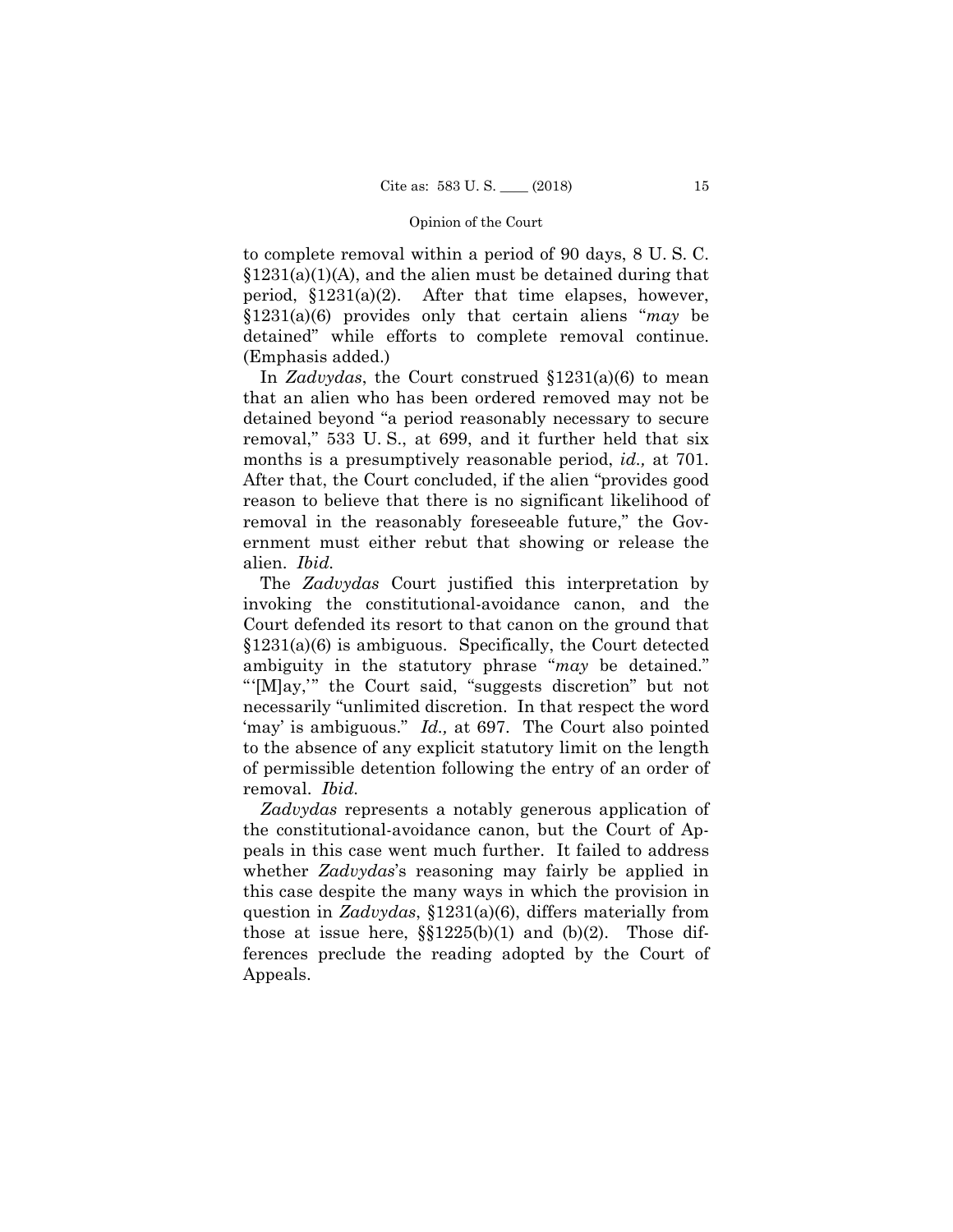To start, §§1225(b)(1) and (b)(2), unlike §1231(a)(6), provide for detention for a specified period of time. Section 1225(b)(1) mandates detention "for further consideration of the application for asylum,"  $$1225(b)(1)(B)(ii)$ , and §1225(b)(2) requires detention "for a [removal] proceeding," §1225(b)(2)(A). The plain meaning of those phrases is that detention must continue until immigration officers have finished "consider[ing]" the application for asylum,  $$1225(b)(1)(B)(ii)$ , or until removal proceedings have concluded, §1225(b)(2)(A). By contrast, Congress left the permissible length of detention under §1231(a)(6) unclear.

 v. *United States*, 579 U. S. \_\_\_, \_\_\_ (2016) (slip op., at 9). Moreover, in *Zadvydas,* the Court saw ambiguity in  $$1231(a)(6)$ 's use of the word "may." Here, by contrast,  $\S(1225(b)(1)$  and  $(b)(2)$  do not use the word "may." Instead, they unequivocally mandate that aliens falling within their scope "shall" be detained. "Unlike the word 'may,' which implies discretion, the word 'shall' usually connotes a requirement." *Kingdomware Technologies, Inc.*  That requirement of detention precludes a court from finding ambiguity here in the way that *Zadvydas* found ambiguity in  $$1231(a)(6)$ .

*Zadvydas*'s reasoning is particularly inapt here because there is a specific provision authorizing release from §1225(b) detention whereas no similar release provision applies to §1231(a)(6). With a few exceptions not relevant here, the Attorney General may "for urgent humanitarian reasons or significant public benefit" temporarily parole aliens detained under §§1225(b)(1) and (b)(2). 8 U. S. C.  $$1182(d)(5)(A)$ . That express exception to detention implies that there are no *other* circumstances under which aliens detained under §1225(b) may be released. See A. Scalia & B. Garner, Reading Law 107 (2012) ("Negative-Implication Canon[:] The expression of one thing implies the exclusion of others (*expressio unius est exclusio alterius*)"). That negative implication precludes the sort of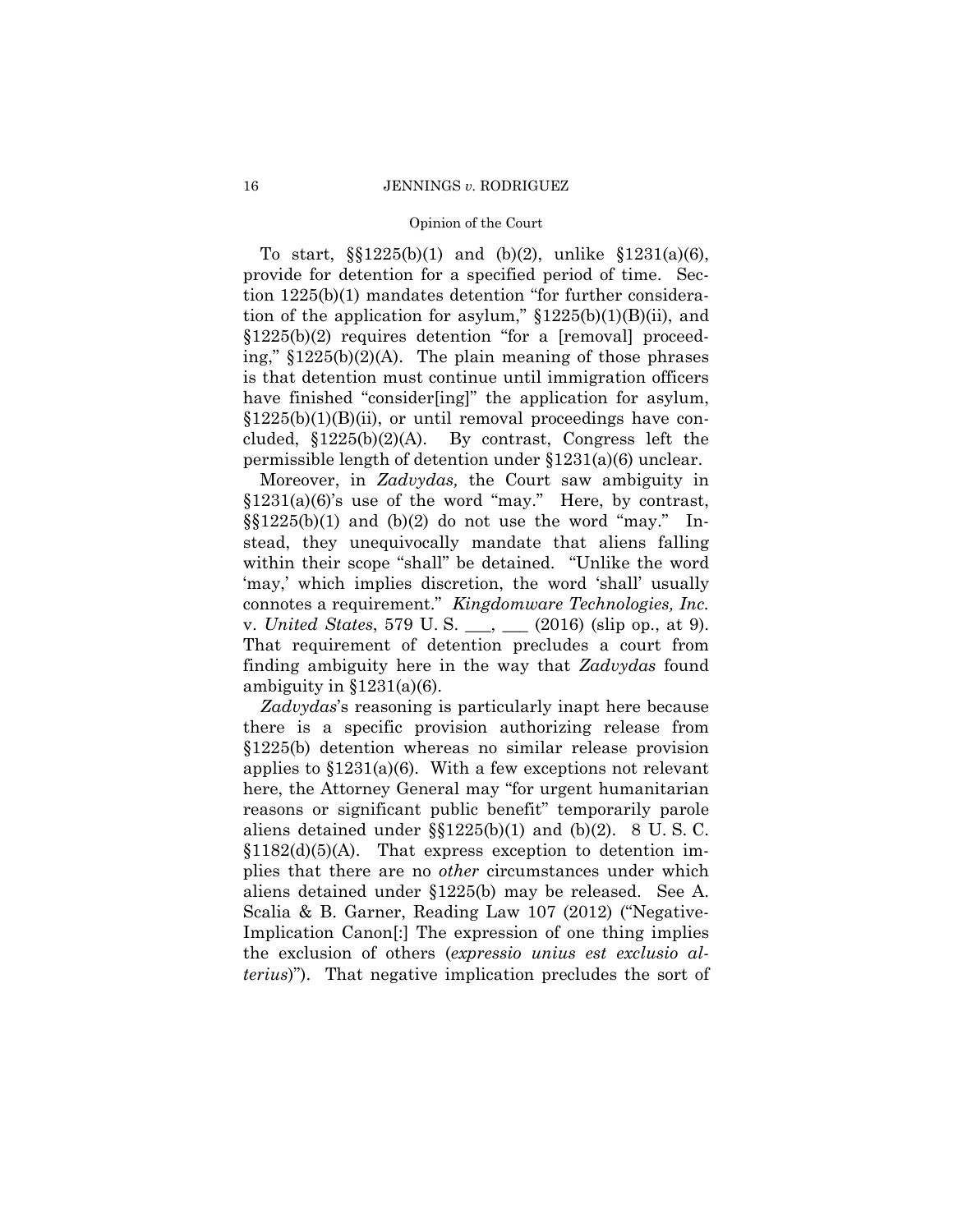implicit time limit on detention that we found in *Zadvydas*.4

In short, a series of textual signals distinguishes the provisions at issue in this case from *Zadvydas*'s interpretation of §1231(a)(6). While *Zadvydas* found §1231(a)(6) to be ambiguous, the same cannot be said of §§1225(b)(1) and (b)(2): Both provisions mandate detention until a certain point and authorize release prior to that point only under limited circumstances. As a result, neither provision can reasonably be read to limit detention to six months.

2

 applicable proceedings rather than all the way through to In this Court, respondents advance an interpretation of the language of  $\S(1225(b)(1)$  and  $(b)(2)$  that was never made below, namely, that the term "for," which appears in both provisions, mandates detention only until the *start* of their conclusion. Respondents contrast the language of §§1225(b)(1) and (b)(2) authorizing detention "for" further proceedings with another provision's authorization of detention "pending" further proceedings. See 8 U. S. C.  $$1225(b)(1)(B)(iii)(IV)$  ("Any alien ... shall be detained pending a final determination of credible fear of persecution and, if found not to have such a fear, until removed"). According to respondents, that distinction between "for" and "pending" makes an enormous difference. As they see things, the word "pending" authorizes detention throughout subsequent proceedings, but the term "for" means that detention authority ends once subsequent proceedings

<sup>4</sup>According to the dissent, we could have applied the *expressio unius*  canon in *Zadvydas* as well because there was also an "alternative avenue for relief, namely, bail," available for aliens detained under §1231(a)(6). *Post*, at 25 (opinion of BREYER, J.). But the dissent overlooks the fact that the provision granting bail was precisely the same provision that the Court purported to be interpreting, so the canon was not applicable. See 533 U. S., at 683.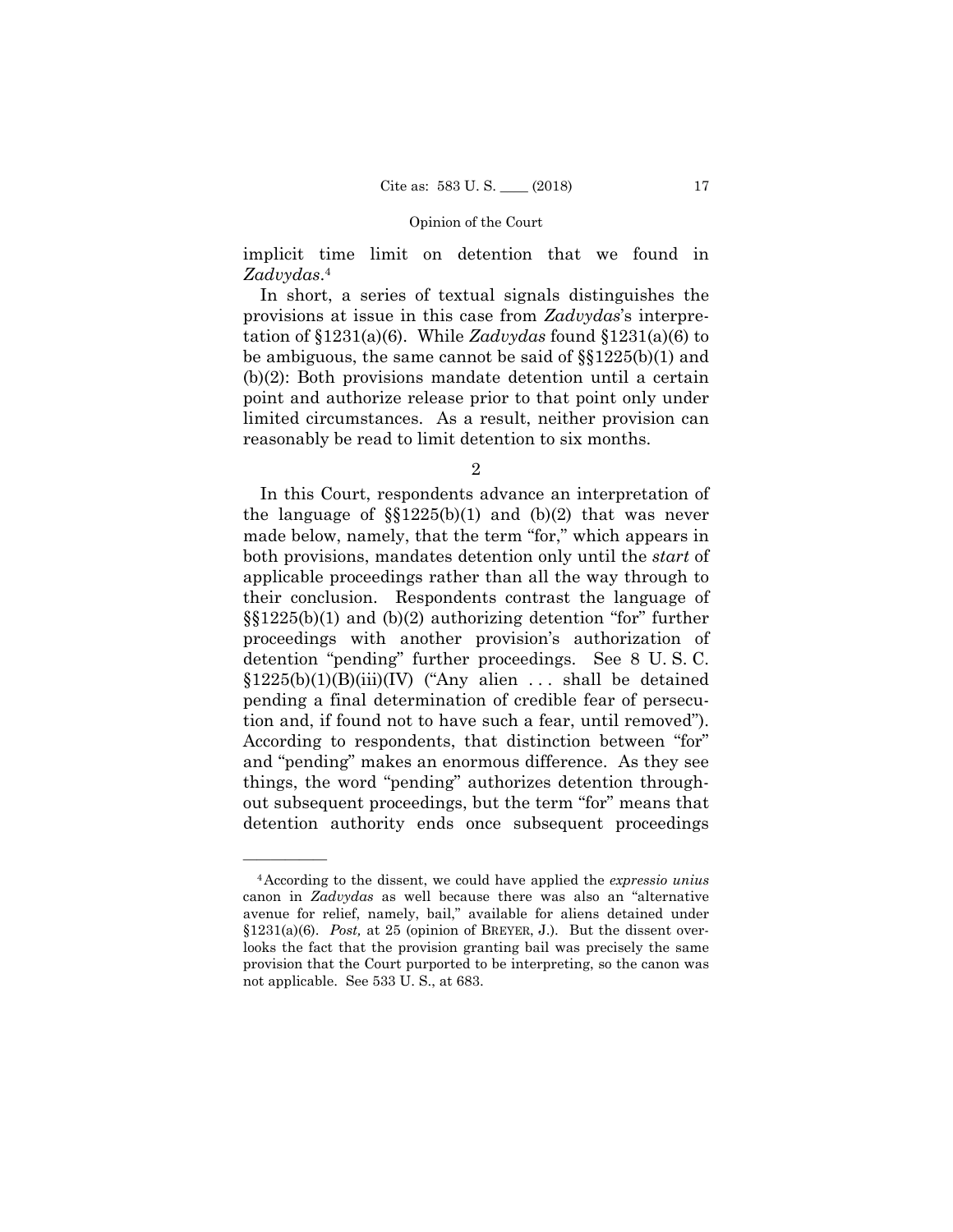begin. As a result, respondents argue, once the applicable proceedings commence, §§1225(b)(1) and (b)(2) no longer authorize detention, and the Government must instead look to §1226(a) for continued detention authority.

That interpretation is inconsistent with ordinary English usage and is incompatible with the rest of the statute. To be sure, "for" can sometimes mean "in preparation for or anticipation of." 6 Oxford English Dictionary 24 (2d ed. 1989). But "for" can also mean "[d]uring [or] throughout," *id.,* at 26, as well as "with the object or purpose of," *id.,* at 23; see also American Heritage Dictionary 709 (3d ed. 1992) ("Used to indicate the object, aim, or purpose of an action or activity"; "Used to indicate amount, extent, or duration"); Random House Dictionary of the English Language 747 (2d ed. 1987) ("with the object or purpose of "; "during the continuance of "); Webster's Third New International Dictionary 886 (1993) ("with the purpose or object of "; "to the . . . duration of "). And here, only that second set of definitions makes sense in the context of the statutory scheme as a whole.

For example, respondents argue that, once detention authority ends under §§1225(b)(1) and (b)(2), aliens can be detained only under §1226(a). But that section authorizes detention only "[o]n a warrant issued" by the Attorney General leading to the alien's arrest. §1226(a). If respondents' interpretation of §1225(b) were correct, then the Government could detain an alien without a warrant at the border, but once removal proceedings began, the Attorney General would have to issue an arrest warrant in order to continue detaining the alien. To put it lightly, that makes little sense.

Nor does respondents' interpretation of the word "for" align with the way Congress has historically used that word in §1225. Consider that section's text prior to the enactment of the Illegal Immigration Reform and Immigrant Responsibility Act of 1996, 110 Stat. 3009–546.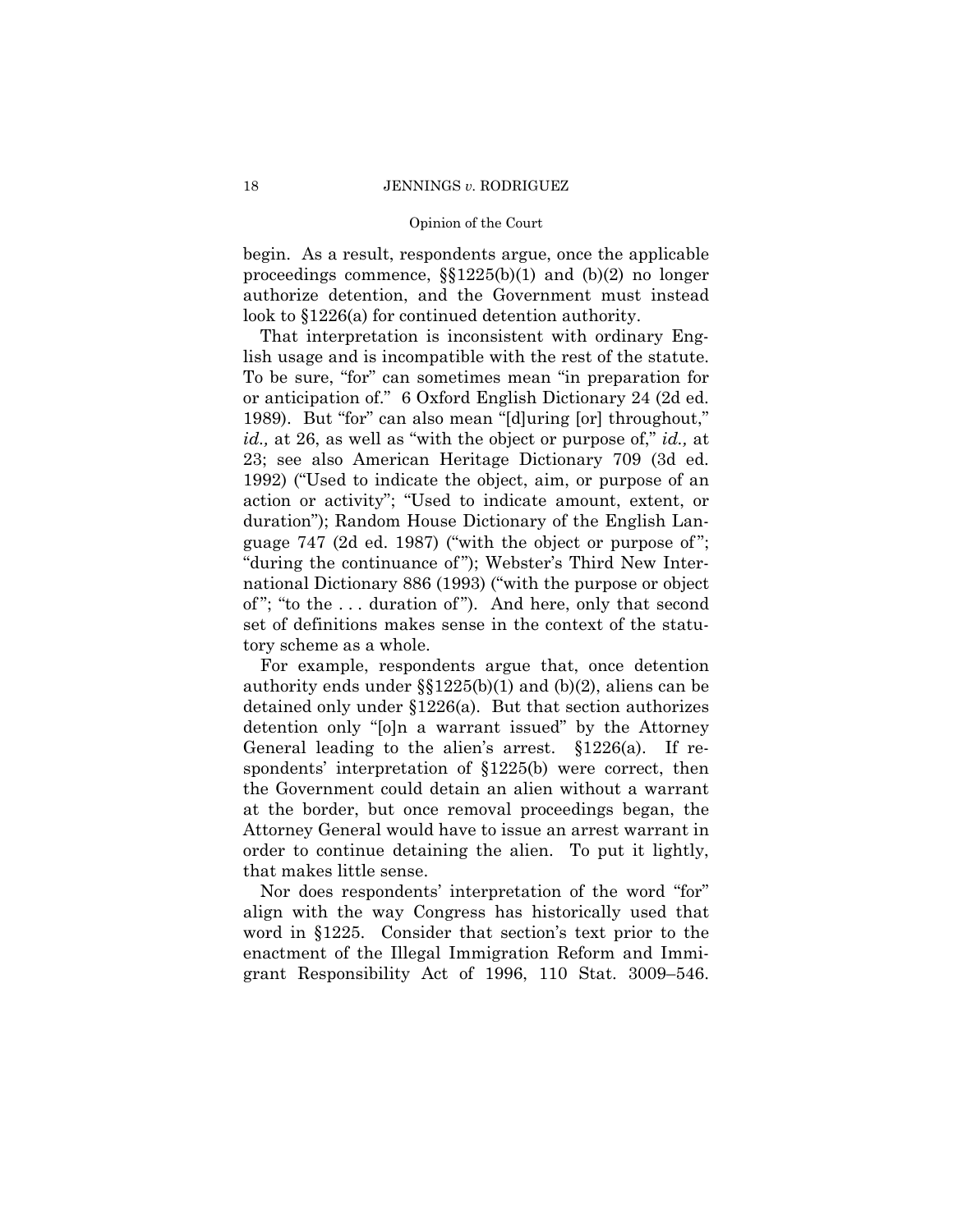Under the older version of §1225(b), "[e]very alien" within its scope "who may not appear . . . to be clearly and beyond a doubt entitled to [entry] shall be detained for further inquiry to be conducted by a special inquiry officer." 8 U. S. C. §1225(b) (1994 ed.). It would make no sense to read "for further inquiry" as authorizing detention of the alien only until the start of the inquiry; Congress obviously did not mean to allow aliens to feel free to leave once immigration officers asked their first question.

 used in different parts of the same statute to mean roughly In sum,  $\S(1225(b)(1)$  and  $(b)(2)$  mandate detention of aliens throughout the completion of applicable proceedings and not just until the moment those proceedings begin. Of course, other provisions of the immigration statutes do authorize detention "pending" other proceedings or "until" a certain point. See *post,* at 22–23 (BREYER, J., dissenting) (quoting  $$1225(b)(1)(B)(iii)(IV)$ ). But there is no "canon of interpretation that forbids interpreting different words the same thing." *Kirtsaeng* v. *John Wiley & Sons, Inc.*, 568 U. S. 519, 540 (2013). We decline to invent and apply such a canon here.

# B

While the language of  $\S(1225(b)(1)$  and  $(b)(2)$  is quite clear, §1226(c) is even clearer. As noted, §1226 applies to aliens already present in the United States. Section 1226(a) creates a default rule for those aliens by permitting—but not requiring—the Attorney General to issue warrants for their arrest and detention pending removal proceedings. Section 1226(a) also permits the Attorney General to release those aliens on bond, "[e]xcept as provided in subsection (c) of this section." Section 1226(c) in turn states that the Attorney General "shall take into custody any alien" who falls into one of the enumerated categories involving criminal offenses and terrorist activities. 8 U.S.C.  $$1226(c)(1)$ . Section 1226(c) then goes on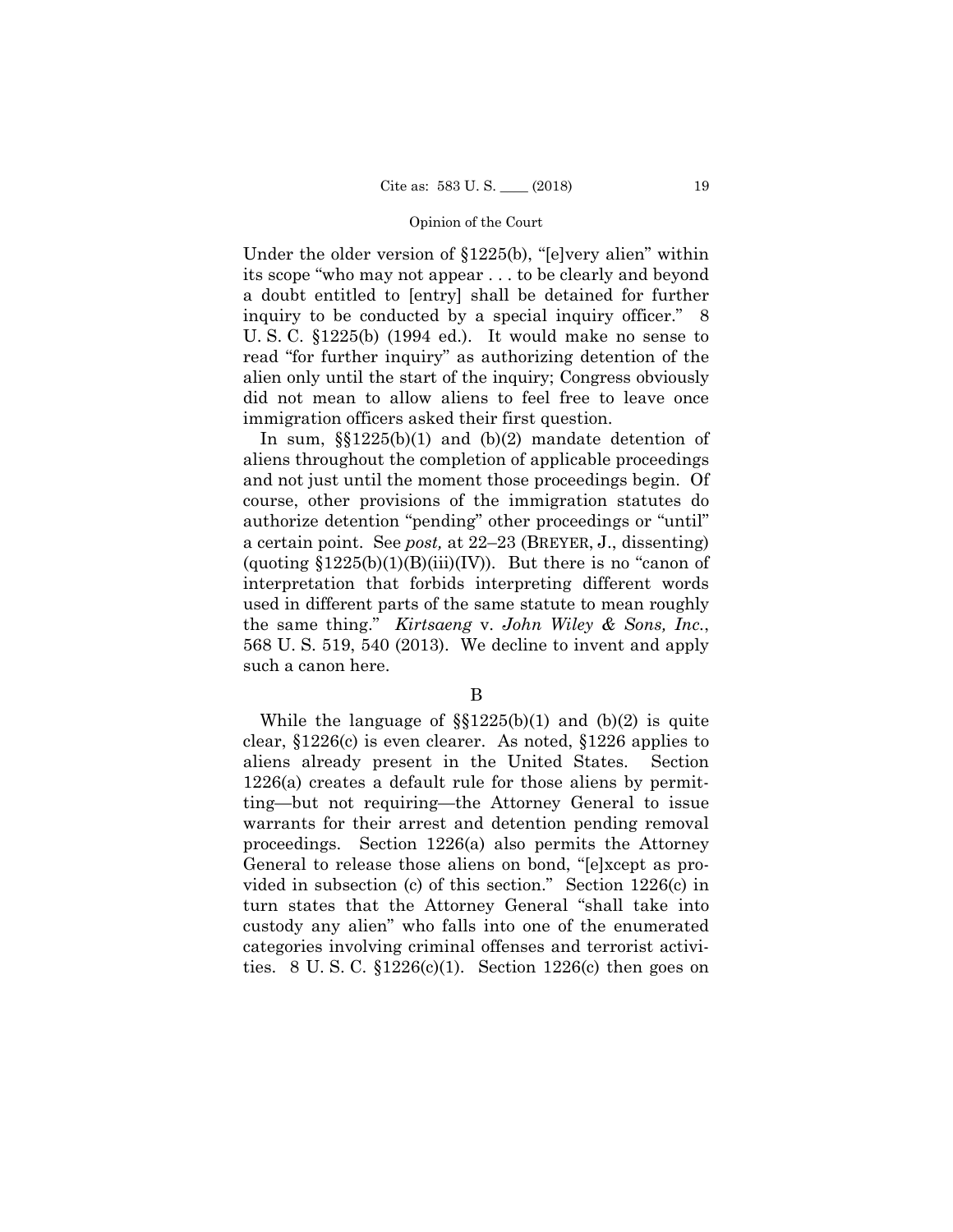and that the alien will not pose a danger or flight risk. to specify that the Attorney General "may release" one of those aliens "*only if* the Attorney General decides" both that doing so is necessary for witness-protection purposes §1226(c)(2) (emphasis added).

Like §1225(b), §1226(c) does not on its face limit the length of the detention it authorizes. In fact, by allowing aliens to be released "only if" the Attorney General decides that certain conditions are met, §1226(c) reinforces the conclusion that aliens detained under its authority are not entitled to be released under any circumstances other than those expressly recognized by the statute. And together with §1226(a), §1226(c) makes clear that detention of aliens within its scope *must* continue "pending a decision on whether the alien is to be removed from the United States." §1226(a).

In a reprise of their interpretation of §1225(b), respondents argue, and the Court of Appeals held, that §1226(c) should be interpreted to include an implicit 6-month time limit on the length of mandatory detention. Once again, that interpretation falls far short of a "plausible statutory construction."

In defense of their statutory reading, respondents first argue that §1226(c)'s "silence" as to the length of detention "cannot be construed to authorize prolonged mandatory detention, because Congress must use 'clearer terms' to authorize 'long-term detention.'" Brief for Respondents 34 (quoting *Zadvydas*, 533 U. S., at 697). But §1226(c) is *not*  "silent" as to the length of detention. It mandates detention "pending a decision on whether the alien is to be removed from the United States," §1226(a), and it expressly prohibits release from that detention except for narrow, witness-protection purposes. Even if courts were permitted to fashion 6-month time limits out of statutory silence, they certainly may not transmute existing statutory language into its polar opposite. The constitutional-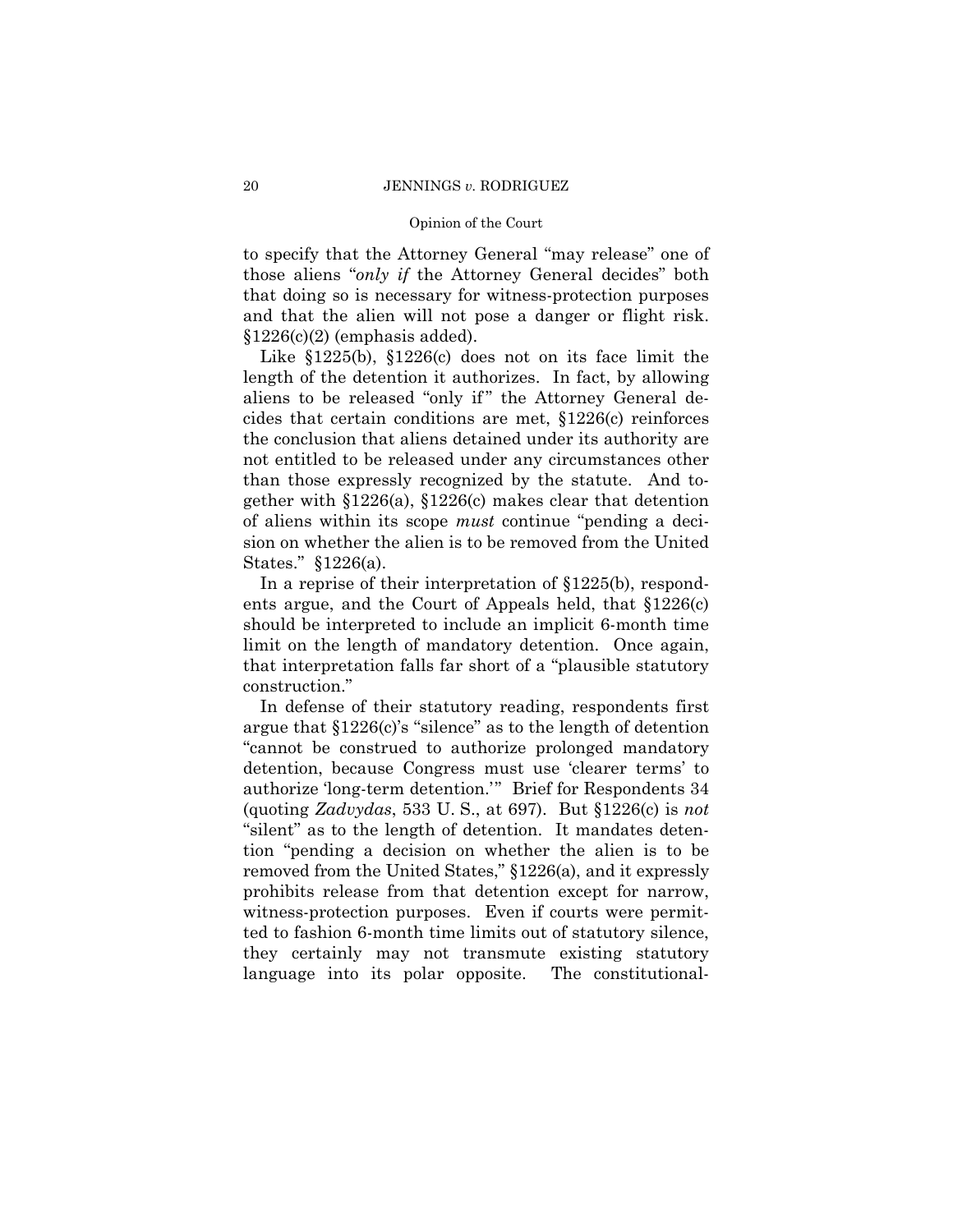avoidance canon does not countenance such textual alchemy.

Indeed, we have held as much in connection with §1226(c) itself. In *Demore* v. *Kim*, 538 U. S., at 529, we distinguished §1226(c) from the statutory provision in *Zadvydas* by pointing out that detention under §1226(c) has "a definite termination point": the conclusion of removal proceedings. As we made clear there, that "definite termination point"—and not some arbitrary time limit devised by courts—marks the end of the Government's detention authority under §1226(c).

Respondents next contend that §1226(c)'s limited authorization for release for witness-protection purposes does not imply that other forms of release are forbidden, but this argument defies the statutory text. By expressly stating that the covered aliens may be released "only if " certain conditions are met,  $8 \text{ U.S. C. } \S 1226(c)(2)$ , the statute expressly and unequivocally imposes an affirmative *prohibition* on releasing detained aliens under any other conditions.

Finally, respondents point to a provision enacted as part of the PATRIOT Act5 and contend that their reading of §1226(c) is needed to prevent that provision from being superfluous. That argument, however, misreads both statutory provisions. Although the two provisions overlap in part, they are by no means congruent.

Two differences stand out. First, §1226(c) and the PATRIOT Act cover different categories of aliens. Both apply to certain terrorist suspects, but only §1226(c) reaches aliens convicted of other more common criminal offenses. See  $\S$  $1226(c)(1)(A)$ – $(C)$  (aliens inadmissible or deportable under  $$1182(a)(2);$   $$$1227(a)(2)(A)(ii),$   $(A)(iii),$ 

<sup>5</sup>See Uniting and Strengthening America by Providing Appropriate Tools Required to Intercept and Obstruct Terrorism Act of 2001 (PATRIOT Act), 115 Stat. 272.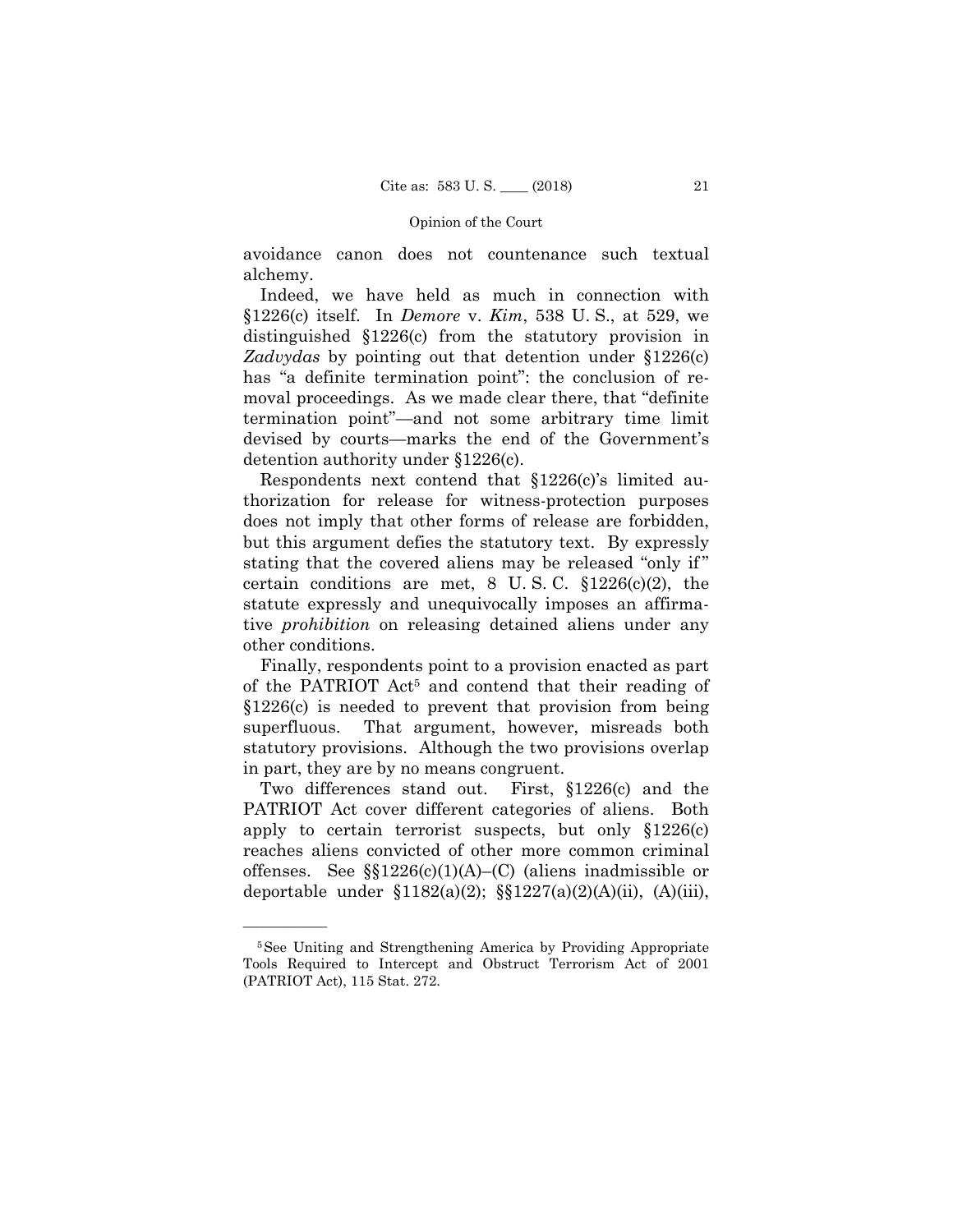$(B)$ ,  $(C)$ , and  $(D)$ ; and  $$1227(a)(2)(A)(i)$  under certain conditions). For its part, the PATRIOT Act casts a wider net than §1226(c) insofar as it encompasses certain threats to national security not covered by §1226(c). See  $§1226a(a)(3)$  (aliens described in  $§§1182(a)(3)(A)(i)$ , (iii), and  $1227(a)(4)(A)(i)$ , (iii), as well as aliens "engaged in any other activity that endangers the national security of the United States"). In addition, the Government's detention authority under §1226(c) and the PATRIOT Act is not the same. Under §1226(c), the Government must detain an alien until "a decision on *whether* the alien is to be removed" is made. §1226(a) (emphasis added). But, subject to exceptions not relevant here, the PATRIOT Act authorizes the Government to detain an alien "until the alien *is removed*." §1226a(a)(2) (emphasis added).

Far from being redundant, then, §1226(c) and the PATRIOT Act apply to different categories of aliens in different ways. There is thus no reason to depart from the plain meaning of §1226(c) in order to avoid making the provision superfluous.

We hold that §1226(c) mandates detention of any alien falling within its scope and that detention may end prior to the conclusion of removal proceedings "only if " the alien is released for witness-protection purposes.

 $\mathcal{C}$ 

Finally, as noted, §1226(a) authorizes the Attorney General to arrest and detain an alien "pending a decision on whether the alien is to be removed from the United States." §1226(a). As long as the detained alien is not covered by §1226(c), the Attorney General "may release" the alien on "bond  $\ldots$  or conditional parole." §1226(a). Federal regulations provide that aliens detained under §1226(a) receive bond hearings at the outset of detention. See 8 CFR §§236.1(d)(1), 1236.1(d)(1).

The Court of Appeals ordered the Government to pro-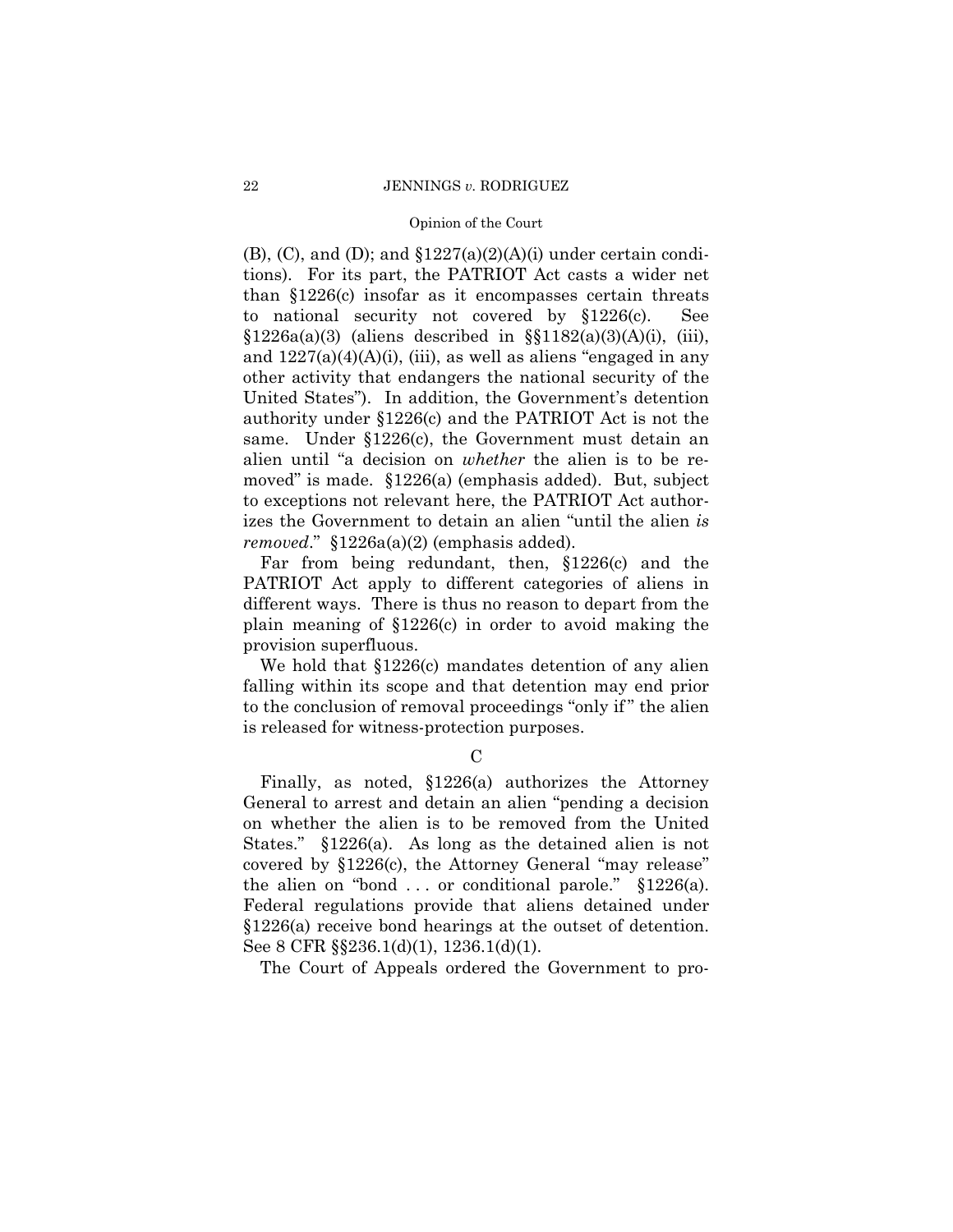vide procedural protections that go well beyond the initial bond hearing established by existing regulations—namely, periodic bond hearings every six months in which the Attorney General must prove by clear and convincing evidence that the alien's continued detention is necessary. Nothing in §1226(a)'s text—which says only that the Attorney General "may release" the alien "on . . . bond" even remotely supports the imposition of either of those requirements. Nor does §1226(a)'s text even hint that the length of detention prior to a bond hearing must specifically be considered in determining whether the alien should be released.

IV

For these reasons, the meaning of the relevant statutory provisions is clear—and clearly contrary to the decision of the Court of Appeals. But the dissent is undeterred. It begins by ignoring the statutory language for as long as possible, devoting the first two-thirds of its opinion to a disquisition on the Constitution. Only after a 19-page prologue does the dissent acknowledge the relevant statutory provisions.

 BREYER, J.)? According to the dissent, the answer is "yes," The dissent frames the question of interpretation as follows: Can  $\S$ [1225(b), 1226(c), and 1226(a) be read to require bond hearings every six months "without doing violence to the statutory language," *post,* at 20 (opinion of but the dissent evidently has a strong stomach when it comes to inflicting linguistic trauma. Thus, when Congress mandated that an "alien shall be detained,"  $$1225(b)(1)(B)(ii)$ , what Congress really meant, the dissent insists, is that the alien may be released from custody provided only that his freedom of movement is restricted in some way, such as by "the imposition of a curfew," *post,* at 21. And when Congress stressed that "[t]he Attorney General may release an alien ... *only if* ... release ...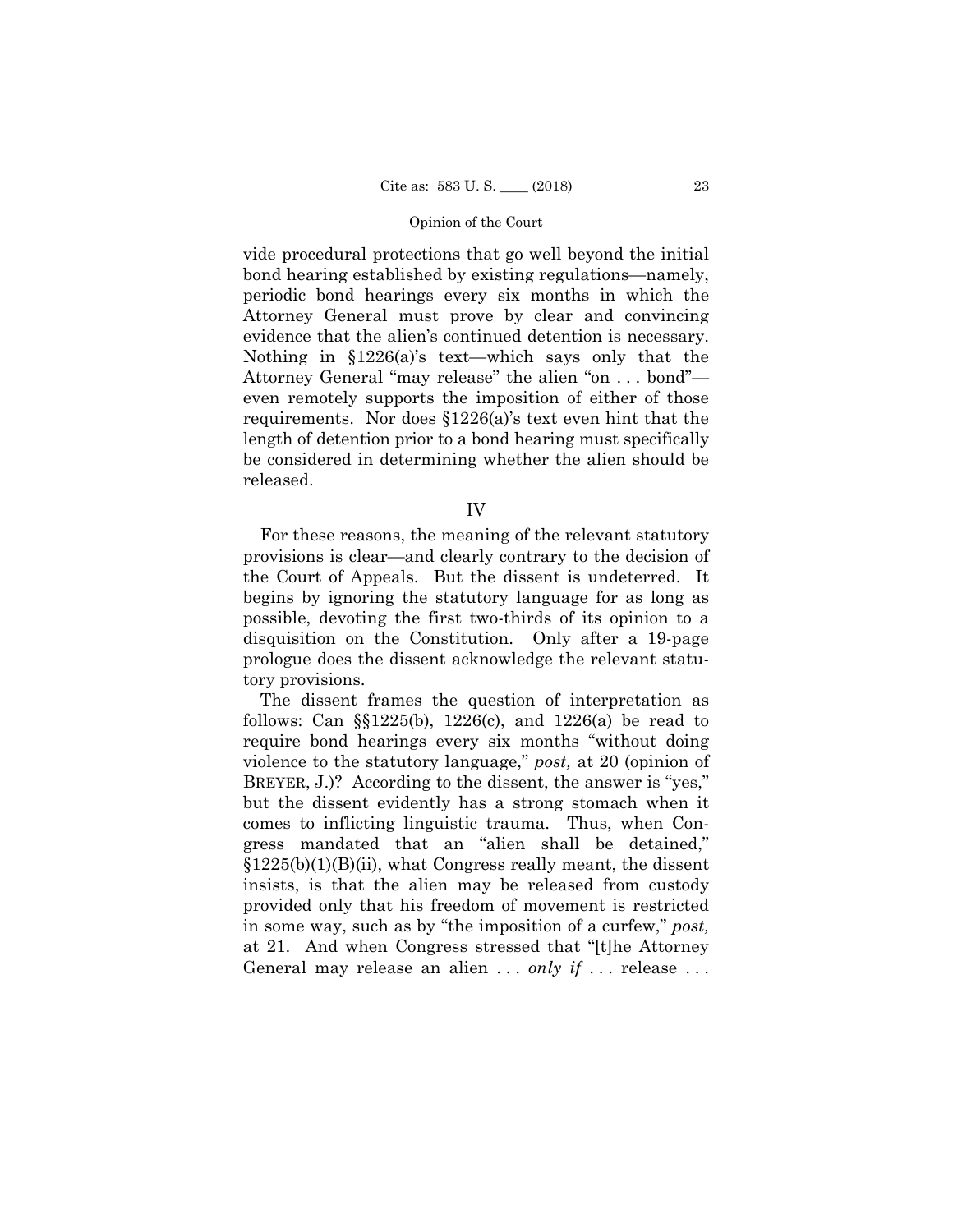from custody is necessary" to protect the safety of a witness, §1226(c)(2) (emphasis added), what Congress meant, the dissent tells us, is that the Attorney General must release an alien even when no witness is in need of protection—so long as the alien is neither a flight risk nor a danger to the community, see *post,* at 25–27. The contortions needed to reach these remarkable conclusions are a sight to behold.

Let us start with the simple term "detain." According to the dissent, "detain" means the absence of "unrestrained freedom." *Post,* at 21. An alien who is subject to any one of "numerous restraints"—including "a requirement to obtain medical treatment," "to report at regular intervals," or even simply to comply with "a curfew"—is "detained" in the dissent's eyes, even if that alien is otherwise free to roam the streets. *Ibid.* 

This interpretation defies ordinary English usage. The dictionary cited by the dissent, the Oxford English Dictionary (OED), defines "detain" as follows: "[t]o keep in confinement or under restraint; *to keep prisoner*." 4 OED 543 (2d ed. 1989) (emphasis added); see also OED (3d ed. 2012), http://www.oed.com/view/Entry/51176 (same). Other general-purpose dictionaries provide similar definitions. See, *e.g.,* Webster's Third New International Dictionary 616 (1961) ("to hold or keep in or as if in custody *<~ed* by the police for questioning>"); Webster's New International Dictionary 710 (2d ed. 1934) ("[t]o hold or keep as in custody"); American Heritage Dictionary 508 (def. 2) (3d ed. 1992) ("To keep in custody or temporary confinement"); Webster's New World College Dictionary 375 (3d ed. 1997) ("to keep in custody; confine"). And legal dictionaries define "detain" the same way. See, *e.g.,* Ballentine's Law Dictionary 343 (3d ed. 1969) ("To hold; to keep in custody; to keep"); Black's Law Dictionary 459 (7th ed. 1999) ("The act or fact of holding a person in custody; confinement or compulsory delay").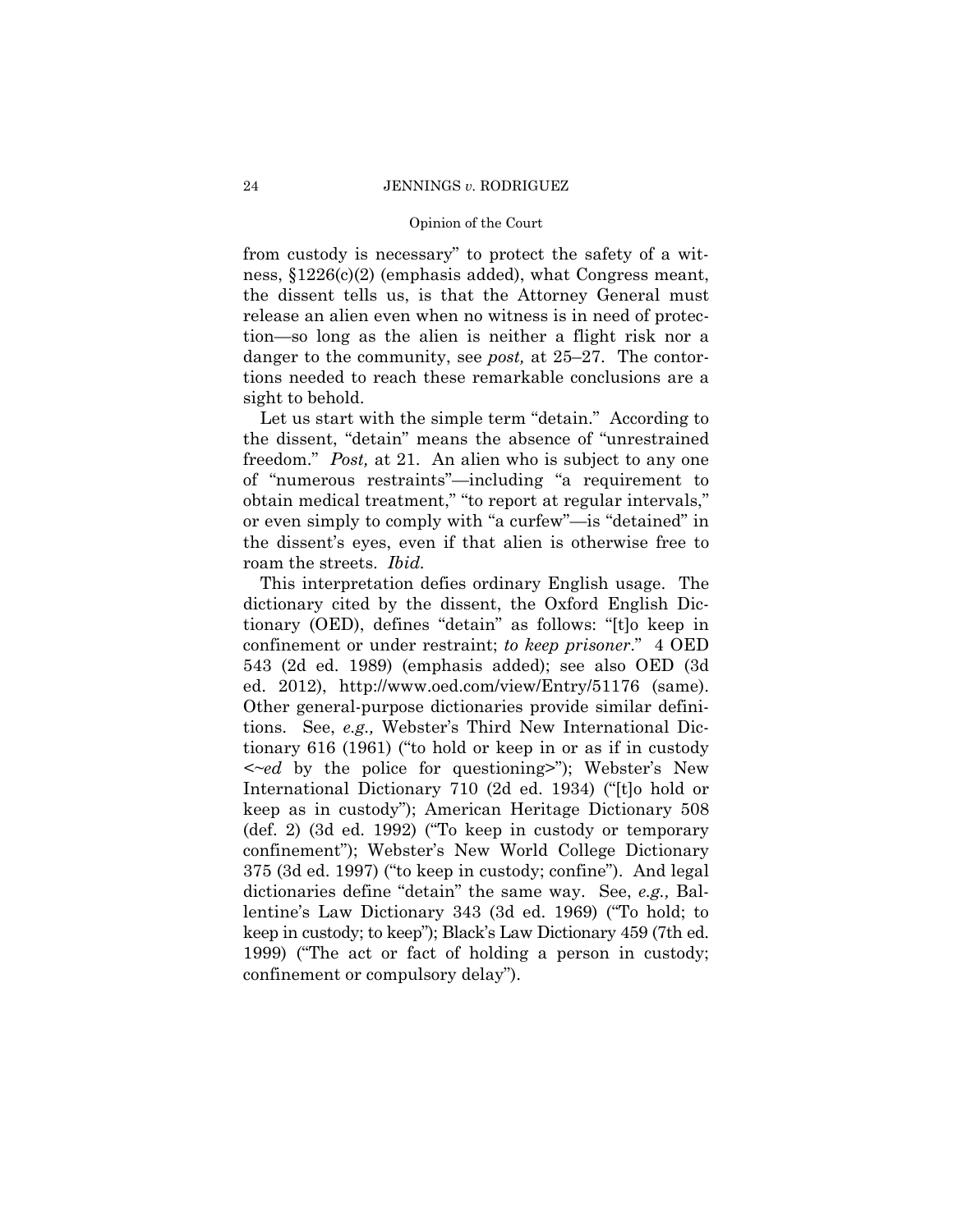How does the dissent attempt to evade the clear meaning of "detain"? It resorts to the legal equivalent of a sleight-of-hand trick. First, the dissent cites a passage in Blackstone stating that arrestees could always seek release on bail. *Post,* at 8–9. Then, having established the obvious point that a person who is initially detained may later be released from detention, the dissent reasons that this means that a person may still be regarded as detained even after he is released from custody. *Post,* at 21. That, of course, is a nonsequitur. Just because a person who is initially detained may later be released, it does not follow that the person is still "detained" after his period of detention comes to an end.

If there were any doubt about the meaning of the term "detain" in the relevant statutory provisions, the context in which they appear would put that doubt to rest. Title 8 of the United States Code, the title dealing with immigration, is replete with references that distinguish between "detained" aliens and aliens who are free to walk the streets in the way the dissent imagines. Section 1226(a), for instance, distinguishes between the power to "continue to detain the arrested alien" and the power to "release the alien on . . . bond." But if the dissent were right, that distinction would make no sense: An "alien released on bond" would *also* be a "detained alien." Here is another example: In §1226(b), Congress gave the Attorney General the power to "revoke" at any time "a bond or parole authorized under subsection (a) of this section, rearrest the alien under the original warrant, and detain the alien." It beggars belief that Congress would have given the Attorney General the power to detain a class of aliens who, under the dissent's reading, are *already* "detained" because they are free on bond. But that is what the dissent would have us believe. Consider, finally, the example of §1226(c). As noted, that provision obligates the Attorney General to "take into custody" certain aliens whenever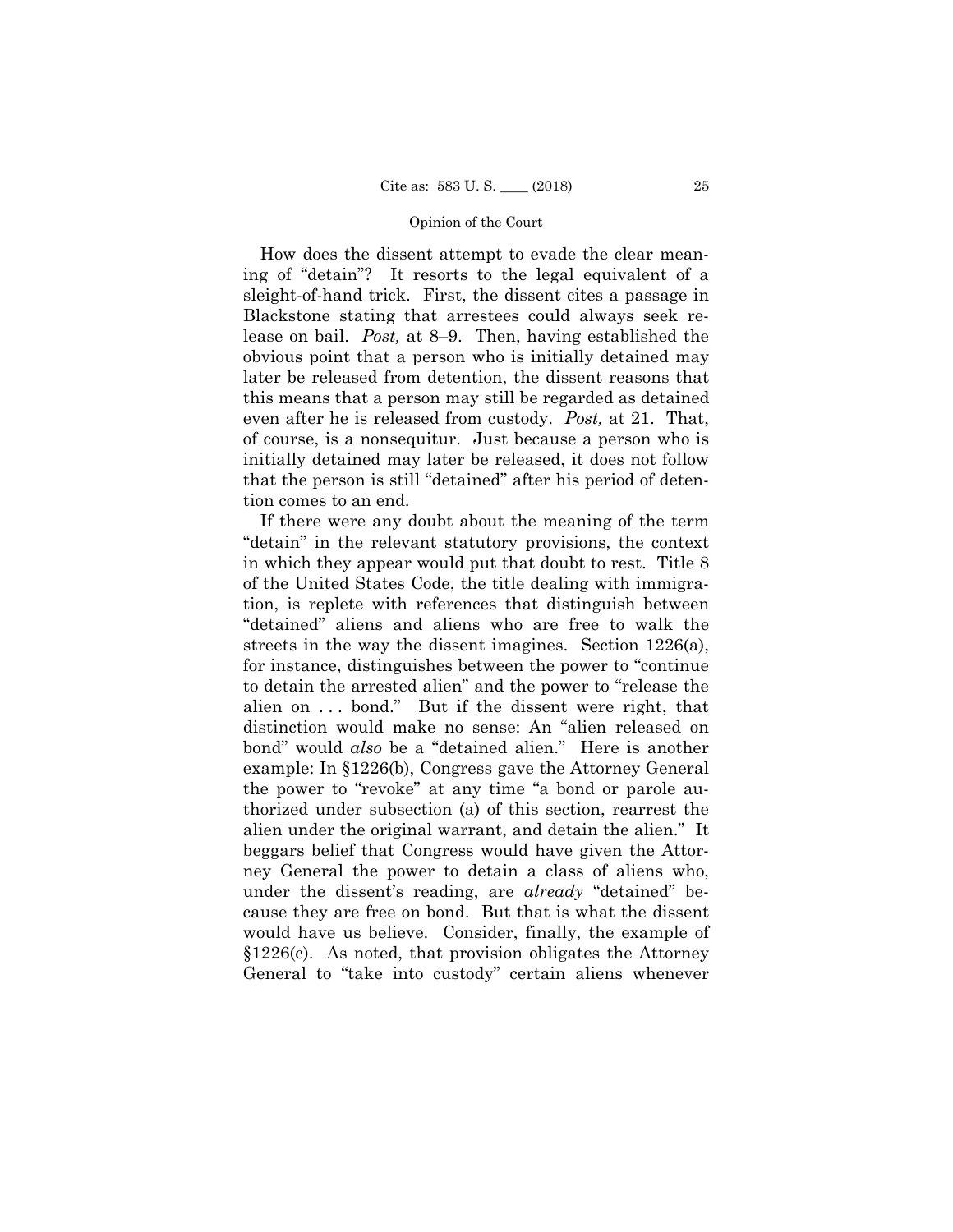#### 26 JENNINGS *v.* RODRIGUEZ

# Opinion of the Court

they are "released, without regard to whether the alien is released on parole, supervised release, or probation." On the dissent's view, however, even aliens "released on parole, supervised release, or probation" are "in custody" and so there would be no need for the Attorney General to take them into custody again.<sup>6</sup>

Struggling to prop up its implausible interpretation, the dissent looks to our prior decisions for aid, but that too fails. The best case it can find is *Tod* v. *Waldman*, 266 U. S. 547 (1925), a grant of a petition for rehearing in which the Court clarified that "[n]othing in [its original] order . . . shall prejudice an application for release on bail of the respondents pending compliance with the mandate of this Court." *Id.,* at 548. According to the dissent, that two-page decision from almost a century ago supports its reading because the underlying immigration statute in that case—like some of the provisions at issue here mandated that the relevant class of aliens "'shall be detained'" pending the outcome of an inspection process.

 $6$ As the dissent notes,  $$1158(d)(2)$  regulates employment authorization for certain "applicant[s] for asylum." Were all asylum applicants detained, the dissent says, that provision would make no sense, because detained aliens do not need work authorizations. *Post,* at 23–24. But §1158(d)(2) applies not only to aliens seeking asylum status "in accordance with . . . section 1225(b)" (and thus aliens who are detained), but also to all aliens already "physically present in the United States." §1158(a)(1). Many of those aliens will be in the country lawfully, and thus they will not be detained and will be able to work pending the outcome of their asylum application. For example, an alien may apply for asylum after being admitted into the country on a short-term visa. While the application is pending, §1158 may offer a way for that alien to find employment.

In response, the dissent accuses us of "apply[ing] this provision to some asylum applicants but not the ones before us." *Post,* at 23–24. That is not remotely what we are doing. We do not doubt that  $$1158(d)(2)$  "applies" to all "applicant[s] for asylum" as it says, even if some of those applicants are not as likely to receive an employment authorization (for instance, because they are detained) as others.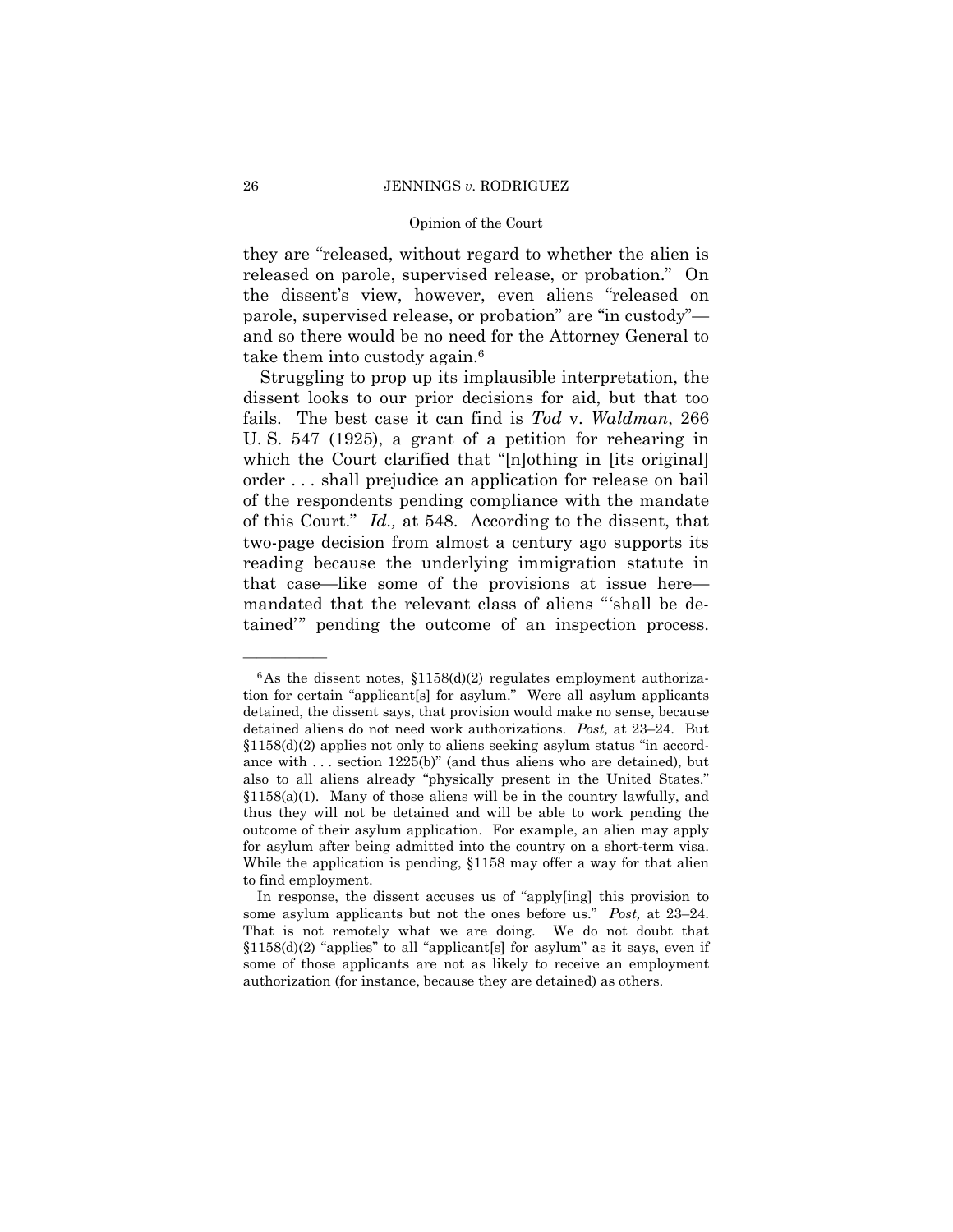See *post,* at 21–22 (quoting Act of Feb. 5, 1917, §16, 39 Stat. 886).

That reads far too much into *Waldman*. To start, the Court did not state that the aliens at issue were entitled to bail or even that bail was available to them. Instead, the Court merely noted that its decision should not "prejudice" any application the aliens might choose to file. That is notable, for in their petition for rehearing the aliens had asked the Court to affirmatively "*authorize* [them] to give bail." Petition for Rehearing in *Tod* v. *Waldman*, O.T. 1924, No. 95, p. 17 (emphasis added). By refusing to do so, the Court may have been signaling its skepticism about their request. But it is impossible to tell. That is precisely why we, unlike the dissent, choose not to go beyond what the sentence actually says. And *Waldman* says nothing about how the word "detain" should be read in the context of §§1225(b), 1226(c), and 1226(a).7

 Neither does *Zadvydas*. It is true, as the dissent points out, that *Zadvydas* found "that the words '"may be detained"' [are] consistent with requiring release from longterm detention," *post,* at 23 (quoting 533 U. S., at 682), but that is not because there is any ambiguity in the term "detain." As we have explained, the key statutory provision in *Zadvydas* said that the aliens in question "may," not "shall," be detained, and that provision also failed to specify how long detention was to last. Here, the statutory provisions at issue state either that the covered aliens "shall" be detained until specified events take place, see 8 U. S. C. §1225(b)(1)(B)(ii) ("further consideration of the

<sup>7</sup> It should not be surprising by this point that even the aliens in *Waldman* understood "detention" in contradistinction to "bail." See Petition for Rehearing in *Tod* v. *Waldman*, O.T. 1924, No. 95, pp. 17–18 ("[T]he Court's mandate should authorize relators to give bail, instead of having [them] go to Ellis Island and remain there *in custody* pending an appeal . . . which may involve very long *detention* pending hearing of the appeal . . ." (capitalization omitted and emphasis added)).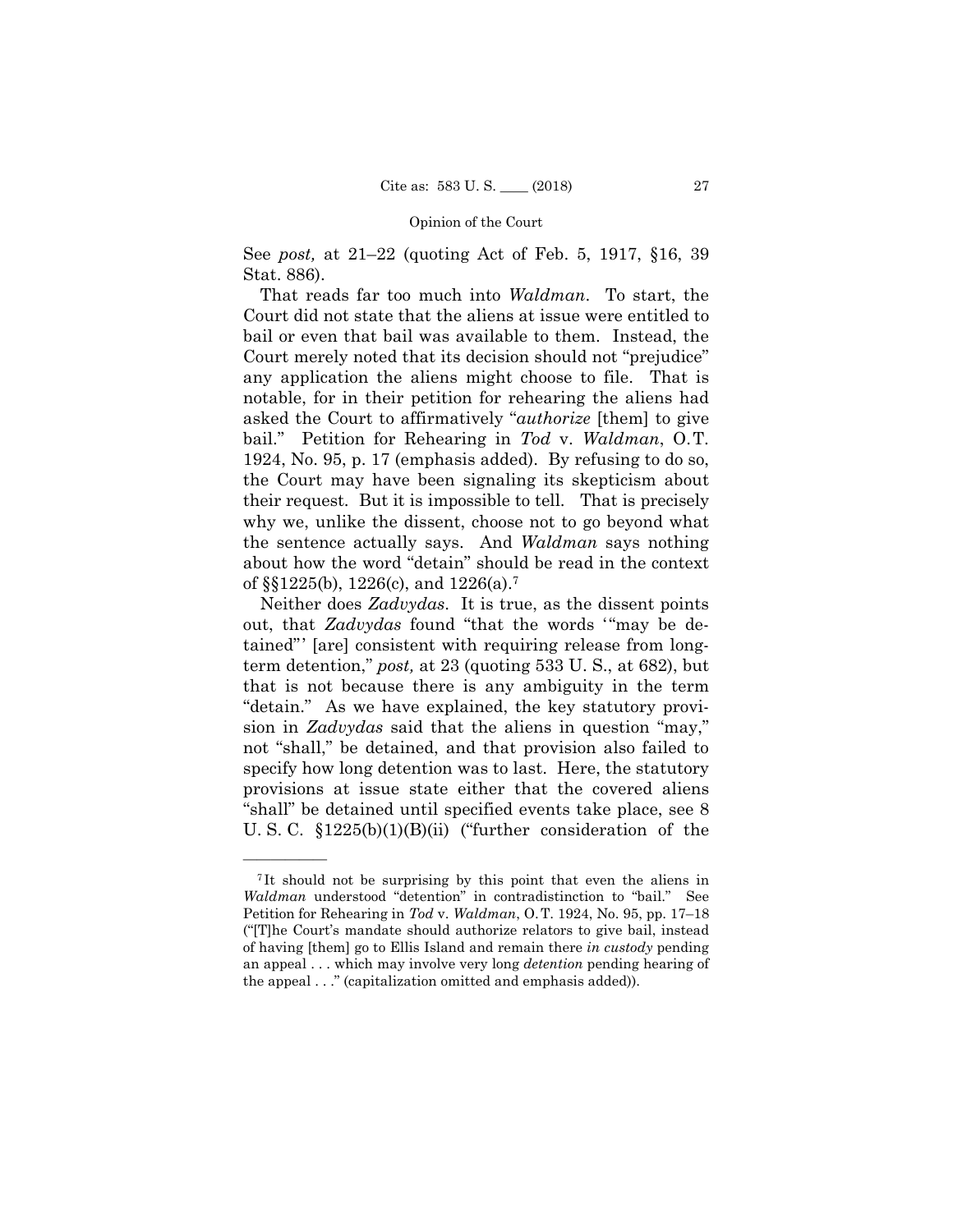application for asylum");  $$1225(b)(2)(A)$  ("a [removal] proceeding"), or provide that the covered aliens may be released "only if" specified conditions are met,  $$1226(c)(2)$ . The term that the *Zadvydas* Court found to be ambiguous was "may," not "detain." See 533 U. S., at 697. And the opinion in that case consistently used the words "detain" and "custody" to refer exclusively to physical confinement and restraint. See *id.,* at 690 (referring to "[f]reedom from imprisonment—from government custody, *detention, or other forms of physical restraint*" (emphasis added)); *id.,* at 683 (contrasting aliens "released on bond" with those "held in custody").8

The dissent offers no plausible interpretation of §§1225(b), 1226(c), and 1226(a). But even if we were to accept the dissent's interpretation and hold that "detained" aliens in the "custody" of the Government include aliens released on bond, that would *still* not justify the dissent's proposed resolution of this case. The Court of Appeals held that aliens detained under the provisions at issue must be given *periodic* bond hearings, and the dissent agrees. See *post,* at 2 ("I would interpret the statute as requiring bail hearings, presumptively after six months of confinement"). But the dissent draws that 6-month limitation out of thin air. However broad its interpretation of the words "detain" and "custody," nothing in *any* of the relevant provisions imposes a 6-month time limit on detention without the possibility of bail. So if the dissent's interpretation is right, then aliens detained under  $\S$ [1225(b), 1226(c), and 1226(a) are entitled to bail hearings as soon as their detention begins rather than six

<sup>8</sup>The dissent argues that because "the question at issue [in *Zadvydas*] was release from detention," "the key word was consequently 'may.'" *Post*, at 23. We agree but fail to see the point. If, as the dissent admits, *Zadvydas* was about "release from detention" and not about what qualifies as "detention," then it is unclear why the dissent thinks that decision supports its unorthodox interpretation of the word "detention."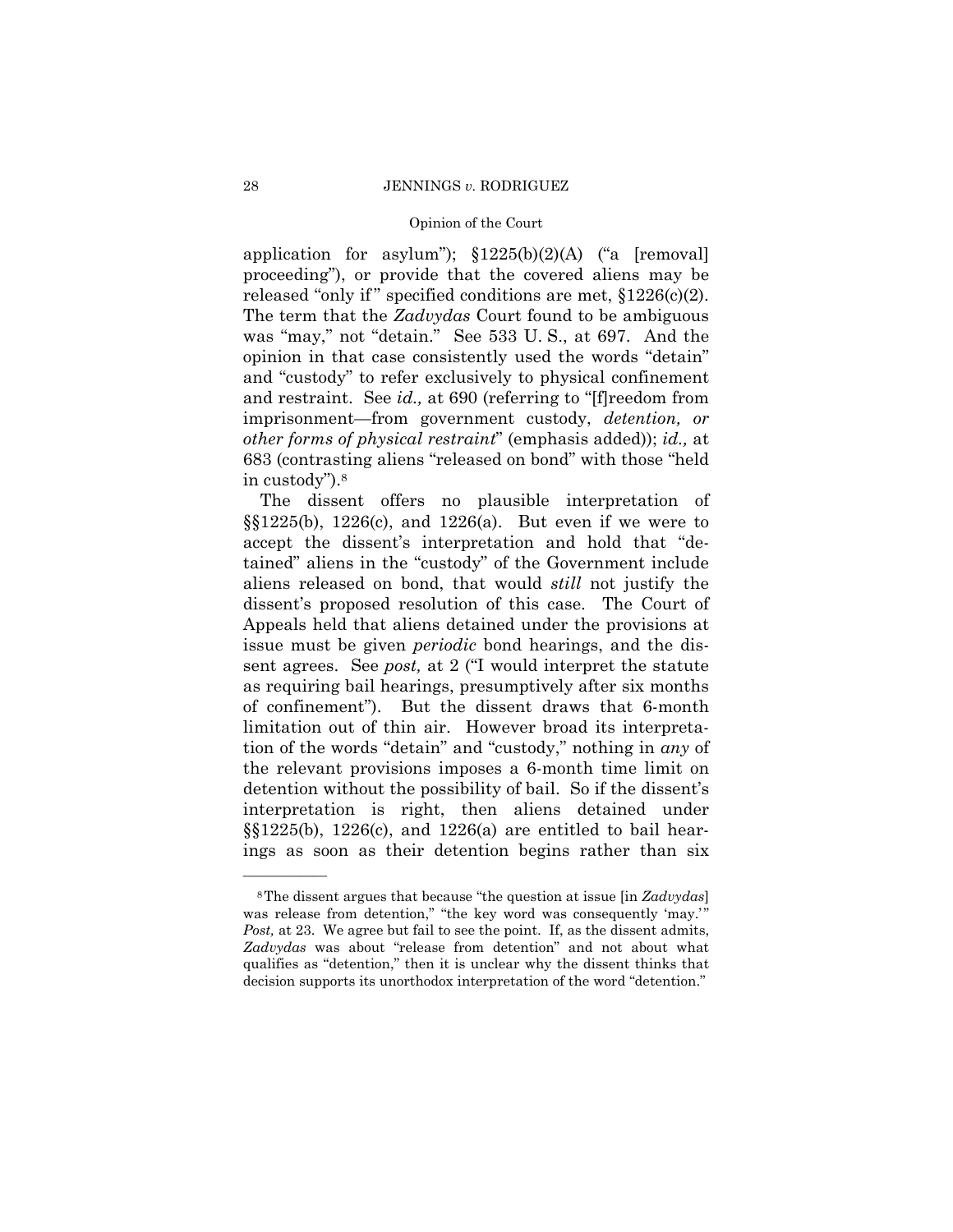months later. "Detained" does not mean "released on bond," and it *certainly* does not mean "released on bond but only after six months of mandatory physical confinement."

The dissent's utterly implausible interpretation of the statutory language cannot support the decision of the court below.

V

Because the Court of Appeals erroneously concluded that periodic bond hearings are required under the immigration provisions at issue here, it had no occasion to consider respondents' constitutional arguments on their merits. Consistent with our role as "a court of review, not of first view," *Cutter* v. *Wilkinson*, 544 U. S. 709, 718, n. 7 (2005), we do not reach those arguments. Instead, we remand the case to the Court of Appeals to consider them in the first instance.

Before the Court of Appeals addresses those claims, however, it should reexamine whether respondents can continue litigating their claims as a class. When the District Court certified the class under Rule 23(b)(2) of the Federal Rules of Civil Procedure, it had their statutory challenge primarily in mind. Now that we have resolved that challenge, however, new questions emerge.

Specifically, the Court of Appeals should first decide whether it continues to have jurisdiction despite 8 U. S. C.  $$1252(f)(1)$ . Under that provision, "no court (other than the Supreme Court) shall have jurisdiction or authority to enjoin or restrain the operation of [§§1221–1232] other than with respect to the application of such provisions to an individual alien against whom proceedings under such part have been initiated." Section 1252(f)(1) thus "prohibits federal courts from granting classwide injunctive relief against the operation of §§1221–123[2]." *American-Arab Anti-Discrimination Comm.*, 525 U. S., at 481. The Court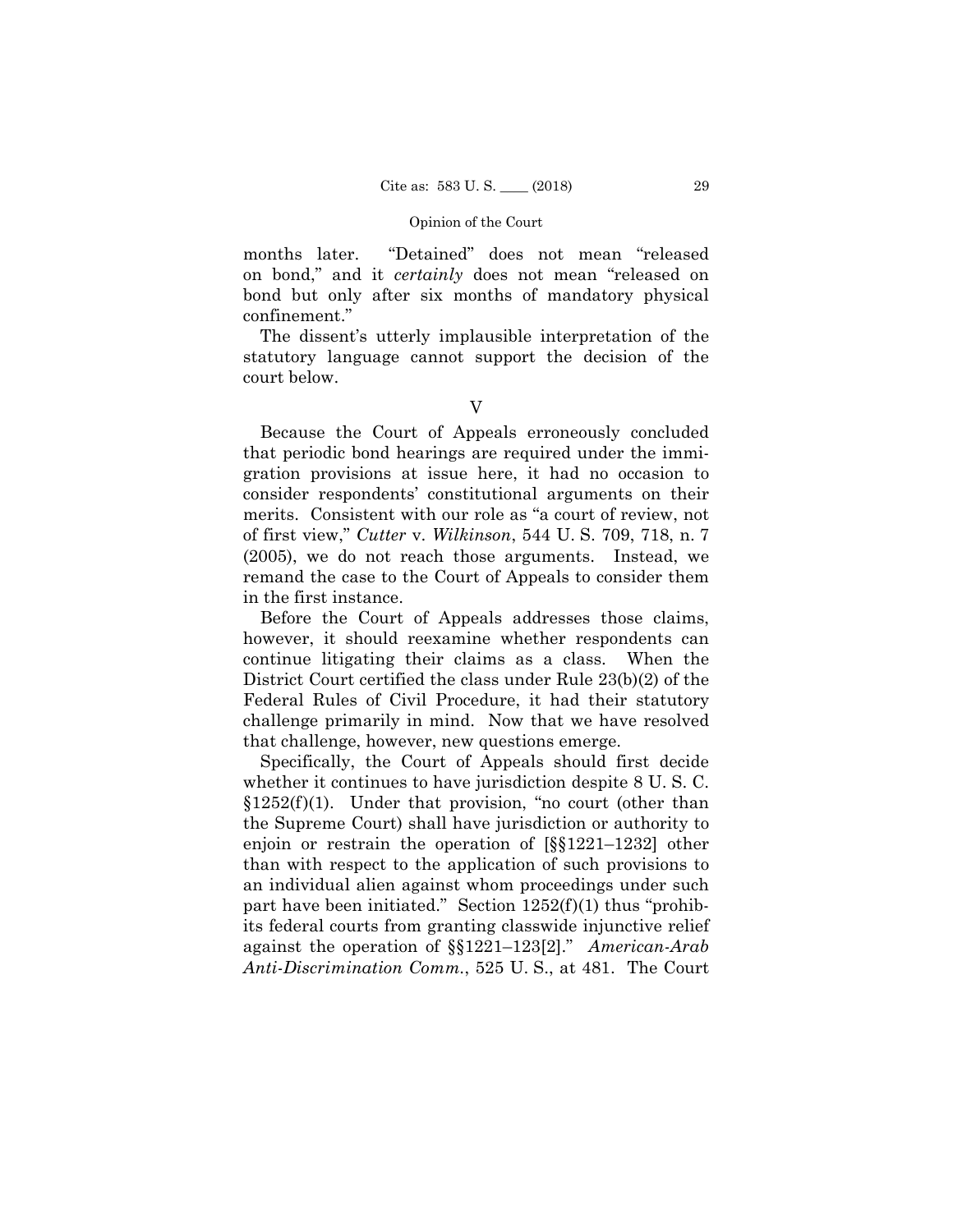#### 30 JENNINGS *v.* RODRIGUEZ

# Opinion of the Court

of Appeals held that this provision did not affect its jurisdiction over respondents' *statutory* claims because those claims did not "seek to enjoin the operation of the immigration detention statutes, but to enjoin conduct . . . not authorized by the statutes." 591 F. 3d, at 1120. This reasoning does not seem to apply to an order granting relief on constitutional grounds, and therefore the Court of Appeals should consider on remand whether it may issue classwide injunctive relief based on respondents' constitutional claims. If not, and if the Court of Appeals concludes that it may issue only declaratory relief, then the Court of Appeals should decide whether that remedy can sustain the class on its own. See, *e. g.,* Rule 23(b)(2) (requiring "that final injunctive relief or *corresponding* declaratory relief [be] appropriate respecting the class as a whole" (emphasis added)).

The Court of Appeals should also consider whether a Rule 23(b)(2) class action continues to be the appropriate vehicle for respondents' claims in light of *Wal-Mart Stores, Inc.* v. *Dukes*, 564 U. S. 338 (2011). We held in *Dukes* that "Rule 23(b)(2) applies only when a single injunction or declaratory judgment would provide relief to each member of the class." *Id.,* at 360. That holding may be relevant on remand because the Court of Appeals has already acknowledged that some members of the certified class may not be entitled to bond hearings as a constitutional matter. See, *e. g.,* 804 F. 3d, at 1082; 715 F. 3d, at 1139– 1141 (citing, *e. g., Shaughnessy* v. *United States ex rel. Mezei*, 345 U. S. 206 (1953)). Assuming that is correct, then it may no longer be true that the complained-of "'conduct is such that it can be enjoined or declared unlawful only as to all of the class members or as to none of them.'" *Dukes*, *supra*, at 360 (quoting Nagareda, Class Certification in the Age of Aggregate Proof, 84 N. Y. U. L. Rev. 97, 132 (2009)).

Similarly, the Court of Appeals should also consider on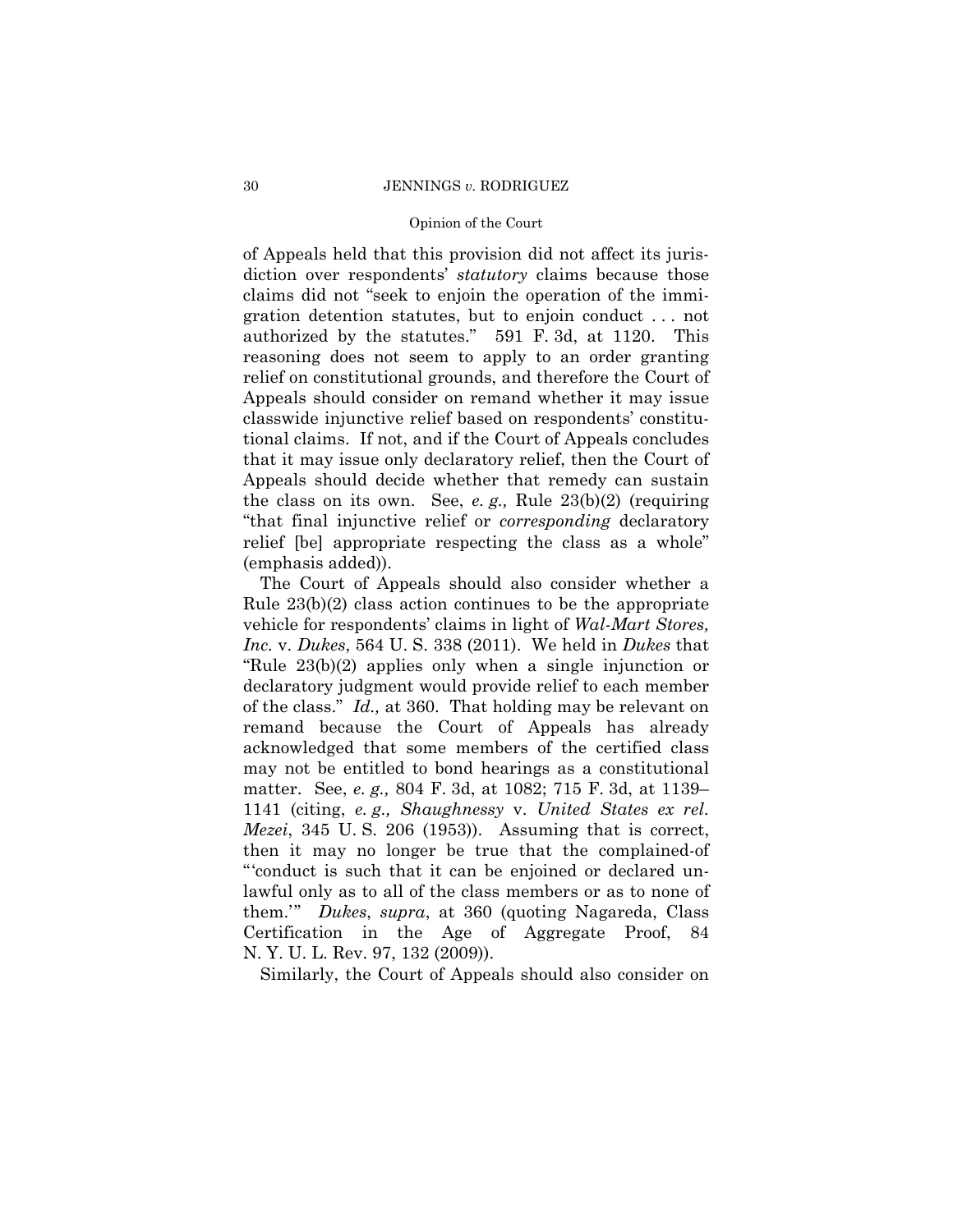remand whether a Rule 23(b)(2) class action litigated on common facts is an appropriate way to resolve respondents' Due Process Clause claims. "[D]ue process is flexible," we have stressed repeatedly, and it "calls for such procedural protections as the particular situation demands." *Morrissey* v. *Brewer*, 408 U. S. 471, 481 (1972); see also *Landon* v. *Plasencia*, 459 U. S. 21, 34 (1982).

# VI

We reverse the judgment of the United States Court of Appeals for the Ninth Circuit and remand the case for further proceedings.

# *It is so ordered.*

JUSTICE KAGAN took no part in the decision of this case.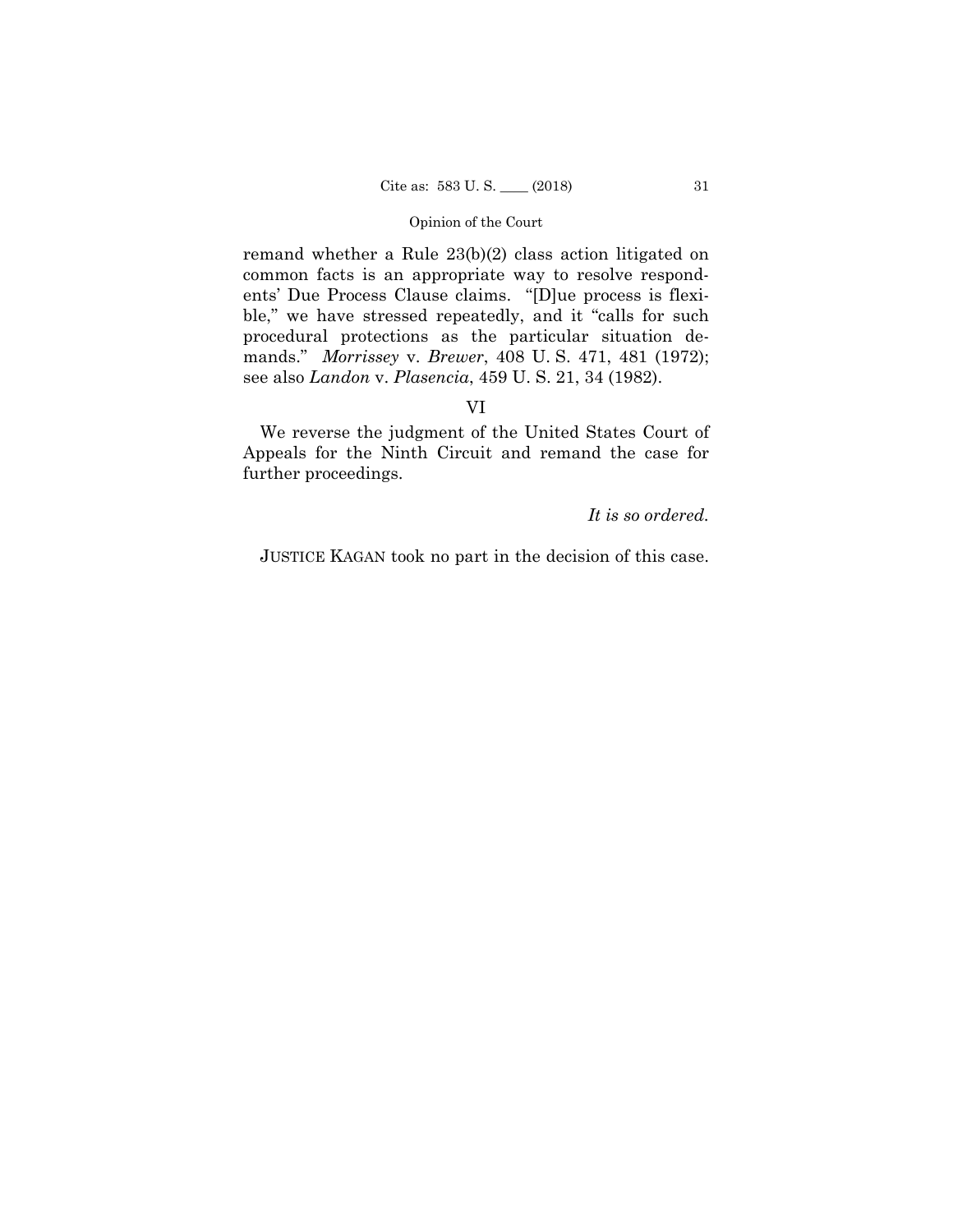Opinion of THOMAS, J.

# $\frac{1}{2}$  ,  $\frac{1}{2}$  ,  $\frac{1}{2}$  ,  $\frac{1}{2}$  ,  $\frac{1}{2}$  ,  $\frac{1}{2}$  ,  $\frac{1}{2}$ **SUPREME COURT OF THE UNITED STATES**

# $\frac{1}{2}$  ,  $\frac{1}{2}$  ,  $\frac{1}{2}$  ,  $\frac{1}{2}$  ,  $\frac{1}{2}$  ,  $\frac{1}{2}$ No. 15–1204

# DAVID JENNINGS, ET AL., PETITIONERS *v.* ALEJANDRO RODRIGUEZ, ET AL., INDIVID-UALLY AND ON BEHALF OF ALL OTHERS SIMILARLY SITUATED

# ON WRIT OF CERTIORARI TO THE UNITED STATES COURT OF APPEALS FOR THE NINTH CIRCUIT

# [February 27, 2018]

 JUSTICE THOMAS, with whom JUSTICE GORSUCH joins except for footnote 6, concurring in Part I and Parts III–VI and concurring in the judgment.

 below with instructions to dismiss for lack of jurisdiction. jurisdiction, and I agree with the Court's resolution of In my view, no court has jurisdiction over this case. Congress has prohibited courts from reviewing aliens' claims related to their removal, except in a petition for review from a final removal order or in other circumstances not present here. See 8 U. S. C. §1252(b)(9). Respondents have not brought their claims in that posture, so §1252(b)(9) removes jurisdiction over their challenge to their detention. I would therefore vacate the judgment But because a majority of the Court believes we have the merits, I join Part I and Parts III–VI of the Court's opinion.

I

Respondents are a class of aliens whose removal proceedings are ongoing. Respondents allege that the statutes that authorize their detention during removal proceedings do not authorize "prolonged" detention unless they are given an individualized bond hearing at which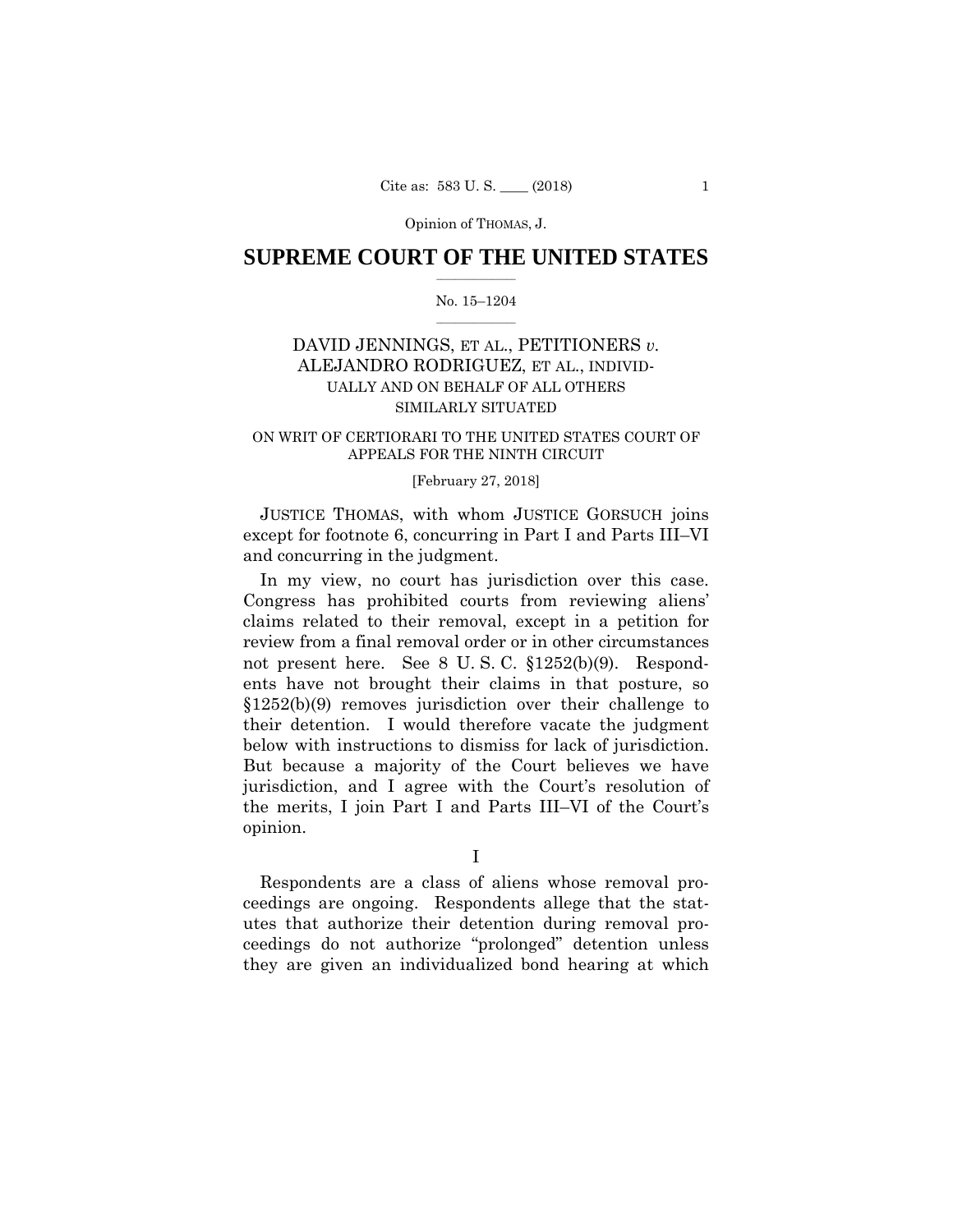### 2 JENNINGS *v.* RODRIGUEZ

### Opinion of THOMAS, J.

Complaint). ber lists with the District Court every 90 days, and to the Government "prove[s] by clear and convincing evidence" that their detention remains justified. Third Amended Complaint in *Rodriguez* v. *Holder*, No. CV 07– 03239 (CD Cal., Oct. 22, 2010), pp. 30–31 (Third Amended If the statutes do authorize "prolonged" detention, respondents claim that the statutes violate the Due Process Clause of the Fifth Amendment. *Ibid.* In their complaint, respondents sought declaratory and injunctive relief from detention during their removal proceedings. *Id.,* at 31–32. The District Court certified a class of aliens under Federal Rule of Civil Procedure 23(b)(2) who, among other things, "are or were detained for longer than six months pursuant to one of the general immigration detention statutes." Class Certification Order in *Rodriguez* v. *Holder*, No. CV 07–03239 (CD Cal., Apr. 5, 2010), p. 2; *Rodriguez* v. *Hayes*, 591 F. 3d 1105, 1122–1126 (CA9 2010). After the parties moved for summary judgment, the District Court entered a permanent injunction in favor of the class, which requires the named Government officials<sup>1</sup> to take steps to "timely identify all current and future class members," to update class memprovide class members with bond hearings that comply with particular substantive and procedural requirements. Order, Judgment, and Permanent Injunction in *Rodriguez*  v. *Holder*, No. CV 07–03239 (CD Cal., Aug. 6, 2013), pp. 5– 6 (Order, Judgment, and Permanent Injunction).

——————

<sup>1</sup>The named Government officials are the Attorney General of the United States, the Secretary of the Department of Homeland Security, the Director of the Executive Office for Immigration Review, the Director and Assistant Director of the Los Angeles District of Immigration and Customs Enforcement, and several directors of jails and detention facilities.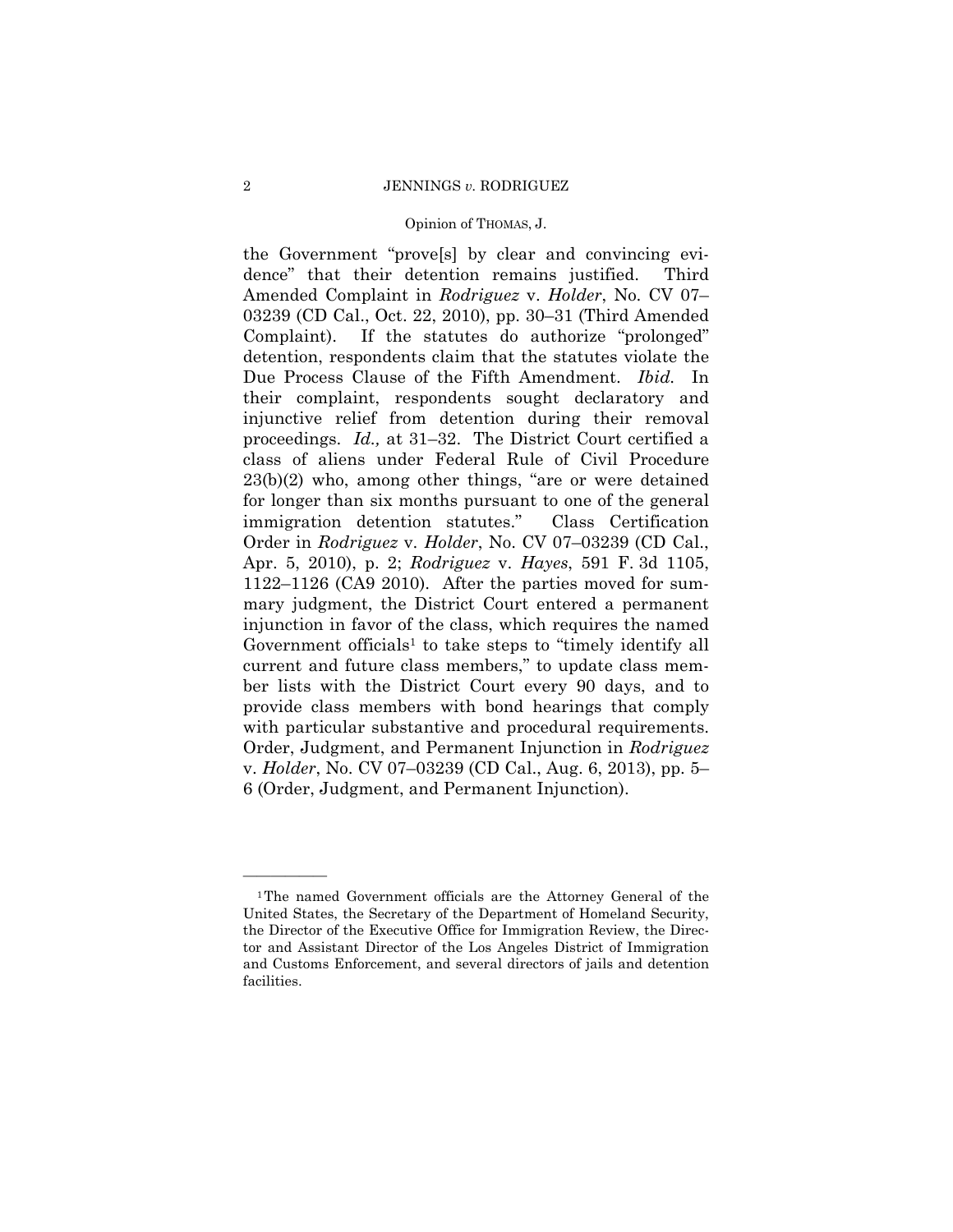# II

A

Although neither party raises §1252(b)(9), this Court has an "independent obligation" to assess whether it deprives us and the lower courts of jurisdiction. *Arbaugh* v. *Y & H Corp.*, 546 U. S. 500, 514 (2006). This Court has described §1252(b)(9) as a "'zipper' clause." See *Reno* v. *American-Arab Anti-Discrimination Comm.*, 525 U. S. 471, 483 (1999) (*AADC*); *INS* v. *St. Cyr*, 533 U. S. 289, 313 (2001). That description is apt because, when an alien raises a claim related to his removal, §1252(b)(9) closes all but two avenues for judicial review:

### "**Consolidation of questions for judicial review**

"Judicial review of all questions of law and fact, including interpretation and application of constitutional and statutory provisions, arising from any action taken or proceeding brought to remove an alien from the United States under [8 U. S. C. §§1151–1382] shall be available *only in judicial review of a final order under this section*. Except *as otherwise provided in this section*, no court shall have jurisdiction, by habeas corpus under section 2241 of title 28 or any other habeas corpus provision, by section 1361 or 1651 of such title, or by any other provision of law (statutory or nonstatutory), to review such an order or such questions of law or fact." (Emphasis added.)

The text of this provision is clear. Courts generally lack jurisdiction over "all questions of law and fact," both "constitutional" and "statutory," that "aris[e] from" an "action taken or proceeding brought to remove an alien." If an alien raises a claim arising from such an action or proceeding, courts cannot review it unless they are reviewing "a final order" under  $$1252(a)(1)$  or exercising jurisdiction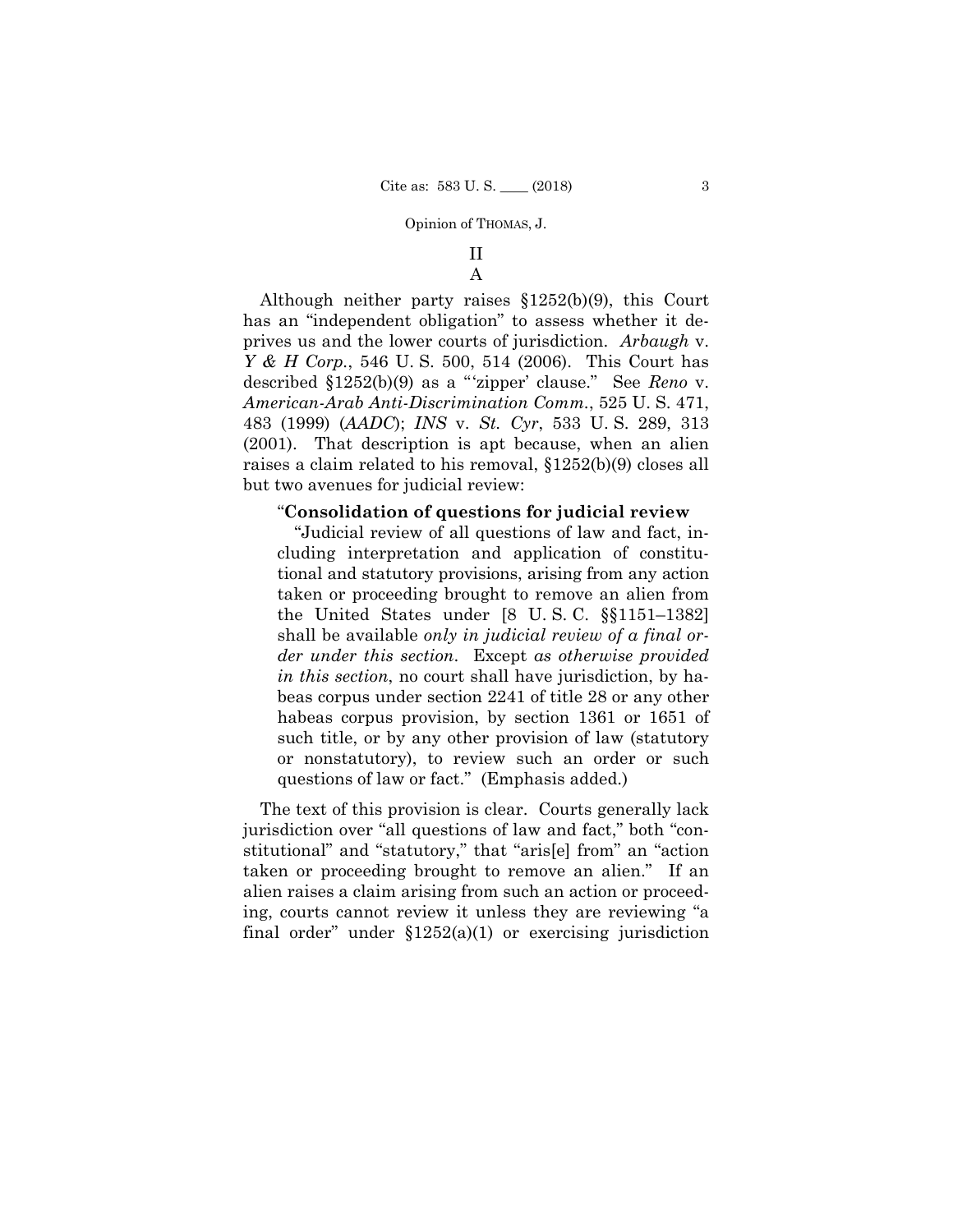"otherwise provided" in §1252.2 Neither "habeas corpus" nor "any other provision of law" can be used to avoid §1252(b)(9)'s jurisdictional bar. In short, if a claim arises from an action taken to remove an alien, §1252(b)(9) permits judicial review in only two circumstances: in connection with review of a final removal order and via a specific grant of jurisdiction in §1252.

Respondents do not argue that any specific grant of jurisdiction applies here, and they do not seek review of a final removal order under  $$1252(a)(1)$ . Thus, a court may review respondents' claims only if they can show that §1252(b)(9)'s jurisdictional bar does not apply in the first place because their claims do not "aris[e] from any action taken or proceeding brought to remove an alien."

 part of the deportation process." *AADC, supra*, at 482– Respondents cannot make that showing. Section 1252(b)(9) is a "general jurisdictional limitation" that applies to "all claims arising from deportation proceedings" and the "many . . . decisions or actions that may be 483. Detaining an alien falls within this definition indeed, this Court has described detention during removal proceedings as an "aspect of the deportation process." *Demore* v. *Kim*, 538 U. S. 510, 523 (2003); see also *Carlson*  v. *Landon*, 342 U. S. 524, 538 (1952) ("Detention is necessarily a part of [the] deportation procedure"). As the Court explains today, Congress either mandates or permits the detention of aliens for the entire duration of their removal proceedings. See *ante*, at 12–23. This detention, the

——————

<sup>2</sup>Section 1252 provides a few specific grants of jurisdiction beyond §1252(a)(1)'s general grant of jurisdiction over final removal orders and all other related questions of law and fact. Section 1252(b)(7), for example, allows an alien to challenge the validity of his removal order during criminal proceedings if he is charged with willfully failing to depart the United States. And §1252(e)(2) allows an alien who is denied admission to the United States and ordered removed to raise certain claims in habeas corpus proceedings.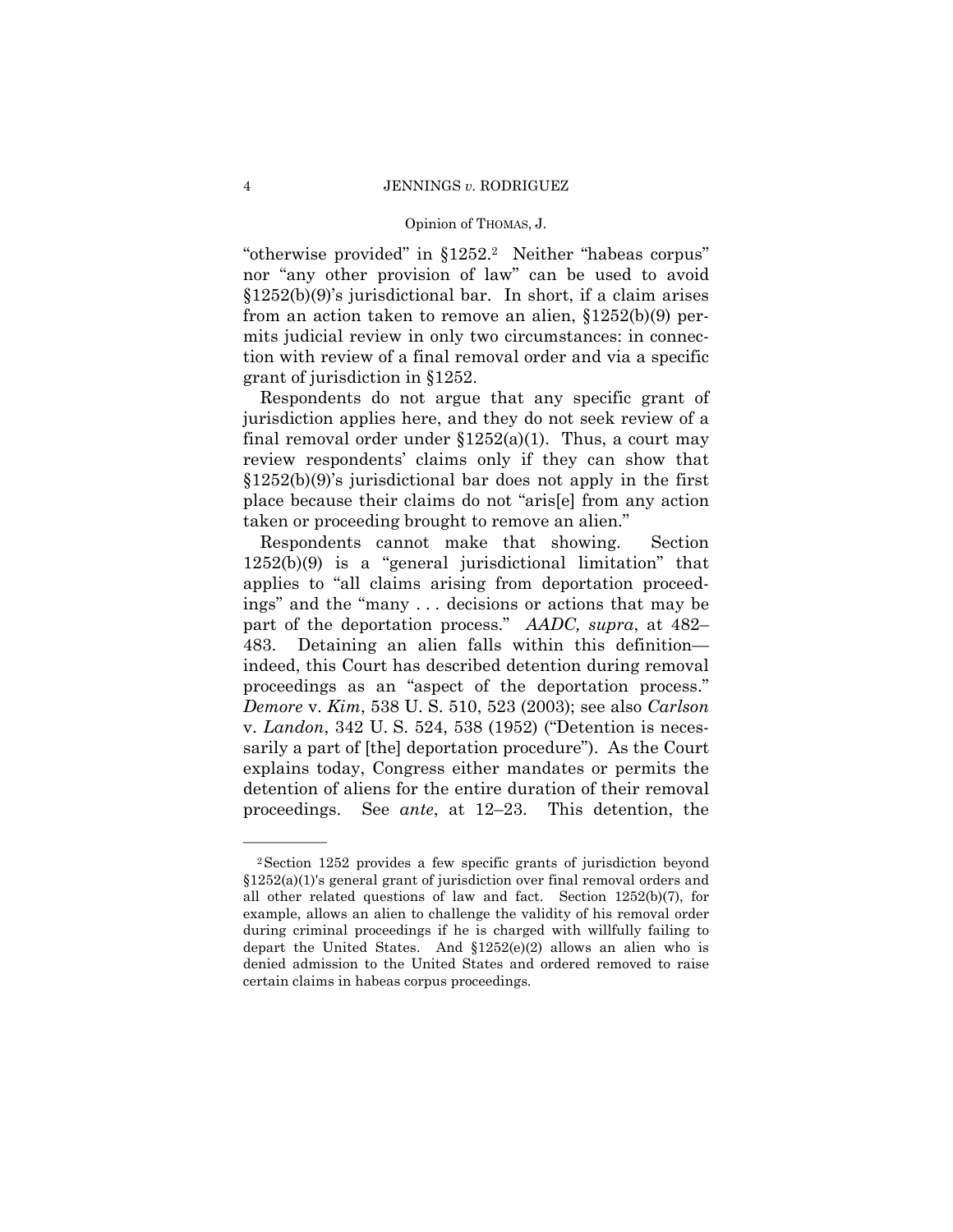Court further explains, is meant to ensure that the Government can ultimately remove them. See *ante*, at 1; accord, *Demore*, *supra*, at 528 (explaining that detention during removal proceedings "necessarily serves the purpose of preventing deportable criminal aliens from fleeing prior to or during their removal proceedings, thus increasing the chance that, if ordered removed, the aliens will be successfully removed"). The phrase "any action taken . . . to remove an alien from the United States" must at least cover congressionally authorized portions of the deportation process that necessarily serve the purpose of ensuring an alien's removal. Claims challenging detention during removal proceedings thus fall within the heartland of  $§1252(b)(9).$ 

### B

The plurality, the dissent, and respondents each offer reasons why §1252(b)(9) does not apply to this case. The plurality reasons that applying §1252(b)(9) to detention claims requires an overly expansive reading of "arising from." See *ante*, at 9–10. The dissent contends that §1252(b)(9) applies only to challenges to the removal order itself. *Post*, at 31. And respondents argue that, if §1252(b)(9) applies to their claims, they will have no meaningful way to challenge their detention during their removal proceedings.3 Tr. of Oral Arg. 36. None of these arguments persuades me.

——————

The plurality asserts that  $$1252(b)(9)$  covers respond-

<sup>3</sup>Respondents also asserted at oral argument that the Government "has said repeatedly" that §1252(b)(9) does not apply to detention claims. Tr. of Oral Arg. 36. But our "independent obligation" to evaluate jurisdiction, *Arbaugh* v. *Y & H Corp.*, 546 U. S. 500, 514 (2006), means that we cannot accept the Government's concessions on this point. See *King Bridge Co.* v. *Otoe County*, 120 U. S. 225, 226 (1887).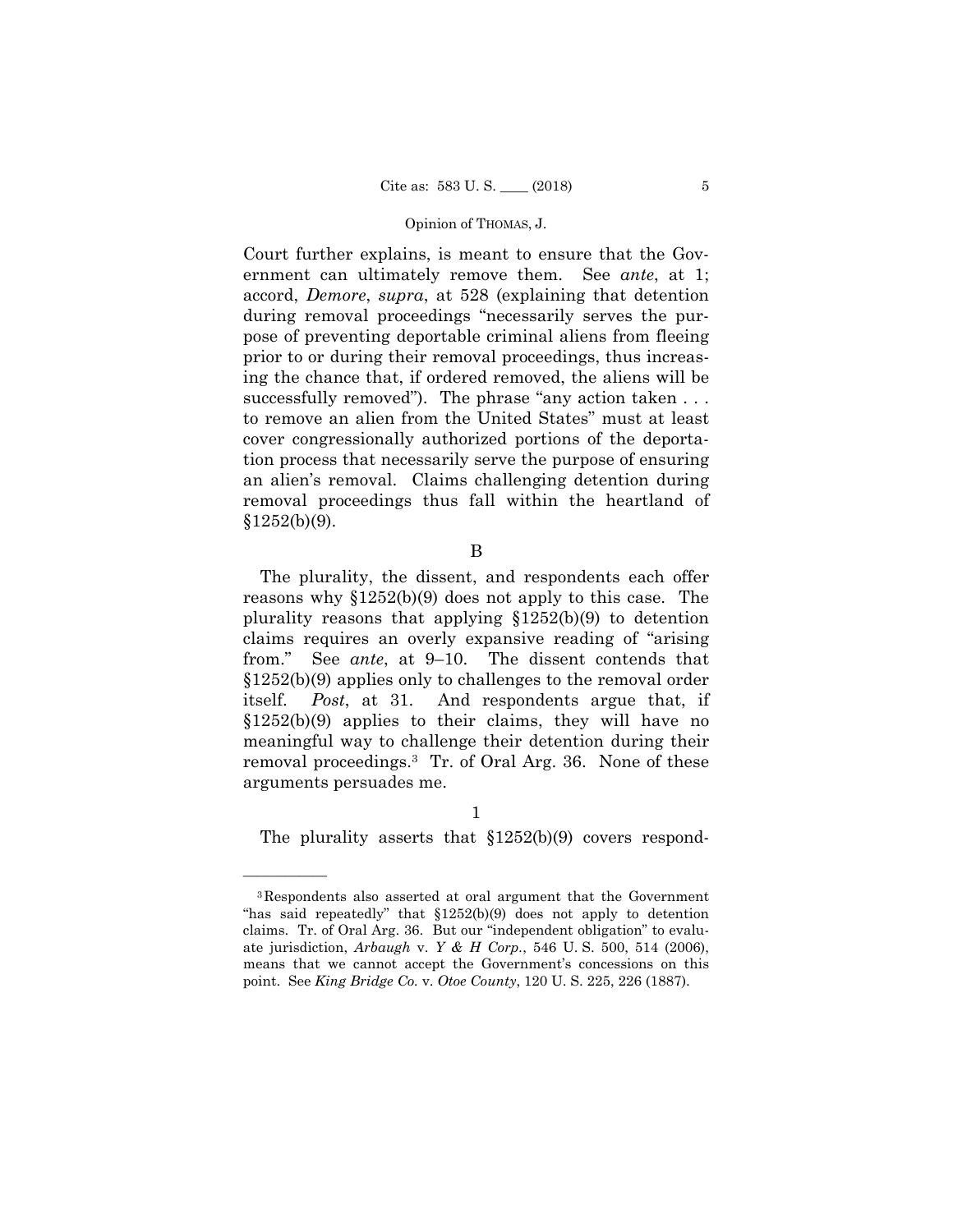### THOMAS, J., concurring

 "expansive interpretation." *Ante,* at 9. I am of a different ents' claims only if the words "arising from" are given an view. Even if "arising from" is read narrowly, §1252(b)(9) still covers the claims at issue in this case. That is because detention *is* an "action taken . . . to remove" an alien. And even the narrowest reading of "arising from" must cover claims that directly challenge such actions. See *AADC*, 525 U. S., at 482–483.

The main precedent that the plurality cites to support its narrow reading of "arising from" demonstrates that §1252(b)(9) applies here. See *ante*, at 10 (citing *AADC*, 525 U. S., at 482–483). In *AADC*, the Court explained that §1252(b)(9) covers "all claims arising from deportation proceedings" and the "many . . . decisions or actions that may be part of the deportation process." *Ibid.* The Court even listed examples of the type of claims that would be covered, including challenges to the decision "to open an investigation" and the decision "to surveil the suspected [immigration-law] violator." *Id.,* at 482. If surveilling a suspected violator falls under the statute, then the detention of a known violator certainly does as well.

The plurality dismisses my "expansive interpretation" because it would lead to "staggering results," supposedly barring claims that are far afield from removal. See *ante,*  at 9 (describing lawsuits challenging inhumane conditions of confinement, assaults, and negligent driving). But that is not the case. Unlike detention during removal proceedings, those actions are neither congressionally authorized nor meant to ensure that an alien can be removed. Thus, my conclusion that §1252(b)(9) covers an alien's challenge to the *fact* of his detention (an action taken in pursuit of the lawful objective of removal) says nothing about whether it also covers claims about inhumane treatment, assaults, or negligently inflicted injuries suffered *during*  detention (actions that go beyond the Government's lawful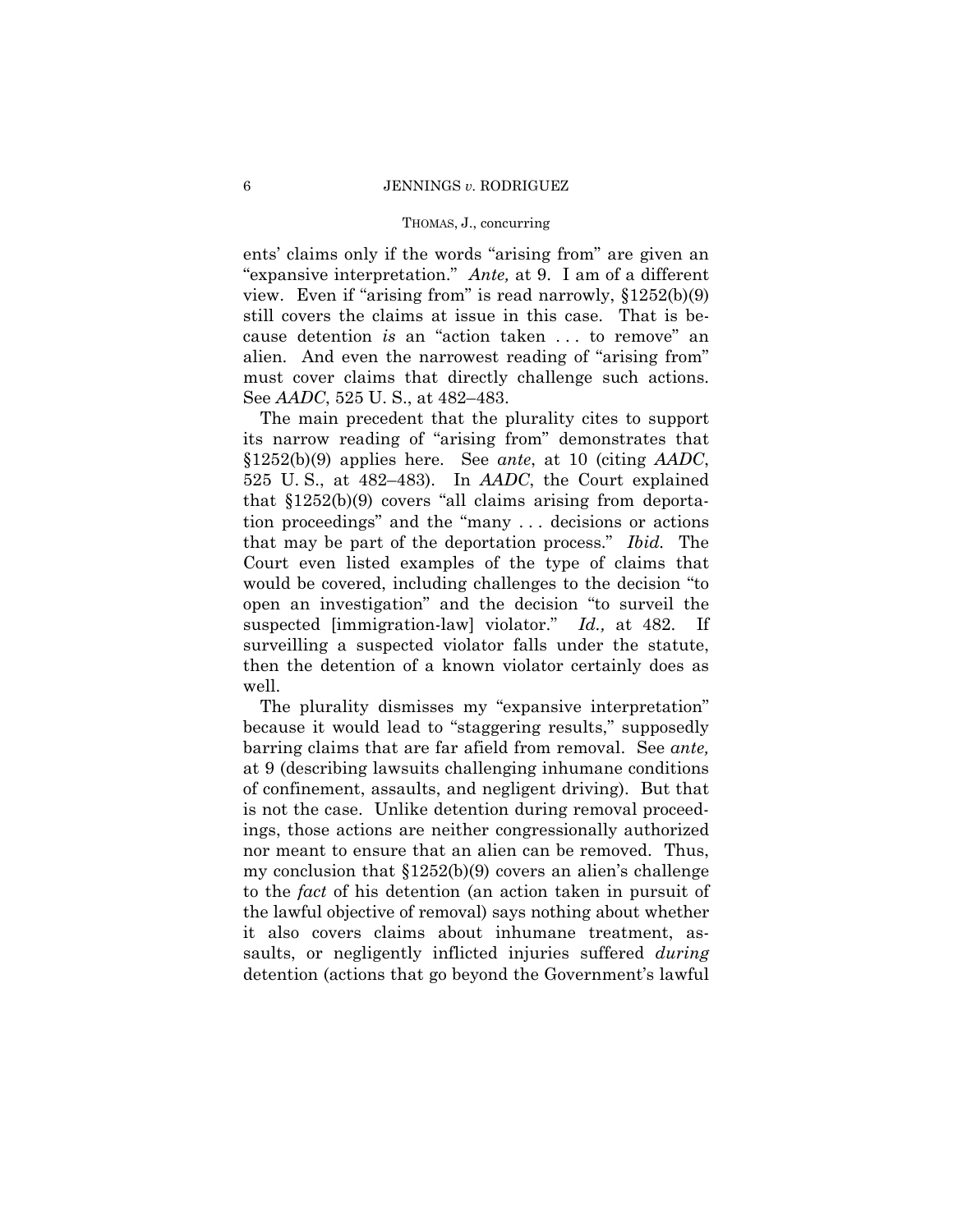pursuit of its removal objective). Cf. *Bell* v. *Wolfish*, 441 U. S. 520, 536–539 (1979) (drawing a similar distinction).

### 2

The dissent takes a different approach. Relying on the prefatory clause to §1252(b), it asserts that §1252(b)(9) "by its terms applies only '[w]ith respect to review of an order of removal under [§1252(a)(1)].'" *Post*, at 31 (quoting 8 U. S. C. §1252(b)). The dissent reads the prefatory clause to mean that  $$1252(b)(9)$  applies only to a "challenge" [to] an order of removal." *Post*, at 31. That reading is incorrect.

Section 1252(b)(9) is not restricted to challenges to removal orders. The text refers to review of "*all* questions of law and fact" arising from removal, not just removal orders. (Emphasis added.) And it specifies that  $$1252(a)(1)$  provides the only means for reviewing "such an order *or* such questions of law or fact." *Ibid.* (emphasis added). The term "or" is "'almost always disjunctive, that is, the words it connects are to be given separate meanings.'" *Loughrin* v. *United States*, 573 U. S. \_\_\_, \_\_\_ (2014) (slip op., at 6) (quoting *United States* v. *Woods*, 571 U. S. 31, 45–46 (2013)). By interpreting §1252(b)(9) as governing only removal orders, the dissent reads "or such questions of law or fact" out of the statute. It also renders superfluous  $$1252(a)(5)$ , which already specifies that the review made available under  $$1252(a)(1)$  "shall be the sole and exclusive means for judicial review of *an order of removal*." This Court typically disfavors such interpretations. See *AADC*, *supra*, at 483.

The prefatory clause of §1252(b) does not change the meaning of §1252(b)(9). The prefatory clause states that the subparagraphs of  $$1252(b)$ , including  $$1252(b)(9)$ , impose requirements "[w]ith respect to review of an order of removal under subsection  $(a)(1)$ ." The phrase "with respect to" means "referring to," "concerning," or "relating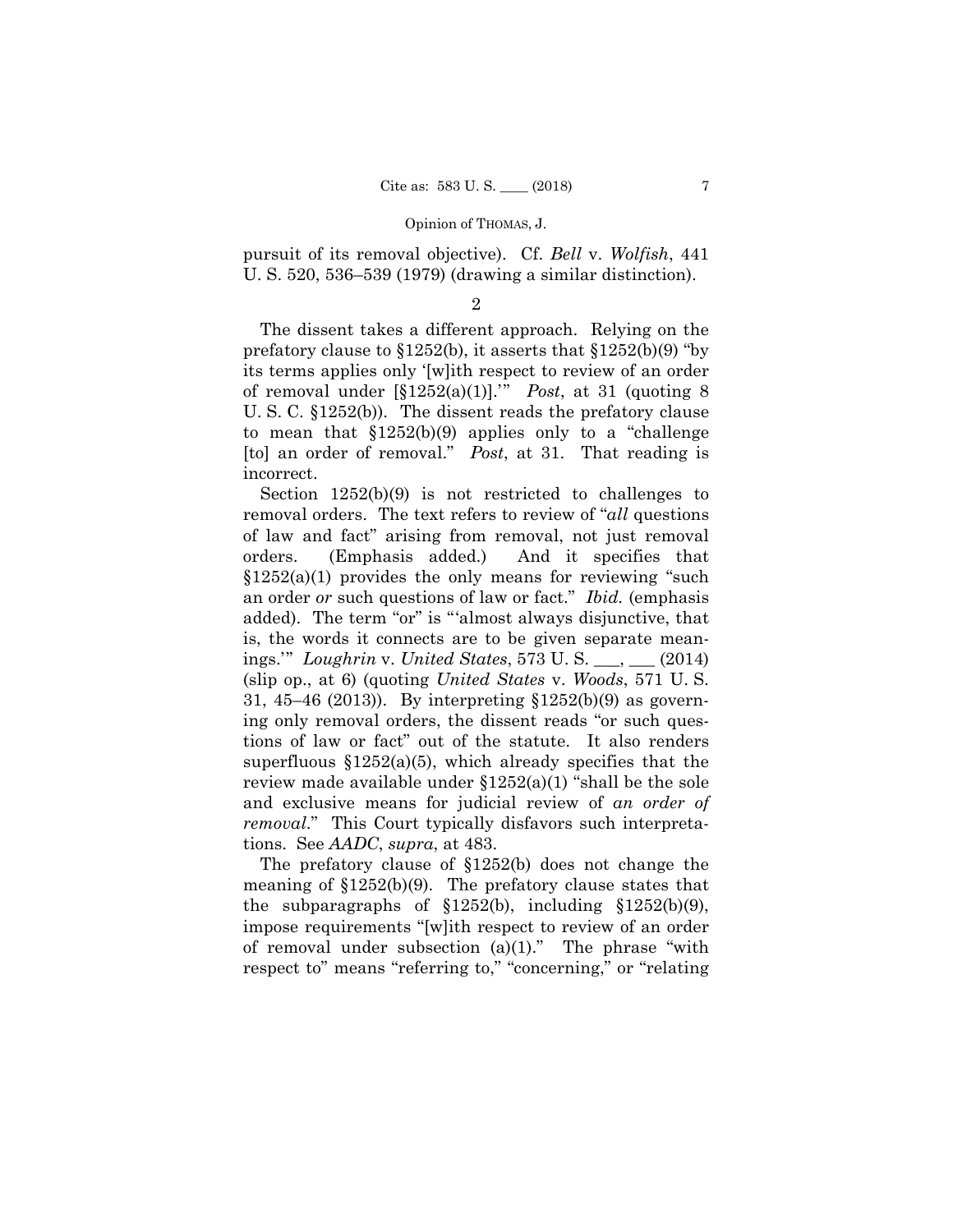### 8 JENNINGS *v.* RODRIGUEZ

### Opinion of THOMAS, J.

to." Oxford American Dictionary and Language Guide 853 (1999 ed.); accord, Webster's New Universal Unabridged Dictionary 1640 (2003 ed.); American Heritage Dictionary 1485 (4th ed. 2000). Read together, the prefatory clause and §1252(b)(9) mean that review of all questions arising from removal must occur in connection with review of a final removal order under  $$1252(a)(1)$ , which makes sense given that  $$1252(b)(9)$  is meant to "[c]onsolidat[e] ... questions for judicial review." Tellingly, on the two previous occasions when this Court interpreted §1252(b)(9), it did not understand §1252(b)(9) as limited to challenges to removal orders. See *AADC*, *supra,* at 482–483 (stating that §1252(b)(9) is a "general jurisdictional limitation" that applies to "all claims arising from deportation proceedings" and "the many . . . decisions or actions that may be part of the deportation process"); *St. Cyr*, 533 U. S., at 313, n. 37 (clarifying that §1252(b)(9) requires "claims that were viewed as being outside of a 'final order'" to be "consolidated in a petition for review and considered by the courts of appeals" in their review of the final removal order under  $$1252(a)(1)$ . Thus, despite the dissent's assertion to the contrary, the prefatory clause plainly does not change the scope of §1252(b)(9), which covers "all questions of law or fact" arising from the removal process.

3

At oral argument, respondents asserted that, if §1252(b)(9) bars their lawsuit, then the only review available would be "a petition for review of [a] final removal order" under  $$1252(a)(1)$ , which takes place "after all the detention has already happened."4 Tr. of Oral Arg. 36. I

——————

<sup>4</sup>Contrary to respondents' argument, some of the respondents will get review before "all the detention has already happened." Respondents who successfully petition for review to the Court of Appeals from a final removal order and obtain a remand to the immigration court, like class representative Alejandro Rodriguez did here, will have an opportunity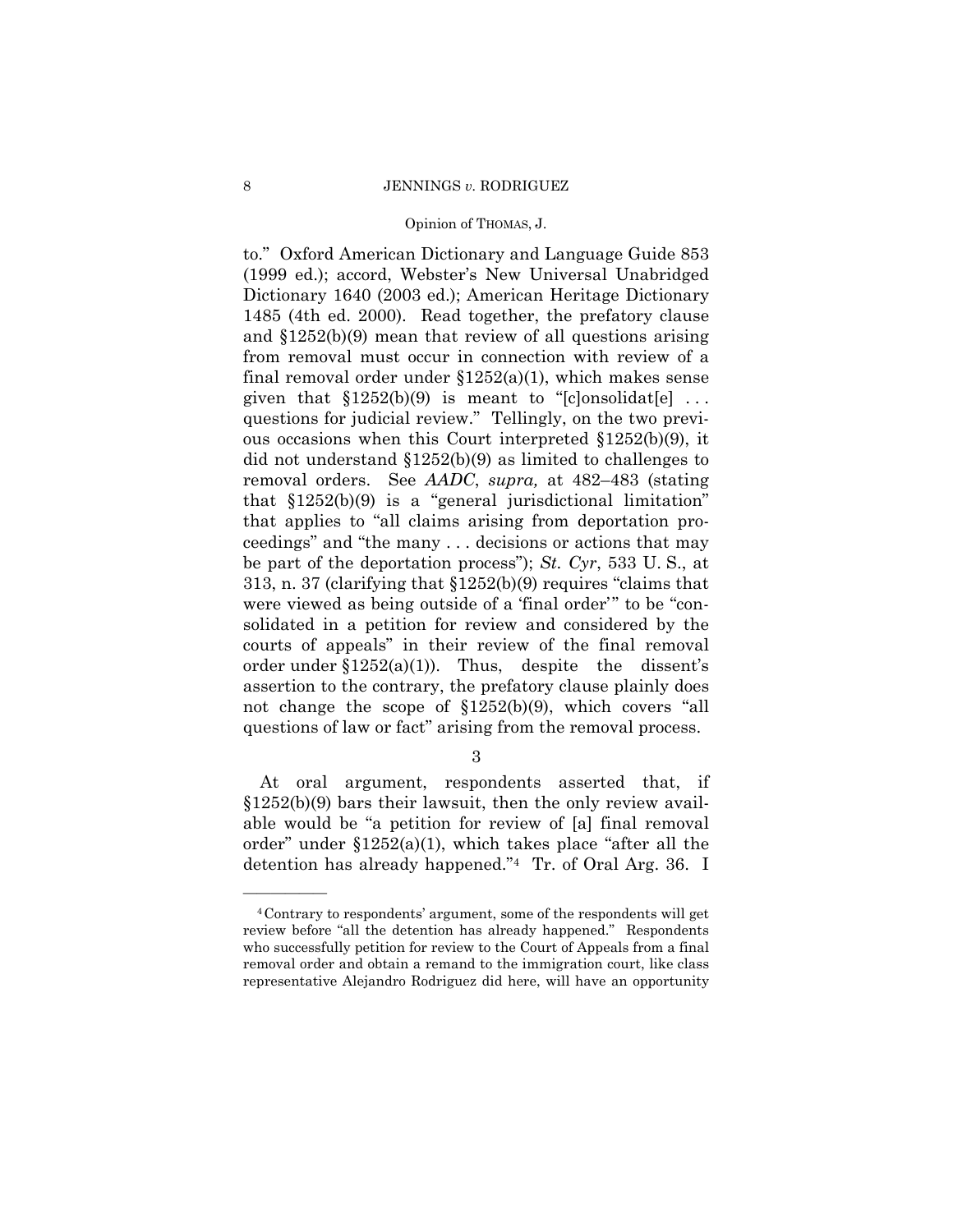interpret respondents' argument as a claim that §1252(b)(9) would be unconstitutional if it precluded meaningful review of their detention. This argument is unpersuasive and foreclosed by precedent.

The Constitution does not guarantee litigants the most effective means of judicial review for every type of claim they want to raise. See *AADC*, 525 U. S., at 487–492 (rejecting a similar argument); *Heikkila* v. *Barber*, 345 U. S. 229, 237 (1953) (explaining that limitations on judicial review of deportation must be followed "despite [their] apparent inconvenience to the alien"). This is especially true in the context of deportation, where limits on the courts' jurisdiction have existed for almost as long as federal immigration laws, and where this Court has repeatedly affirmed the constitutionality of those limits.5

Indeed, this Court has already rejected essentially the same argument that respondents raise here. In *AADC*, the Court held that  $$1252(g)$ , a provision similar to §1252(b)(9), barred the aliens' claim that the Government was violating the First Amendment by selectively enforc-

——————

to obtain review of their detention before it is complete. See Third

Amended Complaint, at 9–12.<br><sup>5</sup>See, *e.g.*, Act of Aug. 18, 1884, 28 Stat. 390 ("In every case where an alien is excluded from admission into the United States under any law or treaty now existing or hereinafter made, the decision of the appropriate immigration or customs officers, if adverse to the admission of such alien, shall be final, unless reversed on appeal to the Secretary of Treasury"), upheld in *Lem Moon Sing* v. *United States*, 158 U. S. 538, 547–550 (1895); Immigration Act of 1891, §8, 26 Stat. 1085 ("All decisions made by the inspection officers or their assistants touching the right of any alien to land, when adverse to such right, shall be final unless appeal be taken to the superintendent of immigration, whose action shall be subject to review by the Secretary of Treasury"), upheld in *Ekiu* v. *United States*, 142 U. S. 651, 660 (1892); 1917 Immigration Act, §19, 39 Stat. 890 ("In every case where any person is ordered deported from the United States under the provisions of this Act, or of any law or treaty, the decision of the Secretary of Labor shall be final"), upheld in *Heikkila*, 345 U. S., at 233–235, 237.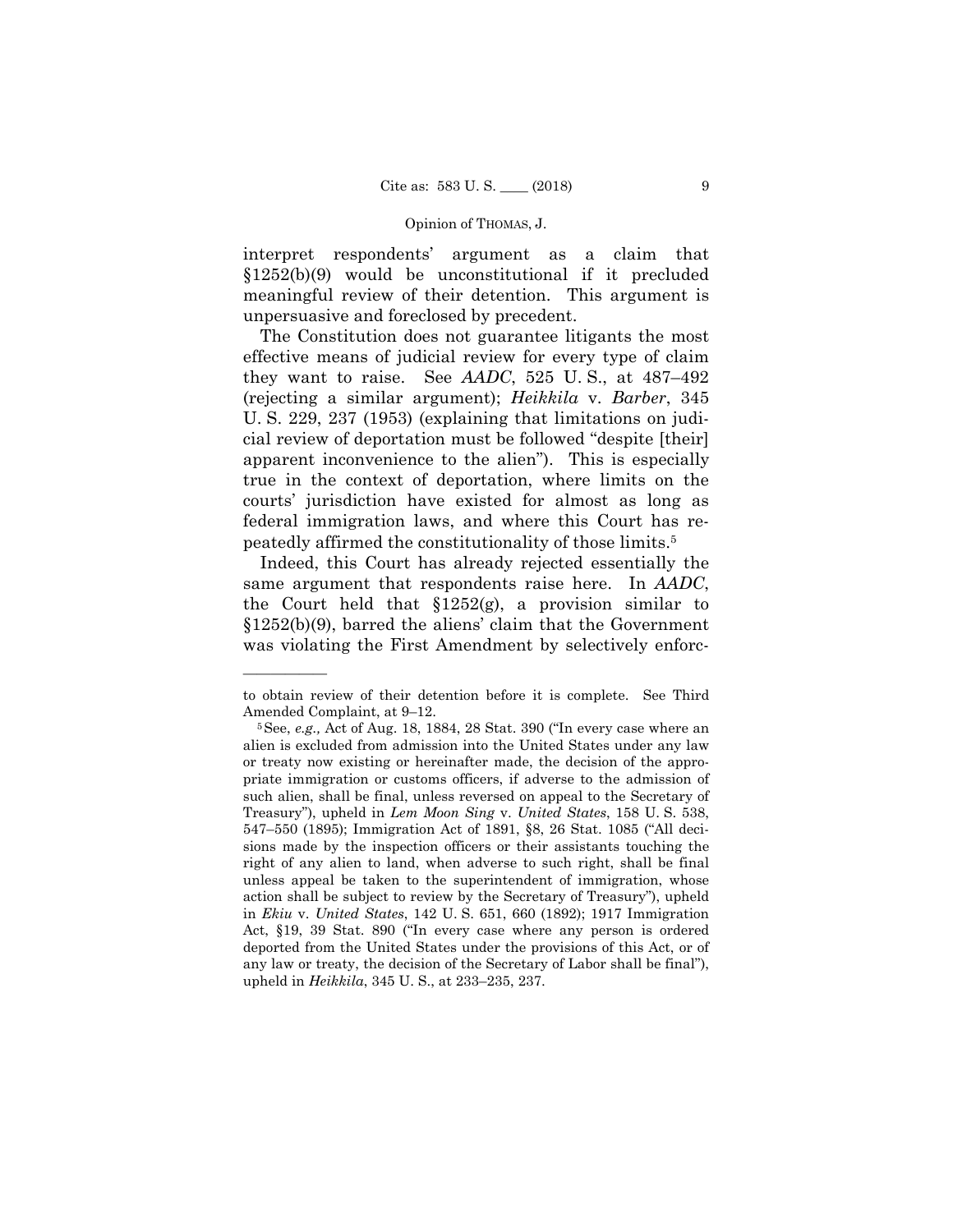### THOMAS, J., concurring

 limited review could] be overcome." *Id.*, at 491. ing the immigration laws against them. 525 U. S., at 487– 492. The aliens argued that constitutional avoidance required the Court to interpret §1252(g) as not applying to their claims because the only remaining avenue for review—a petition for review of a final removal order under  $$1252(a)(1)$ —would be "unavailing" and would "come too late to prevent the 'chilling effect' upon their First Amendment rights." *Id.*, at 487–488. The Court rejected this argument because "an alien unlawfully in this country has no constitutional right to assert selective enforcement as a defense against his deportation." *Id.*, at 488. The Court further explained that it had a duty to enforce Congress' limitations on judicial review, except perhaps in "a rare case in which the alleged basis of discrimination is so outrageous that the foregoing considerations [justifying

 Like in *AADC*, respondents' lack-of-meaningful-review argument does not allow us to ignore the jurisdictional limitations that Congress has imposed. This Court has never held that detention during removal proceedings is unconstitutional. To the contrary, this Court has repeatedly recognized the constitutionality of that practice. See *Demore*, 538 U. S., at 523 (explaining that detention is "a constitutionally valid aspect of the deportation process"); accord, *Reno* v. *Flores*, 507 U. S. 292, 305–306 (1993); *Shaughnessy* v. *United States ex rel. Mezei*, 345 U. S. 206, 215 (1953); *Carlson*, 342 U. S., at 538, 542. Nor does this lawsuit qualify as the "rare case in which the alleged [executive action] is so outrageous" that it could thwart the jurisdictional limitations in §1252(b)(9). *AADC*, *supra*, at 491. The Government's detention of respondents is entirely routine and indistinguishable from the detention that we have repeatedly upheld in the past. Thus, regardless of the inconvenience that §1252(b)(9) might pose for respondents, this Court must enforce it as written. Respondents must raise their claims in petitions for review of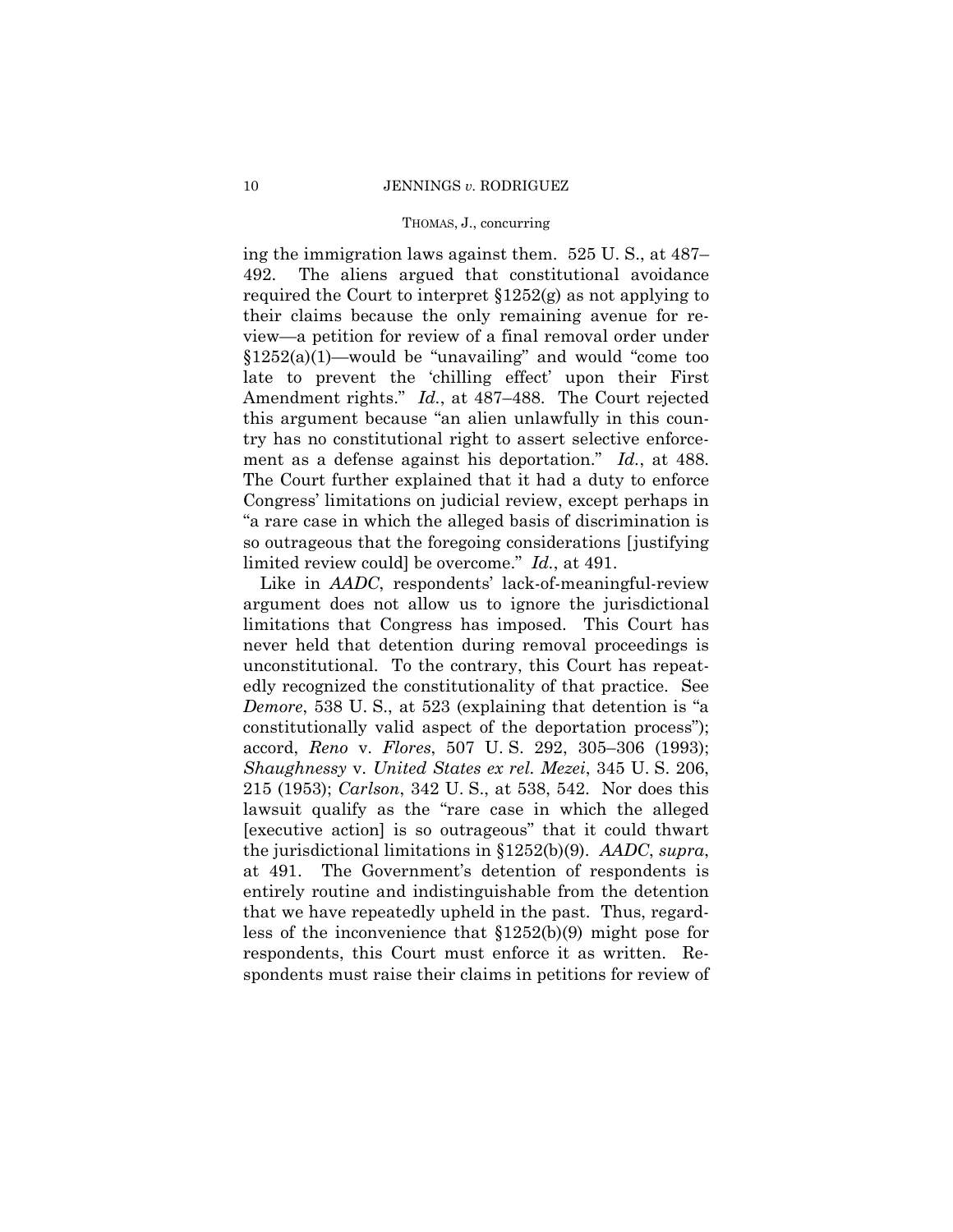their final removal orders.6

——————

### III

Because I conclude that §1252(b)(9) bars jurisdiction to hear respondents' claims, I will also address whether its application to this case violates the Suspension Clause, see Art. I, §9, cl. 2 ("The Privilege of the Writ of Habeas Corpus shall not be suspended, unless when in Cases of Rebellion or Invasion the public Safety may require it"). It does not. Even assuming the Suspension Clause bars Congress from stripping habeas jurisdiction over respondents' claims, but see *St. Cyr*, 533 U. S., at 337–346 (Scalia, J., dissenting), this case does not involve a habeas petition.

Respondents do not seek habeas relief, as understood by our precedents. Although their complaint references the general habeas statute, see Third Amended Complaint, at 1, it is not a habeas petition. The complaint does not request that the District Court issue any writ. See *id.*, at 31–32. Rather, it seeks a declaration and an injunction that would provide relief for both present and future class members, including future class members not yet detained. *Ibid.* Indeed, respondents obtained class certification under Federal Rule of Civil Procedure 23(b)(2), which applies only when the class seeks "final injunctive relief or corresponding declaratory relief."7

<sup>&</sup>lt;sup>6</sup>I take no position on whether some of the respondents will face other jurisdictional hurdles, even on review of their final removal orders. See, *e.g.,* §§1252(a)(2)(A), (B). I also continue to agree with Justice O'Connor's concurring opinion in *Demore* v. *Kim*, 538 U. S. 510 (2003), which explained that §1226(e) "unequivocally deprives federal courts of jurisdiction to set aside 'any action or decision' by the Attorney General" regarding detention. *Id.*, at 533 (opinion concurring in part and concurring in judgment). 7This Court has never addressed whether habeas relief can be pur-

 sued in a class action. See *Schall* v. *Martin*, 467 U. S. 253, 261, n. 10 (1984) (reserving this question). I take no position on that issue here,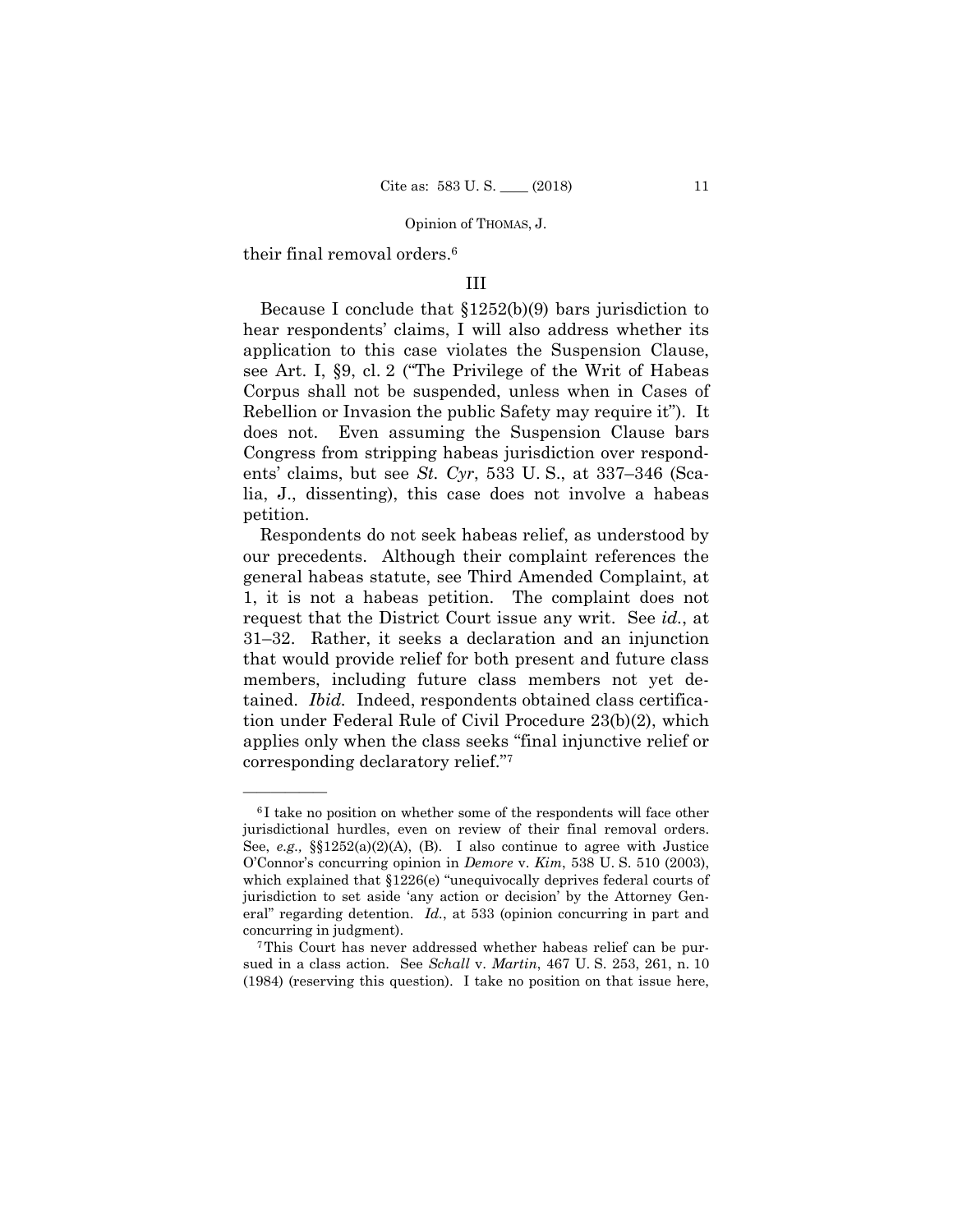Nor did respondents obtain habeas relief. When their case concluded, respondents obtained a classwide permanent injunction. See Order, Judgment, and Permanent Injunction, at 5–6. That classwide injunction looks nothing like a typical writ. It is not styled in the form of a conditional or unconditional release order. Cf. *United States* v. *Jung Ah Lung*, 124 U. S. 621, 622 (1888) (describing habeas relief as "order[ing] the discharge from custody of the person in whose behalf the writ was sued out"); *Chin Yow* v. *United States*, 208 U. S. 8, 13 (1908) (awarding habeas relief by ordering the release of the alien if certain conditions were not satisfied). It applies to future class members, including individuals who were not in custody when the injunction was issued. Cf. 28 U. S. C. §2241(c) (generally precluding issuance of the writ unless the petitioner is "in custody"). And it is directed to at least one individual, the Director for the Executive Office for Immigration Review, who is not a custodian. Cf. *Rumsfeld*  v. *Padilla*, 542 U. S. 426, 434 (2004) (explaining that "the proper respondent to a habeas petition is 'the person who has custody over [the petitioner]'" (quoting 28 U. S. C. §2242)).

 "courts ha[d] consistently rejected" in immigration cases. Immigration law has long drawn a distinction between the declaratory and injunctive relief that respondents sought here and habeas relief. In *Heikkila*, for instance, this Court distinguished habeas relief from "injunctions, declaratory judgments and other types of relief" that 345 U. S., at 230. The Court rejected the alien's request for "injunctive and declaratory relief" because Congress had authorized courts to grant relief only in habeas proceedings. *Id.,* at 230, 237. We reaffirmed this distinction in *St. Cyr*, where we noted that the 1961 Immigration and

——————

since I conclude that respondents are not seeking habeas relief in the first place.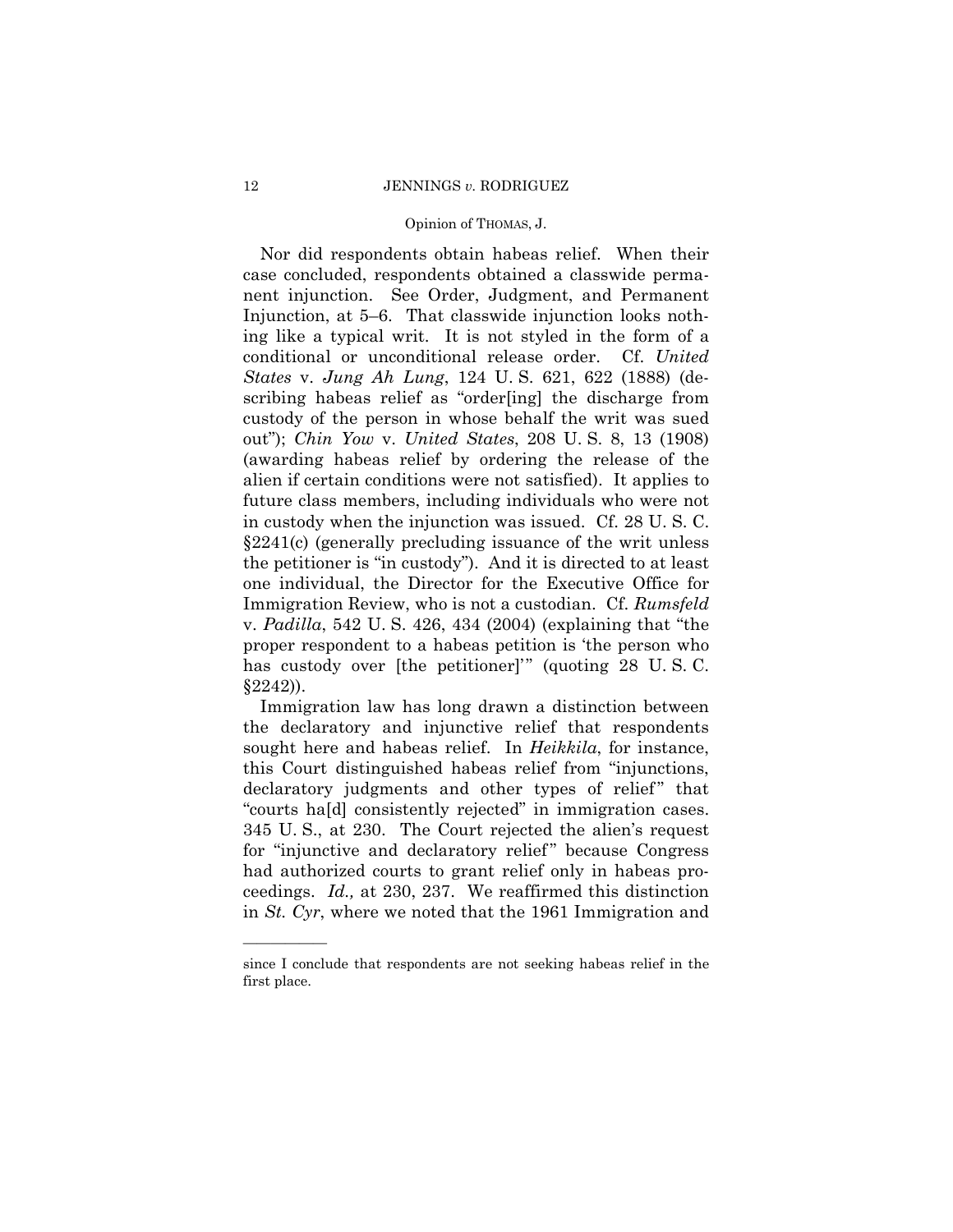Nationality Act, 75 Stat. 650, withdrew the district courts' "authority to grant declaratory and injunctive relief," but not habeas relief. 533 U. S., at 309–310; see also *Shaughnessy* v. *Pedreiro*, 349 U. S. 48, 49, 52–53 (1955) (holding that the Administrative Procedure Act, which authorizes courts to grant declaratory and injunctive relief, authorized "judicial review of deportation orders *other than by habeas corpus*" (emphasis added)). And Congress has confirmed this distinction in its immigration statutes by allowing one form of relief, but not the other, in particular circumstances. Compare, *e.g.,* §1252(e)(1) (prohibiting courts from granting "declaratory, injunctive, or other equitable relief in any action pertaining to an order to exclude an alien in accordance with section  $1225(b)(1)$ ") with §1252(e)(2) (allowing "judicial review . . . in habeas corpus proceedings" of particular "determination[s] made under section  $1225(b)(1)$ ").

Respondents' suit for declaratory and injunctive relief, in sum, is not a habeas petition. The Suspension Clause protects "[t]he Privilege of the Writ of Habeas Corpus," not requests for injunctive relief. Because respondents have not sought a writ of habeas corpus, applying §1252(b)(9) to bar their suit does not implicate the Suspension Clause.

\* \* \*

Because §1252(b)(9) deprives courts of jurisdiction over respondents' claims, we should have vacated the judgment below and remanded with instructions to dismiss this case for lack of jurisdiction. But a majority of the Court has decided to exercise jurisdiction. Because I agree with the Court's disposition of the merits, I concur in Part I and Parts III–VI of its opinion.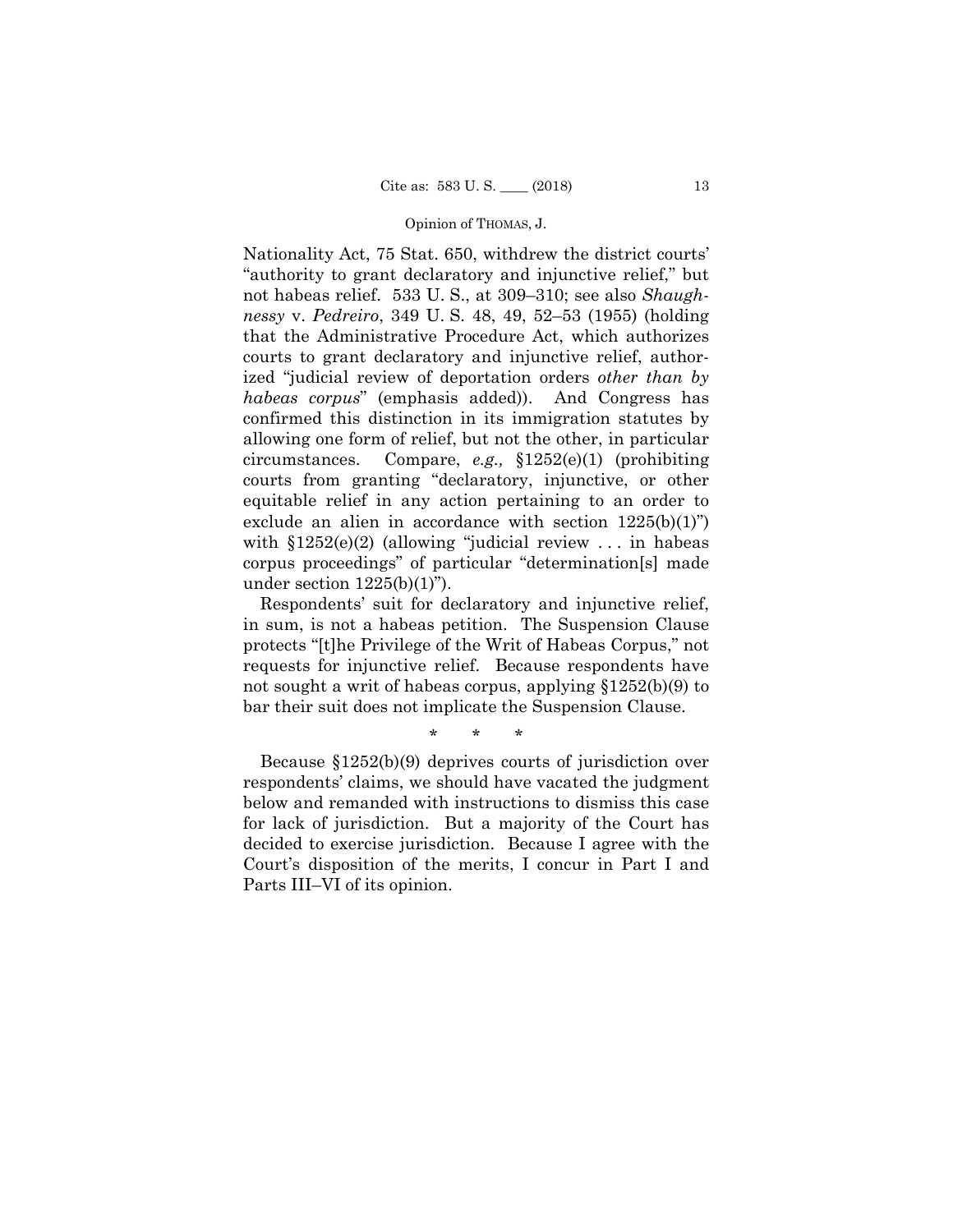### $\frac{1}{2}$  ,  $\frac{1}{2}$  ,  $\frac{1}{2}$  ,  $\frac{1}{2}$  ,  $\frac{1}{2}$  ,  $\frac{1}{2}$  ,  $\frac{1}{2}$ **SUPREME COURT OF THE UNITED STATES**

### $\frac{1}{2}$  ,  $\frac{1}{2}$  ,  $\frac{1}{2}$  ,  $\frac{1}{2}$  ,  $\frac{1}{2}$  ,  $\frac{1}{2}$ No. 15–1204

# DAVID JENNINGS, ET AL., PETITIONERS *v.* ALEJANDRO RODRIGUEZ, ET AL., INDIVID-UALLY AND ON BEHALF OF ALL OTHERS SIMILARLY SITUATED

### ON WRIT OF CERTIORARI TO THE UNITED STATES COURT OF APPEALS FOR THE NINTH CIRCUIT

### [February 27, 2018]

 JUSTICE BREYER, with whom JUSTICE GINSBURG and JUSTICE SOTOMAYOR join, dissenting.

This case focuses upon three groups of noncitizens held in confinement. Each of these individuals believes he or she has the right to enter or to remain within the United States. The question is whether several statutory provisions of the Immigration and Nationality Act, 8 U. S. C. §1101 *et seq.,* forbid granting them bail.

The noncitizens at issue are asylum seekers, persons who have finished serving a sentence of confinement (for a crime), or individuals who, while lacking a clear entitlement to enter the United States, claim to meet the criteria for admission, see *infra*, at 20, 25–26, 29–30. The Government has held all the members of the groups before us in confinement for many months, sometimes for years, while it looks into or contests their claims. But ultimately many members of these groups win their claims and the Government allows them to enter or to remain in the United States. Does the statute require members of these groups to receive a bail hearing, after, say, six months of confinement, with the possibility of release on bail into the community *provided* that they do not pose a risk of flight or a threat to the community's safety?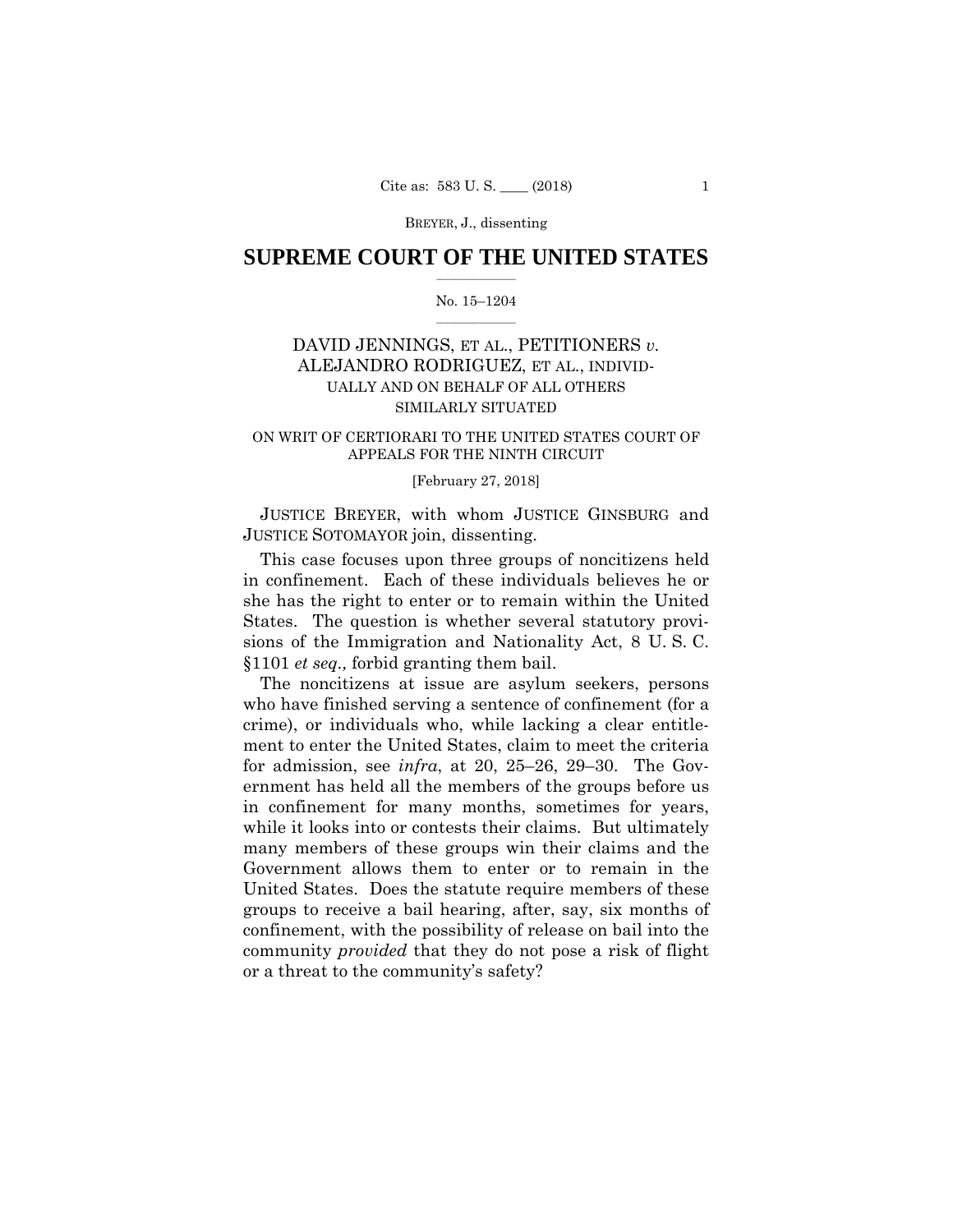### 2 JENNINGS *v.* RODRIGUEZ

### BREYER, J., dissenting

The Court reads the statute as forbidding bail, hence forbidding a bail hearing, for these individuals. In my view, the majority's interpretation of the statute would likely render the statute unconstitutional. Thus, I would follow this Court's longstanding practice of construing a statute "so as to avoid not only the conclusion that it is unconstitutional but also grave doubts upon that score." *United States* v. *Jin Fuey Moy*, 241 U. S. 394, 401 (1916). And I would interpret the statute as requiring bail hearings, presumptively after six months of confinement. Cf. *Zadvydas* v. *Davis*, 533 U. S. 678, 701 (2001)*.* 

# I

# *The Respondents*

Because of their importance to my conclusion, I shall repeat, with references to record support, the key characteristics of the groups of noncitizens who appear before us.

*First*, as I have said, the respondents in this case are members of three special classes of noncitizens, the most important of whom (1) arrive at our borders seeking asylum or (2) have committed crimes but have finished serving their sentences of imprisonment. We also consider those who (3) arrive at our borders believing they are entitled to enter the United States for reasons other than asylum seeking, but lack a clear entitlement to enter.

*Second*, *all* members of the first group, the asylum seekers, have been found (by an immigration official) to have a "credible fear of persecution" in their home country should the United States deny them admittance. 8 U. S. C. §1225(b)(1)(B)(ii). *All* members of the second group have, as I have said, finished serving their criminal sentences of confinement. §1226(c)(1). *All* members of the third group may have (or may simply believe they have) a strong claim for admittance, but they are neither "clearly and beyond a doubt entitled to be admitted" nor conclusively determined to be inadmissible by an immigration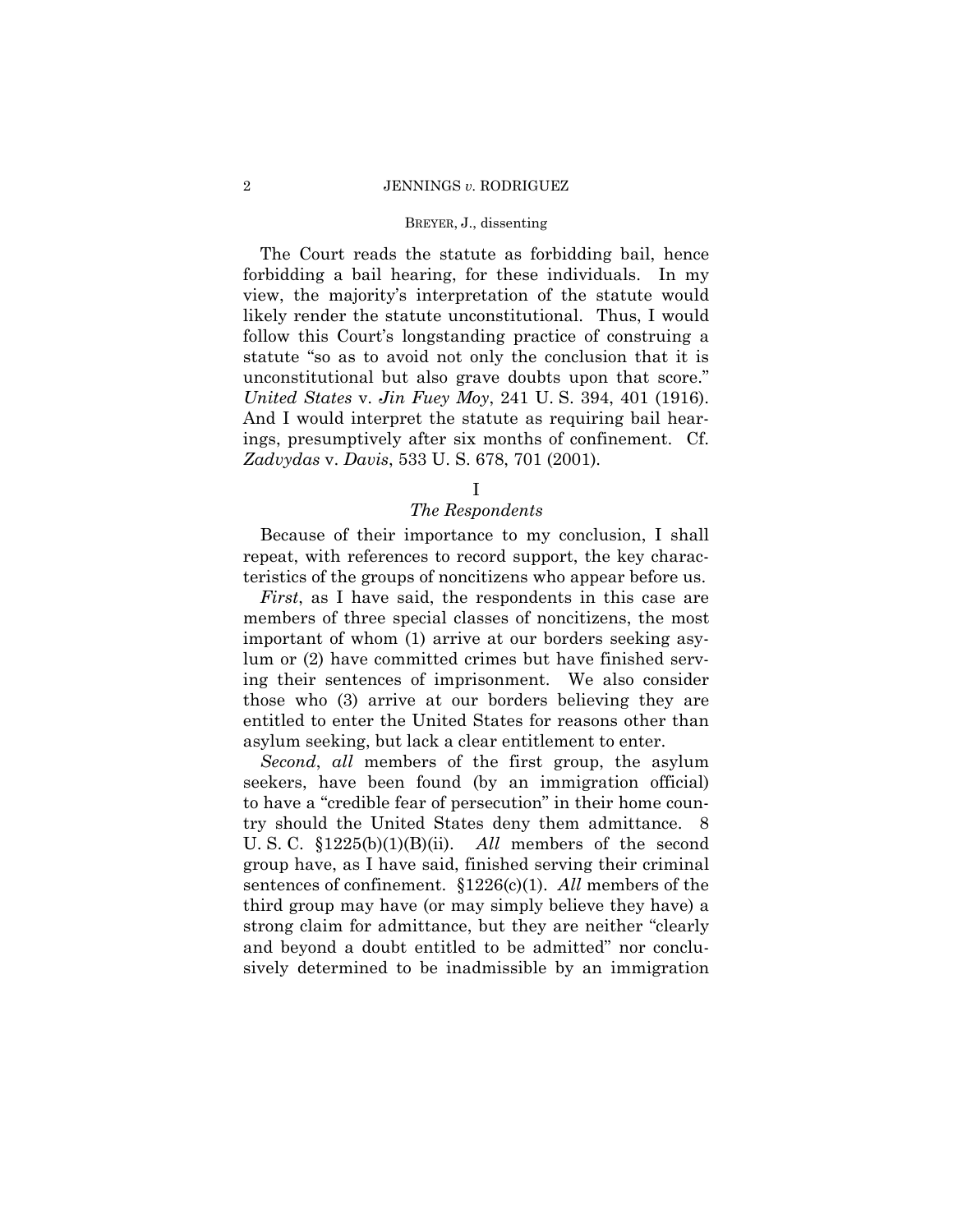officer on grounds of fraud or lack of required documentation.  $$1225(b)(2)(A);$  see  $$1225(b)(1)(A)(i), 1182(a)(6)(C),$  $(a)(7)$ .

*Third*, members of the first two classes number in the thousands. See Brief for 46 Social Science Researchers and Professors as *Amici Curiae* 6, 8 (identifying, in 2015, 7,500 asylum seekers and 12,220 noncitizens who have finished serving sentences of criminal confinement, a portion of whom are class members detained for more than six months).

*Fourth*, detention is often lengthy. The classes before us consist of people who were detained for at least six months and on average one year. App. 92, 97. The record shows that the Government detained some asylum seekers for 831 days (nearly 2½ years), 512 days, 456 days, 421 days, 354 days, 319 days, 318 days, and 274 days—before they won their cases and received asylum. *Id.*, at 97, 228–236. It also shows that the Government detained one noncitizen for nearly four years *after* he had finished serving a criminal sentence, and the Government detained other members of this class for 608 days, 561 days, 446 days, 438 days, 387 days, and 305 days—all before they won their cases and received relief from removal. *Id.*, at 92, 213–220.

*Fifth*, many of those whom the Government detains eventually obtain the relief they seek. Two-thirds of the asylum seekers eventually receive asylum. *Id.*, at 98 (Table 28); *id.*, at 135 (Table 38); App. to Pet. for Cert. 40a. Nearly 40% of those who have served criminal sentences receive relief from removal, because, for example, their earlier conviction involved only a short sentence. See App. 95 (Table 23); *id.*, at 135 (Table 38). See also App. to Pet. for Cert. 34a; App. 210, 216–217, 312–313 (between onehalf and two-thirds of the class served sentences less than six months, *e.g.,* a 2-month sentence for being under the influence of a controlled substance, or an 8-day jail term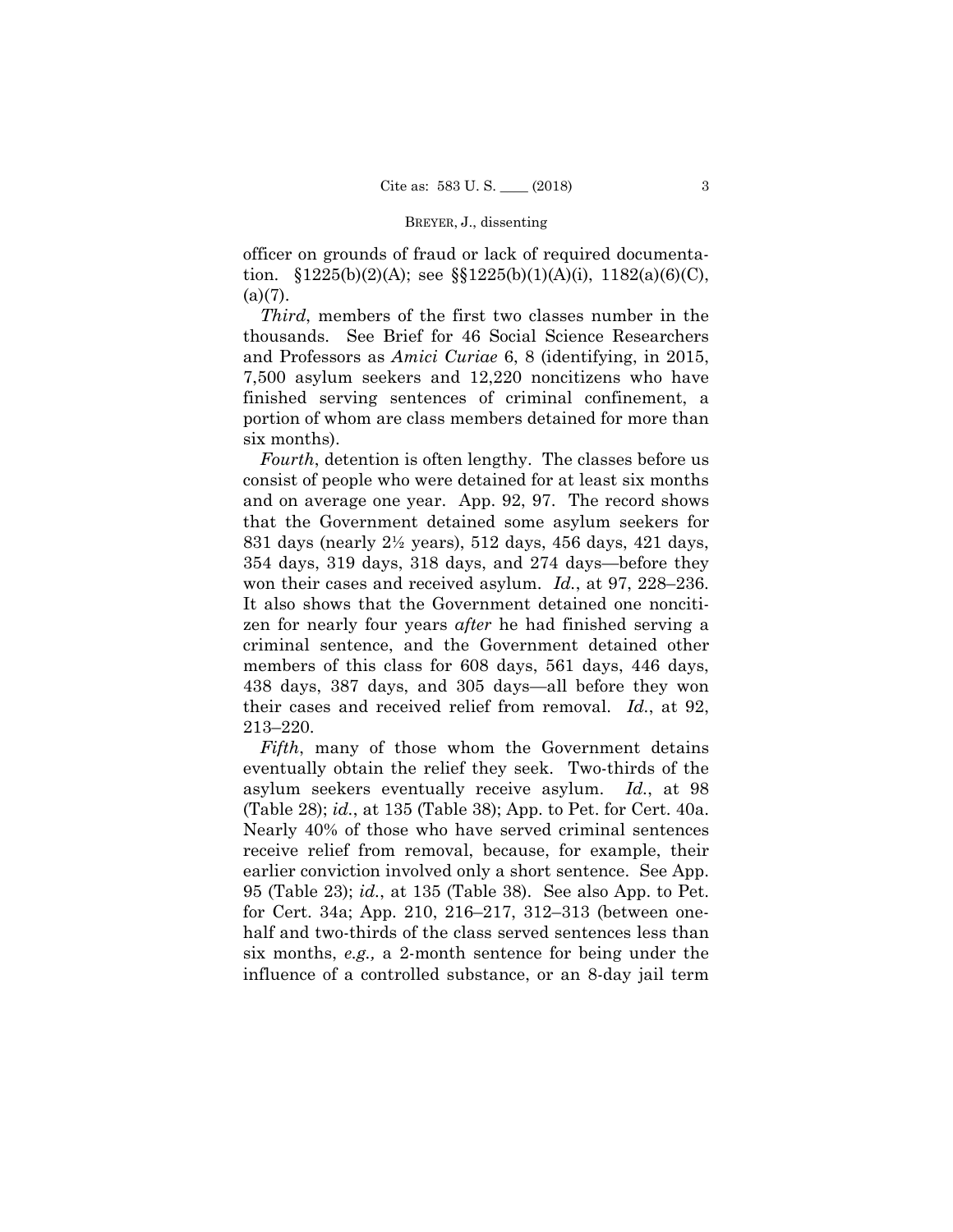for a minor firearms offense).

*Sixth*, these very asylum seekers would have received bail hearings had they first been taken into custody within the United States rather than at the border. See *In re X-K-*, 23 I. & N. Dec. 731, 734–735 (BIA 2005); 8 U. S. C.  $§1226(a).$ 

*Seventh*, as for those who have finished serving their sentences (for crimes), some of those who are less dangerous would (on the majority's view) be held without bail the longest, because their claims will take longer to adjudicate. Moreover, those noncitizens would have no opportunity to obtain bail *while they pursue their claims*, but if they *lose* their claims, the Government must release them, typically within six months, if the Government can find no other country willing to take them. See *Zadvydas*, *supra,*  at 701.

*Eighth,* all the respondents are held in detention within the geographical boundaries of the United States, either in facilities controlled by United States Immigration and Customs Enforcement (ICE) or in state or local jails that hold them on ICE's behalf. App. 302–304; see ICE, Detention Facility Locator, online at http://www.ice.gov/ detention-facilities (all Internet materials as last visited Feb. 21, 2018).

 so far as we can tell, to those in many prisons and jails. *Ninth*, the circumstances of their detention are similar, And in some cases the conditions of their confinement are inappropriately poor. See Dept. of Homeland Security (DHS), Office of Inspector General (OIG), DHS OIG Inspection Cites Concerns With Detainee Treatment and Care at ICE Detention Facilities (2017) (reporting instances of invasive procedures, substandard care, and mistreatment, *e.g.*, indiscriminate strip searches, long waits for medical care and hygiene products, and, in the case of one detainee, a multiday lock down for sharing a cup of coffee with another detainee).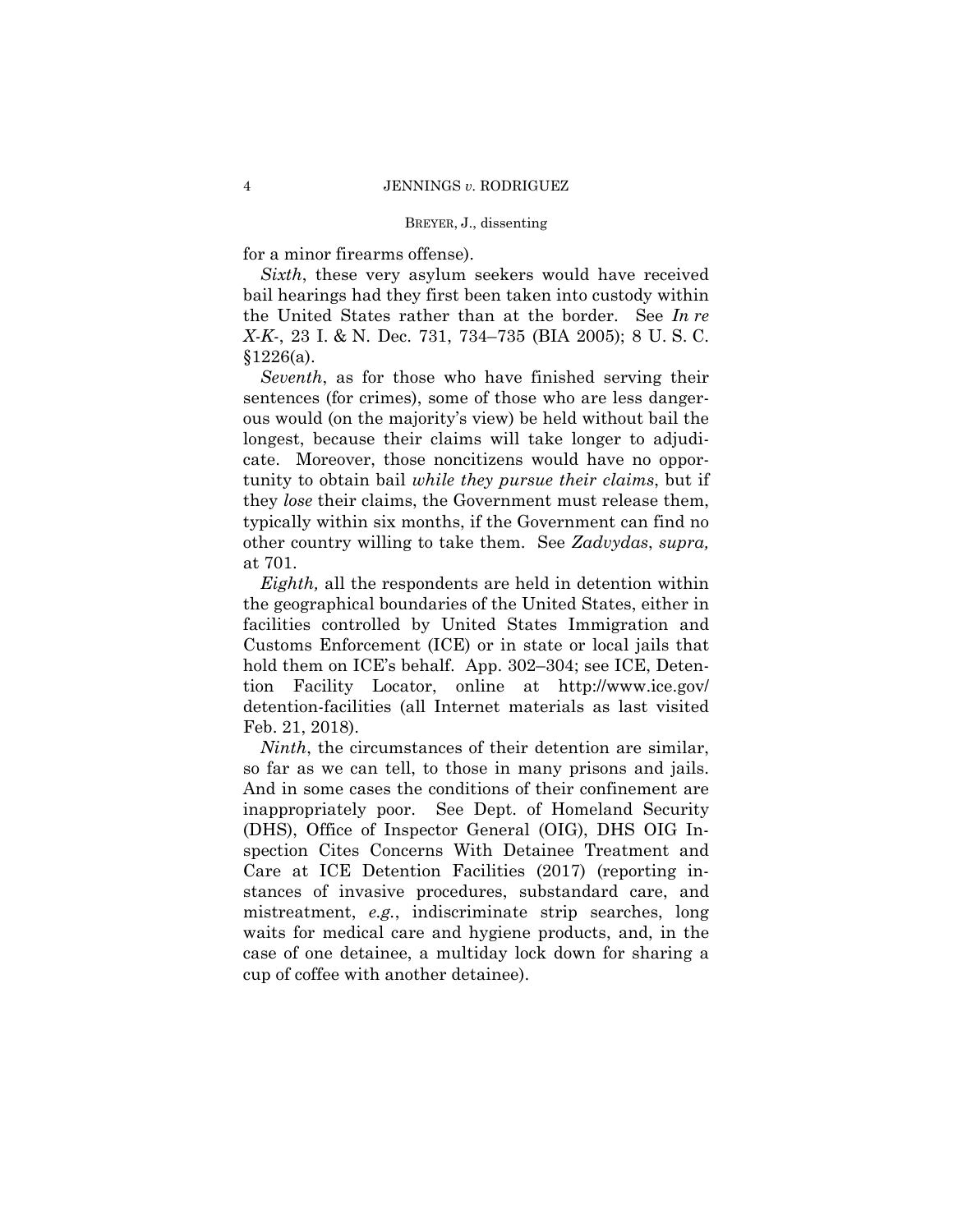These record-based facts make evident what I said at the outset: The case concerns persons whom immigration authorities believe are not citizens and may not have a right to enter into, or remain within, the United States. Nonetheless they likely have a reasonable claim that they do have such a right. The Government detains them, often for many months while it determines the merits of, or contests, their claims. To repeat the question before us: Does the statute entitle an individual member of one of these classes to obtain, say, after six months of detention, a bail hearing to decide whether he or she poses a risk of flight or danger to the community and, if not, to receive bail?

# II

### *The Constitutional Question*

The majority reads the relevant statute as prohibiting bail and hence prohibiting a bail hearing. In my view, the relevant constitutional language, purposes, history, tradition, and case law all make clear that the majority's interpretation at the very least would raise "grave doubts" about the statute's constitutionality. See *Jin Fuey Moy*, 241 U. S., at 401.

# A

Consider the relevant constitutional language and the values that language protects. The Fifth Amendment says that "[n]o person shall be . . . deprived of life, liberty, or property without due process of law." An alien is a "person." See *Wong Wing* v. *United States*, 163 U. S. 228, 237– 238 (1896). To hold him without bail is to deprive him of bodily "liberty." See *United States* v. *Salerno*, 481 U. S. 739, 748–751 (1987). And, where there is no bail proceeding, there has been no bail-related "process" at all. The Due Process Clause—itself reflecting the language of the Magna Carta—prevents arbitrary detention. Indeed,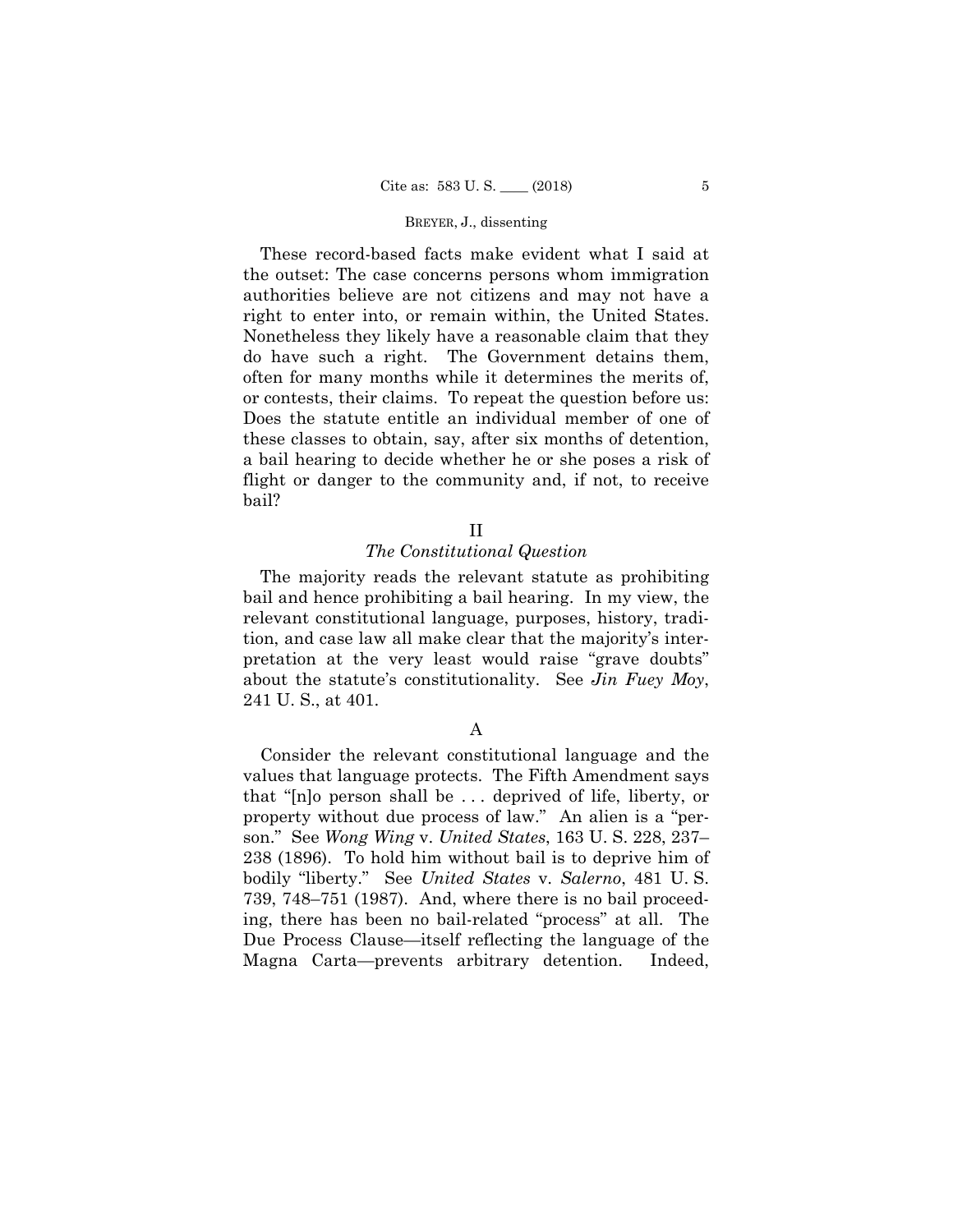"[f]reedom from bodily restraint has always been at the core of the liberty protected by the Due Process Clause from arbitrary governmental action." *Foucha* v. *Louisiana*, 504 U. S. 71, 80 (1992); see also *Demore* v. *Kim*, 538 U. S. 510, 532 (2003) (KENNEDY, J., concurring); *Zadvydas*, 533 U. S., at 718 (KENNEDY, J., dissenting).

The Due Process Clause foresees eligibility for bail as part of "due process." See *Salerno*, *supra,* at 748–751; *Schilb* v. *Kuebel*, 404 U. S. 357, 365 (1971); *Stack* v. *Boyle*, 342 U. S. 1, 4 (1951). Bail is "basic to our system of law." *Schilb*, *supra,* at 365. It not only "permits the unhampered preparation of a defense," but also "prevent[s] the infliction of punishment prior to conviction." *Stack*, *supra*, at 4. It consequently limits the Government's ability to deprive a person of his physical liberty where doing so is not needed to protect the public, see *Salerno*, *supra,* at 750–751, or to assure his appearance at, say, a trial or the equivalent, see *Stack*, *supra,* at 4–5. Why would this constitutional language and its bail-related purposes not apply to members of the classes of detained persons at issue here?

The Eighth Amendment reinforces the view that the Fifth Amendment's Due Process Clause does apply. The Eighth Amendment forbids "[e]xcessive bail." It does so in order to prevent bail being set so high that the level itself (rather than the reasons that might properly forbid release on bail) prevents provisional release. See *Carlson* v. *Landon*, 342 U. S. 524, 545 (1952) (explaining that the English clause from which the Eighth Amendment was copied was understood "to provide that bail shall not be excessive in those cases where it is proper to grant bail"). That rationale applies *a fortiori* to a refusal to hold any bail hearing at all. Thus, it is not surprising that this Court has held that both the Fifth Amendment's Due Process Clause and the Eighth Amendment's Excessive Bail Clause apply in cases challenging bail procedures.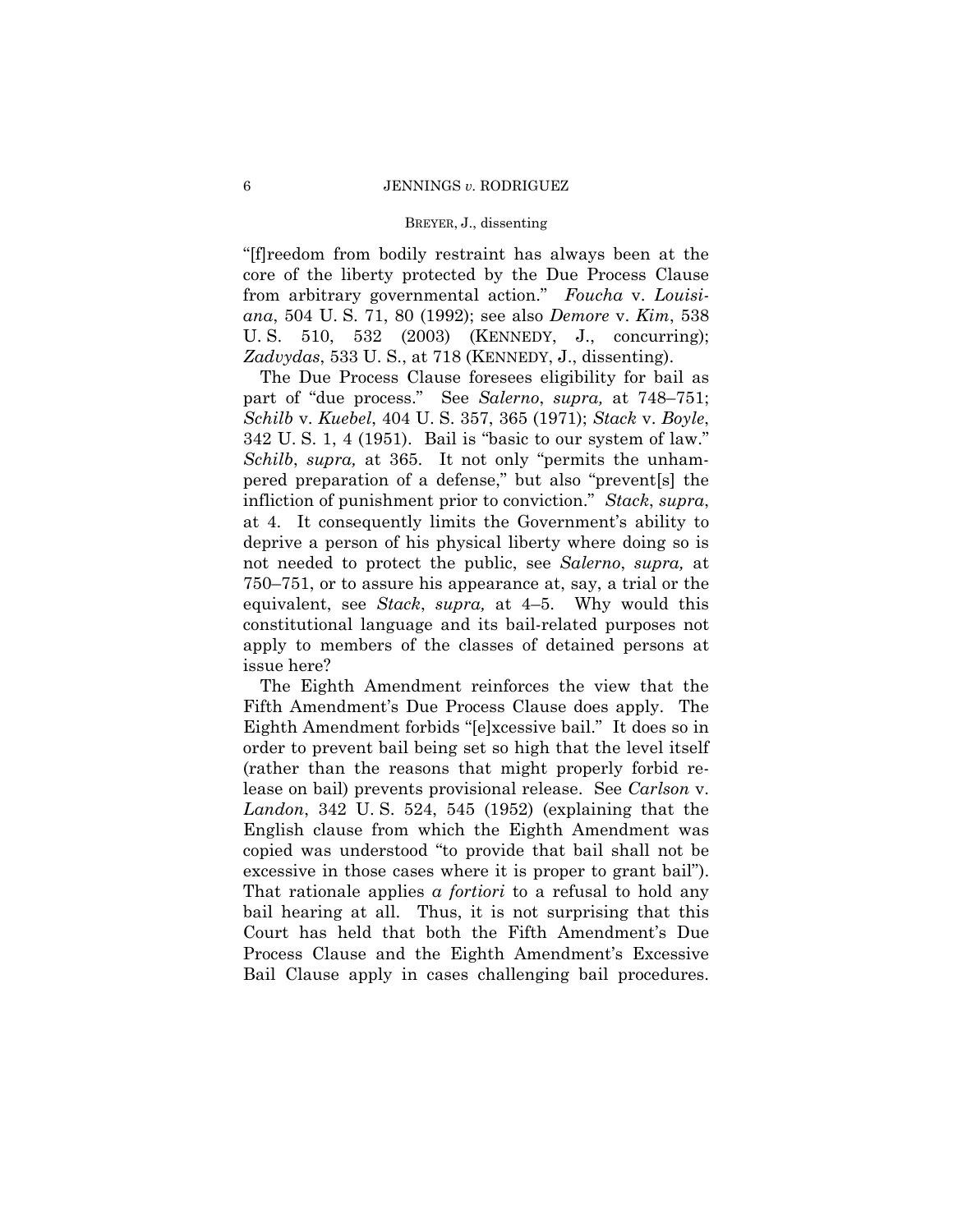See, *e.g., Salerno*, *supra,* at 746–755; *Carlson*, *supra,* at 537–546.

It is clear that the Fifth Amendment's protections extend to "all persons within the territory of the United States." *Wong Wing*, *supra*, at 238. But the Government suggests that those protections do not apply to asylum seekers or other arriving aliens because the law treats arriving aliens as if they had never entered the United States; hence they are not held within its territory.

This last-mentioned statement is, of course, false. All of these noncitizens are held within the territory of the United States at an immigration detention facility. Those who enter at JFK airport are held in immigration detention facilities in, *e.g.,* New York; those who arrive in El Paso are held in, *e.g.,* Texas. At most one might say that they are "constructively" held outside the United States: the word "constructive" signaling that we indulge in a "legal fiction," shutting our eyes to the truth. But once we admit to uttering a legal fiction, we highlight, we do not answer, the relevant question: *Why* should we engage in this legal fiction here?

The legal answer to this question is clear. We cannot here engage in this legal fiction. No one can claim, nor since the time of slavery has anyone to my knowledge successfully claimed, that persons held within the United States are totally without constitutional protection. Whatever the fiction, would the Constitution leave the Government free to starve, beat, or lash those held within our boundaries? If not, then, whatever the fiction, how can the Constitution authorize the Government to imprison arbitrarily those who, whatever we might pretend, are in reality right here in the United States? The answer is that the Constitution does not authorize arbitrary detention. And the reason that is so is simple: Freedom from arbitrary detention is as ancient and important a right as any found within the Constitution's boundaries. See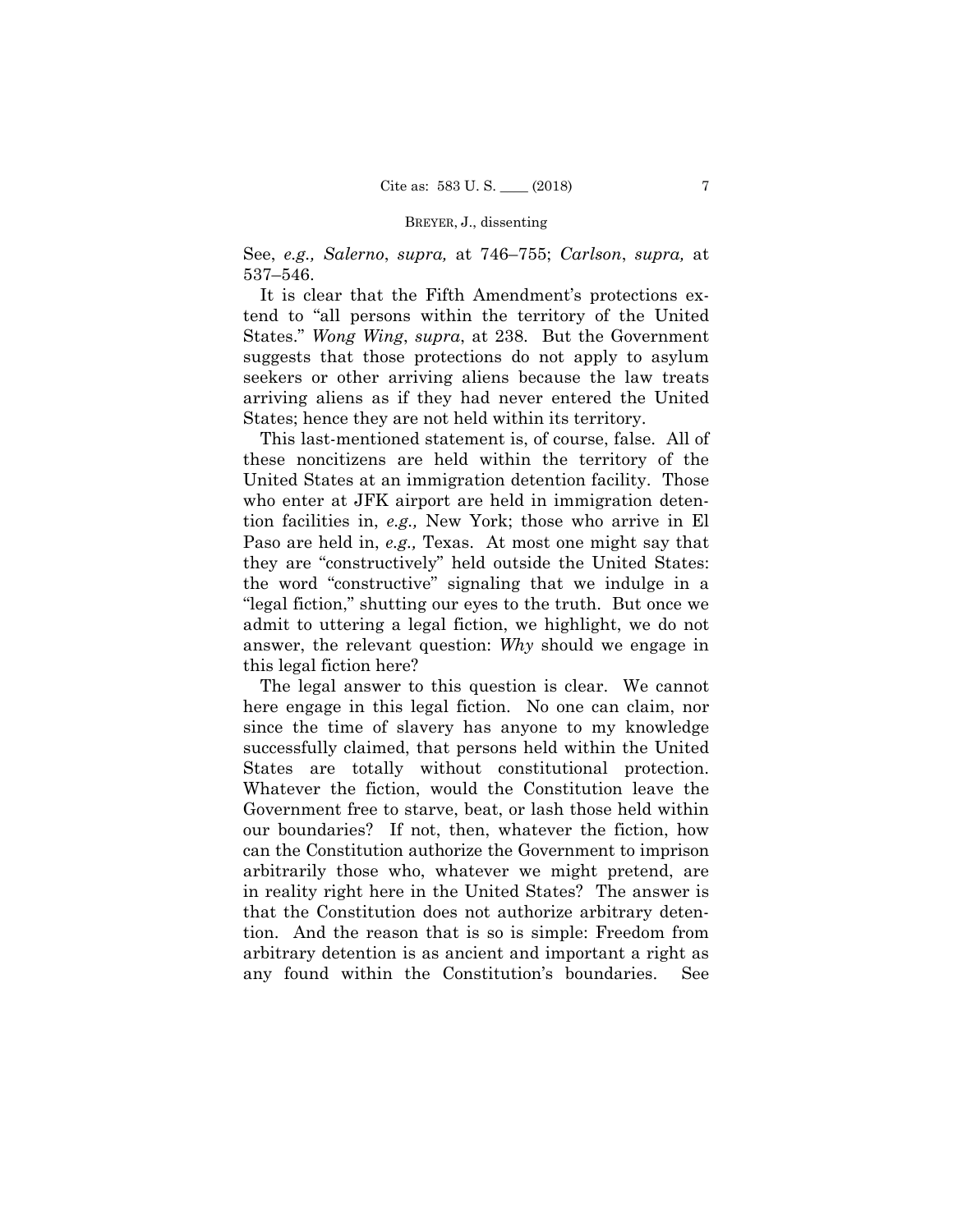*Zadvydas*, *supra,* at 720–721 (KENNEDY, J., dissenting) ("inadmissible aliens" who are "stopped at the border" are "entitled to be free from detention that is arbitrary or capricious").

### B

The Due Process Clause, among other things, protects "those settled usages and modes of proceeding existing in the common and statute law of England, before the emigration of our ancestors," and which were brought by them to this country. *Murray's Lessee* v. *Hoboken Land & Improvement Co.*, 18 How. 272, 277 (1856). A brief look at Blackstone makes clear that at the time of the American Revolution the right to bail was "settled"—in both civil and criminal cases.

Blackstone tells us that every prisoner (except for a convict serving his sentence) was entitled to seek release on bail. 4 Commentaries on the Laws of England 296–297 (1769). This right applied in every criminal case. *Ibid.* A noncapital defendant could seek bail from a local magistrate; a capital defendant could seek bail at a hearing before the Court of King's Bench. See *ibid.* Although a capital defendant had no right to *obtain* bail, he could always *seek* it, because "the court of king's bench . . . may bail for any crime whatsoever, be it treason, murder, or any other offense, according to the circumstances of the case." *Id.,* at 296. And although King Charles I initially claimed the right to hold a prisoner without bail on secret national security grounds, see *Darnel's Case*, 3 How. St. Tr. 1 (K. B. 1627), Parliament responded by extracting from the King (via the 1628 Petition of Right) a promise to cease such detention. See 2 W. Hawkins, A Treatise of the Pleas of the Crown 107–110 (4th ed. 1771). From then on, bail was available even when a prisoner was held on the personal command of the King. *Ibid.* That is why Blackstone says that the King's Bench or its judges "may bail in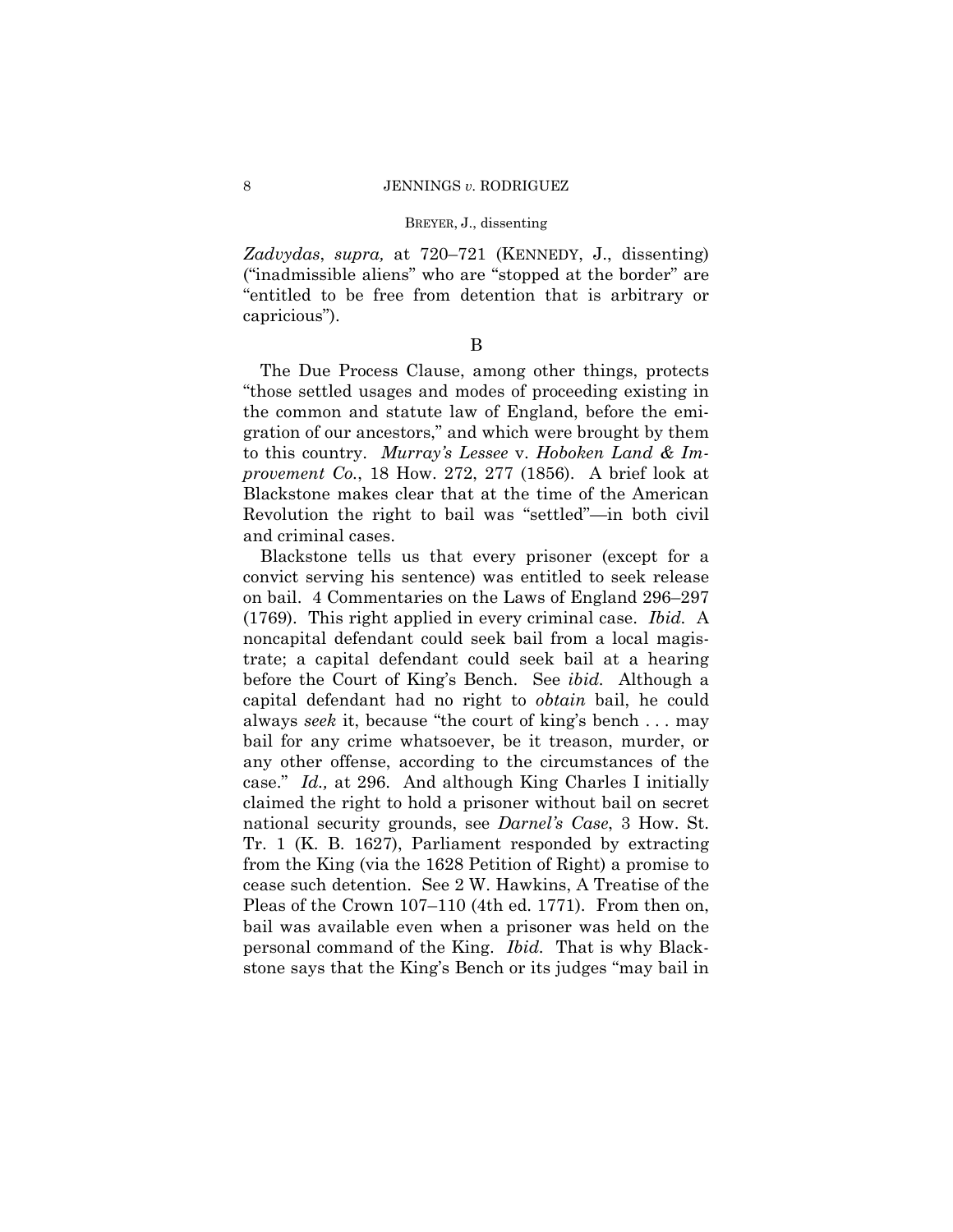any Case whatsoever," 4 Analysis of the Laws of England 148 (6th ed. 1771), indeed, in civil cases too, for in Blackstone's time some private civil cases might have begun with an arrest. See 3 Blackstone, Commentaries 290 (1768). And bail was likewise an alternative to detention where a judgment debtor was unable to pay a civil judgment in the era of debtor's prison. See, *e.g., Beers* v. *Haughton*, 9 Pet. 329, 356 (1835) (explaining that under Ohio law, "if a defendant, upon a [writ of] capias, does not give sufficient appearance bail, he shall be committed to prison"); *Hamilton* v. *Dunklee*, 1 N. H. 172 (1818).

 and the usages of law." *Ibid.* Congress enacted this law American history makes clear that the settlers brought this practice with them to America. The Judiciary Act of 1789 conferred rights to bail proceedings in all federal criminal cases. §33, 1 Stat. 91. It said that for a noncapital defendant "bail shall be admitted" and for a capital defendant bail may be admitted in the discretion of a district judge, a circuit judge, or a Justice of the Supreme Court, taking account of "the offence, and of the evidence, during its debate over the Bill of Rights, which it subsequently sent to the States for ratification. See 1 Annals of Cong. 90 (1789); see also *Martin* v. *Hunter's Lessee*, 1 Wheat. 304, 351 (1816) (Members of the First Congress were "men of great learning and ability, . . . who had acted a principal part in framing, supporting, or opposing" the Constitution itself). Colonial law had been similarly, or in some instances even more, protective. See Foote, The Coming Constitutional Crisis in Bail: I, 113 U. Pa. L. Rev. 959, 974–977 (1965).

Similar laws have consistently remained part of our legal tradition. In all federal criminal cases federal Acts have provided for bail proceedings. Bail Reform Act of 1984, 18 U. S. C. §3141 *et seq.*; Bail Reform Act of 1966, 18 U. S. C. §3146 *et seq.* (1964 ed., Supp. II). Every State has similar or more generous laws. See Appendix B, *infra*.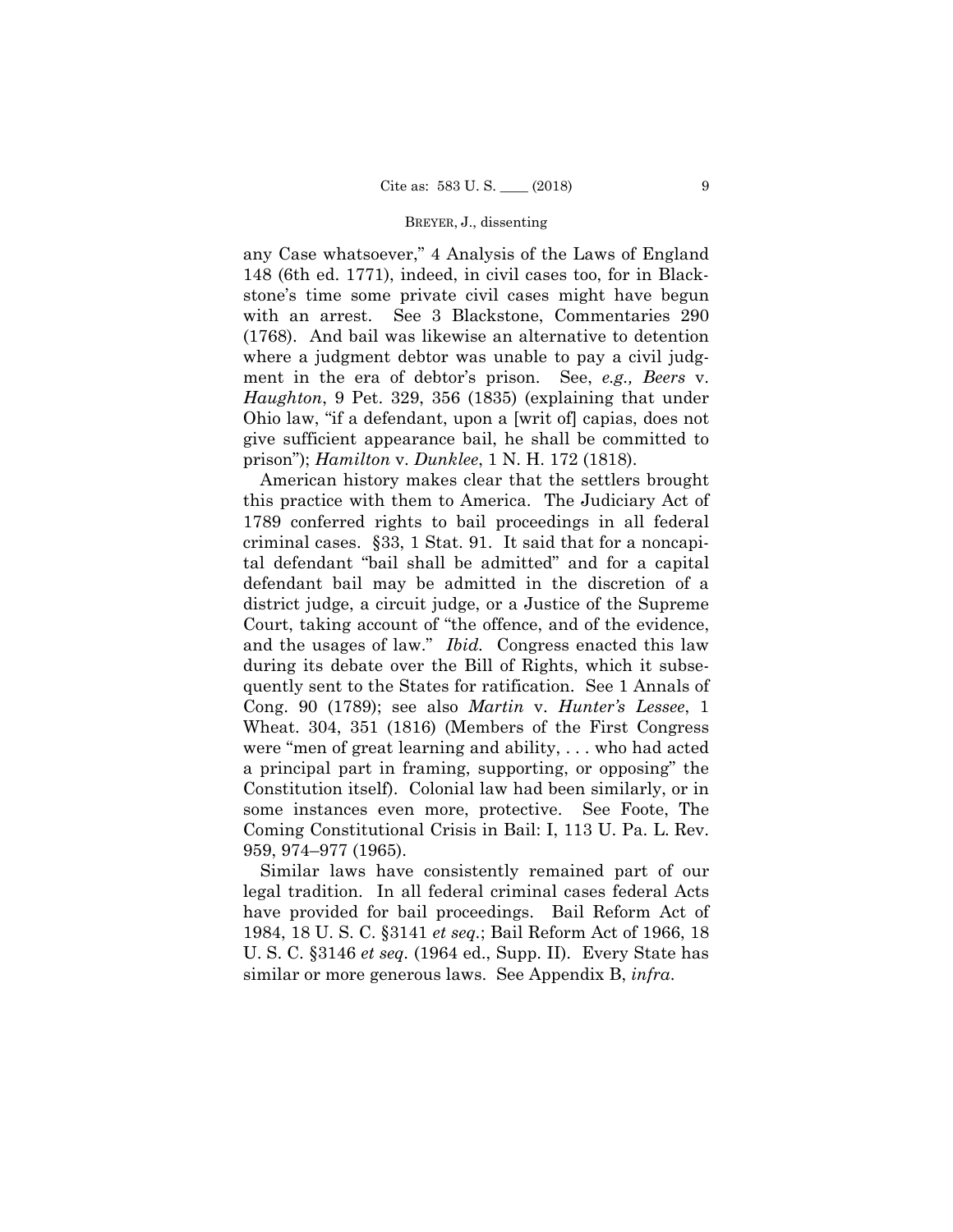Standards for granting bail have changed somewhat over time. Initially the sole factor determining the outcome of a bail proceeding was risk of flight. See *Stack*, 342 U. S., at 4–5 (interpreting the 1789 bail law, applied to a noncapital defendant and in light of the Eighth Amendment, to require bail no higher than required to provide "adequate assurance" that the defendant "will stand trial and submit to sentence if found guilty," "based upon standards relevant to the purpose of assuring the presence of that defendant").

Congress gradually added community safety as a bail factor. In 1966, Congress provided that for capital defendants and convicted defendants pursuing appeals, bail would be granted unless the appeal was frivolous or a court had "reason to believe that no one or more conditions of release will reasonably assure that the person will not flee or pose a danger to any other person or to the community." Bail Reform Act of 1966 §3148. In 1984, Congress modified the bail standard for noncapital defendants by adding concern for community safety. §3142(e)(1). This Court, applying the Due Process Clause and the Excessive Bail Clause to these changes, found that the 1984 Act passed constitutional muster. See *Salerno*, 481 U. S., at 746–755. Again, the States typically apply roughly similar or more generous standards. See Appendix B, *infra*.

The cases before us, however, are not criminal cases. Does that fact make a difference? The problem is that there are not many instances of civil confinement (aside from immigration detention, which I address below). Mental illness does sometimes provide an example. Individuals dangerous to themselves or to others may be confined involuntarily to a mental hospital. See, *e.g.*, *United States* v. *Comstock*, 560 U. S. 126 (2010); *Kansas* v. *Hendricks*, 521 U. S. 346 (1997). Those persons normally do not have what we would call "a right to a bail hearing." But they do possess equivalent rights: They have the right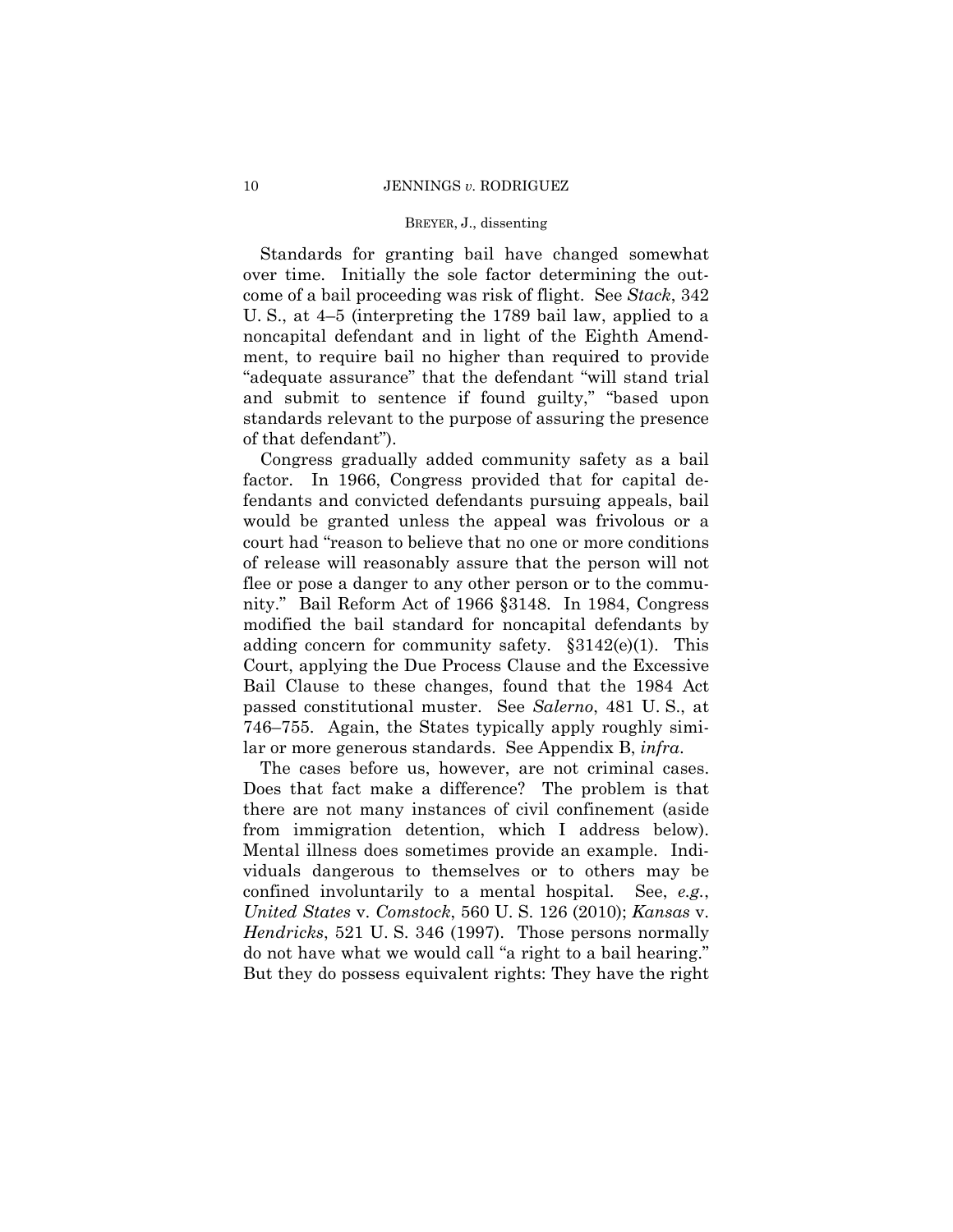to a hearing prior to confinement and the right to review of the circumstances at least annually. See *Comstock*, *supra,* at 130–131 (initial hearing followed by review every six months); *Hendricks*, *supra*, at 353 (initial hearing followed by yearly review). And the mentally ill persons detained under these schemes are being detained *because*  they are dangerous. That being so, there would be no point in providing a bail hearing as well. See *Salerno*, *supra*, at 748–749 (analogizing denial of bail to dangerous individuals to the civil commitment of the mentally ill). But there is every reason for providing a bail proceeding to the noncitizens at issue here, because they have received no individualized determination that they pose a risk of flight or present a danger to others, nor is there any evidence that most or all of them do.

 mitted in Great Britain. Wright sought bail. *Id.*, at 43. This Court has also protected the right to a bail hearing during extradition proceedings. *Wright* v. *Henkel*, 190 U. S. 40 (1903), concerned the arrest and confinement of Whitaker Wright, an American citizen, pending extradition for a crime that Wright was accused of having com-Since the federal bail laws applied only to those charged with committing crimes against the United States, they did not cover Wright's confinement. *Id.,* at 61–62. The relevant extradition statute said nothing about bail. *Id.,*  at 62. Its language (stronger than the language at issue here) said that the individual was "to remain" in "the proper jail" until the "surrender shall be made" to the nation seeking extradition; and it added that he was "to remain" in custody "until delivered up"—though after two months he could seek release. Rev. Stat. §§5270, 5273.

In an opinion by Chief Justice Fuller, this Court unanimously wrote that, despite the lack of express statutory authorization and the risk of "embarrassment" to the United States if Wright fled, Wright could seek release on bail prior to the expiration of the 2-month period. *Wright*,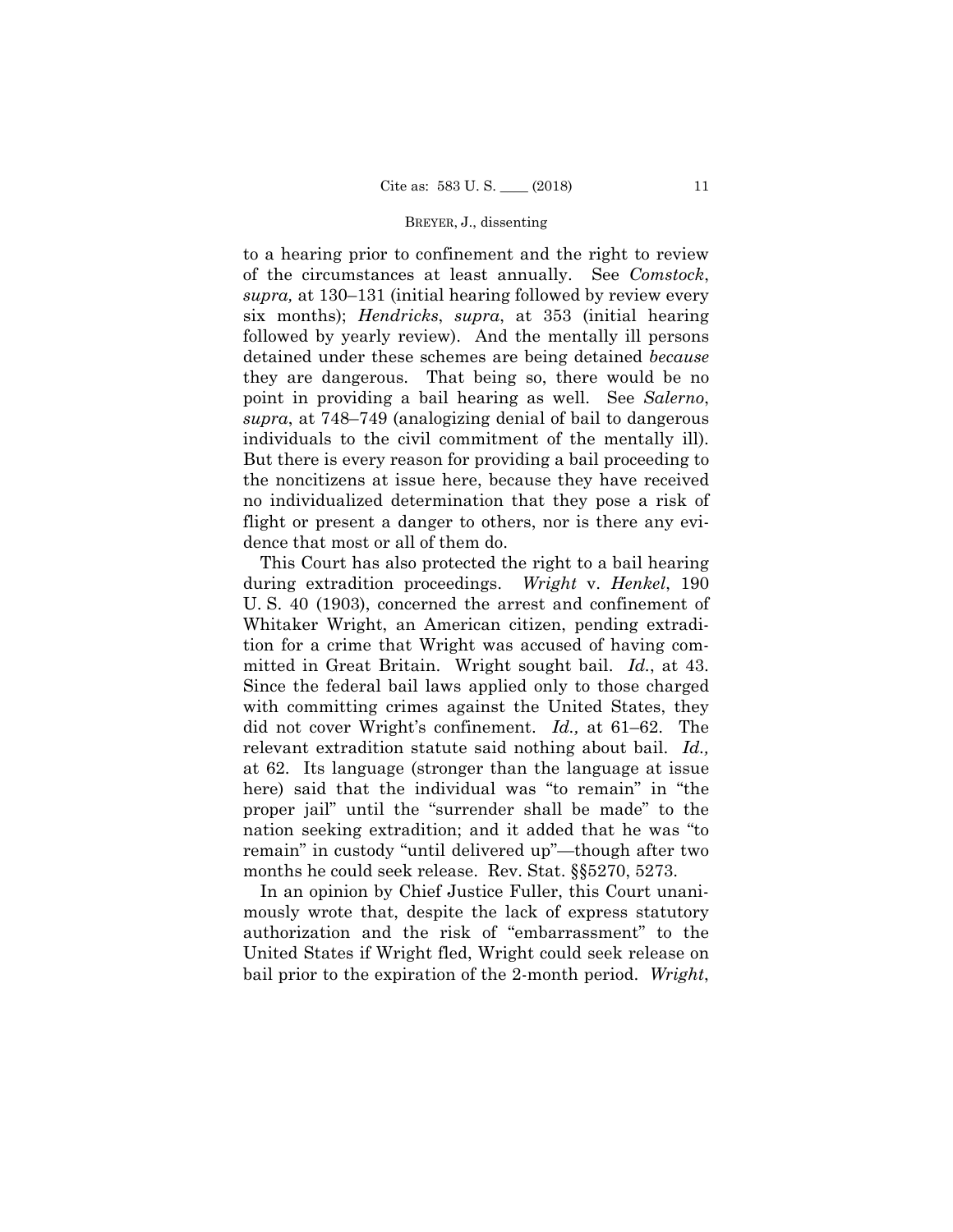190 U. S., at 62–63. Given the universal entitlement to bail under English law, the Court was "unwilling to hold that . . . courts may not in any case, and whatever the special circumstances, extend that relief" to prisoners awaiting extradition. *Id.,* at 63. It consequently read a *silent* statute as authorizing bail proceedings (though the Court went on to hold that, under applicable standards, Wright's request for bail should be denied). *Ibid.* 

The strongest basis for reading the Constitution's bail requirements as extending to these civil, as well as criminal, cases, however, lies in the simple fact that the law treats like cases alike. And reason tells us that the civil confinement at issue here and the pretrial criminal confinement that calls for bail are in every relevant sense identical. There is no difference in respect to the fact of confinement itself. And I can find no relevant difference in respect to bail-related purposes.

Which class of persons—criminal defendants or asylum seekers—seems more likely to have acted in a manner that typically warrants confinement? A person charged with a crime cannot be confined at all without a finding of probable cause that he or she committed the crime. And the majority of criminal defendants lose their cases. See Dept. of Justice, Bureau of Justice Statistics, B. Reaves, Felony Defendants in Large Urban Counties, 2009– Statistical Tables, p. 24 (Dec. 2013) (reporting that 66% of felony defendants were convicted). A high percentage of the noncitizens before us, however, ultimately win the right they seek, the right to be in the United States.

Nor am I aware of any evidence indicating that the noncitizens seeking to enter, or to remain within, the United States are more likely than criminal defendants to threaten the safety of the community if released. In any event, this is a matter to be determined, case by case, at bail hearings.

Which group is more likely to present a risk of flight?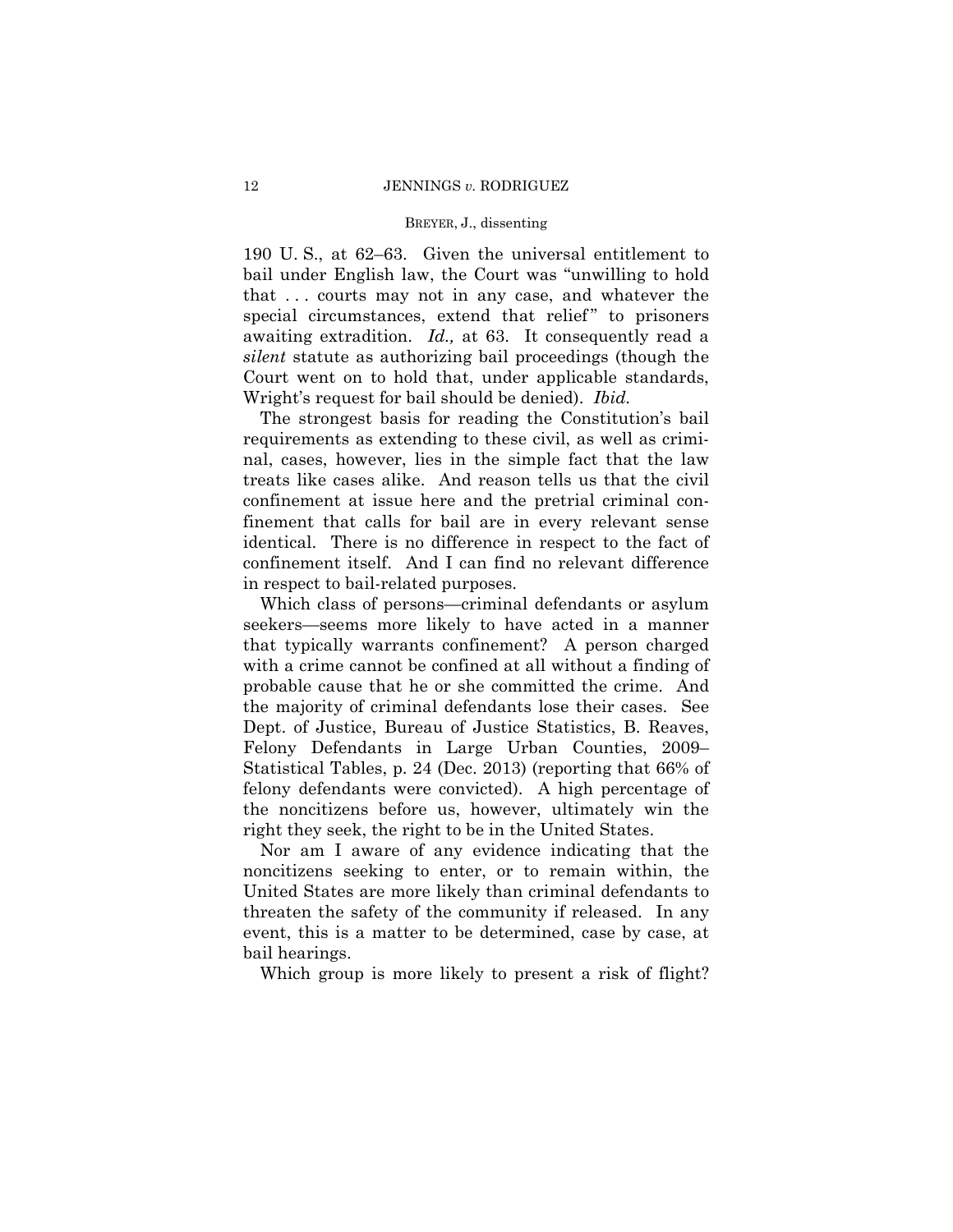Again, I can find no evidence suggesting that asylum seekers or other noncitizens generally present a greater risk of flight than persons imprisoned for trial where there is probable cause to believe that the confined person has committed a crime. In any event, this matter too is to be determined, case by case, at bail hearings.

If there is no reasonable basis for treating these confined noncitizens worse than ordinary defendants charged with crimes, 18 U.S.C. §3142; worse than convicted criminals appealing their convictions, §3143(b); worse than civilly committed citizens, *supra,* at 10–11; worse than identical noncitizens found elsewhere within the United States, *supra*, at 4; and worse than noncitizens who have committed crimes, served their sentences, and been definitively ordered removed (but lack a country willing to take them), *supra,* at 4, their detention without bail is arbitrary. Thus, the constitutional language, purposes, and tradition that require bail in instances of criminal confinement also very likely require bail in these instances of civil confinement. That perhaps is why Blackstone wrote that the law provides for the possibility of "bail in any case whatsoever." 4 Analysis of the Laws of England, at 148.

 $\mathcal{C}$ 

My examination of the cases from this Court that considered detention of noncitizens and bail suggests that this Court, while sometimes denying bail to individuals, generally has not held that bail proceedings are unnecessary. Indeed, it almost always has suggested the contrary.

1. In 1882 Congress enacted two laws that restricted immigration: The first prohibited the entry of "Chinese laborers." The Chinese Exclusion Act, ch. 126, 22 Stat. 58. The second prohibited the entry of "any convict, lunatic, idiot, or any person unable to take care of himself or herself without becoming a public charge." Act of Aug. 3, 1882, 22 Stat. 214. Neither said a word about bail. But in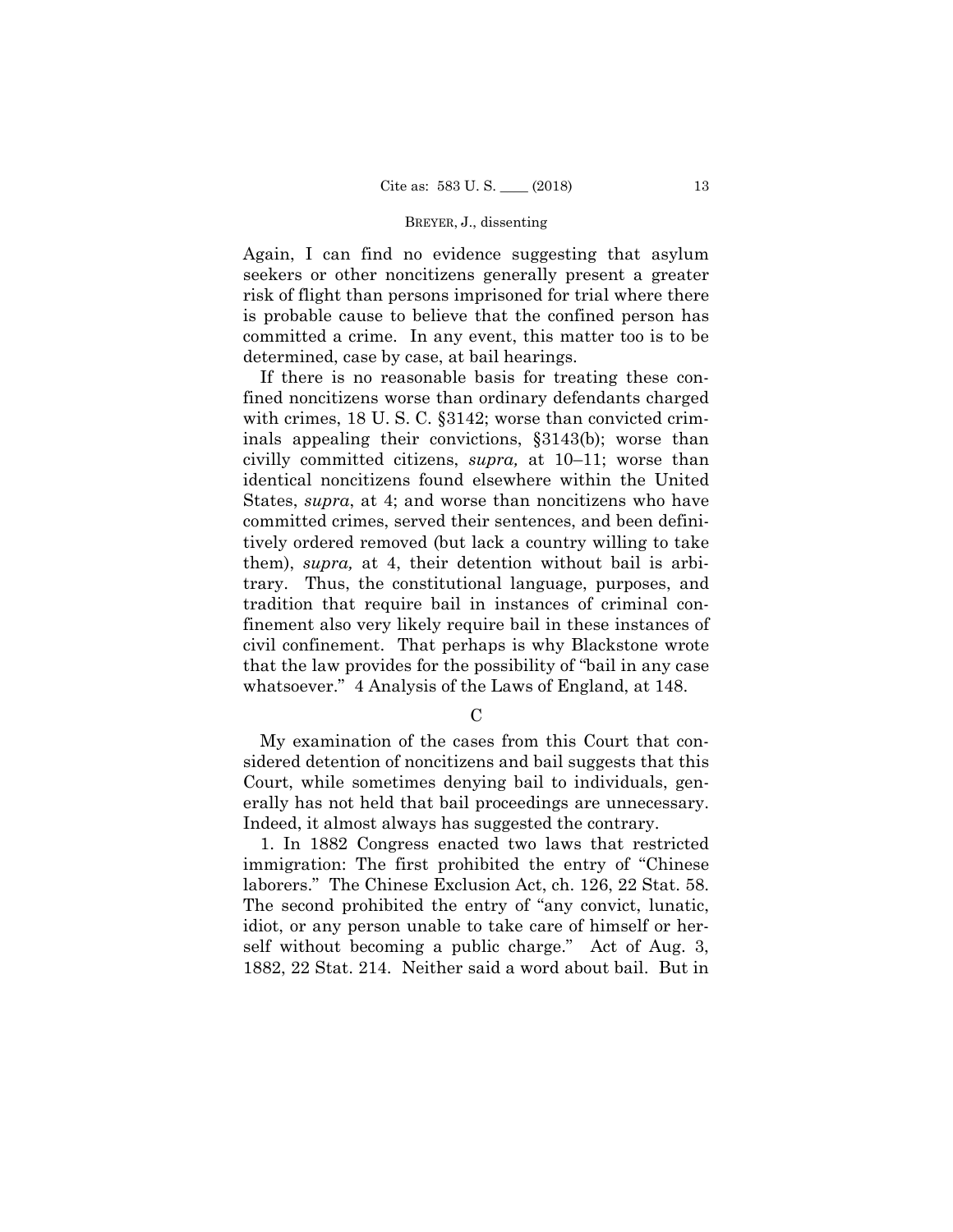one instance, an excluded Chinese woman was detained in jail in San Francisco pending her return to China. She sought bail. *In re Ah Moy*, 21 F. 808 (CC Cal. 1884). Justice Field, sitting as a Circuit Judge, wrote that the court lacked the authority to order bail because doing so would allow her to enter the United States—just what the statute forbade. *Id.,* at 809. The other sitting Circuit Judge (Judge Sawyer) disagreed. *Id.,* at 810 (dissenting opinion). He pointed out that the alien would remain "in the custody and control of the law while lawfully on bail." *Ibid.* He added that it "would be a great hardship, not to say a gross violation of her personal rights," to refuse bail for 15 days before her ship arrived as long as she could provide "security satisfactory to the court" that she would indeed depart when it did. *Id.,* at 809–810. Two other Circuit Judges noted their agreement with Judge Sawyer. *Id.,* at 809, n. 1. But they did not participate in the case, *ibid.*, the two participating judges split 1 to 1, and so the views of presiding Justice Field prevailed. The alien appealed to this Court, *Cheong Ah Moy* v. *United States*, 113 U. S. 216 (1885), but before this Court could decide, the ship departed with Cheong Ah Moy aboard.

 labor" for up to a year before being deported. *Id.,* at 235. 2. In *Wong Wing* v. *United States*, 163 U. S. 228 (1896), the Court struck down as unconstitutional a statute that said alien Chinese laborers should be "imprisoned at hard In doing so, the Court wrote that although a sentence to hard labor was unlawful, "detention, or temporary confinement," was constitutional, because "[d]etention is a usual feature of every case of arrest on a criminal charge, even when an innocent person is wrongfully accused." *Ibid.* But an analogy to criminal detention is an analogy to instances in which bail hearings are required.

3. In *Tod* v. *Waldman*, 266 U. S. 113 (1924), the Waldman family, like many of the respondents here, challenged their exclusion. They had arrived at Ellis Island fleeing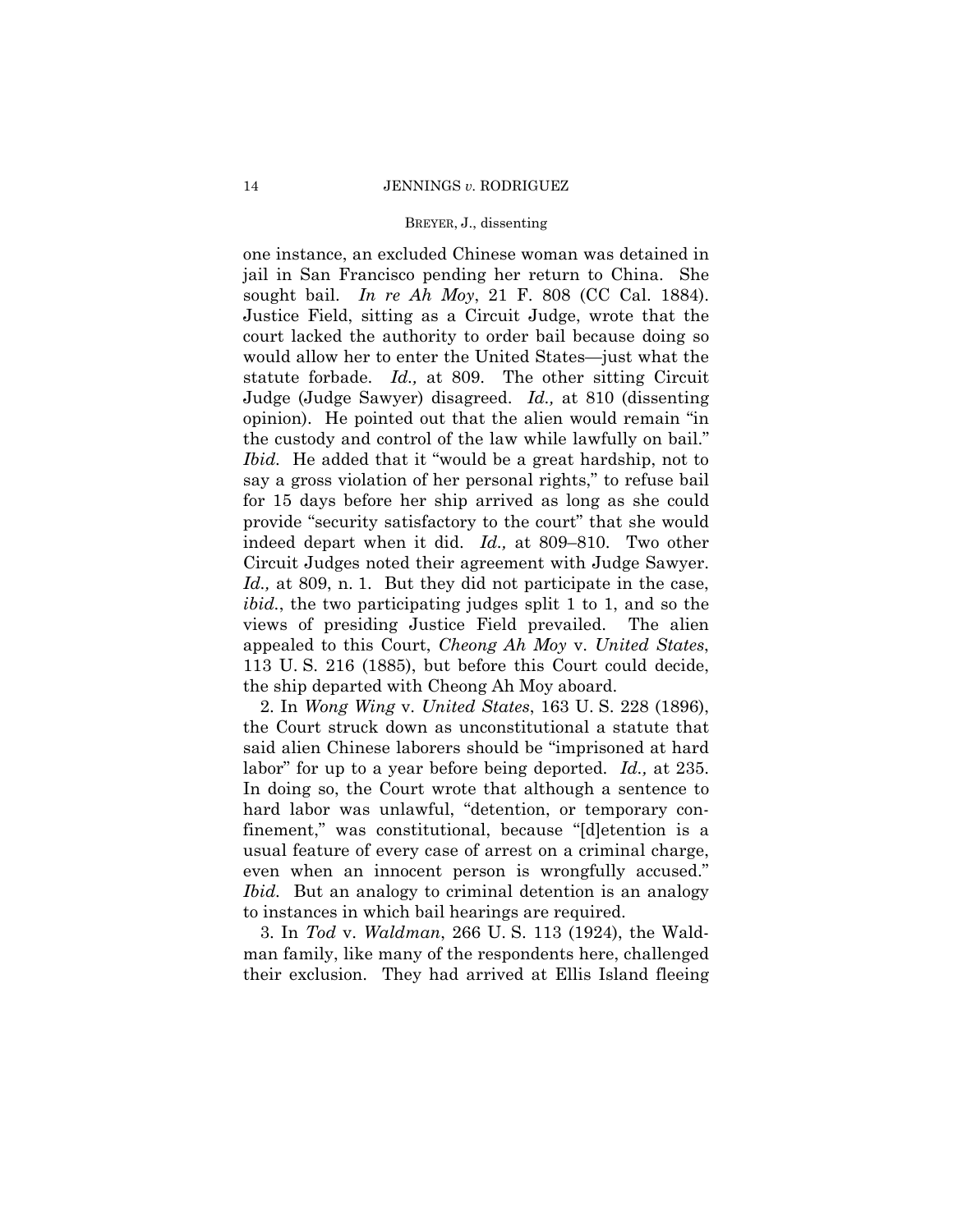religious persecution in Ukraine. They were detained because the immigration inspector believed the mother illiterate, one of the daughters disabled, and the whole family likely to become public charges. They appealed to the Labor Department, which ordered Mrs. Waldman retested for literacy, requiring her to read both Yiddish and Hebrew. She could not. She then petitioned for a writ of habeas corpus on the grounds that (1) as a religious refugee she was exempt from the literacy requirement; (2) in any event, she need read only one language, not two; (3) her daughter was not disabled; and (4) the Department of Labor should have allowed her to appeal administratively. *Id.,* at 114–115.

The relevant statutory provisions, just like the present statute, see *infra*, at 20, 29, said that an arriving person, unless "clearly and beyond a doubt entitled" to land, "*shall be detained* for examination . . . by a board of special inquiry." Act of Feb. 5, 1917, §16, 39 Stat. 886 (emphasis added). By the time the case reached this Court, however, the family had been allowed bail. See *Waldman,* 266 U. S., at 117. This Court ordered the Department of Labor to provide the family with an administrative appeal. Then, after initially "remand[ing] the petitioners to the custody of immigration authorities" pending the outcome of the appeal, *id.,* at 120, the Court clarified in a rehearing order that "[n]othing in the order of this Court shall prejudice an application for release on bail of the respondents pending compliance with the mandate of this Court." *Tod*  v. *Waldman*, 266 U. S. 547, 548 (1925). This statement is inconsistent with the earlier opinion of Justice Field, sitting as a Circuit Judge, because it shows that even an alien challenging her exclusion could be released on bail. *Supra,* at 14.

4. In *Carlson* v. *Landon*, 342 U. S. 524 (1952), this Court upheld the denial of bail to noncitizen Communists being held pending deportation, despite a statute that permitted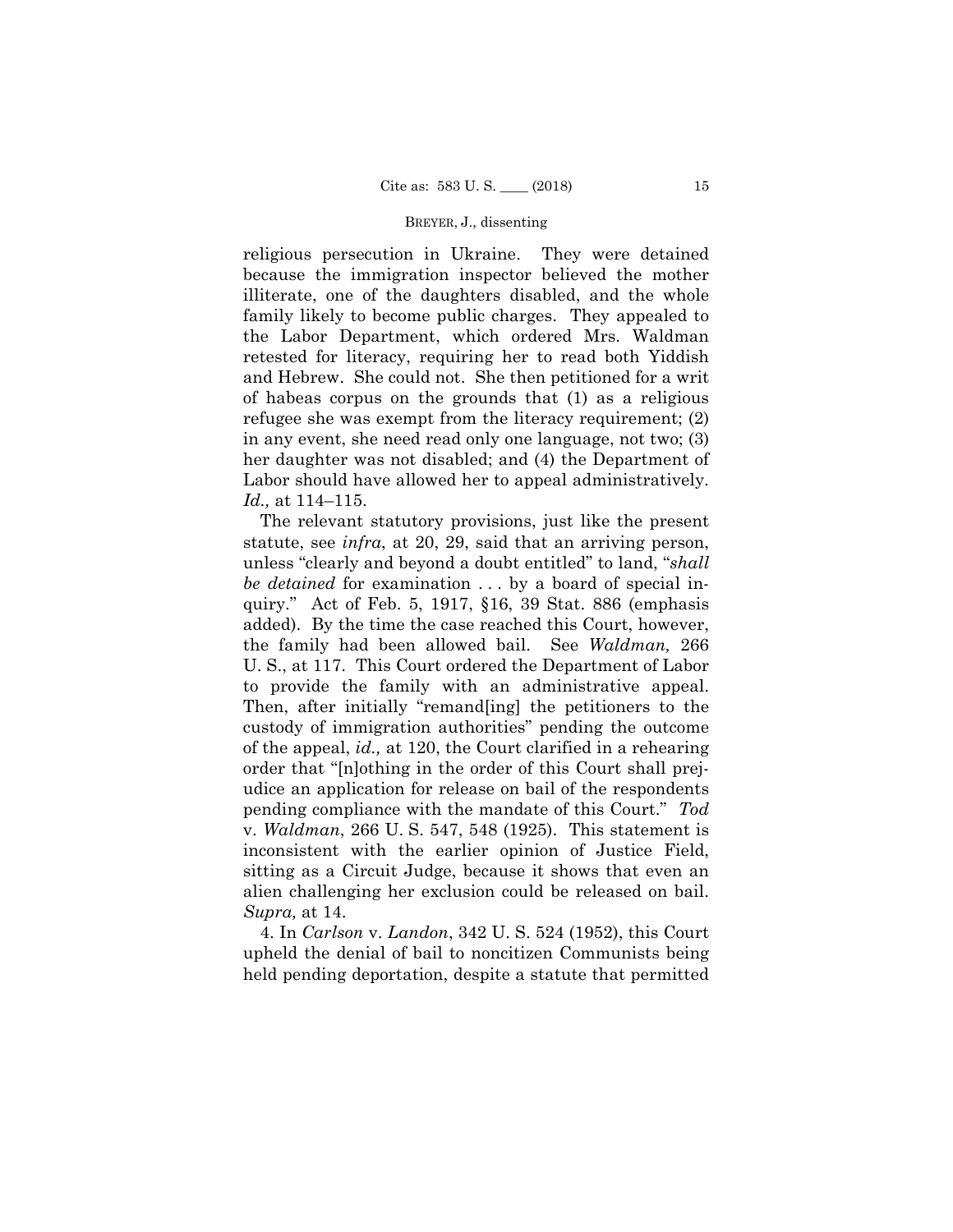bail proceedings. *Id.,* at 541–546. It did so because it considered the individuals to be a risk to security. It said nothing to suggest that bail proceedings were unnecessary.

 could be removed to another country. *Id.,* at 207, 209. This Court refused to review the exclusion decision on the 5. In *Shaughnessy* v. *United States ex rel. Mezei*, 345 U. S. 206 (1953), the Attorney General had ordered a noncitizen permanently excluded from the United States on the ground that his "entry would be prejudicial to the public interest for security reasons." *Id.*, at 208; see Subversive Activities Control Act of 1950, §§22–23, 64 Stat. 1006–1012. He "sat on Ellis Island because this country shut him out and others were unwilling to take him in." 345 U. S., at 209. After 21 months in confinement he filed a petition for a writ of habeas corpus seeking judicial review of the exclusion decision or release on bail until he ground that the security matter fell totally within the President's authority, pursuant to an express congressional delegation of power. *Id.,* at 210. The Court also denied Mezei a bail proceeding because in an "exclusion proceeding grounded on danger to the national security . . . neither the rationale nor the statutory authority for" release on bail exists. *Id.,* at 216. It denied bail, however, *after*  the Attorney General had already found, on an individualized basis, not only that Mezei was a security risk and consequently not entitled to either admission or bail, but also that he could be denied a hearing on the matter because the basis for that decision could not be disclosed without harm to national security. *Id.,* at 208–209. The respondents in this case have been the subject of no such individualized findings. And unlike Mezei, who was requesting bail after his exclusion proceedings had ended (while the Attorney General searched for a country that would take him—a matter that we again confronted in *Zadvydas*), the respondents here continue to litigate the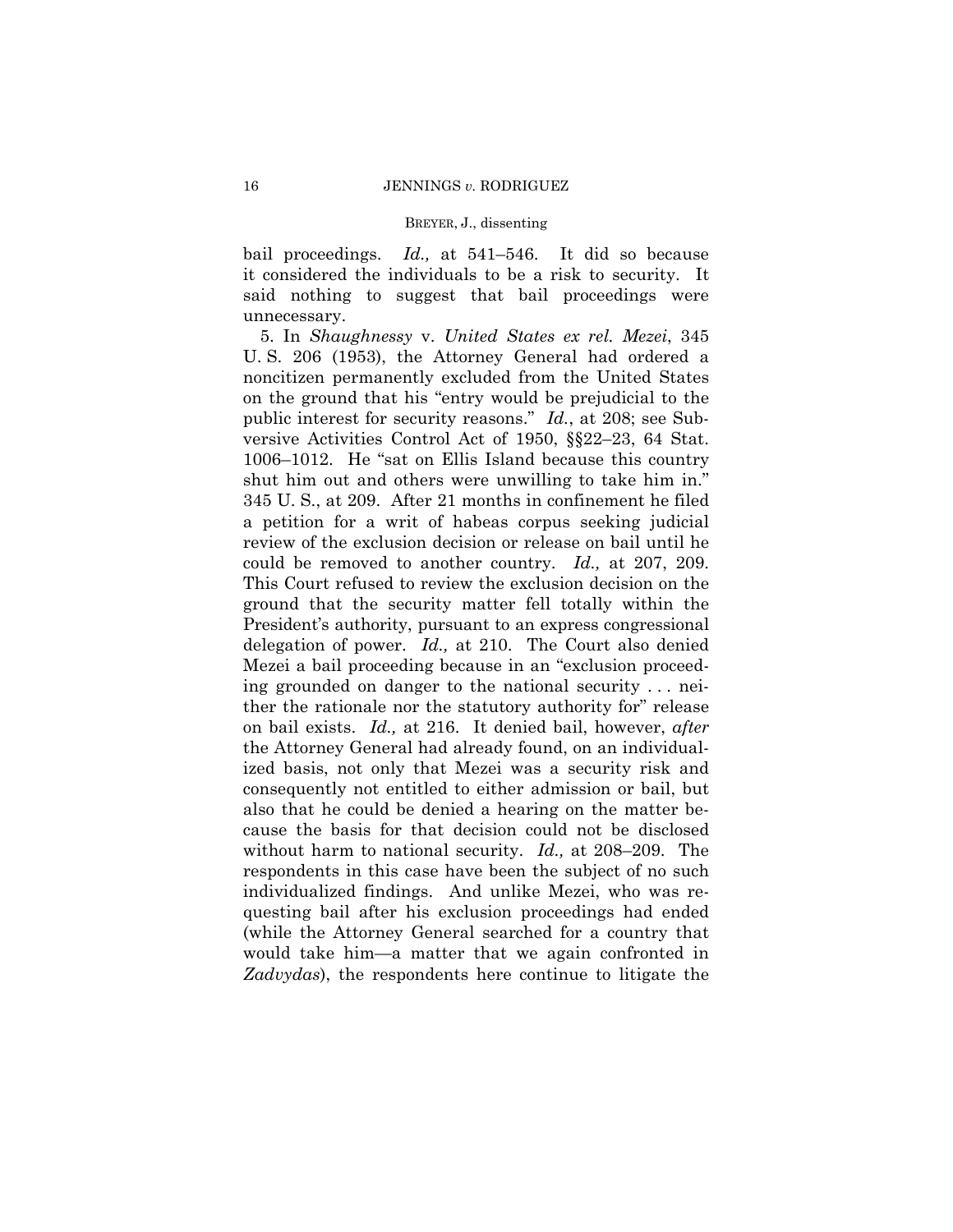lawfulness of their exclusion itself. Thus, Mezei, but not the respondents here, was in a sense in the position of a convicted criminal who had lost his appeal, not a criminal awaiting trial (or the results of an appeal).

 for a country that would take him. *Id.*, at 684–685. The 6. *Zadvydas* v. *Davis*, 533 U. S. 678 (2001), concerned a noncitizen who had lawfully resided in this country, committed a serious crime, completed his prison sentence, and was then ordered deported. *Id.,* at 684. Zadvydas sought release on bail during the time the Government searched governing statute said an alien such as Zadvydas "may be detained" pending his removal to another country. U. S. C. §1231(a)(6). We interpreted those words as requiring release from detention once it became clear that there was "no significant likelihood of removal in the reasonably foreseeable future"—presumptively after a period of confinement of six months. 533 U. S., at 701. We read the statute as requiring this release because a "statute permitting indefinite detention of an alien would raise a serious constitutional problem." *Id.,* at 690.

 issue, not release on bail, much less permanent release. From a constitutional perspective, this case follows *a fortiori* from *Zadvydas*. Here only a bail hearing is at And here there has been no final determination that any of the respondents lacks a legal right to stay in the United States—the bail hearing at issue concerns conditional release pending that final determination. It is immaterial that detention here is not literally indefinite, because while the respondents' removal proceedings must end eventually, they last an indeterminate period of at least six months and a year on average, thereby implicating the same constitutional right against prolonged arbitrary detention that we recognized in *Zadvydas*.

7. In *Demore* v. *Kim*, 538 U. S. 510 (2003), we held that the Government could constitutionally hold without bail noncitizens who had committed certain crimes, had com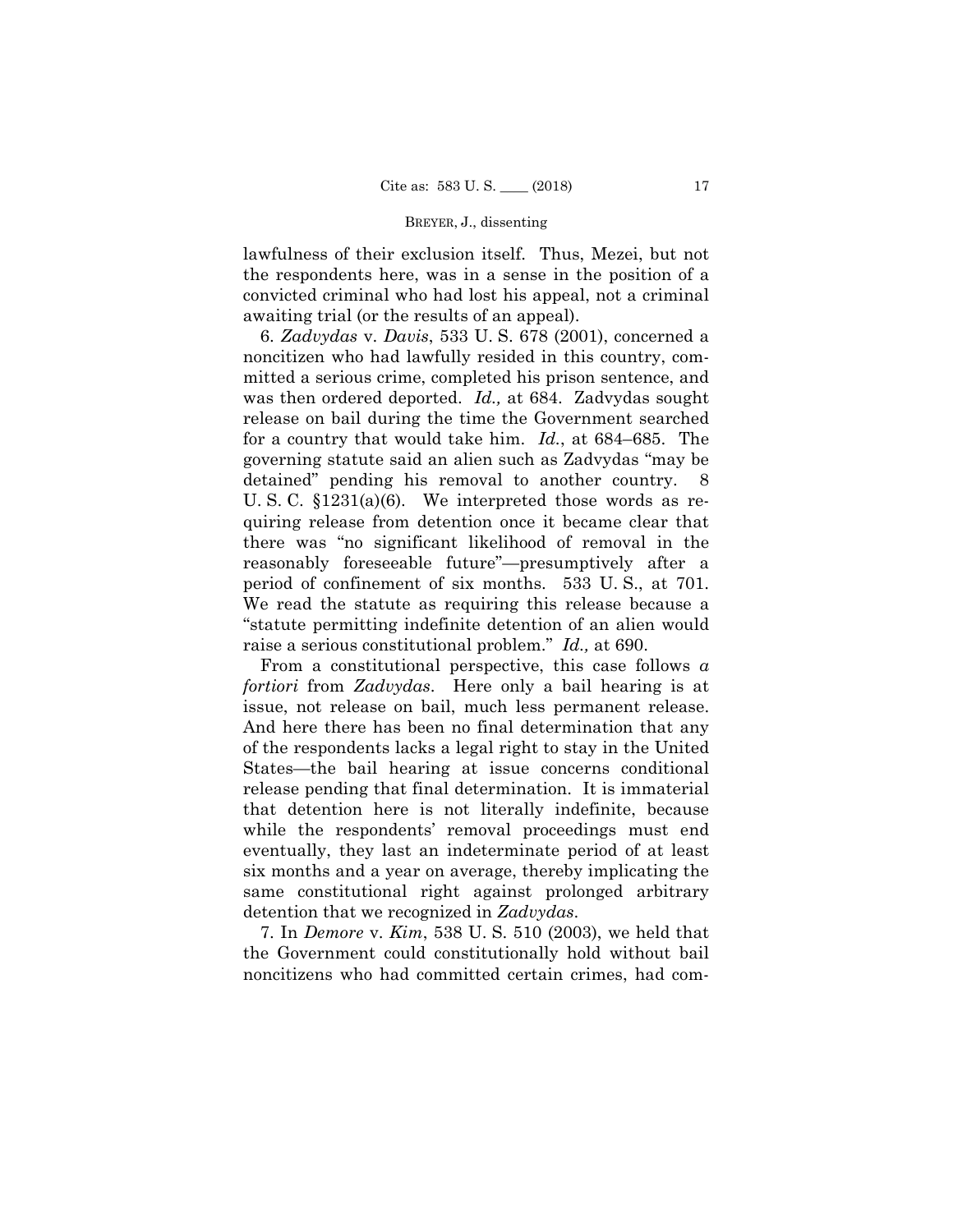pleted their sentences, and were in removal proceedings. See §1226(c). But we based our holding on the short-term nature of the confinement necessary to complete proceedings. See *id.*, at 529–530. The Court wrote that the "detention at stake . . . lasts roughly a month and a half in the vast majority of cases in which it is invoked, and about five months in the minority of cases in which the alien chooses to appeal." *Id.,* at 530. We added:

 "[I]n 85% of the cases in which aliens are detained [pursuant to the relevant statute], removal proceedings are completed in an average time of 47 days and a median of 30 days. In the remaining 15% of cases, in which the alien appeals the decision of the immigration judge to the Board of Immigration Appeals, appeal takes an average of four months, with a median time that is slightly shorter." *Id.,* at 529 (citation omitted).

Demore himself, an outlier, was detained for six months. *Id.,* at 530–531.

The Court then found detention constitutional "during the limited period" necessary to arrange for removal, and we contrasted that period of detention with the detention at issue in *Zadvydas*, referring to the detention in *Demore*  as being "of a much shorter duration." 538 U. S., at 526, 528. JUSTICE KENNEDY stated in a concurrence that the Due Process Clause might require bail hearings "if the continued detention became unreasonable or unjustified." *Id.,* at 532. Dissenting, I wrote that, had I believed that Demore "had conceded that he [was] deportable," then, despite *Zadvydas*, "I would conclude that the Government could detain him without bail for the few weeks ordinarily necessary for formal entry of a removal order." 538 U.S., at 576 (opinion concurring in part and dissenting in part).

The Government now tells us that the statistics it gave to the Court in *Demore* were wrong. Detention normally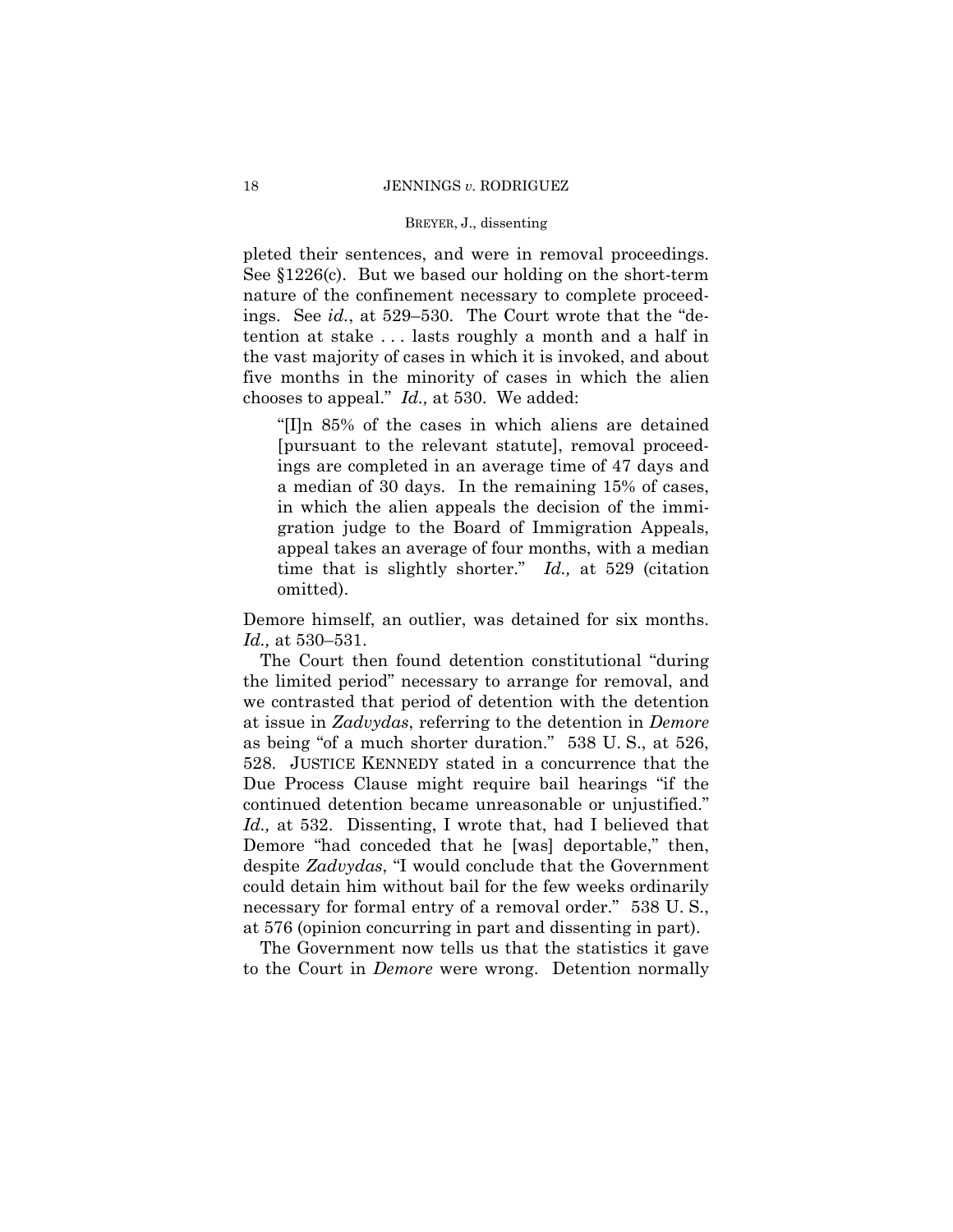lasts twice as long as the Government then said it did. And, as I have pointed out, thousands of people here are held for considerably longer than six months without an opportunity to seek bail. See *supra,* at 3. We deal here with prolonged detention, not the short-term detention at issue in *Demore*. Hence *Demore*, itself a deviation from the history and tradition of bail and alien detention, cannot help the Government.

The upshot is the following: The Constitution's language, its basic purposes, the relevant history, our tradition, and many of the relevant cases point in the same interpretive direction. They tell us that an interpretation of the statute before us that would deny bail proceedings where detention is prolonged would likely mean that the statute violates the Constitution. The interpretive principle that flows from this conclusion is clear and longstanding: "'[A]s between two possible interpretations of a statute, by one of which it would be unconstitutional and by the other valid, our plain duty is to adopt that which will save the Act.'" *Rust* v. *Sullivan*, 500 U. S. 173, 190 (1991) (quoting *Blodgett* v. *Holden*, 275 U. S. 142, 148 (1927) (opinion of Holmes, J.)). Moreover, a "statute must be construed, if fairly possible, so as to avoid not only the conclusion that it is unconstitutional, but also grave doubts upon that score." *Jin Fuey Moy*, 241 U. S., at 401. These legal principles reflect a realistic assumption, namely, that Congress—particularly a Congress that did not consider a constitutional matter—would normally have preferred a constitutional interpretation to an interpretation that may render a statute an unconstitutional nullity. And that is so even where the constitutional interpretation departs from the most natural reading of the statute's language. See *Edward J. DeBartolo Corp.* v. *Florida Gulf Coast Building & Constr. Trades Council*, 485 U. S. 568, 575 (1988); see also *National Federation of Independent Business* v. *Sebelius*, 567 U. S. 519, 563, 574–576 (2012)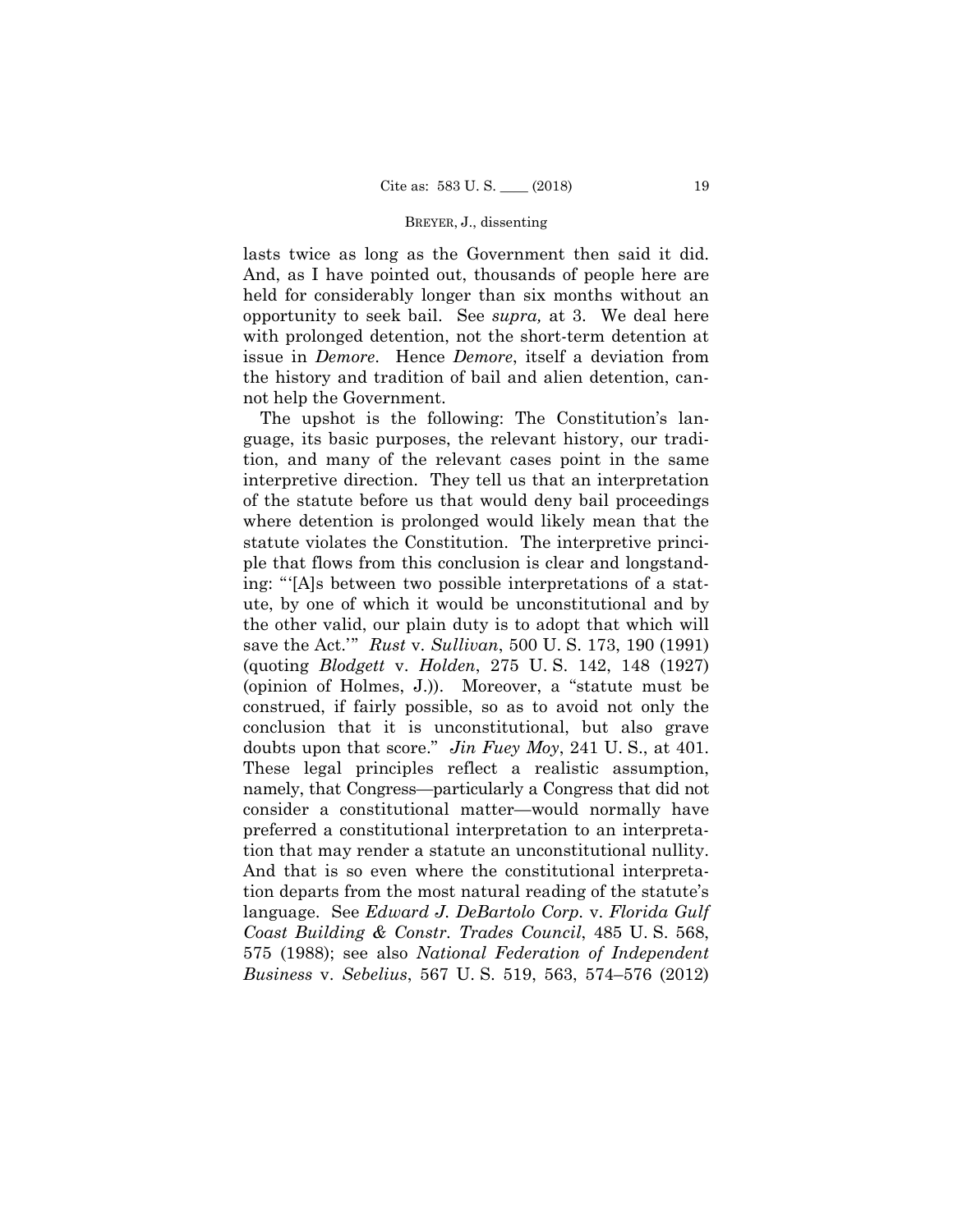(majority opinion and opinion of ROBERTS, C. J.).

# III

# *The Statutory Provisions*

 means that we hold the statute unconstitutional. The question remains whether it is possible to read the statute as authorizing bail. As desirable as a constitutional interpretation of a statute may be, we cannot read it to say the opposite of what its language states. The word "animal" does not include minerals, no matter how strongly one might wish that it did. Indeed, where "'Congress has made its intent in the statute clear, we must give effect to that intent,'" even if doing so requires us to consider the constitutional question, and even if doing so *Zadvydas*, 533 U. S., at 696 (quoting *Miller* v. *French*, 530 U. S. 327, 336 (2000)). In my view, however, we can, and should, read the relevant statutory provisions to require bail proceedings in instances of prolonged detention without doing violence to the statutory language or to the provisions' basic purposes.

# A

### *Asylum Seekers*

The relevant provision governing the first class of noncitizens, the asylum seekers, is  $$1225(b)(1)(B)(ii)$ . It says that, if an immigration "officer determines at the time" of an initial interview with an alien seeking to enter the United States "that [the] alien has a credible fear of persecution . . . , the alien *shall be detained* for further consideration of the application for asylum." See Appendix A–1, *infra*. I have emphasized the three key words, namely, "shall be detained." Do those words mean that the asylum seeker *must be detained without bail*?

 They do not. *First*, in ordinary English and in light of the history of bail, the word "detain" is ambiguous in respect to the relevant point. The Oxford English Diction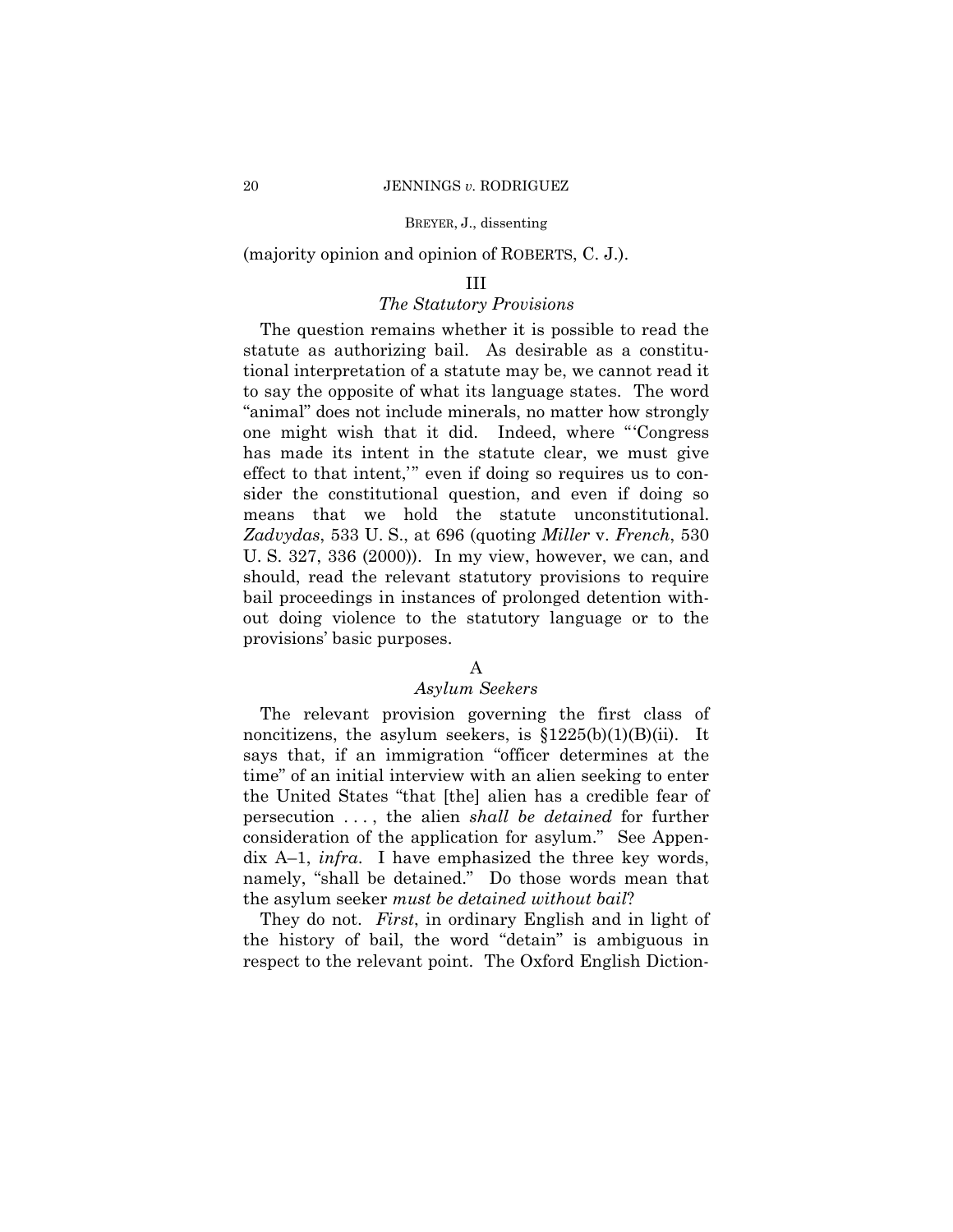added). To grant bail, we know, is not to grant unreary (OED), surveying the history of the word, notes that Edward Hall, a famous 16th-century legal scholar and author of Hall's Chronicle, wrote: "A traytor . . . is apprehended and deteigned in prisone for his offence," a use of the word, as we know from Blackstone, that is consistent with bail. See *supra,* at 8–9; OED (3d ed., Dec. 2012), http://www.oed.com/view/Entry/51176 (annot. to def. 1). David Hume, the famous 18th-century historian and philosopher, writes of being "detained in strict confinement," thereby implying the existence of detention without strict confinement. *Ibid.* A 19th-century novelist writes, "'Beg your pardon, sir,' said the constable, . . . 'I shall be obliged to detain you till this business is settled'"—again a use of "detain" that we know (from Blackstone) is consistent with bail. *Ibid.* And the OED concludes that the primary meaning of "detain" is "[t]o keep in confinement *or under restraint*; to keep prisoner." *Ibid.* (emphasis strained freedom. Rather, where the Act elsewhere expressly permits bail, it requires "bond of at least \$1,500 with security approved by, and containing conditions prescribed by, the Attorney General." 8 U. S. C. §1226(a)(2)(A). Similarly in the criminal context, bail imposes numerous restraints, ranging from the provision of a bond, to restrictions on residences and travel, to the imposition of a curfew, to a requirement to obtain medical treatment, to report at regular intervals, or even to return to custody at specified hours. See 18 U. S. C.  $§3142(c)(1)(B)$  (listing possible conditions for the pretrial release of federal criminal defendants).

At the very least, because the word "detain" in this context refers to a comparatively long period of time, it can readily coexist with a word such as "bail" that refers to a shorter period of conditional release. For instance, there is nothing inconsistent in saying: During his exile, he was permitted to pay short visits to his home country; during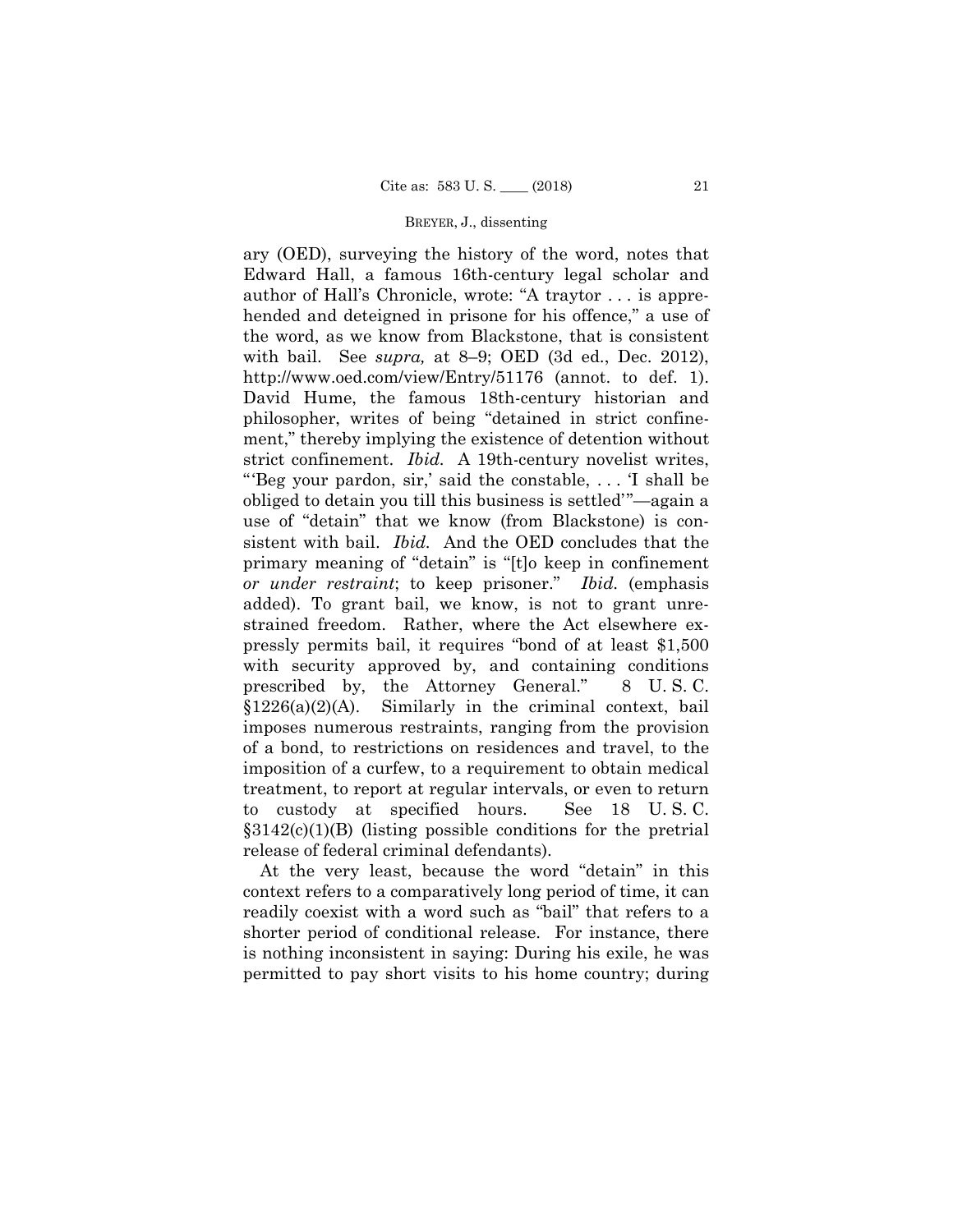the period of active hostilities, the soldiers would lay down their arms and fraternize on Christmas Day; during his overseas detention, he was allowed home to see his sick mother; or during his detention pending proceedings, he was permitted bail.

*Second*, our precedent treats the statutory word "detain" as consistent with bail. In *Waldman*, 266 U. S. 547, we considered an immigration statute that stated (in respect to *arriving* aliens) that "[e]very alien who may not appear to the examining inspector at the port of arrival to be clearly and beyond a doubt entitled to land *shall be detained* for examination in relation thereto by a board of special inquiry." Act of Feb. 5, 1917, §16, 39 Stat. 886 (emphasis added). The Court indicated that bail was available, stating that "[n]othing in the order of this court shall prejudice an application for release on bail." 266 U. S., at 548. In so stating, the Court was simply following precedent, such as *Wright* v. *Henkel*, where the Court wrote that bail is available even where not "specifically vested by statute." 190 U. S., at 63; see *supra,* at 11–12. When Congress passed the relevant provisions of the Act in 1996, it legislated against this historical backdrop, at a time when the precise language that it adopted had been interpreted by this Court to permit bail. See *Monessen Southwestern R. Co.* v. *Morgan*, 486 U. S. 330, 338 (1988) ("Congress' failure to disturb a consistent judicial interpretation of a statute may provide some indication that 'Congress at least acquiesces in, and apparently affirms, that [interpretation]'" (quoting *Cannon* v. *University of Chicago*, 441 U. S. 677, 703 (1979))).

*Third*, the Board of Immigration Appeals reads the word "detain" as consistent with bail, for it has held that its regulations, implementing the same statutory provision as is before us, allow bail for asylum seekers who are apprehended inside the United States within 100 miles of the border, rather than at a border crossing. See *In re X-K-*,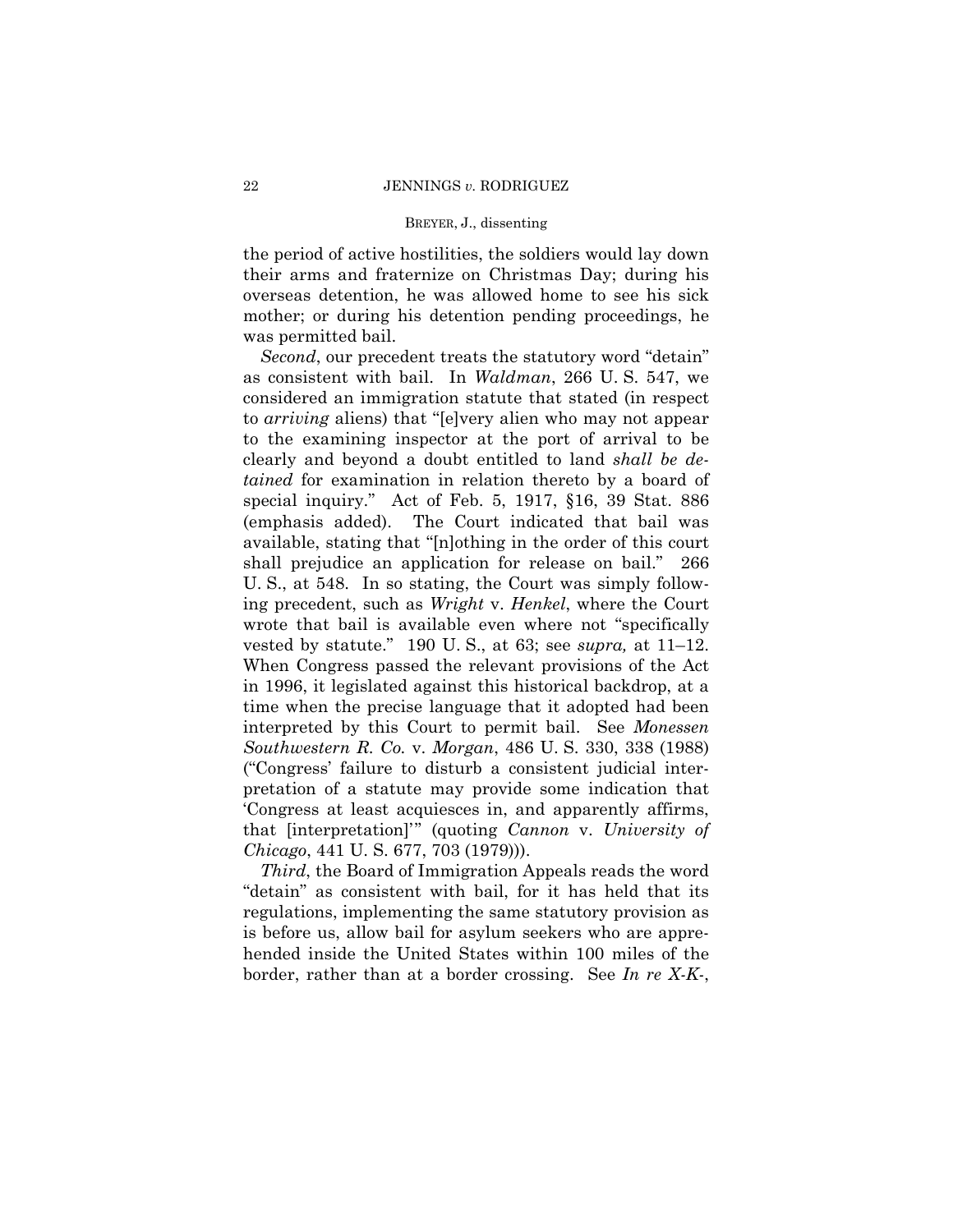23 I. & N. Dec., at 732, 734–735 (discussing 8 CFR  $$1003.19(h)(2)(i)$  (2004)). The same statute, same language applies to the detention of those asylum seekers and the ones before us, so the statute must be consistent with bail in the Board of Immigration Appeals' view.

*Fourth*, in *Zadvydas* we found (to avoid similar constitutional questions) that the words "'may be detained'" were consistent with requiring release from long-term detention. 533 U. S.*,* at 682 (quoting 8 U. S. C. §1231(a)(6)). The majority correctly notes that here the language substitutes the word "shall" for the word "may." *Ante,* at 14– 16. But the majority is wrong to distinguish *Zadvydas* on this basis. There the Court did not emphasize the word "detain," for the question at issue was release from detention. And the key word was consequently "may," suggesting discretion. Here the question concerns the right to a bail hearing during detention. And the key linguistic ambiguity concerns the word "detention." Is that word consistent with bail proceedings? The answer, for the reasons I have stated, is "yes."

*Fifth*, the statute does not even mention long-term detention without bail. Whether the statute speaks in terms of discretion ("may," as in *Zadvydas*) or mandatory action ("shall," as in this case), the Government's argument is wrong for the same reason: Congress does not unambiguously authorize long-term detention without bail by failing to say when detention must end. As we recognized in *Zadvydas*, Congress anticipated long-term detention elsewhere in the Act, providing for review every six months of terrorist aliens detained under 8 U. S. C.  $$1537(b)(2)(C)$ , but it did not do so here. See 533 U.S., at 697.

*Sixth*, the Act provides that an asylum applicant whose proceedings last longer than six months may be given work authorization. §1158(d)(2). The majority would apply this provision to some asylum applicants but not the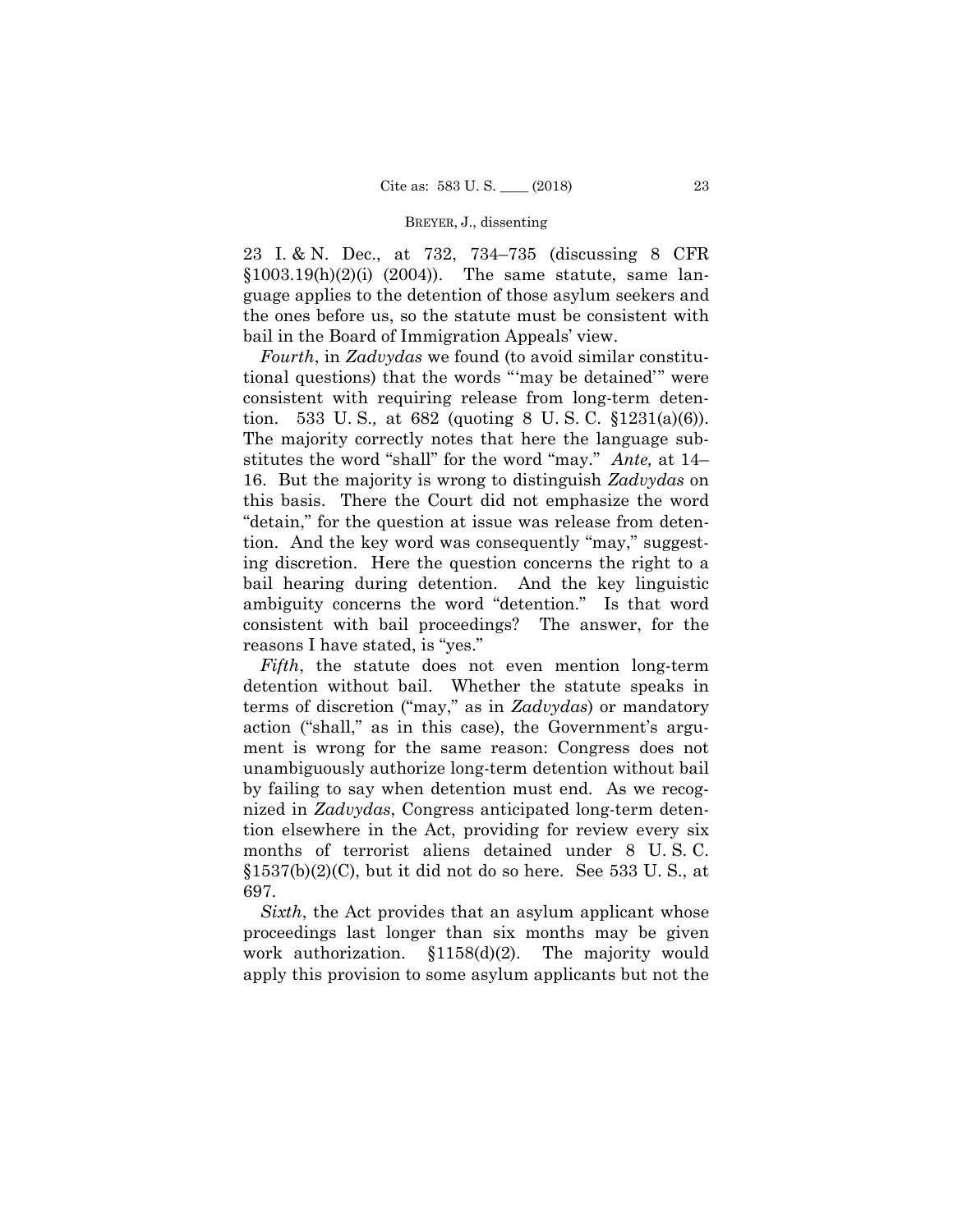ones before us. *Ante,* at 26, n. 6. Of course, the statute does not contain that limitation. Read most naturally, the provision offers some indication that Congress, in the same statute, did not require asylum seekers to remain confined without bail at the 6-month mark.

*Seventh*, there is a separate statutory provision that purports to do precisely what the majority says this one does, providing that certain aliens "shall be detained . . . *until removed*." §1225(b)(1)(B)(iii)(IV) (emphasis added); *ante*, at 16 (detention must continue until proceedings "have finished"). The problem for the majority is that this other provision applies only to those who, unlike the respondents, have no credible fear of persecution. The provision that applies here lacks similar language.

 Linguistic ambiguity, while necessary, is not sufficient. I would also ask whether the statute's purposes suggest a congressional refusal to permit bail where confinement is prolonged. The answer is "no." There is nothing in the statute or in the legislative history that reveals any such congressional intent. The most likely reason for its absence is that Congress, like the Government when it appeared before us in *Demore*, believed there were no such instances, or at least that there were very few. Indeed, the Act suggests that asylum proceedings ordinarily finish quickly. See  $$1158(d)(5)(A)$  (providing that absent "exceptional circumstances," final administrative adjudication (not including appeal) must be completed "within 180 days," and any appeal must be filed "within 30 days" of the decision). And for those proceedings that last longer than six months, we know that two-thirds of asylum seekers win their cases. Thus, legislative silence suggests not disapproval of bail, but a lack of consideration of the matter. For present purposes that is sufficient. It means that Congress did not intend to forbid bail. An interpretation that permits bail—based upon history, tradition, statutory context, and precedent—is consistent, not inconsistent,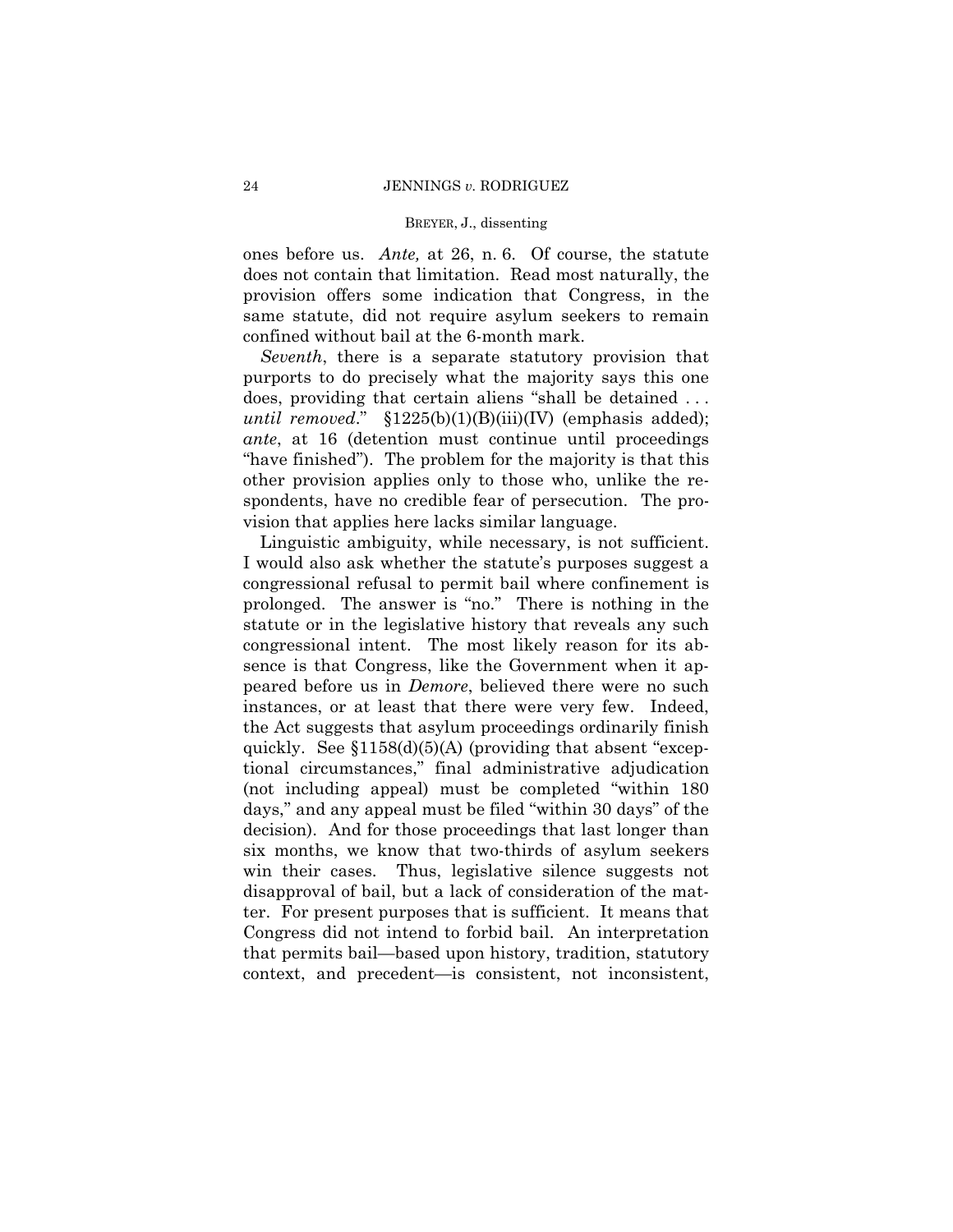with what Congress intended the statutory provision to do.

The majority apparently finds a contrary purpose in the fact that other provisions of the statute permit the Attorney General to release an alien on parole "'for urgent humanitarian reasons or significant public benefit'" and impose bail-like conditions. *Ante,* at 16–17 (discussing 8 U. S. C. §1182(d)(5)(A)). Yet under the majority's interpretation of "detain," the same argument could have been made in *Zadvydas*. We held that noncitizens presumptively are entitled to release after six months of detention, notwithstanding an available alternative avenue for relief, namely, bail. 533 U. S., at 683. There is no reason to reach a different result here. While the Government historically used this provision to take account of traditional bail factors (flight risk, safety risk), the President since issued an Executive Order directing parole to be granted "in all circumstances only when an individual demonstrates urgent humanitarian reasons or a significant public benefit." Exec. Order. No. 13767, 82 Fed. Reg. 8793 (2017). And besides, Congress' provision of parole to permit, for example, release for the purpose of medical care or to testify in a court proceeding—which *adds to* the circumstances under which a noncitizen can be released from confinement—says nothing about whether Congress intended to *cut back on* those circumstances in respect to the meaning of "detain" and the historical understanding that detention permits bail.

## B

### *Criminals Who Have Served Their Sentences*

The relevant statutory provision, §1226(c), says in paragraph (1) that the "Attorney General shall *take into custody* any alien who . . . is deportable [or inadmissible] by reason of having committed [certain crimes] when the alien is released," presumably (or ordinarily) after having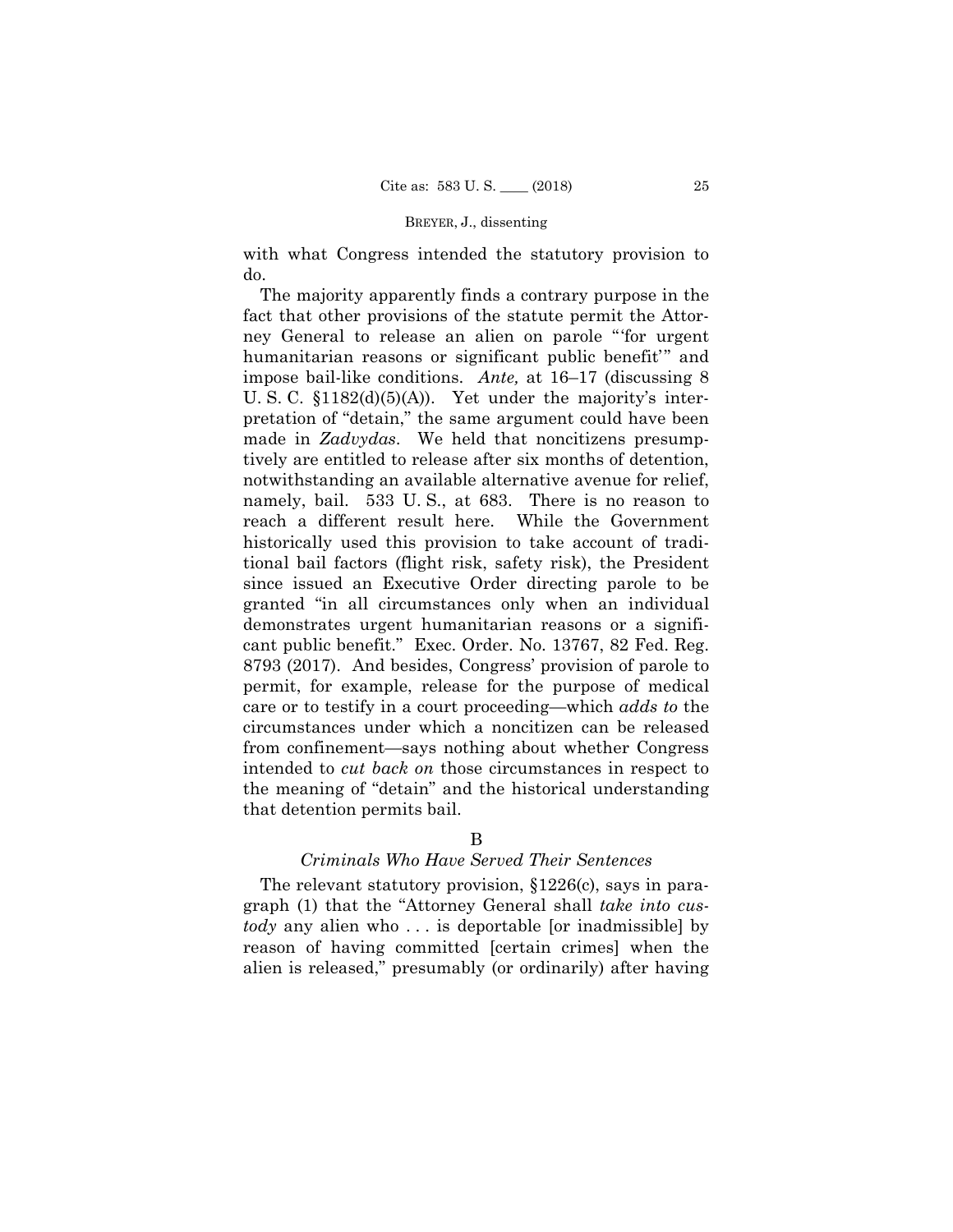served his sentence. It then goes on to say, in paragraph (2), that the "Attorney General *may release [that] alien . . . only if* the Attorney General decides pursuant to section 3521 of title 18 that release of the alien from custody is necessary to provide protection to a witness [or to certain related others]." See Appendix A–2, *infra*.

I have emphasized the relevant phrases: "take into custody" in the first paragraph, and "may release [that] alien ... only if" in the second paragraph. We have long interpreted "in custody" as "not requir[ing] that a prisoner be physically confined." *Maleng* v. *Cook*, 490 U. S. 488, 491 (1989) (*per curiam*). In the habeas context, we have held that "a person released on bail or on his own recognizance" is "'in custody' within the meaning of the statute." *Hensley* v. *Municipal Court, San Jose-Milpitas Judicial Dist.*, *Santa Clara Cty*., 411 U. S. 345, 349 (1973); *Justices of Boston Municipal Court* v. *Lydon*, 466 U. S. 294, 300– 301 (1984) (same). The reason is simple, as I already have explained, *supra,* at 21: A person who is released on bail "is subject to restraints 'not shared by the public generally.'" *Hensley*, *supra*, at 351 (quoting *Jones* v. *Cunningham*, 371 U. S. 236, 240 (1963)); see also *Maleng*, *supra,* at 491 ("[A] prisoner who had been placed on parole was still 'in custody'" because his "release from physical confinement . . . was not unconditional; instead, it was explicitly conditioned on his reporting regularly to his parole officer, remaining in a particular community, residence, and job, and refraining from certain activities" (citing *Jones*, *supra*, at 242)).

Moreover, there is no reason to interpret "custody" differently than "detain." The OED defines "custody" as "[t]he state of being detained," http://www.oed.com/view/ Entry/46305 (def. 5). "Detained," as I have previously pointed out, can be read consistently with bail. See *supra,* at 20–23. The OED also defines the statutory phrase, "take (a person) into custody," as "to arrest and imprison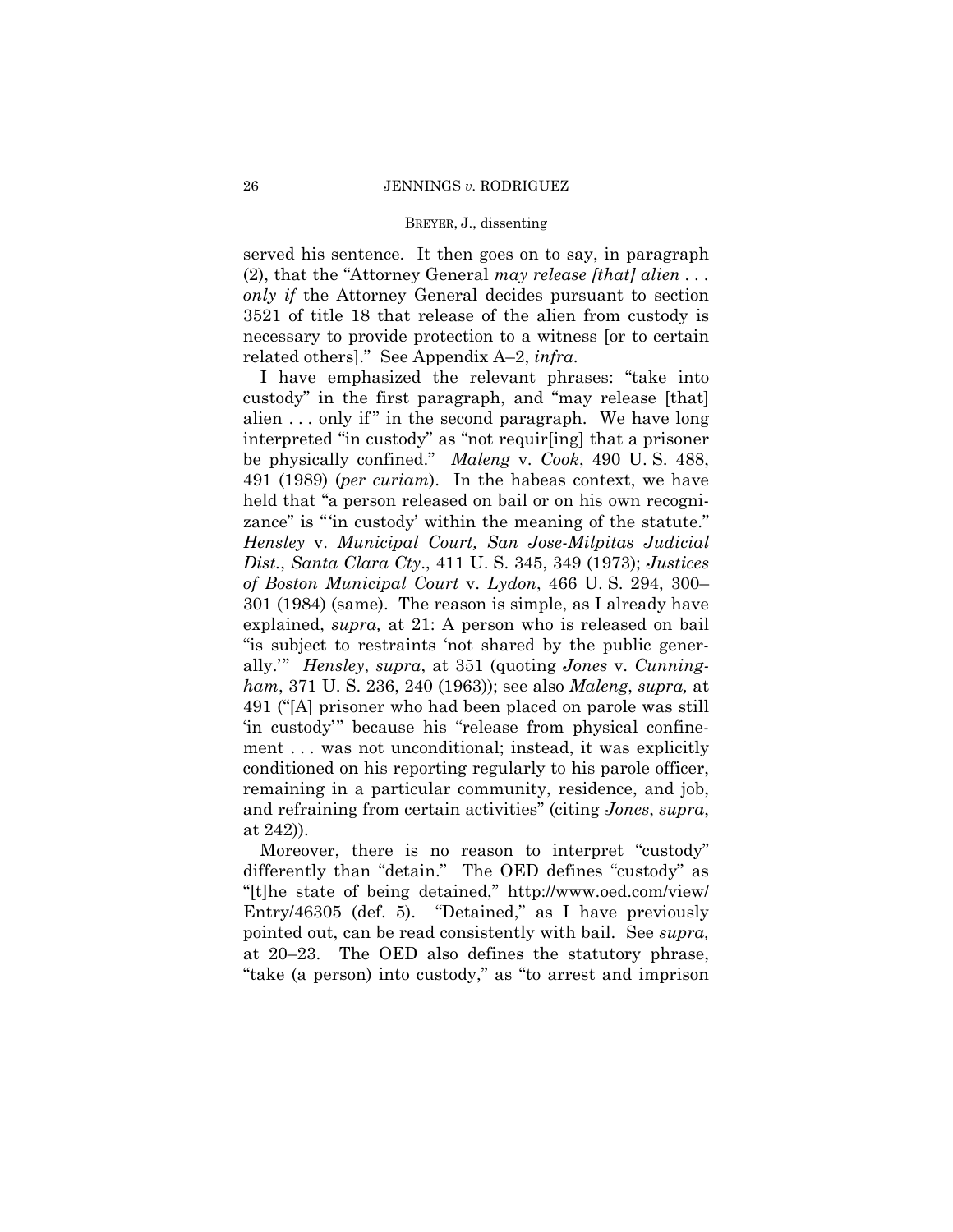(a person)," http://www.oed.com/view/Entry/46305 (def. 5). And we know from the history, tradition, case law, and other sources earlier discussed, including Blackstone, that arresting and imprisoning a person is consistent with a bail hearing and a subsequent grant of bail, even where a statute contains words such as "commitment" or "detain." See *supra,* at 5–19 (citing, *e.g., Wright,* 190 U. S., at 62 (reading as consistent with a bail proceeding the statutory language "'shall issue [a] warrant for the commitment . . . to the proper jail, there to remain'" until "'surrender'" for extradition)).

But what about the second phrase, stating that the Attorney General "may release [that] alien . . . *only if* the Attorney General decides pursuant to section 3521 of title 18 that release of the alien from custody is necessary to provide protection to a witness"? Does the presence of the words "only if" show that the statute automatically denies bail for any other reason?

 do with bail. It has to do with a special program, the It does not. That is because the phrase has nothing to Witness Protection Program, set forth in 18 U. S. C. §3521. That program allows the Attorney General to relocate the witness, to give him an entirely new identity, to help his family similarly, and to pay him a stipend, among other things.  $\S$ §3521(a)(1), (b)(1). The Attorney General may "take such action as [he] determines to be necessary to protect the person," presumably even free the witness from whatever obligations might require him to report to an immigration or judicial authority. §3521(b)(1). Accordingly, when the Attorney General "release[s]" an alien under  $8 \text{ U. S. C. } \S1226(c)(2)$ , he does not grant bail; he may well do far more, freeing the witness from a host of obligations and restraints, including those many obligations and restraints that accompany bail. See *supra,* at 21.

This understanding of "release" in §1226(c) is consistent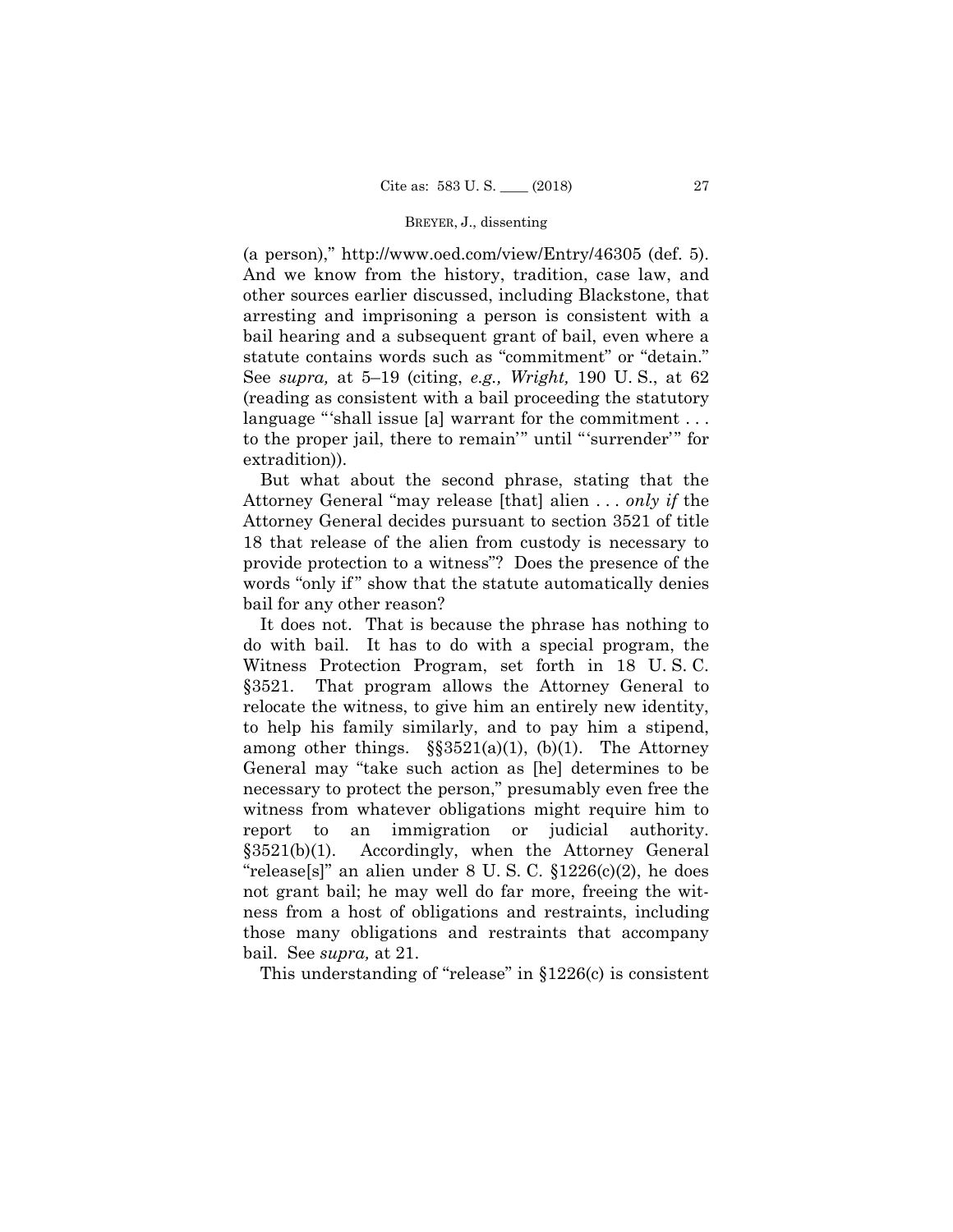with the OED's definition of "release" as "to free from restraint" or even "to liberate from . . . an obligation" (not simply "to free from ... captivity"), http://www.oed.com/ view/Entry/161859 (def. 6(a)). And it is consistent with our earlier reading of the word "detain." *Supra,* at 20–24. Following the OED's definition of "detain" as "*under restraint*," we have understood the word "detention" to include the state of being "under" those "restraints" that typically accompany bail. *Supra,* at 20–24. That is to say, both the individual on bail and the individual not on bail are "detained"; and the Attorney General, through his Witness Protection Program powers can free the individual from both. To repeat: The provision at issue means that the Attorney General "may release" the detained person from the restraints that accompany detainment—whether that individual has been detained with, or without, bail.

So understood the phrase has nothing to do with the issue before us: whether a confined individual is, or is not, entitled to bail or a bail hearing. It simply means that the Attorney General cannot free that person from all, or most, restraining conditions (including those that accompany bail) unless the alien is placed in the Witness Protection Program. So read, the words "only if " neither favor nor disfavor a reading of the statute consistent with the right to a bail proceeding.

The purpose-related reasons that argue for a bailfavorable reading are also applicable here. Congress did not consider the problem of long-term detention. It wrote the statute with brief detention in mind. See H. R. Rep. No. 104–469, pt. 1, p. 123, and n. 25 (1996) (stating that the "average stay [was] 28 days"). Congress did not know (for apparently the Government did not know in *Demore*) that the average length of detention for this class would turn out to be about a year. Nor did Congress necessarily know that about 40% of class members eventually obtain the right to remain in the United States.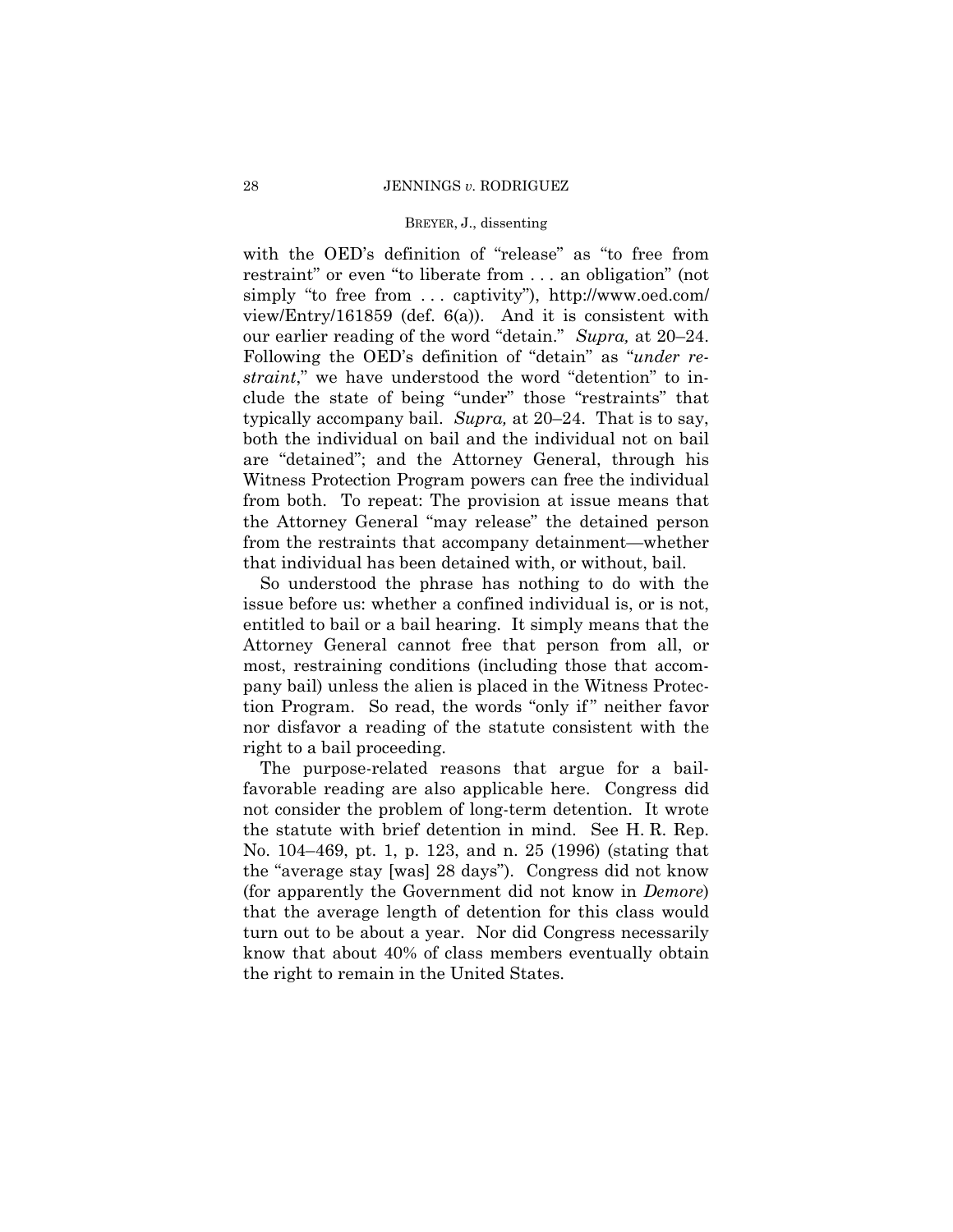for no more than six months. See *supra*, at 4, 17. In fact, I should add that reading the statute as denying bail to those whose detention is prolonged is anomalous. Those whose removal is legally or factually questionable could be imprisoned indefinitely while the matter is being decided. Those whose removal is not questionable (for they are under a final removal order) could be further imprisoned even before our decision in *Zadvydas*, the Government gave bail hearings to noncitizens under a final order of removal after six months of detention. See 533 U. S., at 683.

### $\mathcal{C}$

# *Other Applicants for Admission*

The statutory provision that governs the third category of noncitizens seeking admission at the border is  $$1225(b)(2)(A)$ . It says that "if the examining immigration" officer determines that an alien seeking admission is not clearly and beyond a doubt entitled to be admitted, the alien shall be detained for a proceeding under section 1229a of this title." See Appendix A–3, *infra*.

 moval proceeding. §1225(b)(2)(A). Like all respondents, this The Government tells us that this miscellaneous category consists of persons who are neither (1) clearly eligible for admission, nor (2) clearly ineligible. Pet. for Cert. 3–4. A clearly eligible person is, of course, immediately admitted. A clearly ineligible person—someone who lacks the required documents, or provides fraudulent ones—is "removed ... without further hearing or review."  $\S 1225(b)(1)(A)(i)$ ; see  $\S \ \ 1182(a)(6)(C)$ , (a)(7). But where the matter is not clear, *i.e.*, where the immigration officer determines that an alien "is not clearly and beyond a doubt entitled to be admitted," he is detained for a reclass has been detained for at least six months. It may include persons returning to the United States who have work permits or other documents seemingly entitling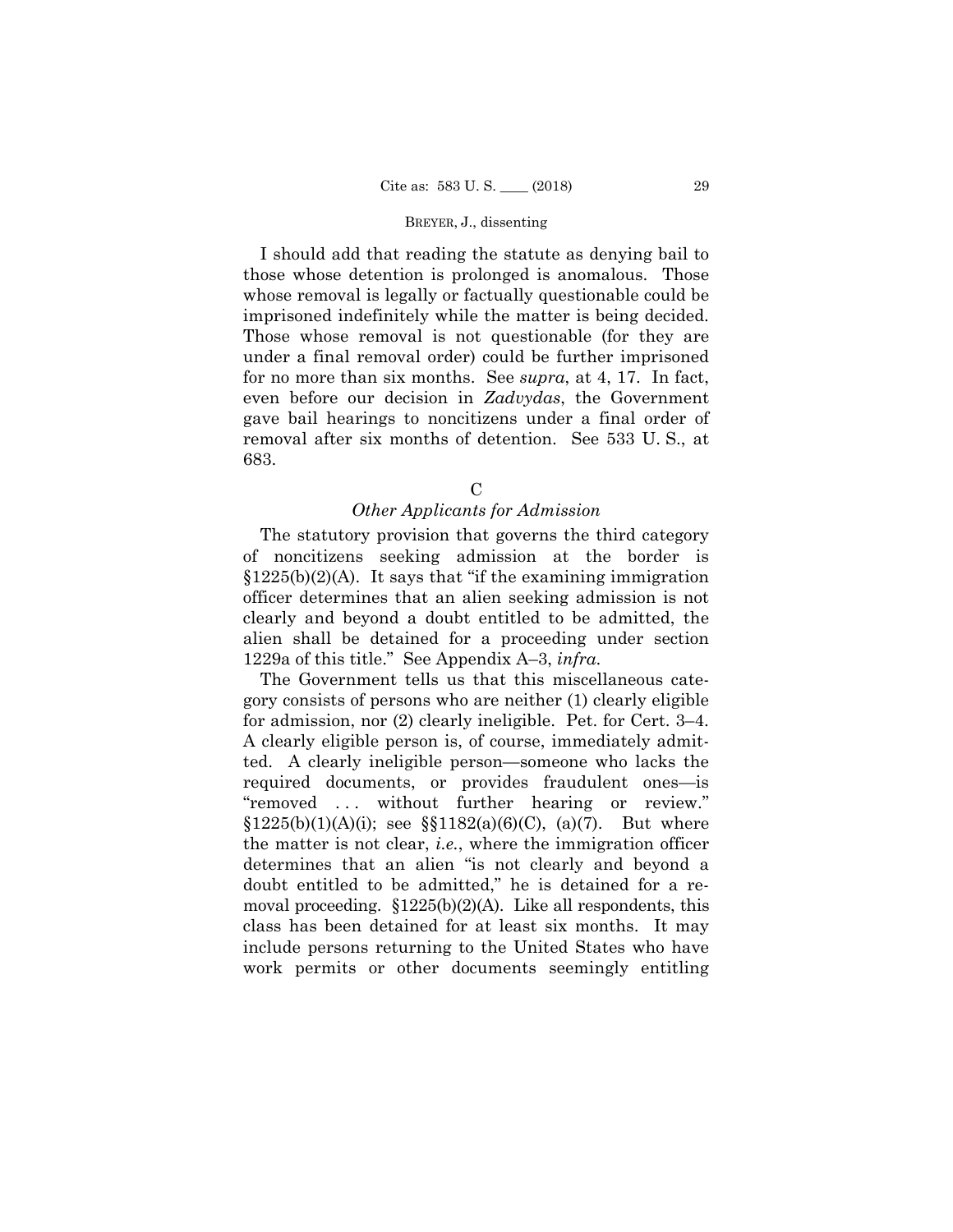them to entry, but whom an immigration officer suspects are inadmissible for some other reason, such as because they may have incomplete vaccinations or have committed student visa abuse or a crime of "moral turpitude." See §1182(a) (delineating classes of aliens ineligible for admission). For instance, the Federal Register is replete with examples of offenses that immigration authorities have thought are crimes of moral turpitude but that the courts of appeals later determine are not. See, *e.g., Goldeshtein*  v. *INS*, 8 F. 3d 645, 648 (CA9 1993) (structuring financial transactions to avoid currency reports); *Nunez* v. *Holder*, 594 F. 3d 1124, 1138 (CA9 2010) (indecent exposure). It also may include individuals who claim citizenship by virtue of birth or parentage but who lack documents clearly proving their claim.

The critical statutory words are the same as those I have just discussed in the context of the asylum seekers— "shall be detained." There is no more plausible reason here than there was there to believe those words foreclose bail. See *supra*, at 20–24. The constitutional considerations, the statutory language, and the purposes underlying the statute are virtually the same. Thus, the result should be the same: Given the constitutional considerations, we should interpret the statute as permitting bail.

IV

The majority concludes in Part V, *ante,* at 29–31, by saying that, before considering bail-related constitutional arguments, the lower courts "should reexamine whether respondents can continue litigating their claims as a class." *Ante,* at 29. Relying on dicta in *Reno* v. *American-Arab Anti-Discrimination Comm.,* 525 U. S. 471 (1999) (*AADC*), it then suggests that the respondents may not be able to continue litigating because the Act says that

"no court (other than the Supreme Court) shall have jurisdiction or authority to enjoin or restrain the oper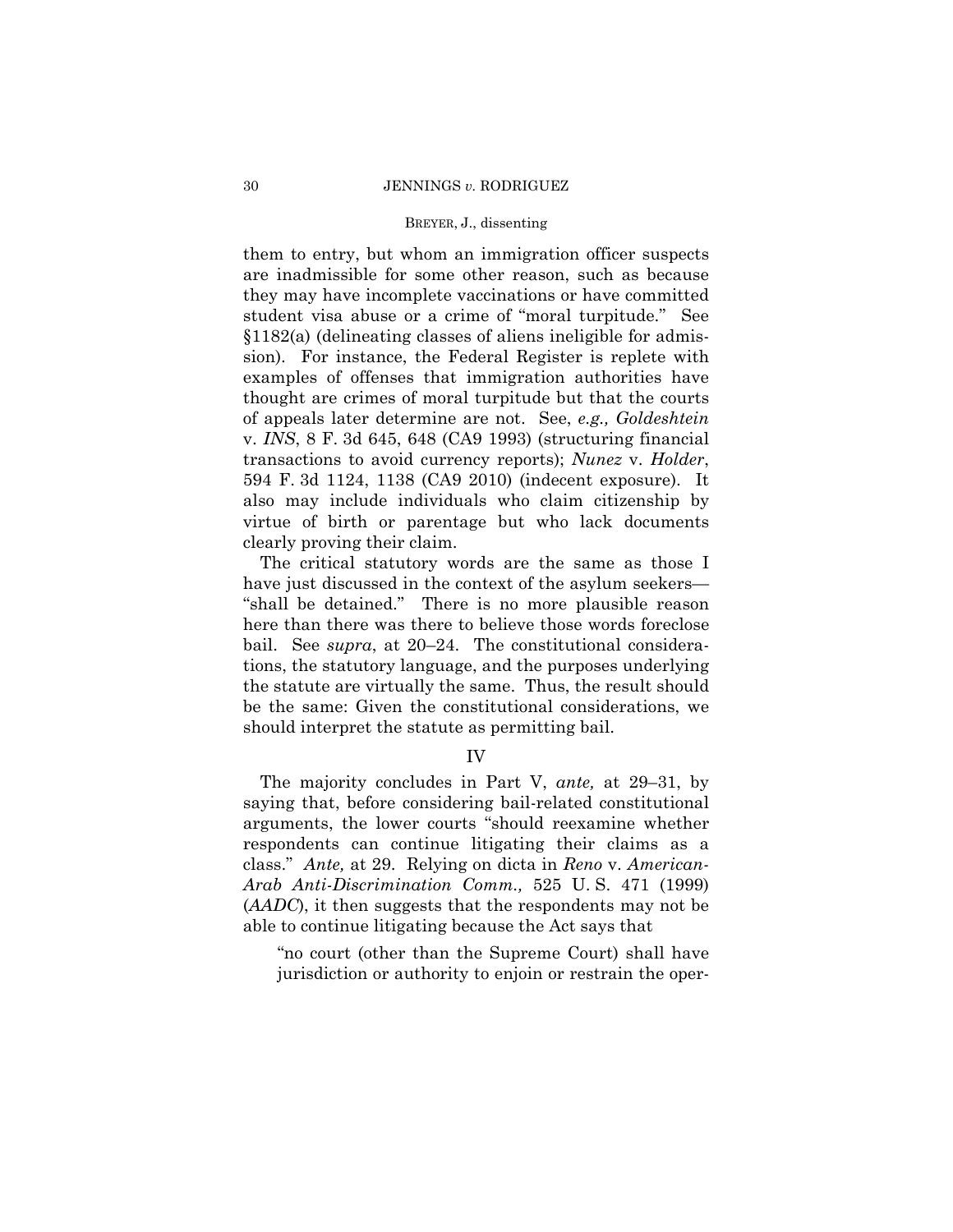ation [of the statutory provisions here at issue] other than with respect to the application of such provisions to an individual alien against whom proceedings under such part have been initiated." 8 U. S. C.  $§1252(f)(1).$ 

Were the majority's suggestion correct as to this jurisdictional question, it would have shown, at most, that we should decide the constitutional question here and now. We have already asked for and received briefs on that question. But I do not believe the majority is correct. Every member of the classes before us falls within the provision's exception. Every one of them is an "individual alien against whom proceedings under such part have been initiated." *Ibid.* The Court in *AADC* did not consider, and had no reason to consider, the application of  $$1252(f)(1)$  to such a class. Regardless, a court could order declaratory relief. Federal Rule of Civil Procedure 23(b)(2) permits a class action where "final injunctive relief or *corresponding* declaratory relief is appropriate respecting the class as a whole." (Emphasis added.) And the Advisory Committee says that declaratory relief can fall within the Rule's term "corresponding" if it "serves as a basis for later injunctive relief." Notes on Rule 23(b)(2)–1966 Amendment, 28 U. S. C. App., p. 812.

Jurisdiction also is unaffected by 8 U. S. C. §1252(b)(9), which by its terms applies only "[w]ith respect to review of an order of removal under  $[\S1252(a)(1)]$ ."  $\S1252(b)$ . Respondents challenge their detention without bail, not an order of removal.

 Neither does *Wal-Mart Stores, Inc.* v. *Dukes*, 564 U. S. 338 (2011), bar these class actions. Every member of each class seeks the same relief (a bail hearing), every member has been denied that relief, and the differences in situation among members of the class are not relevant to their entitlement to a bail hearing.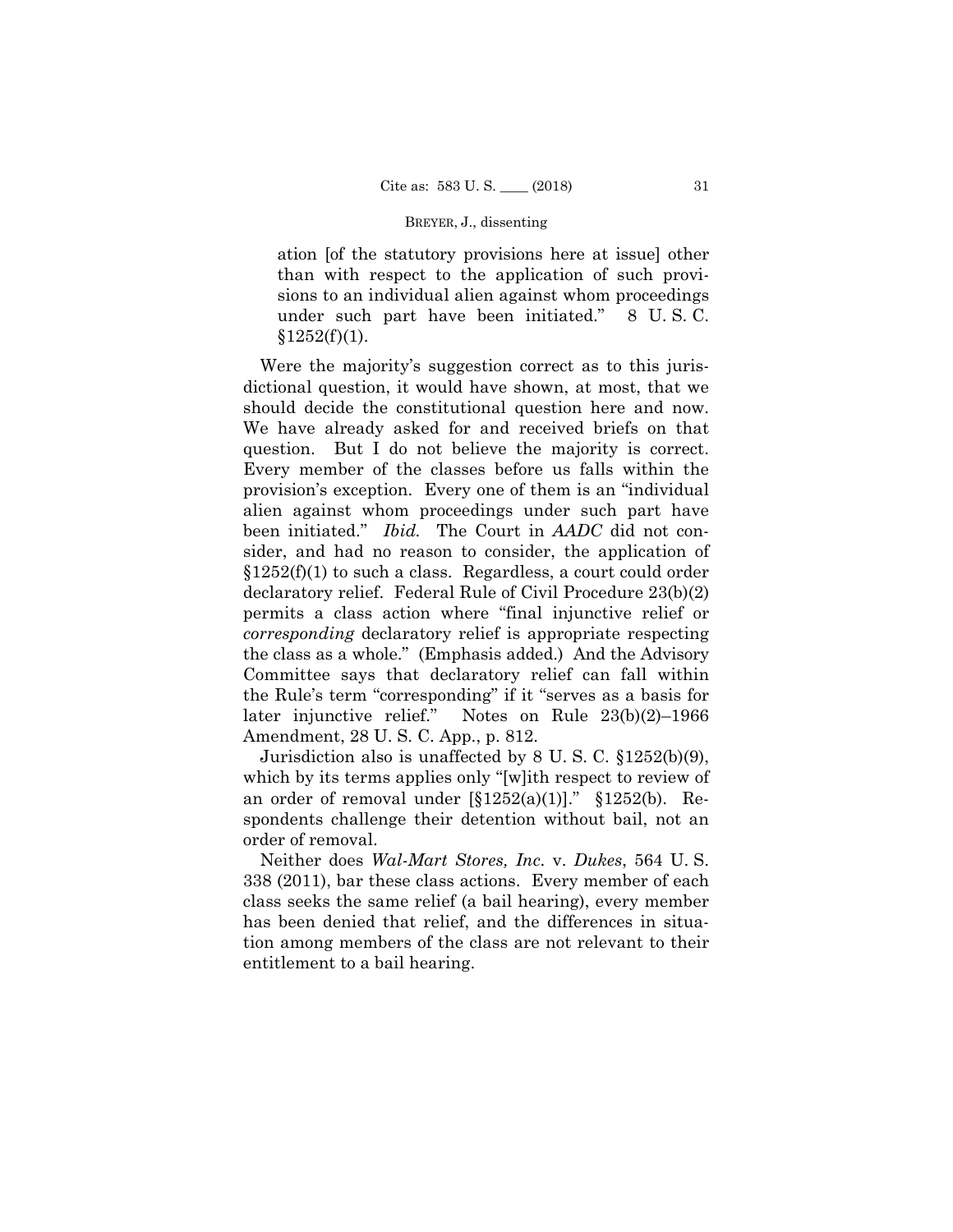### 32 JENNINGS *v.* RODRIGUEZ

### BREYER, J., dissenting

At a minimum I can find nothing in the statute or in the cases to which the majority refers that would prevent the respondents from pursuing their action, obtaining a declaratory judgment, and then using that judgment to obtain relief, namely, a bail hearing, in an individual case. Thus, I believe the lower courts are free to consider the constitutionality of the relevant statutory provisions as the majority now interprets them.

## V

## *Conclusion*

 and constitutional values associated with bail proceedings. The relevant constitutional language, purposes, history, traditions, context, and case law, taken together, make it likely that, where confinement of the noncitizens before us is prolonged (presumptively longer than six months), bail proceedings are constitutionally required. Given this serious constitutional problem, I would interpret the statutory provisions before us as authorizing bail. Their language permits that reading, it furthers their basic purposes, and it is consistent with the history, tradition, I believe that those bail proceedings should take place in accordance with customary rules of procedure and burdens of proof rather than the special rules that the Ninth Circuit imposed.

The bail questions before us are technical but at heart they are simple. We need only recall the words of the Declaration of Independence, in particular its insistence that *all* men and women have "certain unalienable Rights," and that among them is the right to "Liberty." We need merely remember that the Constitution's Due Process Clause protects each person's liberty from arbitrary deprivation. And we need just keep in mind the fact that, since Blackstone's time and long before, liberty has included the right of a confined person to seek release on bail. It is neither technical nor unusually difficult to read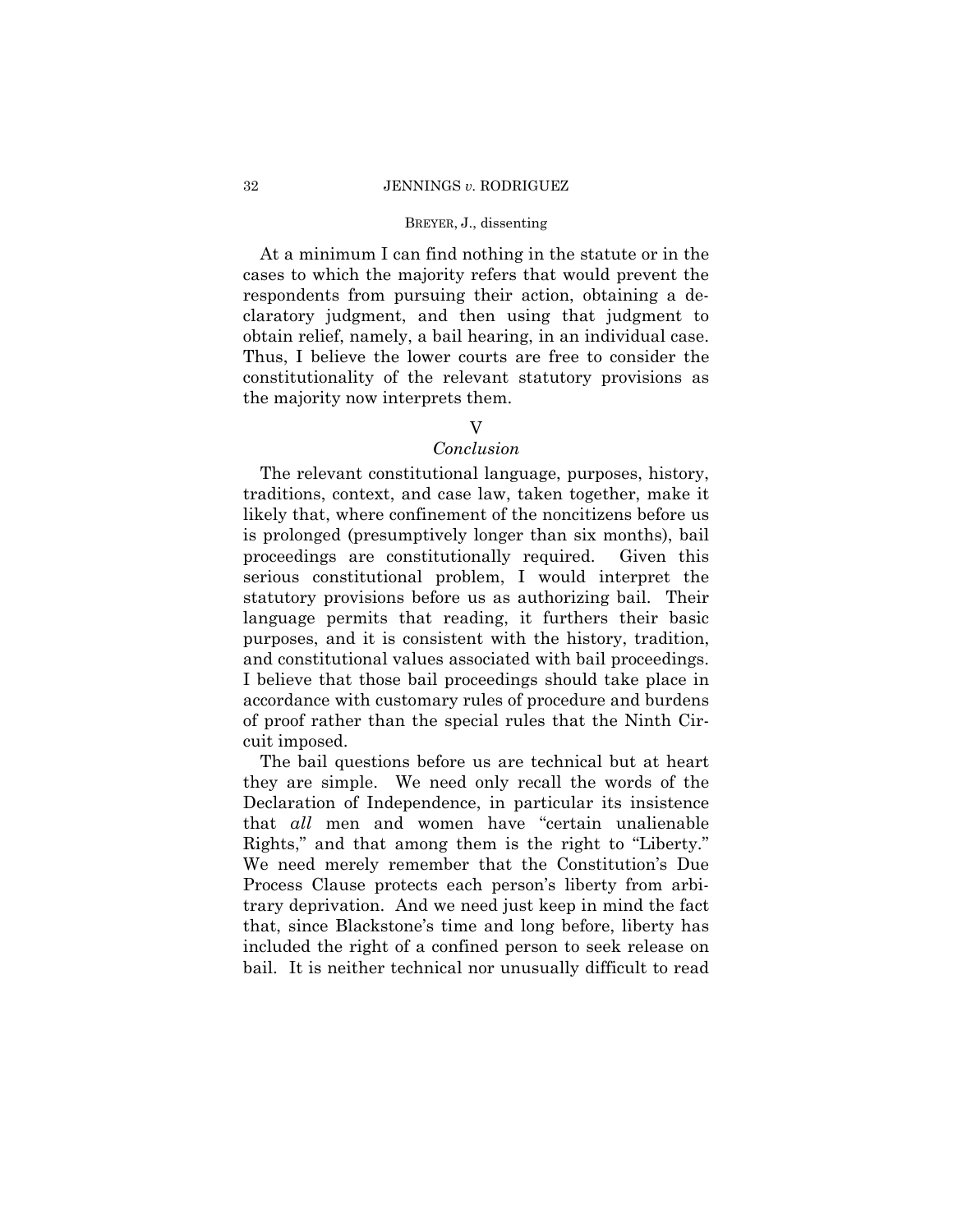the words of these statutes as consistent with this basic right. I would find it far more difficult, indeed, I would find it alarming, to believe that Congress wrote these statutory words in order to put thousands of individuals at risk of lengthy confinement all within the United States but all without hope of bail. I would read the statutory words as consistent with, indeed as requiring protection of, the basic right to seek bail.

Because the majority does not do so, with respect, I dissent.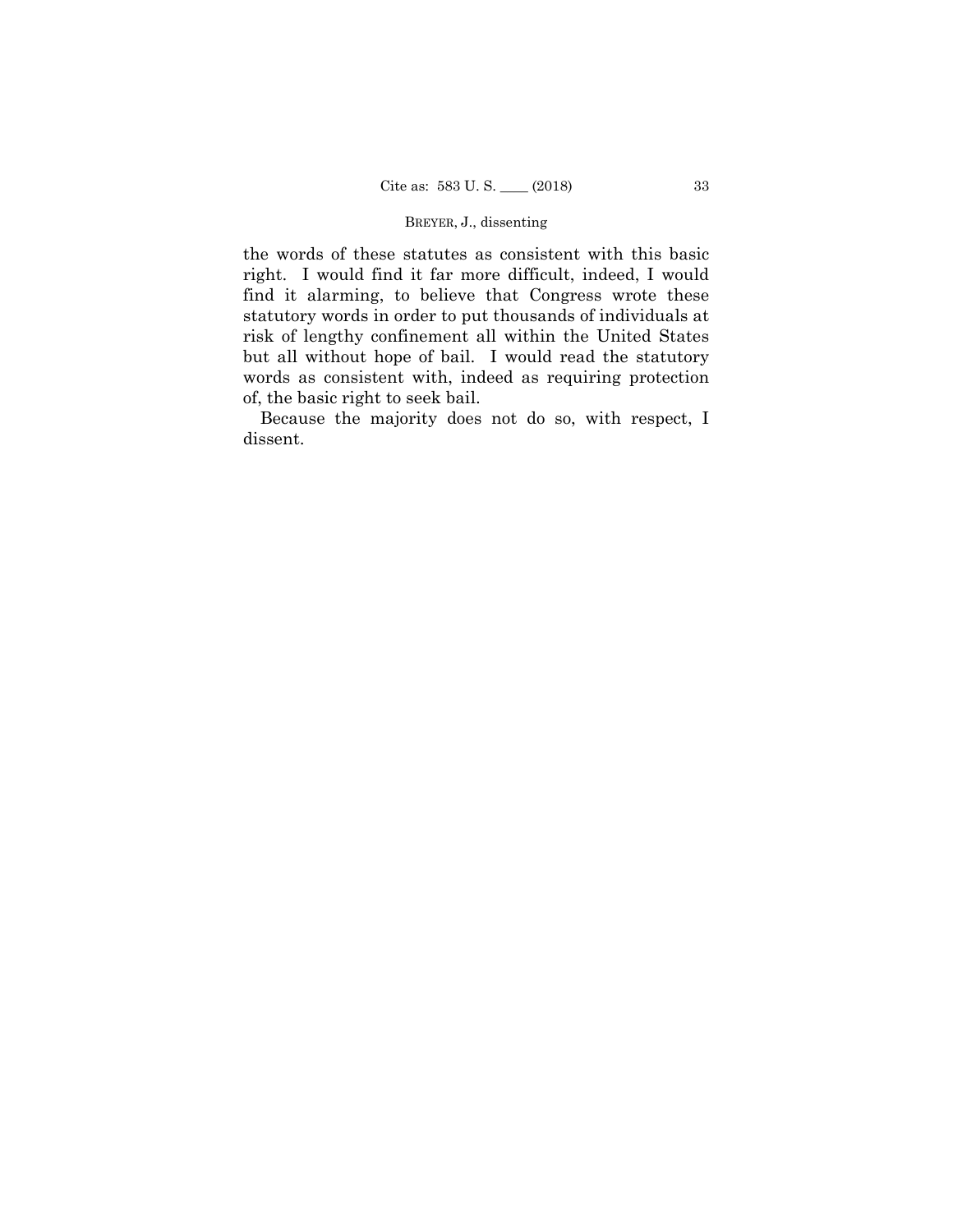### APPENDIXES A

# 1

### *Statute Applicable to Asylum Seekers*

8 U. S. C. §1225. "Inspection by immigration officers; expedited removal of inadmissible arriving aliens; referral for hearing . The contract of the contract of the contract of the contract of the contract of the contract of the contract of the contract of the contract of the contract of the contract of the contract of the contract of the contrac

"(b) Inspection of applicants for admission

"(1) Inspection of aliens arriving in the United States and certain other aliens who have not been admitted or paroled

"(A) Screening

"(i) In general

"If an immigration officer determines that an alien (other than an alien described in subparagraph (F)) who is arriving in the United States or is described in clause (iii) is inadmissible under section  $1182(a)(6)(C)$  or  $1182(a)(7)$ of this title, the officer shall order the alien removed from the United States without further hearing or review unless the alien indicates either an intention to apply for asylum under section 1158 of this title or a fear of persecution.

"(ii) Claims for asylum

"If an immigration officer determines that an alien (other than an alien described in subparagraph (F)) who is arriving in the United States or is described in clause (iii) is inadmissible under section  $1182(a)(6)(C)$  or  $1182(a)(7)$  of this title and the alien indicates either an intention to apply for asylum under section 1158 of this title or a fear of persecution, the officer shall refer the alien for an interview by an asylum officer under subparagraph (B). . . . . .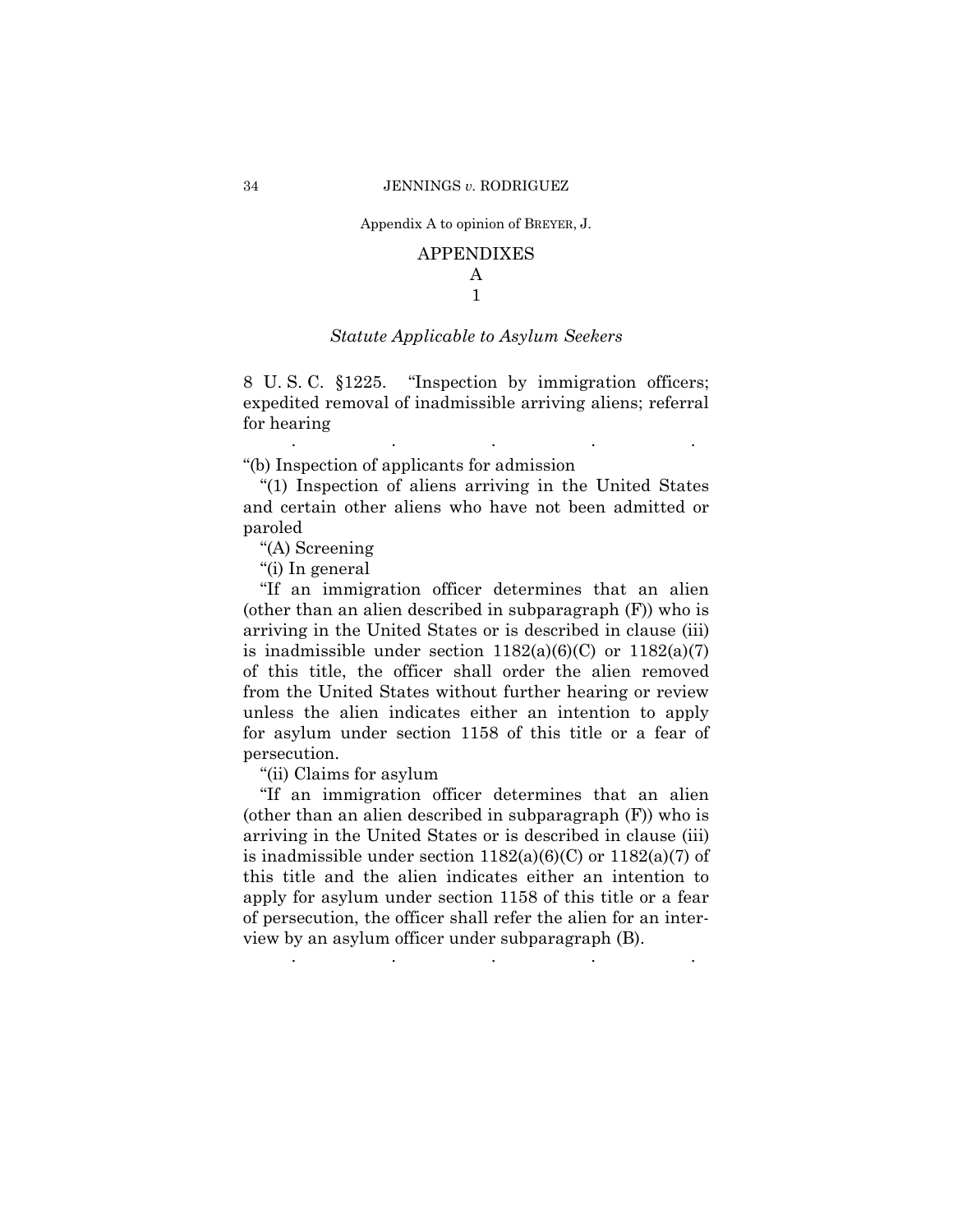"(B) Asylum interviews

"(i) Conduct by asylum officers

"An asylum officer shall conduct interviews of aliens referred under subparagraph (A)(ii), either at a port of entry or at such other place designated by the Attorney General.

"(ii) Referral of certain aliens

"If the officer determines at the time of the interview that an alien has a credible fear of persecution (within the meaning of clause (v)), the alien *shall be detained for further consideration of the application for asylum.*" (Emphasis added.)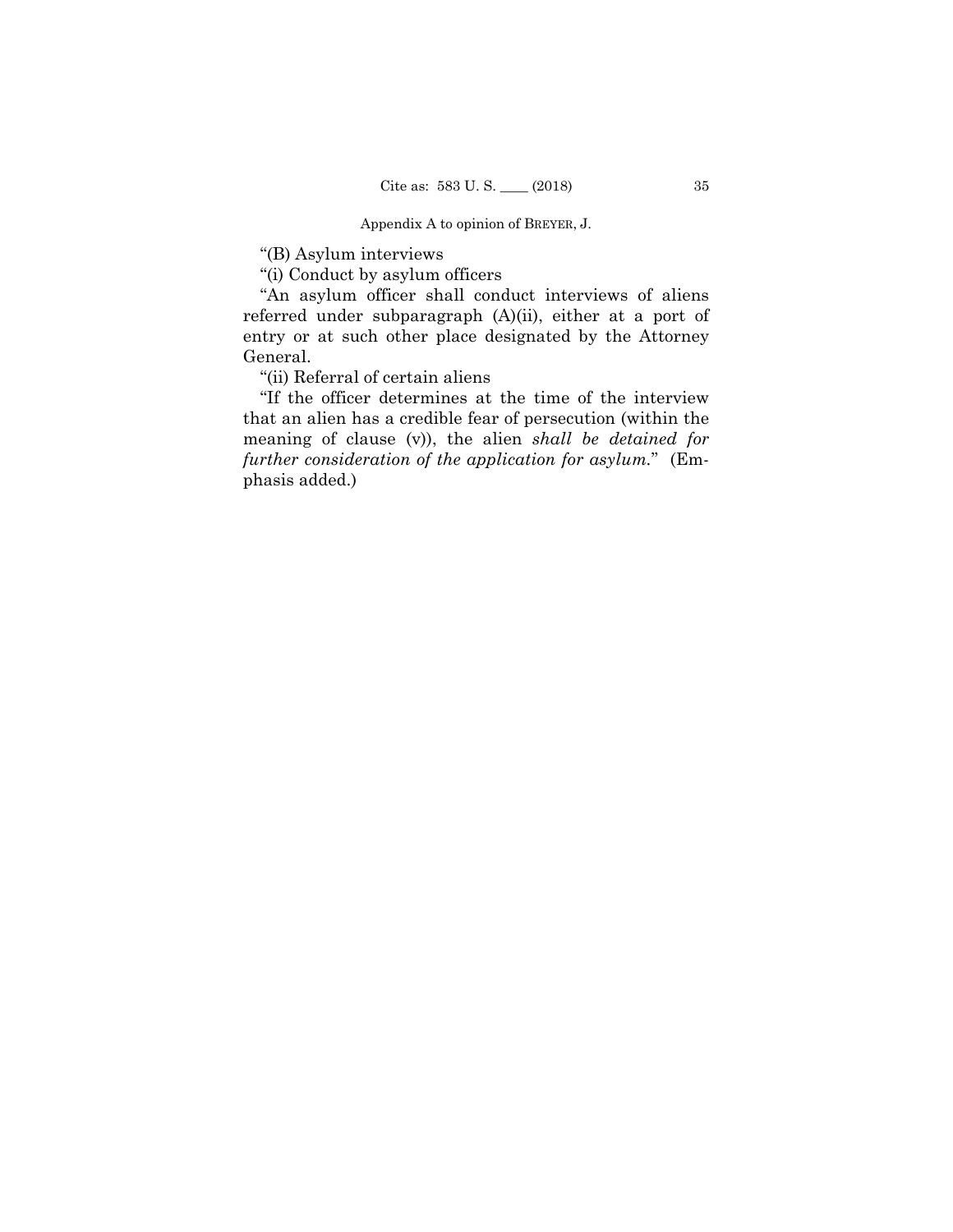2

### *Statute Applicable to Criminal Aliens*

8 U. S. C. §1226. "Apprehension and detention of aliens

"(a) Arrest, detention, and release

"On a warrant issued by the Attorney General, an alien may be arrested and detained pending a decision on whether the alien is to be removed from the United States. Except as provided in subsection (c) of this section and pending such decision, the Attorney General—

"(1) may continue to detain the arrested alien; and

"(2) may release the alien on—

"(A) *bond* of at least \$1,500 with security approved by, and containing conditions prescribed by, the Attorney General; or

. . . . .

"(B) conditional parole;

"(c) Detention of criminal aliens

"(1) Custody

"The Attorney General *shall take into custody* any alien who—

"(A) is inadmissible by reason of having committed any offense covered in section  $1182(a)(2)$  of this title,

"(B) is deportable by reason of having committed any offense covered in section  $1227(a)(2)(A)(ii)$ ,  $(A)(iii)$ ,  $(B)$ ,  $(C)$ , or (D) of this title,

"(C) is deportable under section  $1227(a)(2)(A)(i)$  of this title on the basis of an offense for which the alien has been sentence[d] to a term of imprisonment of at least 1 year, or

"(D) is inadmissible under section  $1182(a)(3)(B)$  of this title or deportable under section 1227(a)(4)(B) of this title, "when the alien is released, without regard to whether the alien is released on parole, supervised release, or pro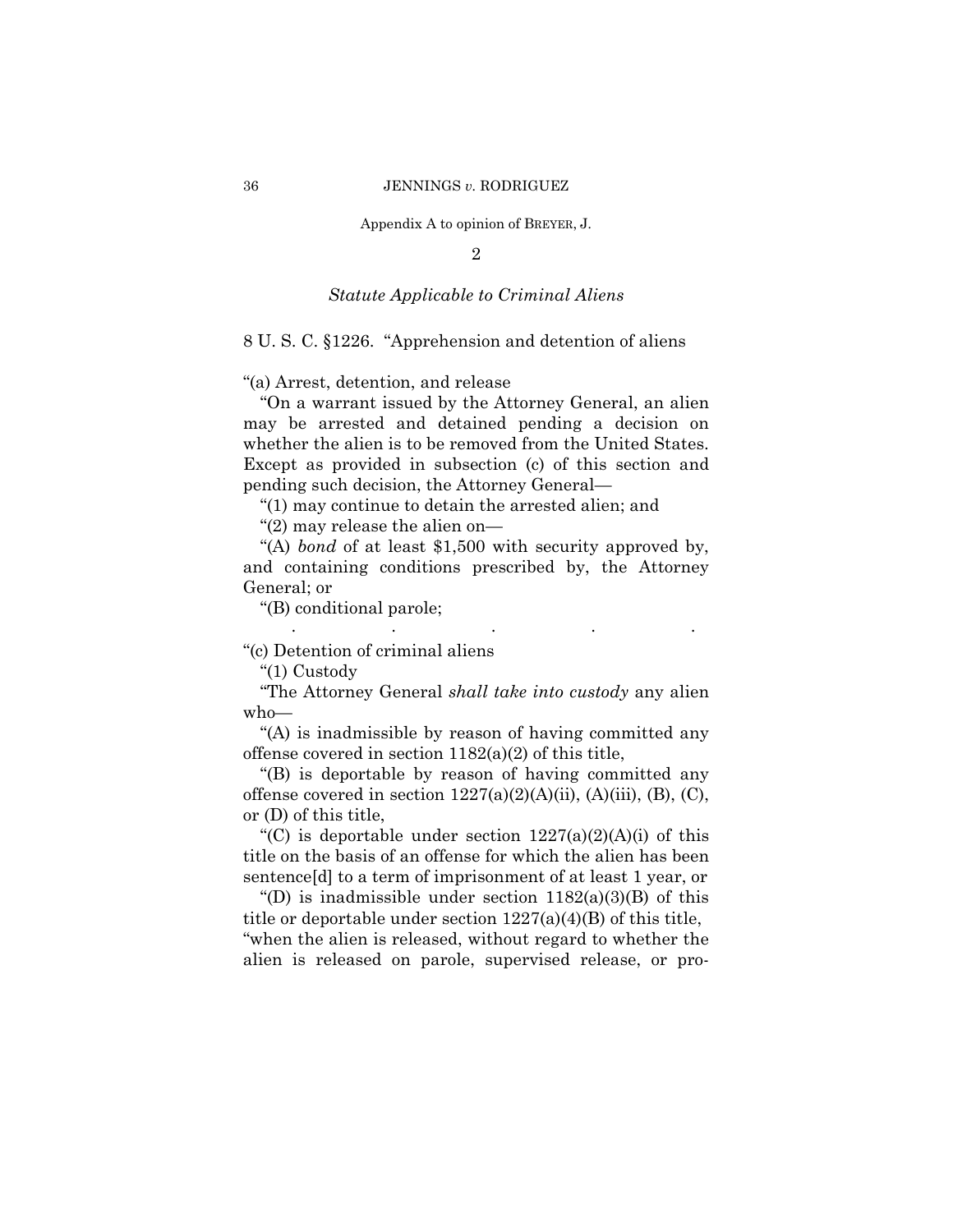bation, and without regard to whether the alien may be arrested or imprisoned again for the same offense.

"(2) Release

"The Attorney General *may release* an alien described in paragraph (1) *only if* the Attorney General decides *pursuant to section 3521* of title 18 that release of the alien from custody is necessary to provide protection to a witness, a potential witness, a person cooperating with an investigation into major criminal activity, or an immediate family member or close associate of a witness, potential witness, or person cooperating with such an investigation, and the alien satisfies the Attorney General that the alien will not pose a danger to the safety of other persons or of property and is likely to appear for any scheduled proceeding. A decision relating to such release shall take place in accordance with a procedure that considers the severity of the offense committed by the alien." (Emphasis added.)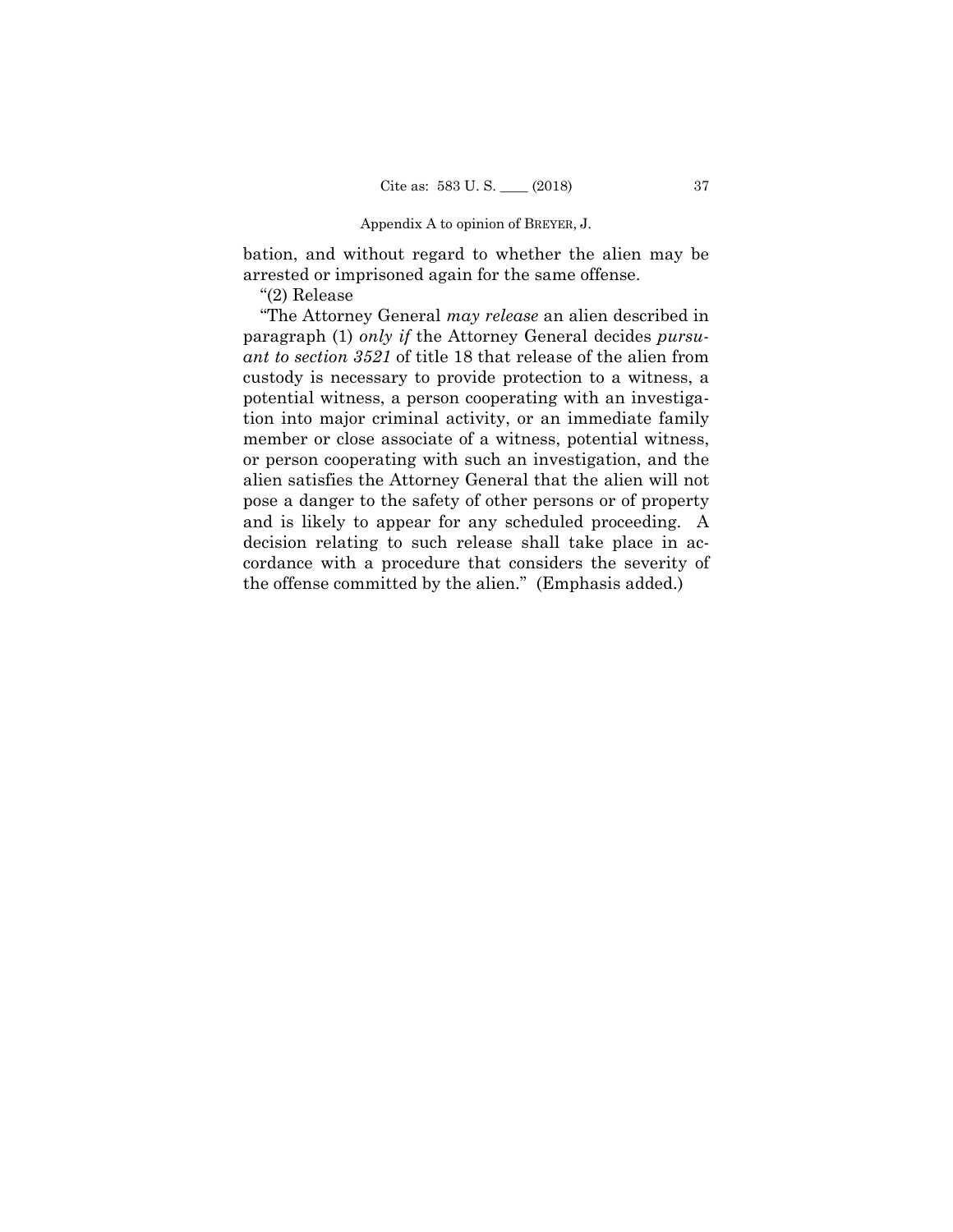3

# *Statute Applicable to Miscellaneous Applicants for Admission*

8 U. S. C. §1225. "Inspection by immigration officers; expedited removal of inadmissible arriving aliens; referral for hearing

. . . . .

. . . . .

"(b) Inspection of applicants for admission

"(2) Inspection of other aliens

"(A) In general

"Subject to subparagraphs (B) and (C), in the case of an alien who is an applicant for admission, if the examining immigration officer determines that an alien seeking admission is not clearly and beyond a doubt entitled to be admitted, the alien *shall be detained* for a proceeding under section 1229a of this title.

"(B) Exception

"Subparagraph (A) shall not apply to an alien—

"(i) who is a crewman,

"(ii) to whom paragraph (1) applies, or

"(iii) who is a stowaway.

"(C) Treatment of aliens arriving from contiguous territory

"In the case of an alien described in subparagraph (A) who is arriving on land (whether or not at a designated port of arrival) from a foreign territory contiguous to the United States, the Attorney General may return the alien to that territory pending a proceeding under section 1229a of this title." (Emphasis added.)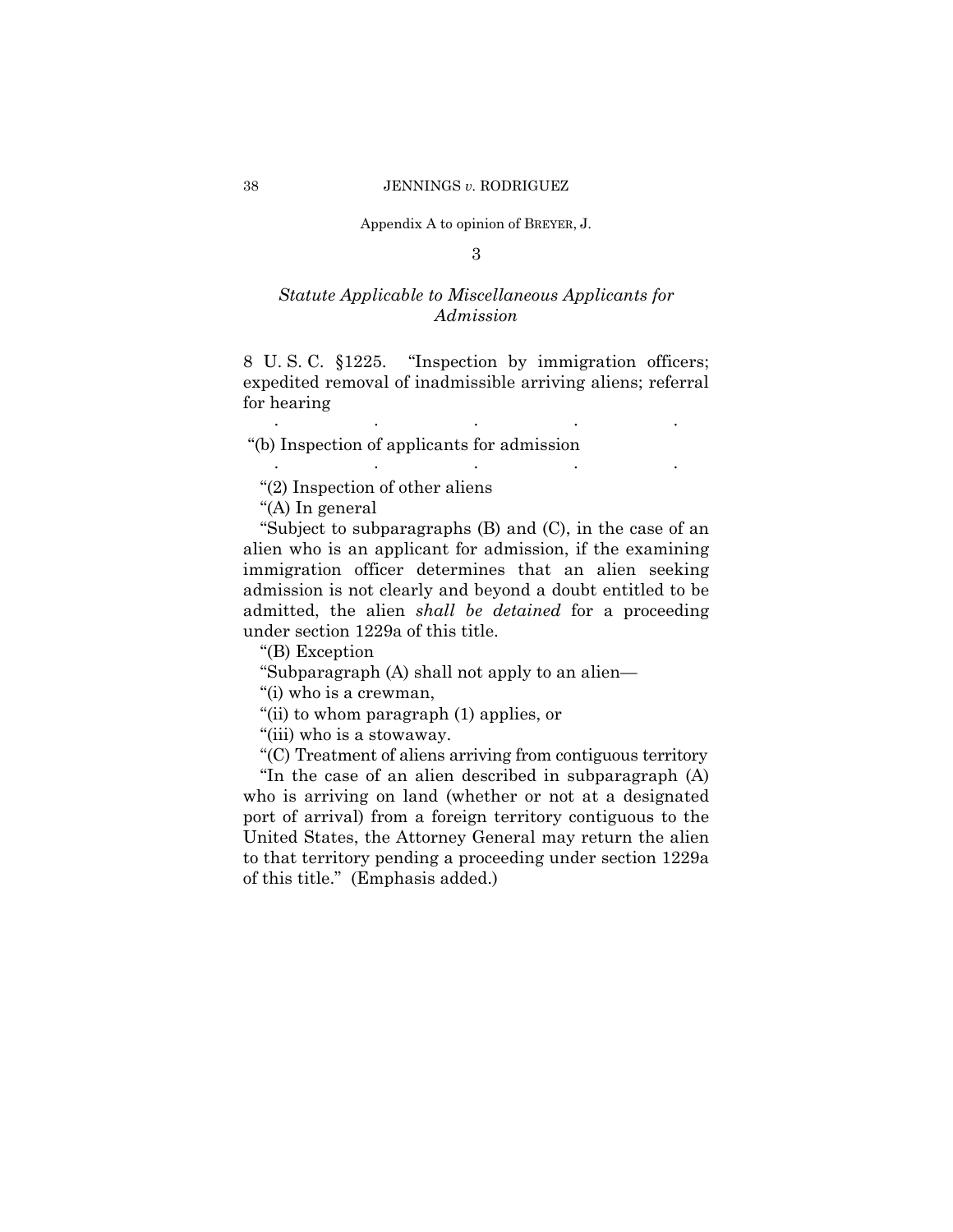# B

# *State Bail Law*

| <b>State</b> | <b>Key Bail Provisions</b>            |
|--------------|---------------------------------------|
| Alabama      | Ala. Const., Art. 1, §16; Ala. Code   |
|              | $\S$ [15-13-3, 15-13-108, 15-13-190]  |
|              | (2011); Ala. Rule Crim. Proc. 7.2     |
|              | (Cum. Supp. 2017)                     |
| Alaska       | Alaska Const., Art. 1, §11; Alaska    |
|              | Stat. §§12.30.011, 12.30.040 (2016)   |
| Arizona      | Ariz. Const., Art. 2, §22; Ariz. Rev. |
|              | Stat. Ann. §§13–3961 (Cum. Supp.      |
|              | 2017), 13–3961.01 (2010), 13–3962;    |
|              | Ariz. Rule Crim. Proc. 7.2 (Cum.      |
|              | Supp. 2017)                           |
| Arkansas     | Ark. Const., Art. 2, §8; Ark. Code    |
|              | §§16-84-110 (2005), 16-91-110         |
|              | (Supp. 2017); Ark. Rule App. Crim.    |
|              | Proc. 6 (2017)                        |
| California   | Cal. Const., Art. 1, §12; Cal. Penal  |
|              | Code Ann. §1271 (West 2004)           |
| Colorado     | Colo. Const., Art. 2, §19; Colo. Rev. |
|              | Stat. §§16–4–101, 16–4–102, 16–4–     |
|              | 201, 16–4–201.5 (2017)                |
| Connecticut  | Conn. Const., Art. 1, §8; Conn. Gen.  |
|              | Stat. §§54–63f, 54–64a (2017)         |
| Delaware     | Del. Const., Art. 1, §12; Del. Code   |
|              | Ann., Tit. 11, §§2103, 2104, 2112     |
|              | (2015)                                |
| Florida      | Fla. Const., Art. 1, §14; Fla. Stat.  |
|              | §§903.046, 903.132, 903.133 (2017)    |
| Georgia      | Ga. Code Ann. §§17–6–1, 17–6–15       |
|              | (Supp. 2017)                          |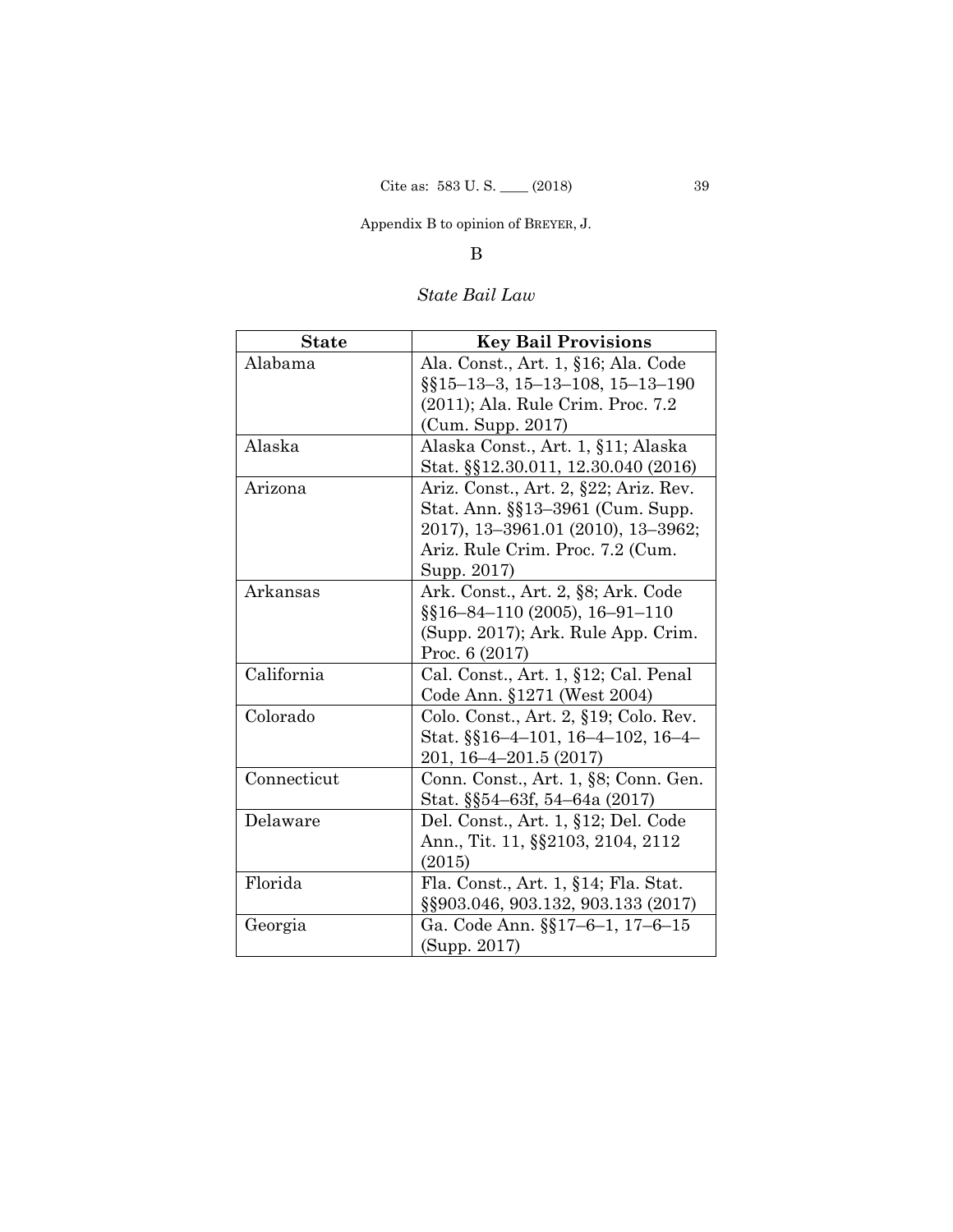| <b>State</b>  | <b>Key Bail Provisions</b>             |
|---------------|----------------------------------------|
| Hawaii        | Haw. Rev. Stat. §§804–3, 804–4         |
|               | (2014)                                 |
| Idaho         | Idaho Const., Art. 1, §6; Idaho Code   |
|               | Ann. §19–2903 (2017)                   |
| Illinois      | Ill. Const., Art. $1, §9$ ; Ill. Comp. |
|               | Stat., ch. 725, §§5110-4, 5110-6.2     |
|               | (West 2016)                            |
| Indiana       | Ind. Const., Art. 1, §17; Ann. Ind.    |
|               | Code §§35-33-8.5-6 (West 2012),        |
|               | 35–33–9–1 (West Cum. Supp. 2017)       |
| Iowa          | Iowa Const., Art. 1, §12; Iowa Code    |
|               | Ann. §§811.1, 811.5 (West 2015)        |
| Kansas        | Kan. Const., Bill of Rights §9; Kan.   |
|               | Stat. Ann. §§22–2801, 22–2804          |
|               | $(2007), 22-2802$ $(2016$ Cum. Supp.)  |
| Kentucky      | Ky. Const., §16; Ky. Rev. Stat. Ann.   |
|               | §431.066 (West Cum. Supp. 2017);       |
|               | Ky. Rules Crim. Proc. 4.02, 4.54,      |
|               | 12.78 (West Cum. Supp. 2017)           |
| Louisiana     | La. Const., Art. 1, §18; La. Code      |
|               | Crim. Proc. Ann., Art. 312, 316        |
|               | (West 2017)                            |
| Maine         | Me. Const., Art. 1, §10; Me. Rev.      |
|               | Stat. Ann., Tit. 15, §§1003, 1051      |
|               | (Cum. Supp. 2017), 1026, 1027          |
|               | (2016)                                 |
| Maryland      | Md. Crim. Proc. Code Ann. §§5-101,     |
|               | $5-102$ (Supp. 2017), $5-207$ (2008);  |
|               | Md. Rules $4-216.1$ , $4-349$ (2018)   |
| Massachusetts | Mass. Gen. Laws, ch. 276, §§20D,       |
|               | 42, 42A (2016); Mass. Rule Crim.       |
|               | Proc. 31 (West 2017)                   |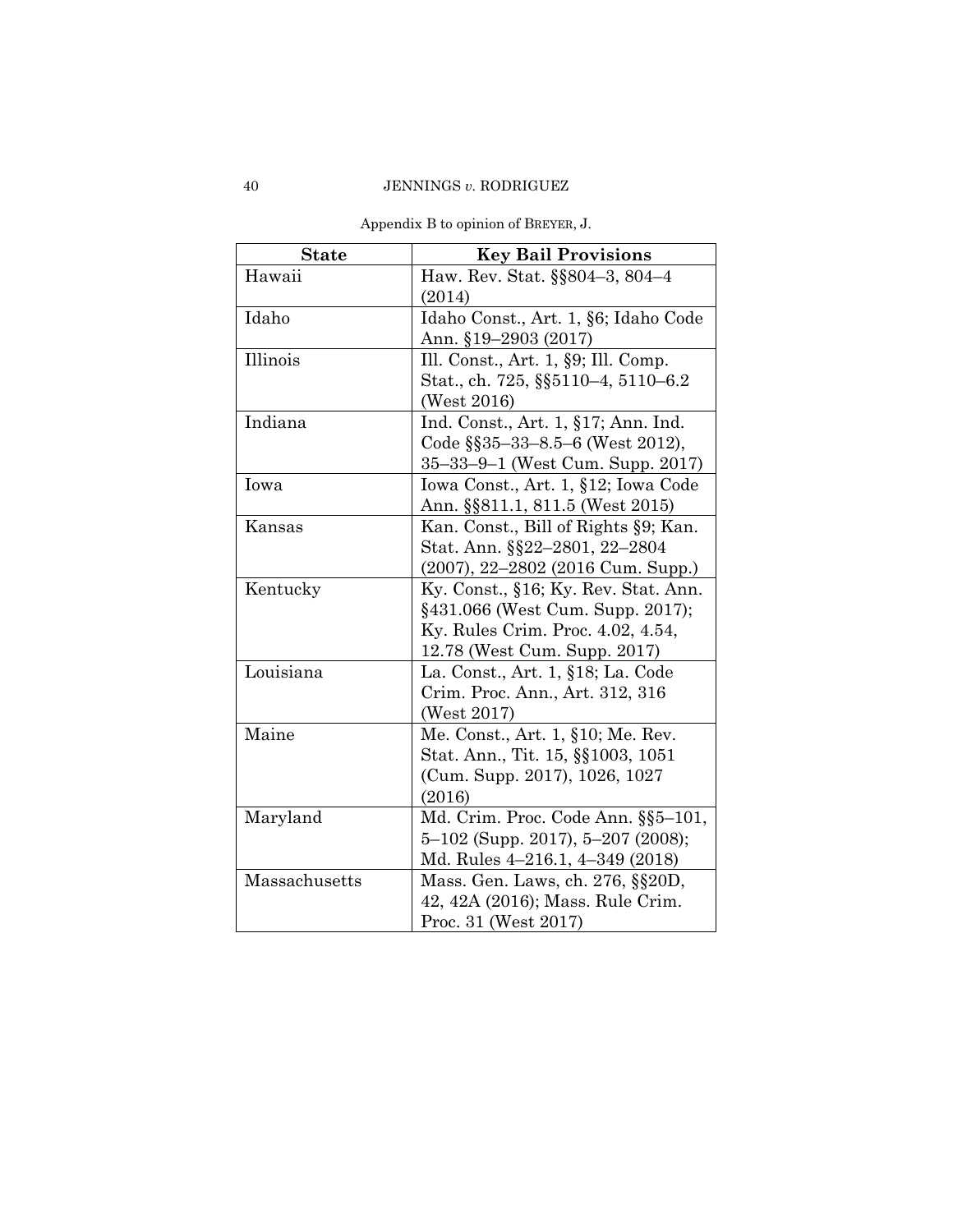| Appendix B to opinion of BREYER, J. |  |
|-------------------------------------|--|
|-------------------------------------|--|

| <b>State</b>  | <b>Key Bail Provisions</b>             |
|---------------|----------------------------------------|
| Michigan      | Mich. Comp. Laws Ann. §§765.6          |
|               | (West Supp. 2017), 770.9 (West)        |
|               | 2006)                                  |
| Minnesota     | Minn. Const., Art. 1, §7; Minn. Stat.  |
|               | §629.16 (2016); Minn. Rules Crim.      |
|               | Proc. 6, 28.02 (2016)                  |
| Mississippi   | Miss. Const., Art. 32, §29; Miss.      |
|               | Code Ann. §§99-5-11, 99-35-3.          |
|               | (2015)                                 |
| Missouri      | Mo. Const., Art. 1, §§20, 34; Mo.      |
|               | Ann. Rev. Stat. §§544.455, 544. 671    |
|               | (Vernon Cum. Supp. 2017), 544.457,     |
|               | 547.170 (Vernon 2002)                  |
| Montana       | Mont. Const., Art. 2, §21; Mont.       |
|               | Code Ann. §§46–9–102, 46–9–107         |
|               | (2017)                                 |
| Nebraska      | Neb. Const., Art. 1, §9; Neb. Rev.     |
|               | Stat. §§29–901 (2017 Supp.), 29–       |
|               | 2301 (2016)                            |
| Nevada        | Nev. Const., Art. $1, §7$ ; Nev. Rev.  |
|               | Stat. §§178.484, 178.488 (2015)        |
| New Hampshire | N. H. Rev. Stat. Ann. §§597:1          |
|               | $(2001)$ , 597:1–a (Cum. Supp. 2017),  |
|               | $597:1-c$ , $597:2$                    |
| New Jersey    | N. J. Const., Art. 1, §11; N. J. Stat. |
|               | Ann. §§2A:162-11 (West 2011),          |
|               | 162–18 (West Cum. Supp. 2017),         |
|               | 2A:162–20; N. J. Rule App.             |
|               | Proc. $2:9-4$ (West $2018$ )           |
| New Mexico    | N. M. Const., Art. 2, §13; N. M.       |
|               | Dist. Ct. Rules Crim. Proc. 5-401,     |
|               | 5–402 (1992)                           |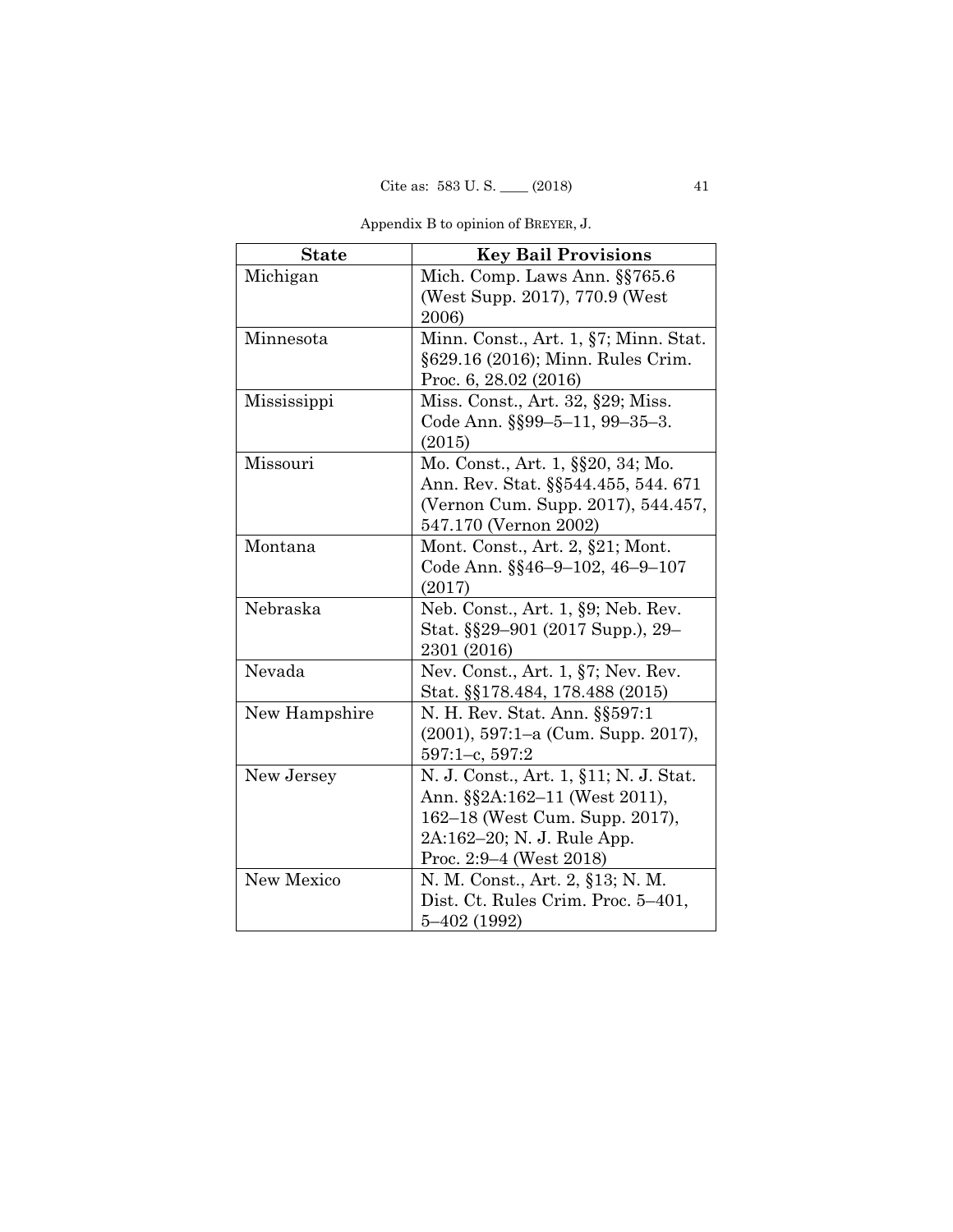| <b>State</b>   | <b>Key Bail Provisions</b>                 |
|----------------|--------------------------------------------|
| New York       | N. Y. Crim. Proc. Law Ann.                 |
|                | §§510.20, 530.10 (West 2009),              |
|                | 510.30 (West Cum. Supp. 2018)              |
| North Carolina | N. C. Gen. Stat. Ann. §§15A-533,           |
|                | 15A-534 (2017)                             |
| North Dakota   | N. D. Const., Art. 1, §11; N. D. Rule      |
|                | Crim. Proc. 46 (2016–2017)                 |
| Ohio           | Ohio Const., Art. I, §9; Ohio Rev.         |
|                | Code Ann. §§2937.222, 2949.02              |
|                | (Lexis 2014); Ohio Rule Crim. Proc.        |
|                | 46 (Lexis 2017–2018)                       |
| Oklahoma       | Okla. Const., Art. 2, §8; Okla. Stat.,     |
|                | Tit. 22, §§1077, 1101, 1102 (2011)         |
| Oregon         | Ore. Const., Art. 1, §§14, 43; Ore.        |
|                | Rev. Stat. §§135.240, 138.650              |
|                | (2015)                                     |
| Pennsylvania   | Pa. Const., Art. 1, §14; 42 Pa. Cons.      |
|                | Stat. §5701 (2015); Pa. Rule Crim.         |
|                | Proc. 521 (West 2017)                      |
| Rhode Island   | R. I. Const., Art. 1, §9; R. I. Gen.       |
|                | Laws $\S$ [12-13-1, 12-22-12 (2002);       |
|                | R. I. Super. Ct. Rule Crim. Proc. 46       |
|                | (Supp. 2017)                               |
| South Carolina | S. C. Const., Art. 1, §15; S. C. Code      |
|                | Ann. §§17–15–10, 22–5–510 (Cum.            |
|                | Supp. 2017), 18–1–90 (2014)                |
| South Dakota   | S. D. Const., Art. 6, §8; S. D. Codi-      |
|                | fied Laws $\S$ $23A-43-2$ , $23A-43-2.1$ , |
|                | 23A-43-16 (2016), 23A-43-3, 23A-           |
|                | 43–4 (Cum. Supp. 2017)                     |
| Tennessee      | Tenn. Const., Art. 1, §15; Tenn.           |
|                | Code Ann. §§40-11-102, 40-11-              |
|                | $105, 40 - 11 - 113$ (2012)                |